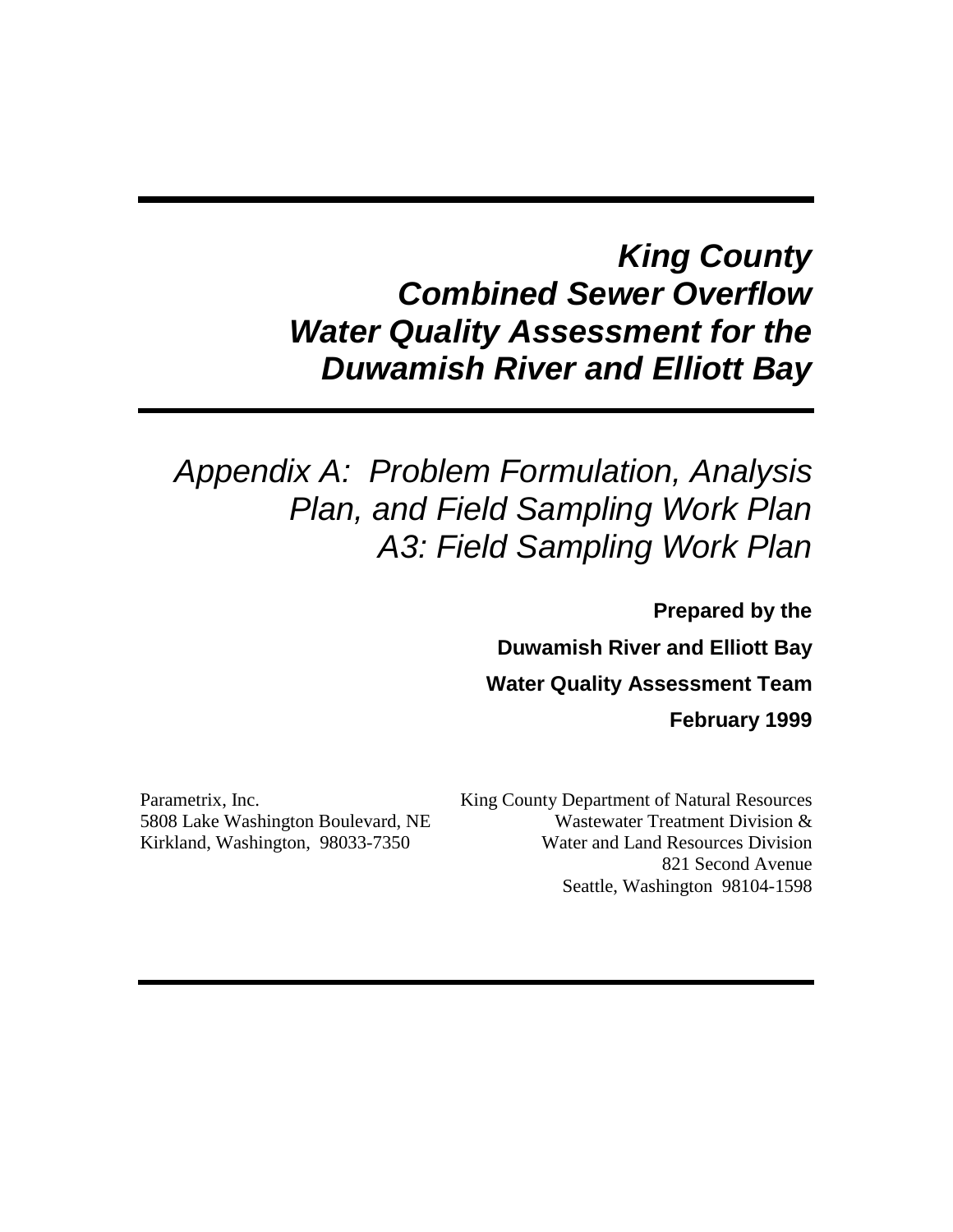# **TABLE OF CONTENTS**

#### **Page**

| 1.               |     |                                              | INTRODUCTION TO THE FIELD SAMPLING WORKPLAN  1-1       |  |  |
|------------------|-----|----------------------------------------------|--------------------------------------------------------|--|--|
| 2.               |     |                                              |                                                        |  |  |
|                  | 2.1 |                                              |                                                        |  |  |
|                  | 2.2 |                                              |                                                        |  |  |
|                  | 2.3 |                                              |                                                        |  |  |
| 3.               |     |                                              |                                                        |  |  |
|                  | 3.1 |                                              |                                                        |  |  |
|                  | 3.2 |                                              |                                                        |  |  |
| $\overline{4}$ . |     |                                              |                                                        |  |  |
|                  | 4.1 | FIELD SAMPLING PROJECT FOR THE WATER QUALITY |                                                        |  |  |
|                  |     |                                              |                                                        |  |  |
|                  |     | 4.1.1                                        |                                                        |  |  |
|                  |     |                                              |                                                        |  |  |
|                  |     |                                              |                                                        |  |  |
|                  | 4.2 |                                              | FIELD SAMPLING PROJECT FOR THE ECOLOGICAL AND          |  |  |
|                  |     |                                              |                                                        |  |  |
|                  |     | 4.2.1                                        | Bioaccumulation of Chemicals in Fish and Shellfish 4-6 |  |  |
|                  |     |                                              |                                                        |  |  |
| 5.               |     |                                              |                                                        |  |  |
|                  | 5.1 |                                              |                                                        |  |  |
|                  | 5.2 |                                              |                                                        |  |  |
|                  |     | 5.2.1                                        |                                                        |  |  |
|                  |     | 5.2.2                                        |                                                        |  |  |
|                  |     | 5.2.3                                        |                                                        |  |  |
|                  |     | 5.2.4                                        |                                                        |  |  |
| 6.               |     |                                              |                                                        |  |  |
|                  | 6.1 |                                              |                                                        |  |  |
|                  |     |                                              |                                                        |  |  |
|                  |     | 6.1.2                                        |                                                        |  |  |
|                  |     | 6.1.3                                        |                                                        |  |  |
|                  |     | 6.1.4                                        |                                                        |  |  |
|                  |     | 6.1.5                                        |                                                        |  |  |
|                  | 6.2 |                                              |                                                        |  |  |
|                  | 6.3 |                                              |                                                        |  |  |
|                  | 6.4 |                                              |                                                        |  |  |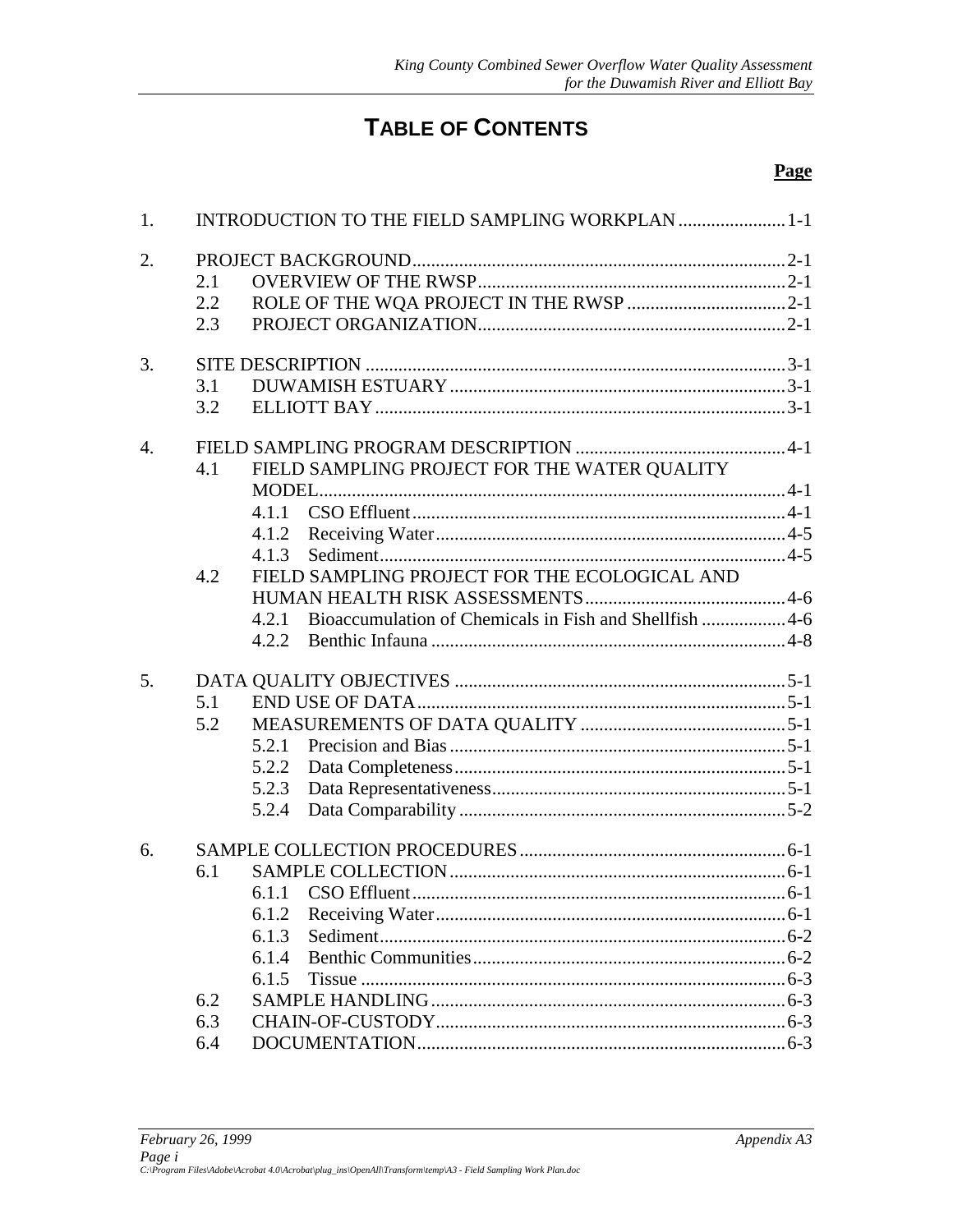# **TABLE OF CONTENTS (CONTINUED)**

#### **Page**

| 7. |     |          |                                                                                    |  |  |
|----|-----|----------|------------------------------------------------------------------------------------|--|--|
|    | 7.1 |          |                                                                                    |  |  |
|    |     | 7.1.1    |                                                                                    |  |  |
|    |     | 7.1.2    |                                                                                    |  |  |
|    |     | 7.1.3    |                                                                                    |  |  |
|    | 7.2 |          |                                                                                    |  |  |
|    |     | 7.2.1    |                                                                                    |  |  |
|    |     | 7.2.2    |                                                                                    |  |  |
|    |     | 7.2.3    |                                                                                    |  |  |
|    |     | 7.2.4    |                                                                                    |  |  |
|    |     | 7.2.5    |                                                                                    |  |  |
|    | 7.3 |          |                                                                                    |  |  |
|    |     | 7.3.1    |                                                                                    |  |  |
|    |     | 7.3.2    |                                                                                    |  |  |
|    | 7.4 |          |                                                                                    |  |  |
|    |     | 7.4.1    |                                                                                    |  |  |
|    |     | 7.4.2    |                                                                                    |  |  |
|    |     | 7.4.3    |                                                                                    |  |  |
|    |     | 7.4.4    |                                                                                    |  |  |
|    | 7.5 |          |                                                                                    |  |  |
|    | 7.6 |          |                                                                                    |  |  |
| 8. |     |          |                                                                                    |  |  |
|    | 8.1 |          |                                                                                    |  |  |
|    |     | 8.1.1    |                                                                                    |  |  |
|    |     | 8.1.2    |                                                                                    |  |  |
|    | 8.2 |          |                                                                                    |  |  |
|    |     |          |                                                                                    |  |  |
|    |     | 8.2.1    |                                                                                    |  |  |
|    |     | 8.2.2    |                                                                                    |  |  |
| 9. |     |          |                                                                                    |  |  |
|    |     |          | Subappendix A Quality Assurance Project Plan. CSO and Receiving Water              |  |  |
|    |     |          |                                                                                    |  |  |
|    |     |          |                                                                                    |  |  |
|    |     |          | Subappendix C Quality Assurance Project Plan. In Situ Bioassay using Transplanted  |  |  |
|    |     | Mussels. |                                                                                    |  |  |
|    |     |          | Subappendix D Quality Assurance Project Plan. Tissue Analyses for Risk Assessment. |  |  |
|    |     |          | Subappendix E Quality Assurance Project Plan. CSO Benthic Assessment Survey.       |  |  |
|    |     |          |                                                                                    |  |  |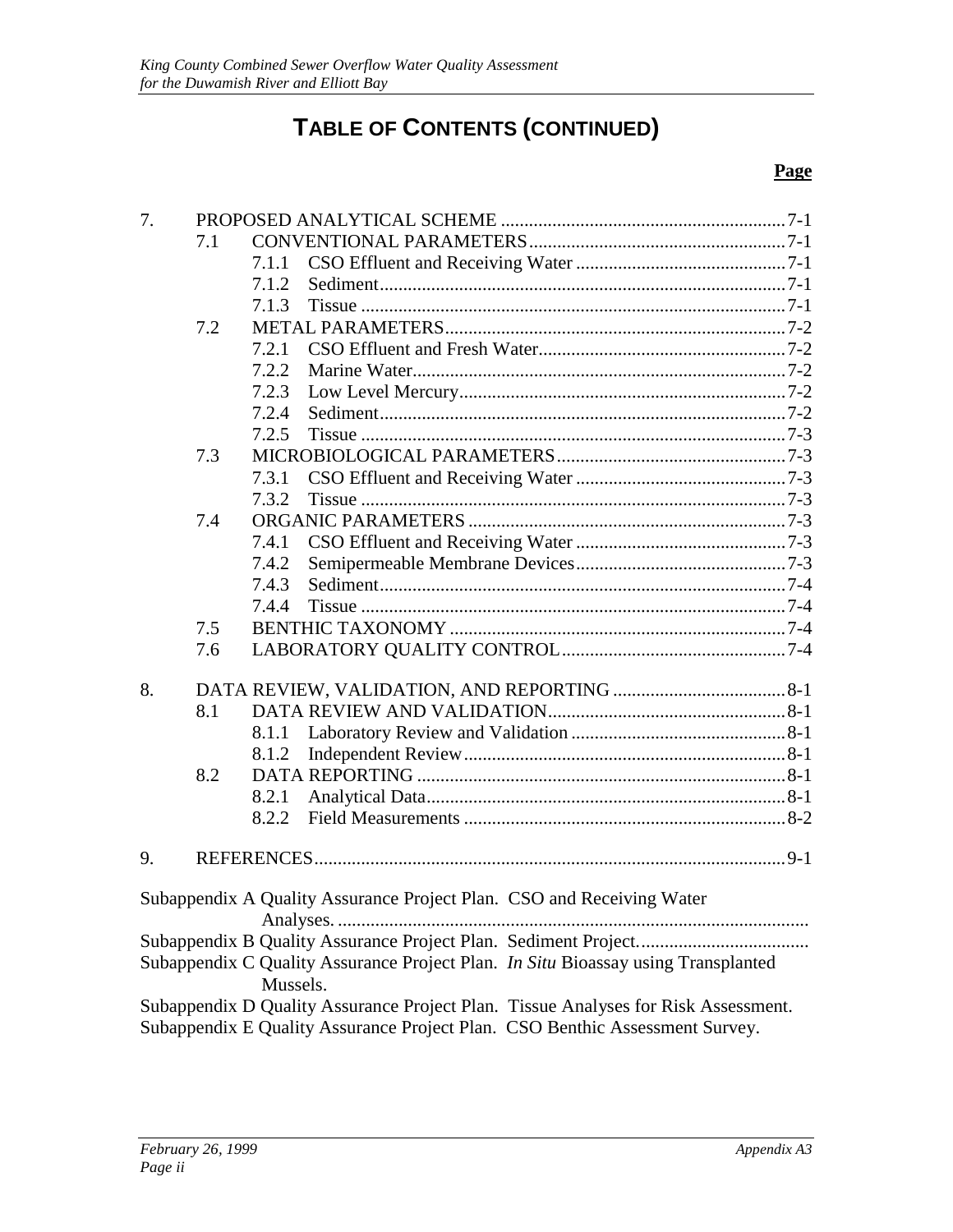#### ACCOMPANYING VOLUMES

| Volume 1 | Overview and Interpretation         |                                                                   |                                                  |  |  |
|----------|-------------------------------------|-------------------------------------------------------------------|--------------------------------------------------|--|--|
|          |                                     | Appendix A Problem Formulation, Analysis Plan, and Field Sampling |                                                  |  |  |
|          |                                     |                                                                   | Work Plan                                        |  |  |
|          |                                     | A1                                                                | <b>Problem Formulation</b>                       |  |  |
|          |                                     |                                                                   | A2 Analysis Plan                                 |  |  |
|          |                                     | Appendix B Methods and Results                                    |                                                  |  |  |
|          |                                     | B <sub>1</sub>                                                    | <b>Hydrodynamic Fate and Transport Numerical</b> |  |  |
|          |                                     |                                                                   | Model for the Duwamish River and Elliott Bay     |  |  |
|          |                                     | B2                                                                | Human Health Risk Assessment                     |  |  |
|          |                                     | <b>B</b> 3                                                        | Wildlife Risk Assessment                         |  |  |
|          |                                     | <b>B</b> 4                                                        | Aquatic Life Risk Assessment                     |  |  |
|          | Appendix C Issue Papers             |                                                                   |                                                  |  |  |
| Volume 2 | <b>Public Information Document</b>  |                                                                   |                                                  |  |  |
| Volume 3 | <b>Stakeholder Committee Report</b> |                                                                   |                                                  |  |  |

Volume 4 WERF Peer Review Committee Report

# **LIST OF FIGURES**

#### **Page**

| Figure 3-1. Duwamish Estuary/Elliott Bay Water Quality Assessment Study |  |
|-------------------------------------------------------------------------|--|
|                                                                         |  |
| Figure 4-1. Locations of WQA Sampling and Field Instrument Sites4-3     |  |
|                                                                         |  |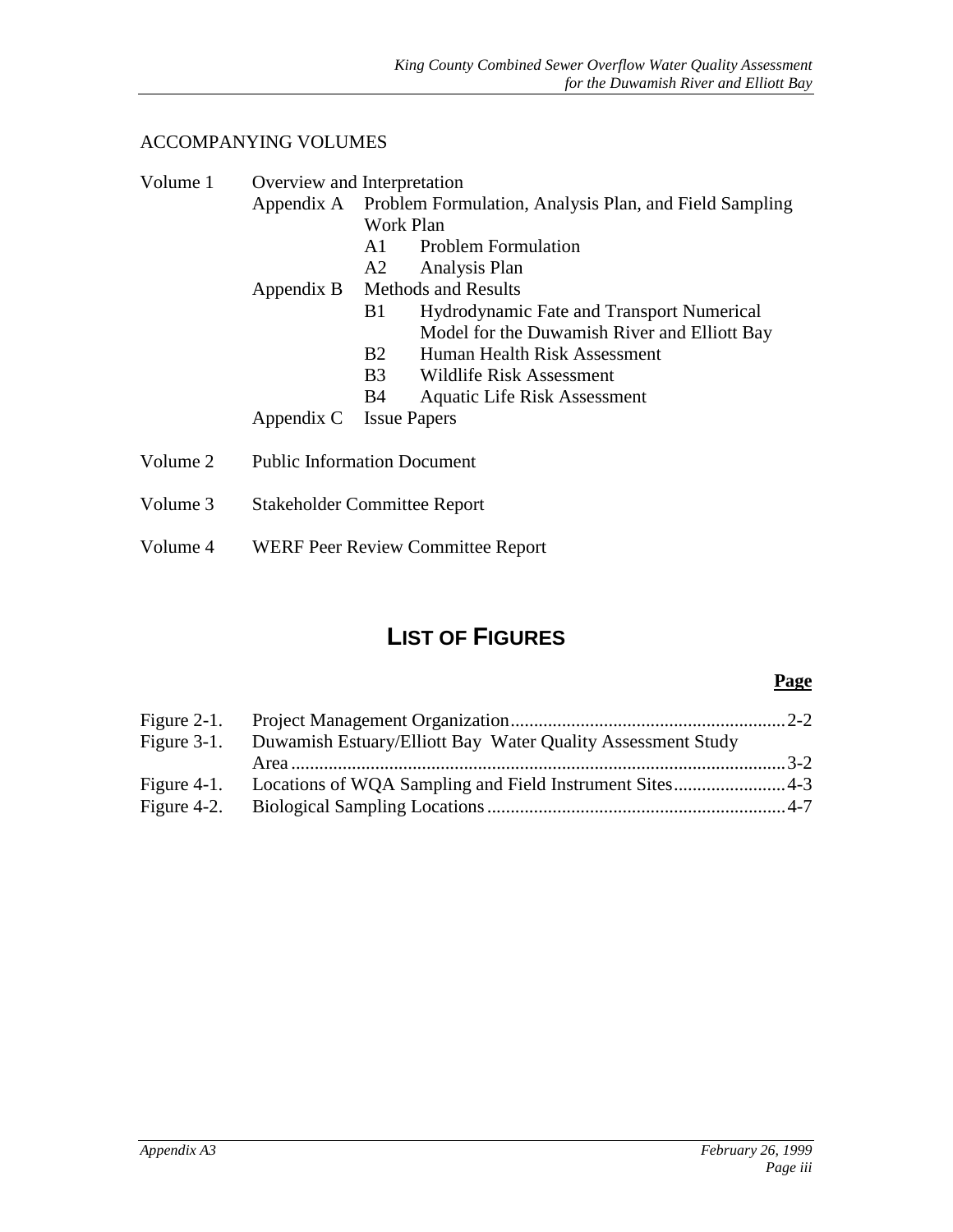# **LIST OF ACRONYMS**

| <b>BNA</b>     | Base/neutral/acid compounds                      |
|----------------|--------------------------------------------------|
| COC            | Chain-of-custody                                 |
| <b>COD</b>     | Chemical oxygen demand                           |
| COPC           | Constituents of potential concern                |
| <b>CRM</b>     | Certified reference materials                    |
| <b>CSO</b>     | Combined sewer overflow                          |
| <b>DMMP</b>    | Dredged Materials Management Program             |
| D <sub>O</sub> | Dissolved oxygen                                 |
| <b>ICP-MS</b>  | Inductively coupled plasma-mass spectrophotmetry |
| <b>KCEL</b>    | King County Environmental Laboratory             |
| <b>LIMS</b>    | Laboratory Information Management System         |
| <b>MDL</b>     | Method detection limit                           |
| <b>PAHs</b>    | Polynuclear aromatic hydrocarbon                 |
| <b>PCB</b>     | Polychlorinated biphenyl                         |
| <b>PSEP</b>    | <b>Puget Sound Estuarine Program</b>             |
| QAPP           | Quality assurance project plan                   |
| QA/QC          | Quality assurance/quality control                |
| <b>RDL</b>     | Reporting detection limit                        |
| <b>RPD</b>     | Relative percent difference                      |
| <b>RWSP</b>    | Regional Wastewater Services Plan                |
| <b>SAP</b>     | Sampling and analysis plan                       |
| <b>SCADA</b>   | Supervisory control and data acquisition         |
| <b>SEDQUAL</b> | Sediment quality database                        |
| <b>SPMD</b>    | Semipermeable membrane devices                   |
| <b>SRM</b>     | Standard reference material                      |
| <b>TOC</b>     | Total organic carbon                             |
| <b>TSS</b>     | Total suspended solids                           |
| U.S. EPA       | United States Environmental Protection Agency    |
| <b>WAC</b>     | Washington Administrative Code                   |
| <b>WDFW</b>    | Washington Department of Fish and Wildlife       |
| <b>WERF</b>    | <b>Water Environment Research Foundation</b>     |
| <b>WQA</b>     | <b>Water Quality Assessment</b>                  |
| <b>WSDOE</b>   | <b>Washington State Department of Ecology</b>    |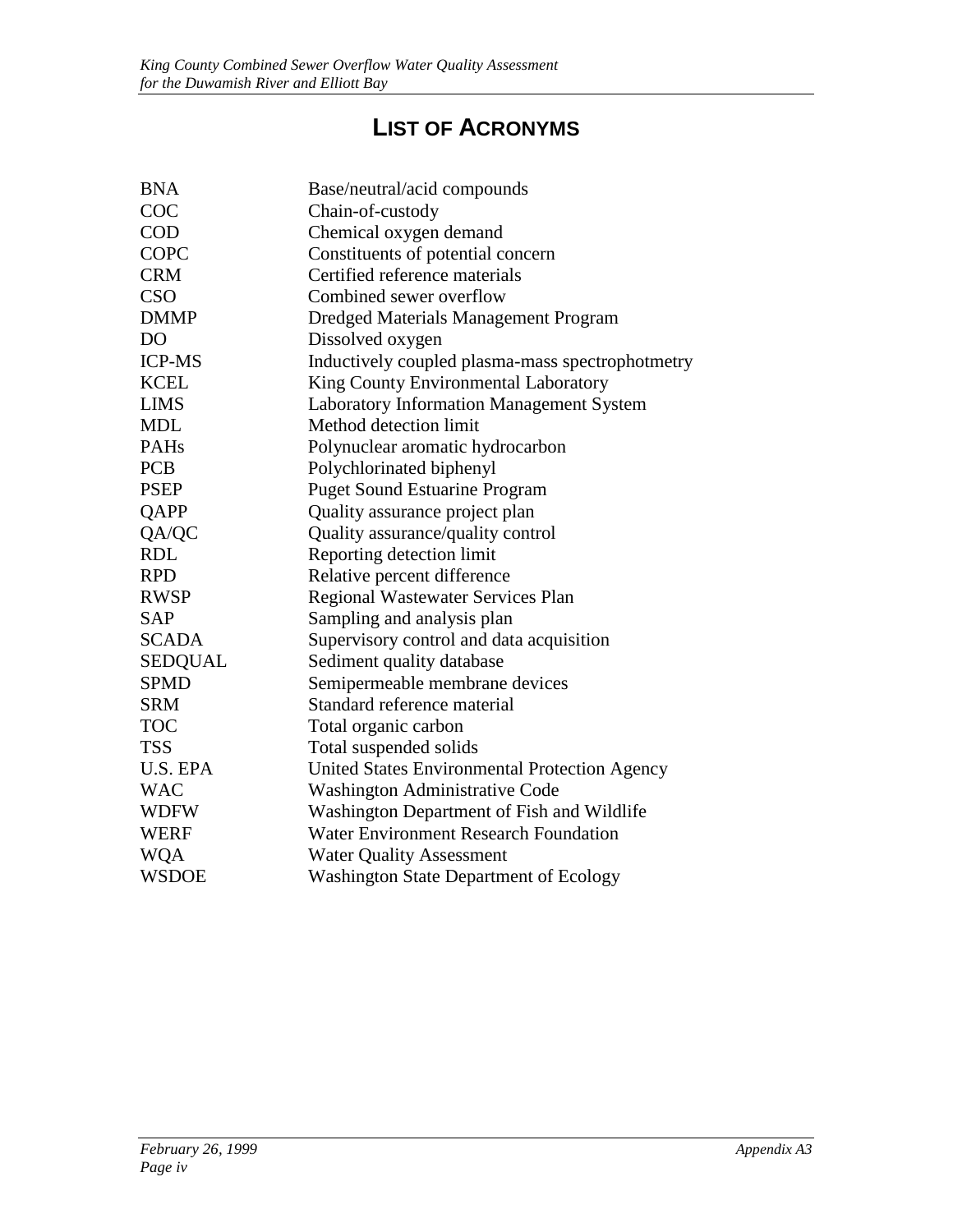# <span id="page-5-0"></span>**1. INTRODUCTION TO THE FIELD SAMPLING WORKPLAN**

This work plan outlines the planned scope, sampling procedures, and laboratory analytical requirements of the field sampling program conducted in support of the Duwamish Estuary/Elliott Bay Water Quality Assessment (WQA) project. The WQA project will provide decision-makers in the Combined Sewer Overflow (CSO) Control Program information regarding the benefits of controlling CSO discharges to the Duwamish River and Elliott Bay. The CSO Control Program is a major element of King County's Regional Wastewater Services Plan (RWSP).

Included in this work plan are the project background, site description, sampling and analysis plan (SAP), and five quality assurance project plans (QAPPs). The SAP describes the specific activities, standard operating procedures, and quality assurance/quality control (QA/QC) procedures that were used during sample collection, laboratory analysis, and field testing. The QAPPs describe quality assurance objectives, laboratory analytical methods, method detection limits, and quality control methodologies. The five QAPPs (included as Subappendices A through E) encompass the specific field sampling tasks of: CSO and receiving water, sediment, transplanted mussel *in situ* bioassays, tissue, and benthic infauna survey.

This work plan presents the scope of work for generating data to be included in the project's water quality modeling effort and to be used in ecological and human health risk assessments.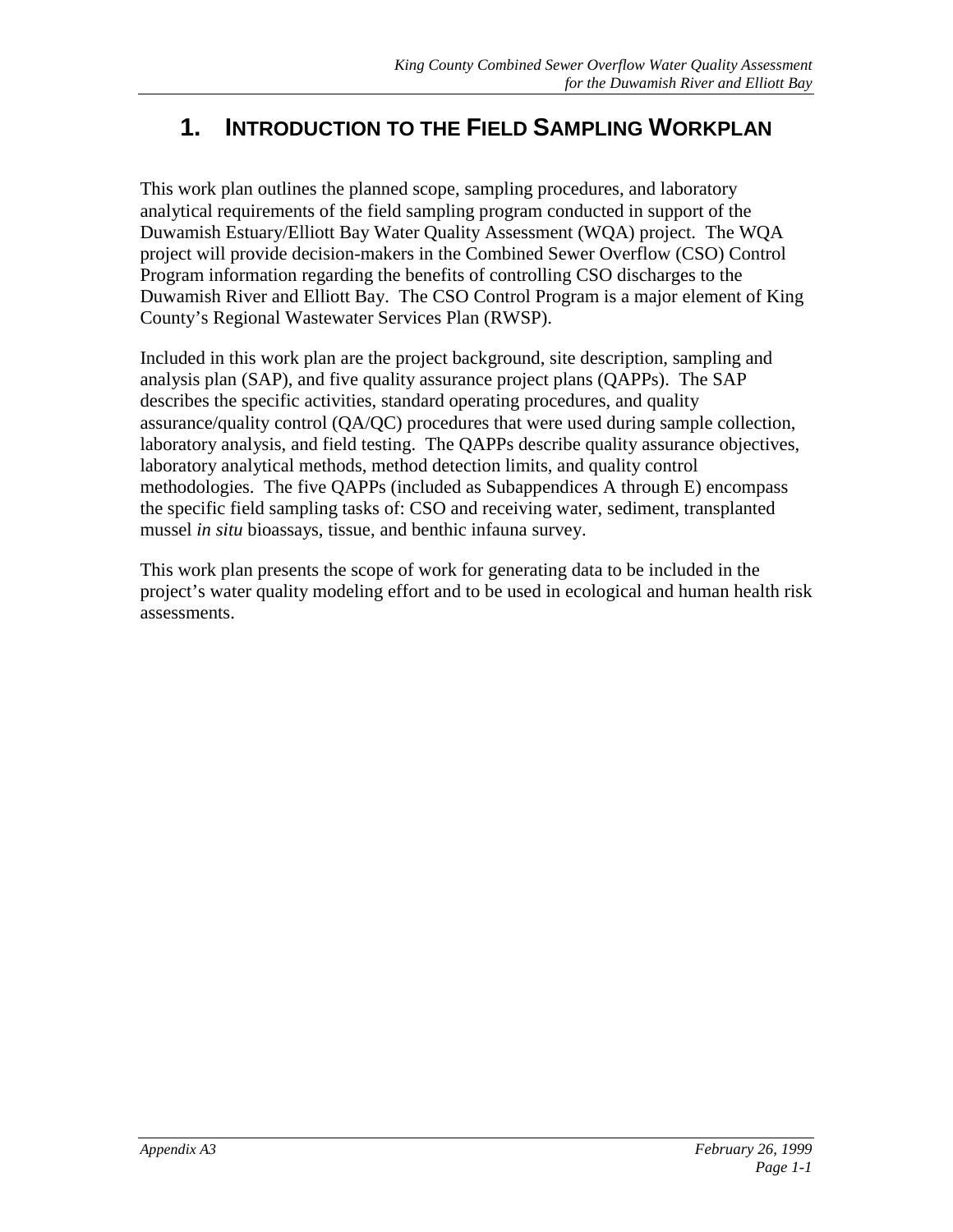# **2. PROJECT BACKGROUND**

# <span id="page-6-0"></span>**2.1 Overview of the RWSP**

The RWSP is a comprehensive sewer plan that evaluates several means of providing wastewater treatment and related services to the growing population of King County over the next 30 years. These services include wastewater conveyance and treatment, CSO control, biosolids management, and water reuse. A draft RWSP was issued in May 1997 that included four alternative wastewater service strategies. Based on input from the public, decision-makers, and other stakeholders, one of the four alternatives was chosen by the King County Executive to be refined and released in April 1998 as the Executive's Preferred Plan. The King County Council will be deliberating on this plan through the summer and fall of 1998. The final plan is expected to be voted on by King County Council in 1999.

# **2.2 Role of the WQA Project in the RWSP**

There are 16 King County CSO outfalls which discharge approximately 1.4 billion gallons of combined sewage and storm water into the Duwamish River and Elliott Bay in a year of average rainfall. King County is currently working to meet the Washington State Department of Ecology (WSDOE) requirement of reducing CSOs to one discharge per year at each outfall in a year of average rainfall. Meeting WSDOE's requirement involves a significant monetary investment.

While King County is committed to protecting human health and aquatic resources in the Duwamish River and Elliott Bay, it is not known at this time to what extent water and sediment quality is affected by CSOs and how much water and sediment quality will be improved by reducing CSO impacts. To gain a better understanding of CSO impacts, King County is conducting the WQA project, which includes the following tasks:

- Determining existing conditions by sampling, monitoring, and computer modeling of the water column and sediment. Computer modeling will also be used to assess situations that do not currently occur.
- Understanding the relative significance of CSO pollutants compared to other pollutant sources by studying CSO impacts on human health, aquatic life, and wildlife.

Results of the WQA project will allow decision-makers to steer the CSO control program toward meeting WSDOE's CSO requirement and providing cost-effective protection of the Duwamish River and Elliott Bay.

# **2.3 Project Organization**

Figure 2-1 presents the management structure for the WQA project. The project manager is responsible for defining the requirements of the project and is assisted by four project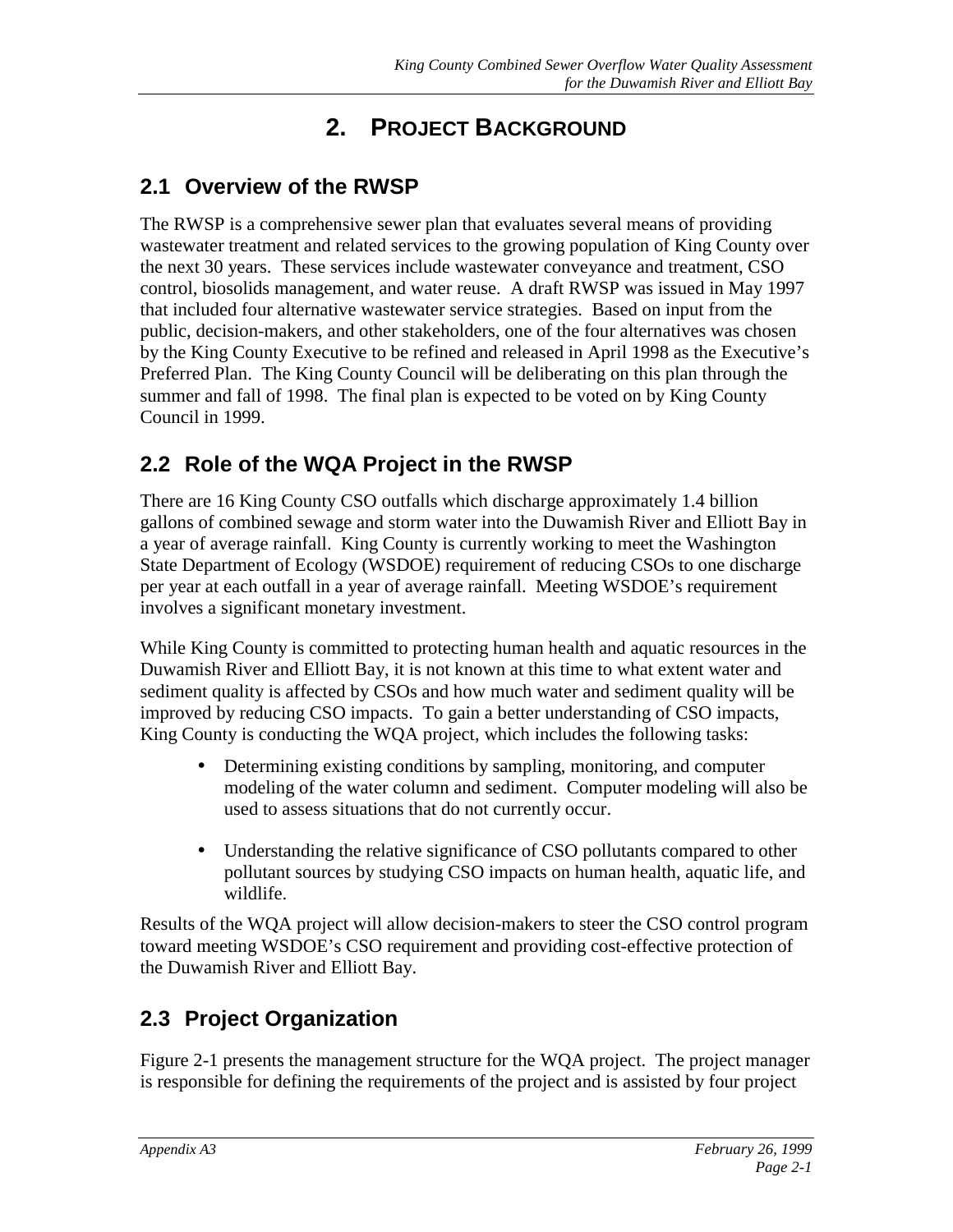<span id="page-7-0"></span>leaders. Additionally, a project consultant and two review panels provide added technical assistance in the design and implementation of the field-sampling program.

#### **Duwamish Estuary/Elliott Bay Water Quality Assessment Field Sampling Program**



**Figure 2-1. Project Management Organization**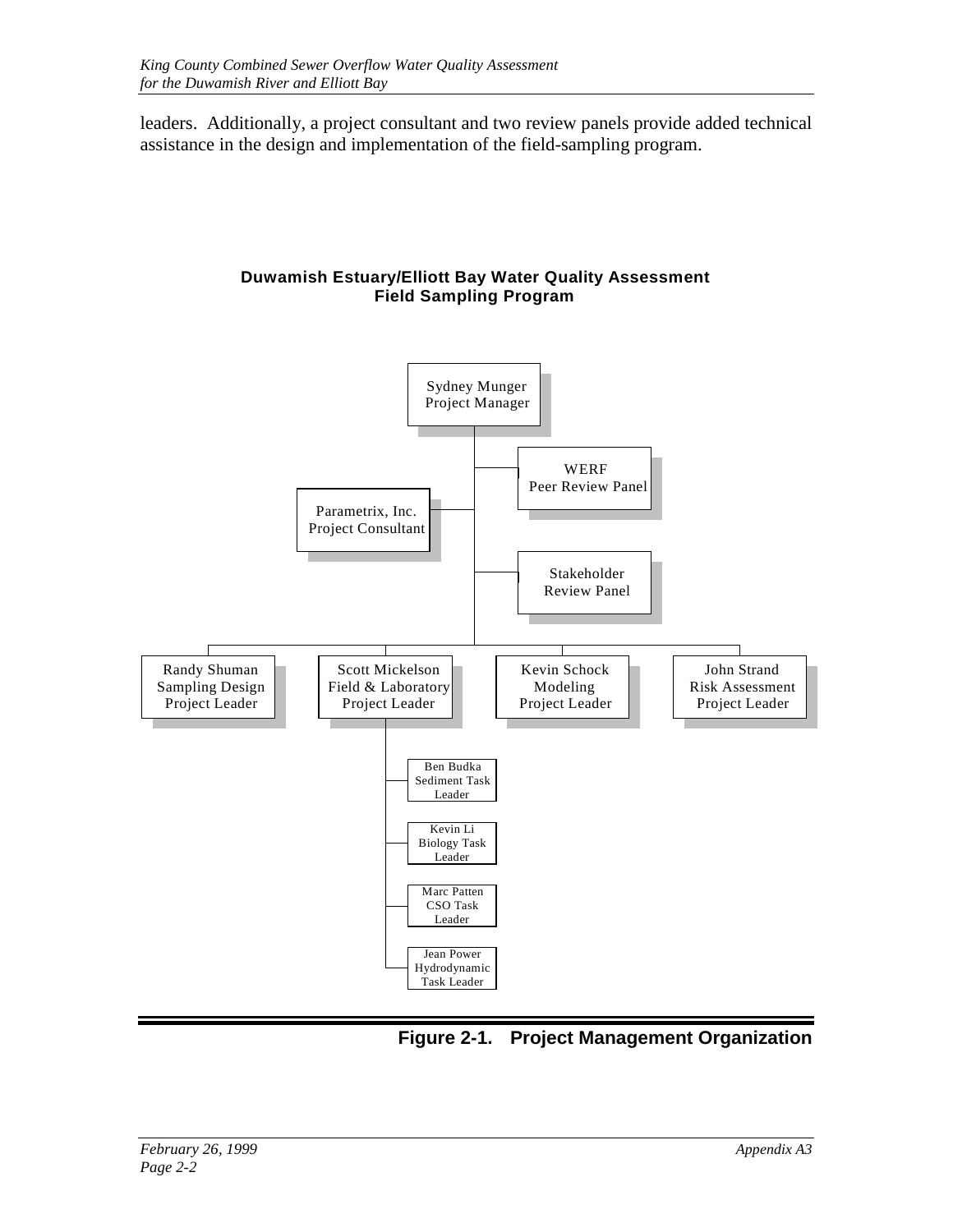**Sydney Munger** of the King County Water and Land Resources Division is the WQA project manager. She is responsible for defining the requirements of the project as well as implementing the project within budget and schedule requirements.

**Parametrix, Inc.** is the project consultant. They provide expertise in risk assessment as well as technical assistance in the design and implementation of the field sampling program.

**Water Environment Research Foundation (WERF)** is a peer review panel. They provide technical assistance as well as an overall evaluation of the resulting conclusions of the project.

**Stakeholder Review Panel** is a panel comprised of regional organizations and individuals with an interest in the quality of the Duwamish River and Elliott Bay. They provide assistance with the formation of the project goals as well as a review of the resulting conclusions of the project.

**Randy Shuman** of the King County Water and Land Resources Division is the sampling design project leader. In conjunction with the modeling project leader, he is responsible for the overall design of the field program for sediment, receiving water, and CSO sampling. He also provides analysis and interpretation of water, sediment, and hydrodynamic data.

**Scott Mickelson** of the King County Environmental Laboratory is the field and laboratory project leader. He is responsible for implementing the field work performed in support of the project and coordination of laboratory analyses. He also provides quality QA/QC guidelines for sampling and analytical activities as well as QA/QC review of the resulting data. He is assisted by four task leaders for sediment sampling, biological field work, CSO effluent sampling, and hydrodynamic data collection.

**Kevin Schock** of the King County Wastewater Treatment Division is the modeling project leader. He is responsible for modeling water, sediment, and hydrodynamic data on the project. In conjunction with the sampling design project leader, he is responsible for the overall design of the field program for sediment, receiving water, and CSO sampling as well as the design of the hydrodynamic data collection program.

**John Strand** is the risk assessment project leader. He is responsible for the design of field studies supporting the ecological and human health risk assessments including tissue analysis, benthic community analysis, and *in situ* bioassays. He also provides analysis and interpretation of biological data.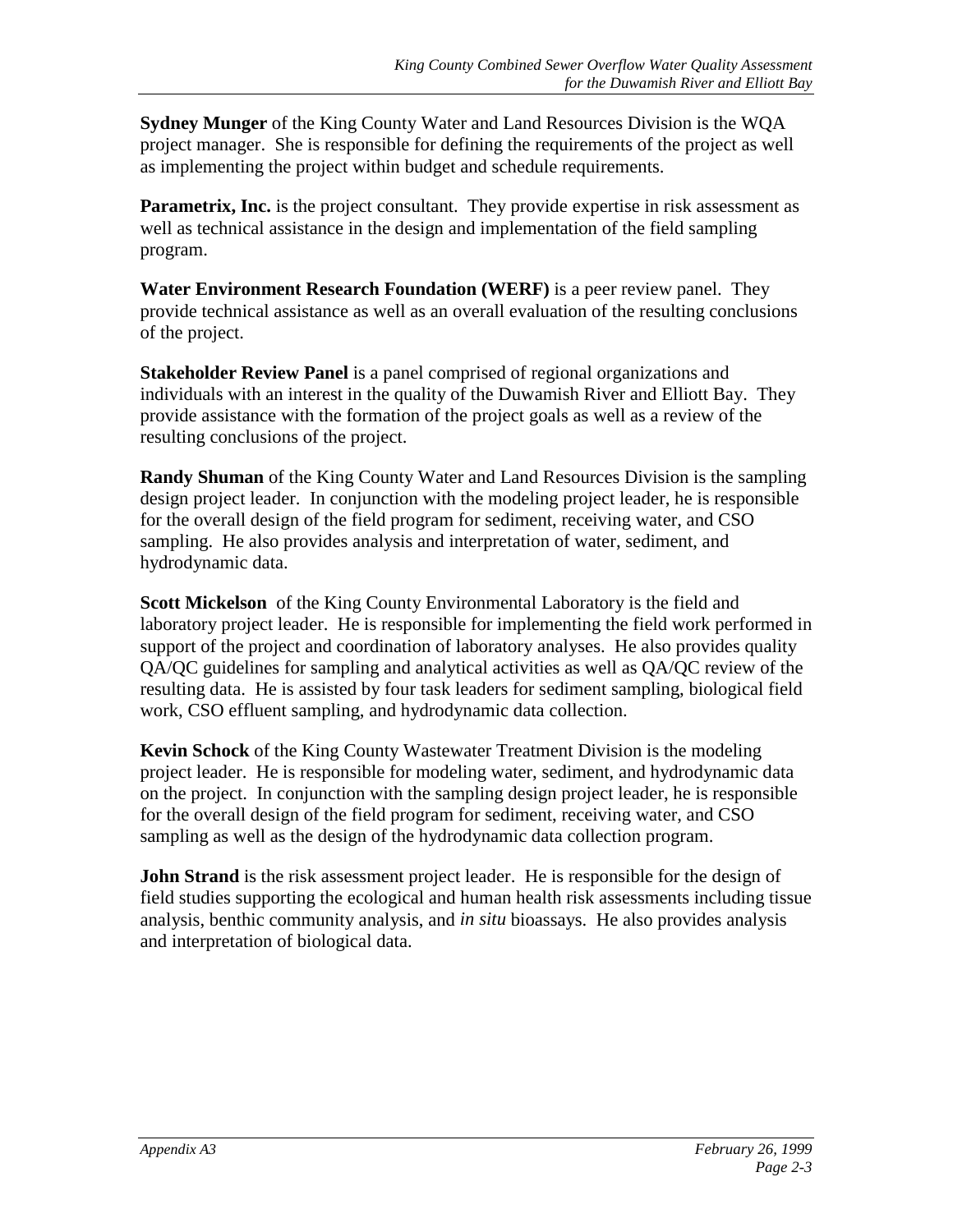# **3. SITE DESCRIPTION**

<span id="page-9-0"></span>The WQA study area, shown in Figure 3-1, includes the Green-Duwamish River from just upriver of the East Division Reclamation Plant (Renton Sewage Treatment Plant) downstream to where it enters Elliott Bay, a distance of approximately 24 kilometers (km). The study area also includes the portion of Elliott Bay east of an imaginary line drawn from Duwamish Head northward to Magnolia Bluff.

# **3.1 Duwamish Estuary**

The lower Duwamish River is a highly industrialized, salt wedge estuary influenced both by river flow and tidal effects. At its mouth, the river splits into the East and West Waterways, flowing around Harbor Island into Elliott Bay. The river is considered an estuarine system, exhibiting both marine and freshwater characteristics. During periods of normal river flow, the salt wedge extends upriver approximately 13 km with its terminus or "toe" near the navigational turning basin. From the turning basin upriver to the Renton Sewage Treatment Plant, the river flows through areas of light commercial and residential uses.

The lower portion of the Duwamish River, below the turning basin, has been straightened, dredged, and rip-rapped to facilitate navigation and commerce. Upriver of the turning basin the river continues to flow through its historic channel. River depths range from approximately 17 meters (m) near the mouth to less than a meter in some areas of the upper portion of the study area. Bottom sediments range from coarse sand to fine silt depending on sediment sources and river hydrodynamics. River flows are largely controlled by releases from the Howard Hansen dam, located in the upper Green River watershed. Summer flows, gaged at Auburn, are in the range of 7 cubic meters per second (cms). Winter flows average approximately 45 to 55 cms with peak flows greater than 150 cms during storm events.

# **3.2 Elliott Bay**

Elliott Bay, approximately 21  $km^2$  in area, forms the western boundary of the commercial core of Seattle. Land use surrounding the bay is mainly marine-oriented industrial and commercial with marine traffic on the bay heavy at all times of the year. The bay opens to the main basin of Puget Sound to the east.

Depths in the bay on the western edge of the study area range from 150 to 180 m while depths near the Seattle waterfront are in the range of 10 to 20 m. The open portion of Elliott Bay is dominated by Puget Sound marine water masses with the fresh water lens from the Duwamish River occupying the upper 5 m. Natural shorelines with intertidal zones are present along the northeast and southwest shores of the bay. In the commercially developed portions of the bay, piers, a sea wall, and rip-rapping have replaced natural shorelines. Bottom sediments in the bay range from fine sediments to coarse gravels and cobbles.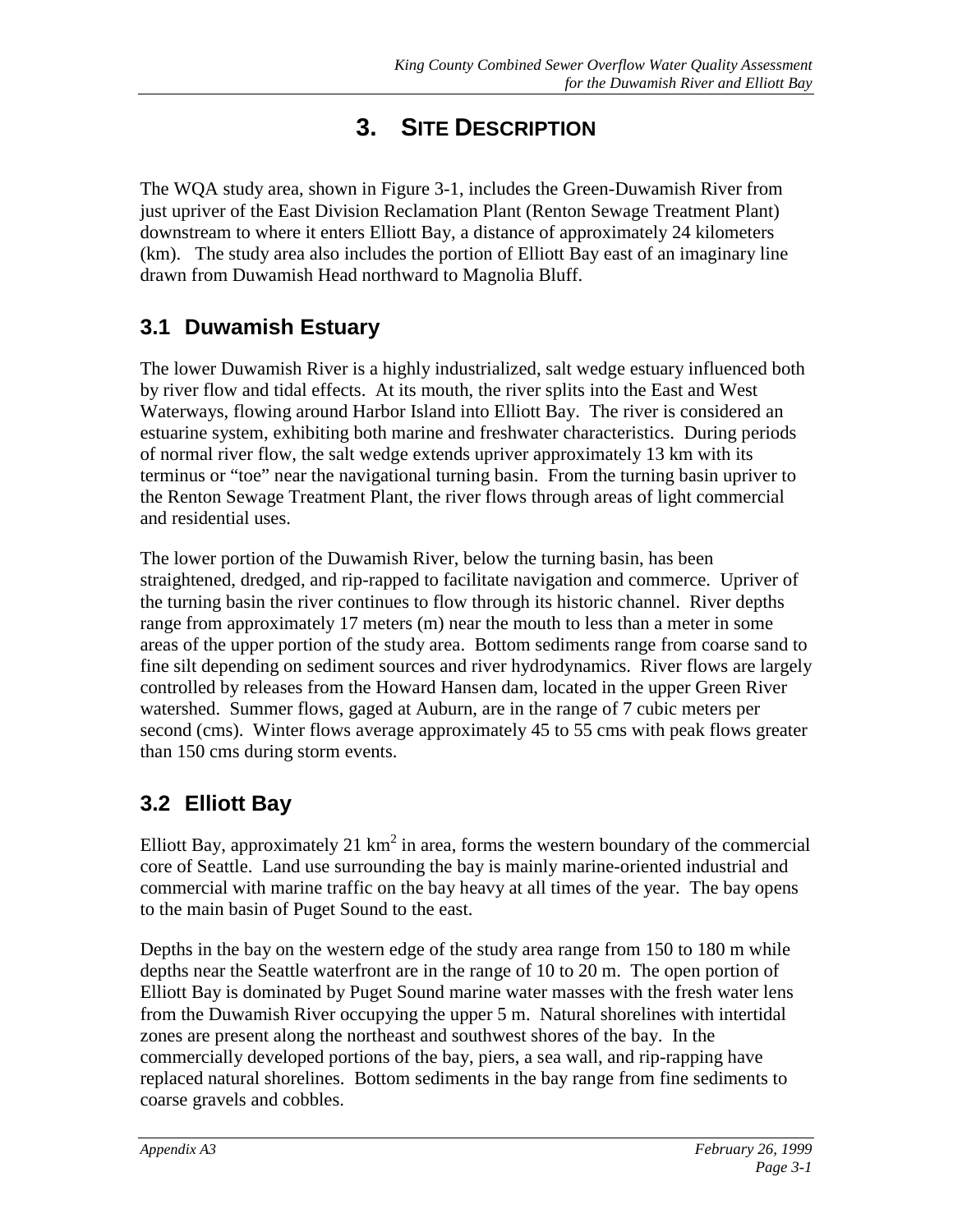

Water Quality Assessment Area - - - - -

King County Duwamands-1521-27(27) 199

Figure 3-1. Water Quality Assessment Study Area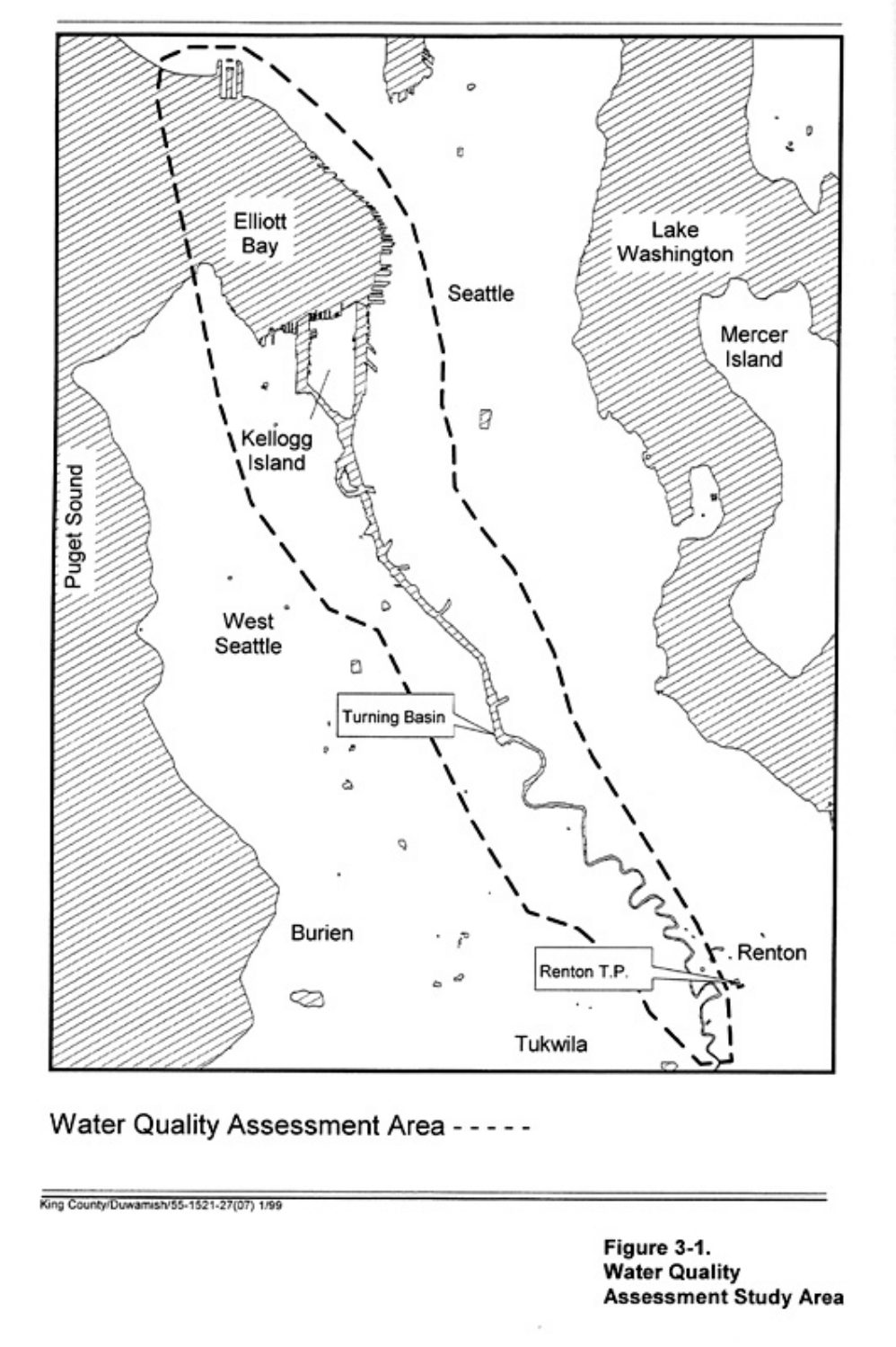# **4. FIELD SAMPLING PROGRAM DESCRIPTION**

<span id="page-11-0"></span>The WQA field sampling program was designed to generate data to be used in the water quality model and the ecological and human health risk assessments. This section presents the objectives of the field sampling program and describes sampling locations, frequencies, and methodologies

## **4.1 Field Sampling Project for the Water Quality Model**

The field sampling project for the water quality model generated data for three matrices: CSO effluent, receiving water, and sediment. These data will be used to model the chemical, physical, and microbiological characteristics of the Duwamish River and Elliott Bay during both storm and non-storm conditions. Sampling locations for this field project are presented in Figure 4-1.

#### **4.1.1 CSO Effluent**

Effluent samples were collected from five CSO locations according to the following scheme:

- Brandon Street CSO A sequential autosampler and a composite autosampler were placed side-by-side at the outfall structure. This placement allows comparison of effluent concentrations at various times during the discharge event (sequential sampling) to concentrations over the entire duration of the discharge event (composite sampling).
- Chelan Avenue CSO Three composite autosamplers were placed side-byside at the regulator. The intakes for these autosamplers were placed at three different depths in the effluent stream; bottom, mid-depth, and surface. This placement allows comparison of effluent concentrations at different depths in the effluent stream.
- Connecticut Street CSO A single composite autosampler was placed at the regulator.
- Hanford Street CSO Two sequential autosamplers were placed side-by-side at the regulator. This placement allows field replication of effluent samples.
- King Street CSO A sequential autosampler and a composite autosampler were placed side-by-side at the regulator. This placement allows comparison of effluent concentrations at various times during the discharge event to concentrations over the entire duration of the discharge event.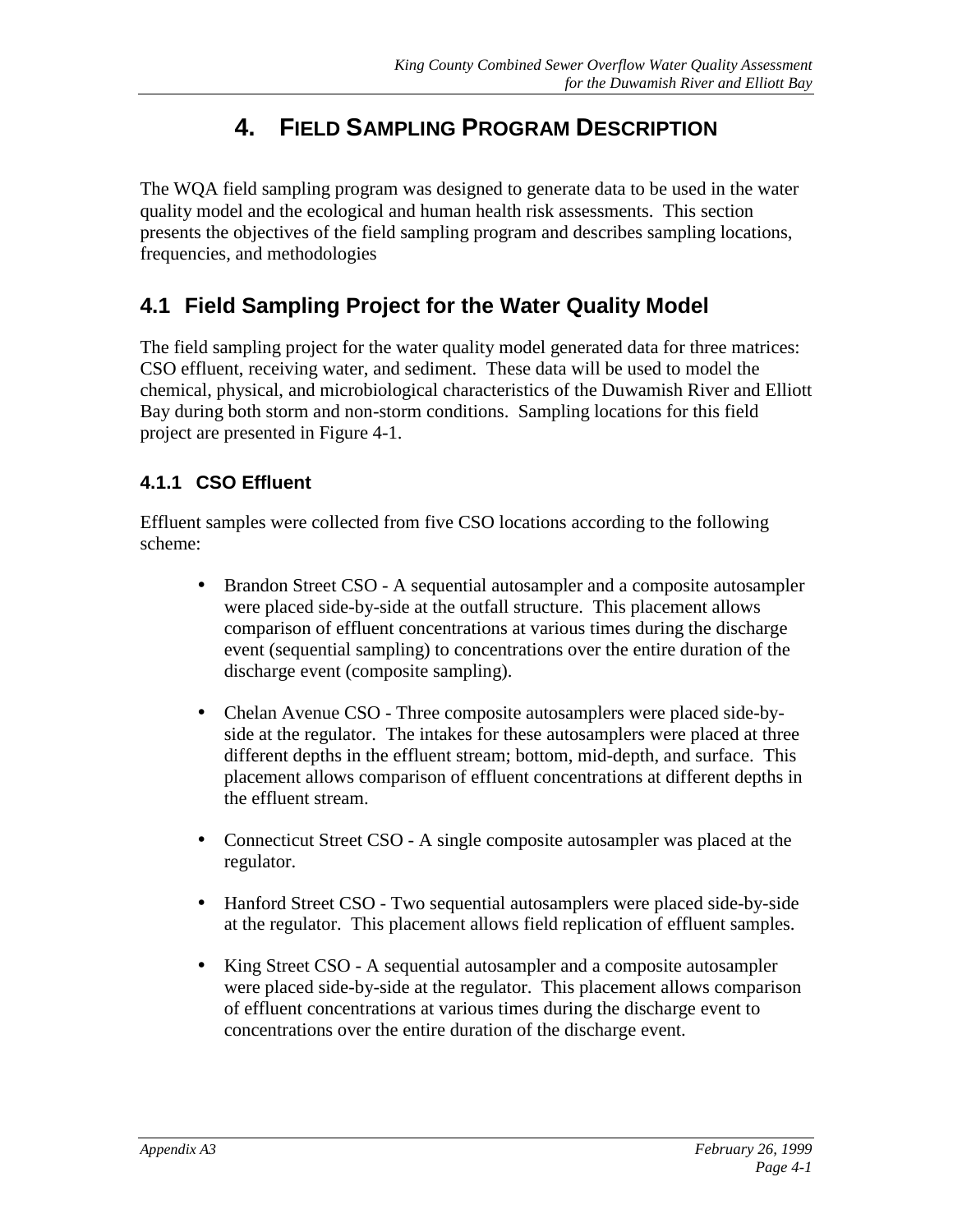

Figure 4-1. Locations of WQA Sampling and Field Instrument Sites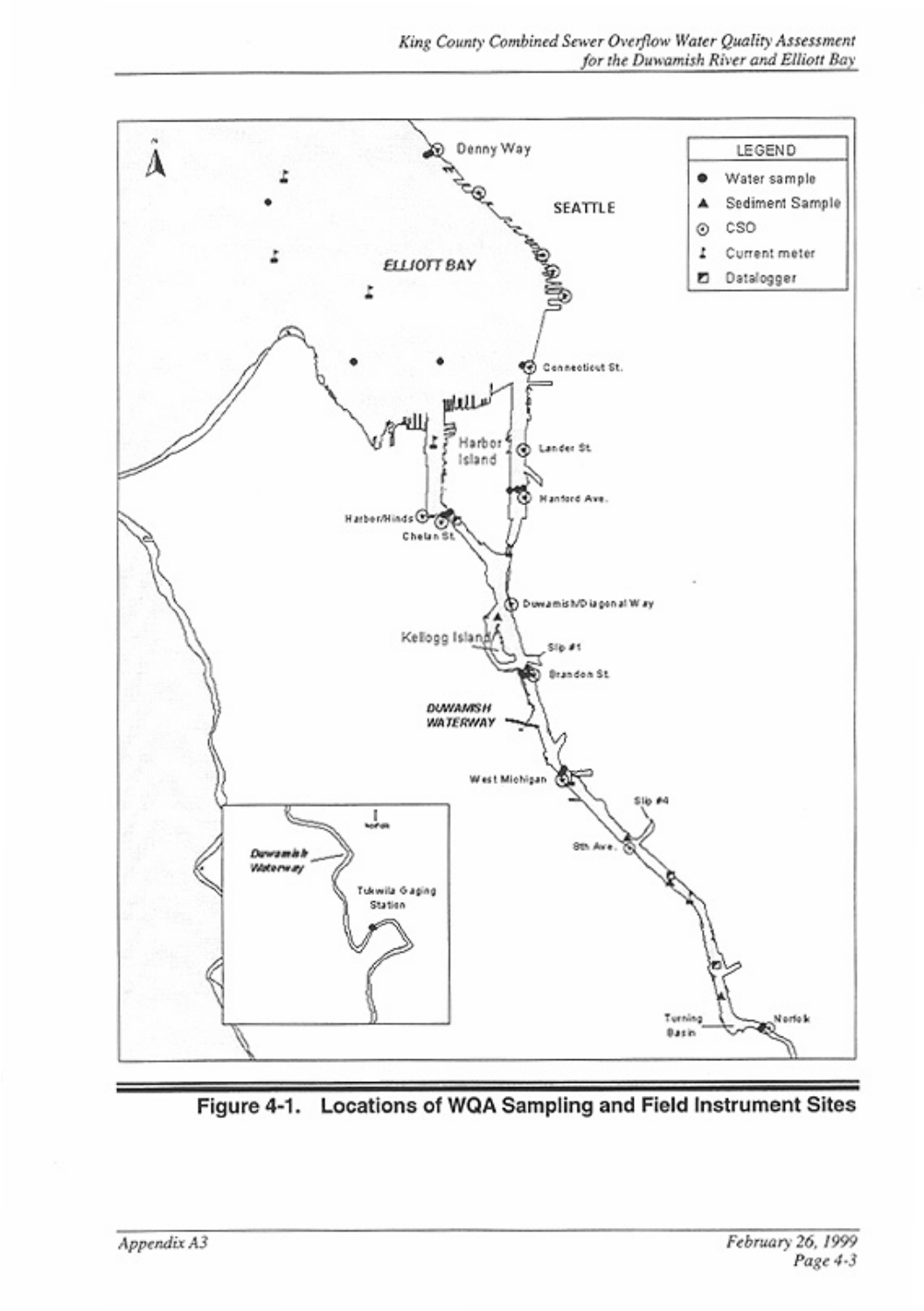<span id="page-13-0"></span>Intake lines for the autosamplers were placed in the wet well at each location. Sampling events were triggered by flow conditions monitored by King County's computerized flow-monitoring system SCADA (Supervisory Control and Data Acquisition). CSO effluent samples were analyzed for conventional, metal, organic, and microbiological parameters. Sampling procedures and the proposed analytical scheme are described in detail in the section CSO Effluent and Subappendix A, respectively. Subappendix A includes the quality assurance project plan for CSO analysis.

## **4.1.2 Receiving Water**

Receiving water samples were collected from 21 stations in the Duwamish River and Elliott Bay to evaluate the chemical, physical, and microbiological characteristics of receiving water during both storm and non-storm conditions. Samples were collected over two 26-week periods according to the following scheme:

- At most stations in the river and the bay, samples were collected from two depths: one meter below the surface and one meter above the bottom (or a depth of 20 m at the deeper stations). Sampling at two depths allows an evaluation of the differences between the overlying fresh water and the salt water at each station.
- At shallow stations (Tukwila, Norfolk, and the Denny Way Outfall), samples were collected only at a depth of one meter.
- Samples were collected weekly except in the event of storm conditions causing a significant discharge at two or more of the target CSOs. During storm conditions, samples were collected at all 21 locations daily for a period of three days following the CSO discharge event.

In addition to the receiving water sampling scheme described above, separate sampling tasks were undertaken for the evaluation of trace-level organics and mercury. Receiving water samples were analyzed for conventional, metal, organic, and microbiological parameters. Sampling procedures and the proposed analytical scheme are described in detail in the section Receiving Water and Subappendix A, respectively. Subappendix A contains the quality assurance project plan for receiving water analysis.

#### **4.1.3 Sediment**

Sediment samples were collected weekly from five locations in the Duwamish River according to the following scheme:

- Brandon Street CSO Sediment samples were collected from this location for a period of 17 weeks.
- Eighth Avenue CSO Sediment samples were collected from this location for a period of 14 weeks.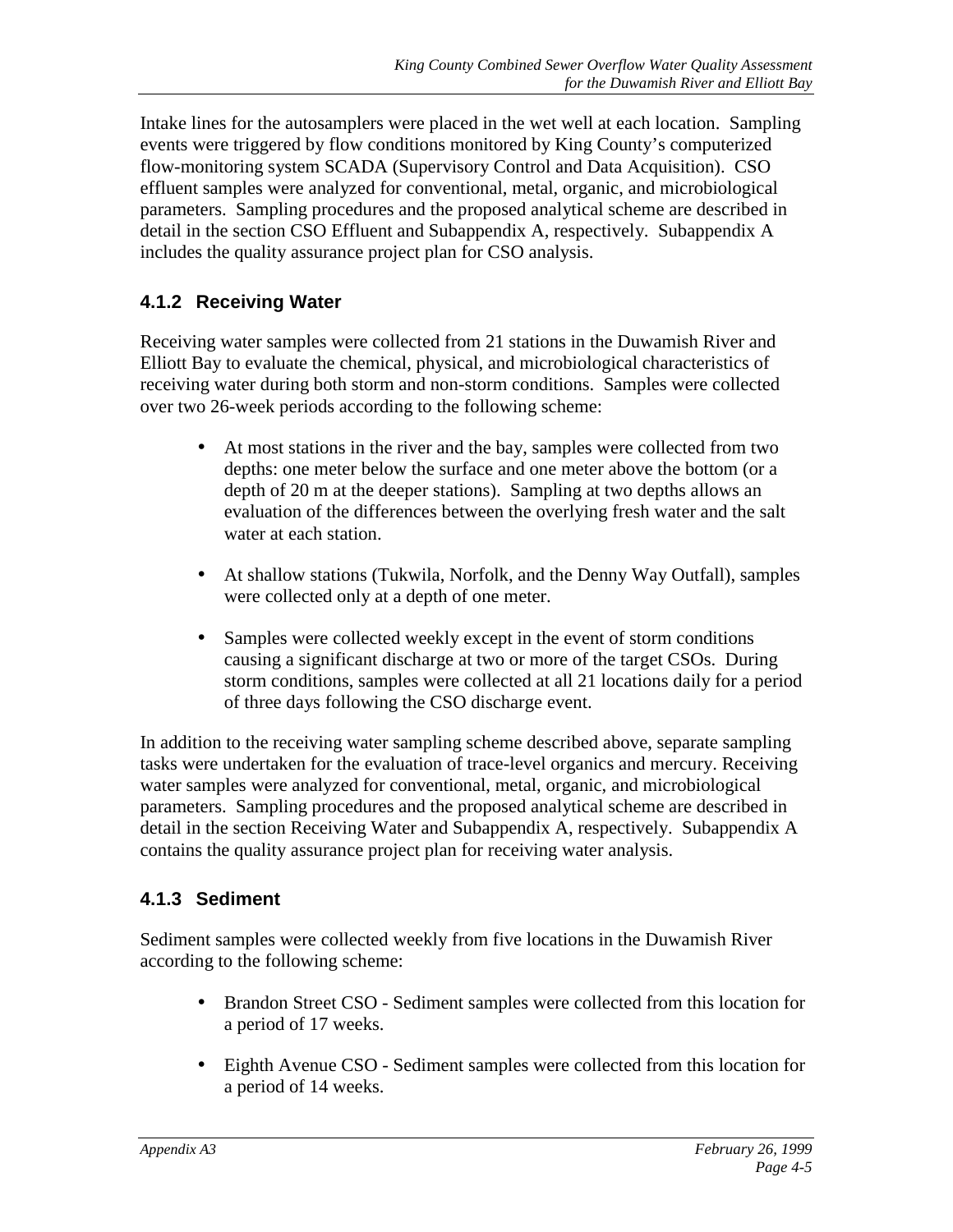- <span id="page-14-0"></span>• Kellogg Island - Sediment samples were collected from this location for a period of 14 weeks.
- Hamm Creek Delta Sediment samples were collected from this location for a period of four weeks.
- South Park Sediment samples were collected from this location for a period of four weeks.

At each location, a single sample was composited from 10 sediment grabs, laid out on a 5-m square grid. Samples were collected from the top 2 centimeters (cm) at each grab station. Sediment samples were analyzed for conventional, metal, and organic parameters. Sampling procedures and the proposed analytical scheme are described in the section Sediment and Subappendix B, respectively. Subappendix B is the quality assurance project plan for sediment analysis.

## **4.2 Field Sampling Project for the Ecological and Human Health Risk Assessments**

The field sampling project for the ecological and human health risk assessments will generated two types of data: chemical concentrations present in fish and shellfish tissue and abundance of benthic infaunal organisms. These data will be used directly in calculations used to ascribe risk to human health and the ecological receptors established as risk assessment endpoints for the WQA project. Sampling locations for this field project are presented in Figure 4-2.

## **4.2.1 Bioaccumulation of Chemicals in Fish and Shellfish**

Chemical concentrations present in fish and shellfish from the Duwamish River and Elliott Bay were evaluated through two studies. An *in situ* bioassay using transplanted mussels was conducted twice near several CSO outfalls and in-river reference stations. Mussels were collected from a "clean" baseline location and transplanted into the Duwamish River and Elliott Bay for a period of one month, both during wet and dry season river-flow conditions. Mussel tissue was analyzed and chemical concentrations compared between transplanted mussels, ambient or wild mussels, and mussels from the baseline sampling location. Sampling procedures and analytical methods are described in Subappendix C, the quality assurance project plan for the *in situ* bioassay of transplanted mussels.

Chemical analysis of various fish and shellfish tissue was conducted on samples collected by Washington State Department of Fish and Wildlife (WDFW) personnel as part of their Puget Sound Ambient Monitoring Program work. Tissue was collected from English sole, quillback rockfish, Dungeness crab, spot prawn, and numerous small fish. In addition, samples of squid and benthic invertebrates were collected by King County personnel for chemical analysis. Sampling procedures and analytical methods are described in Subappendix D, the quality assurance project plan for other tissue analyses.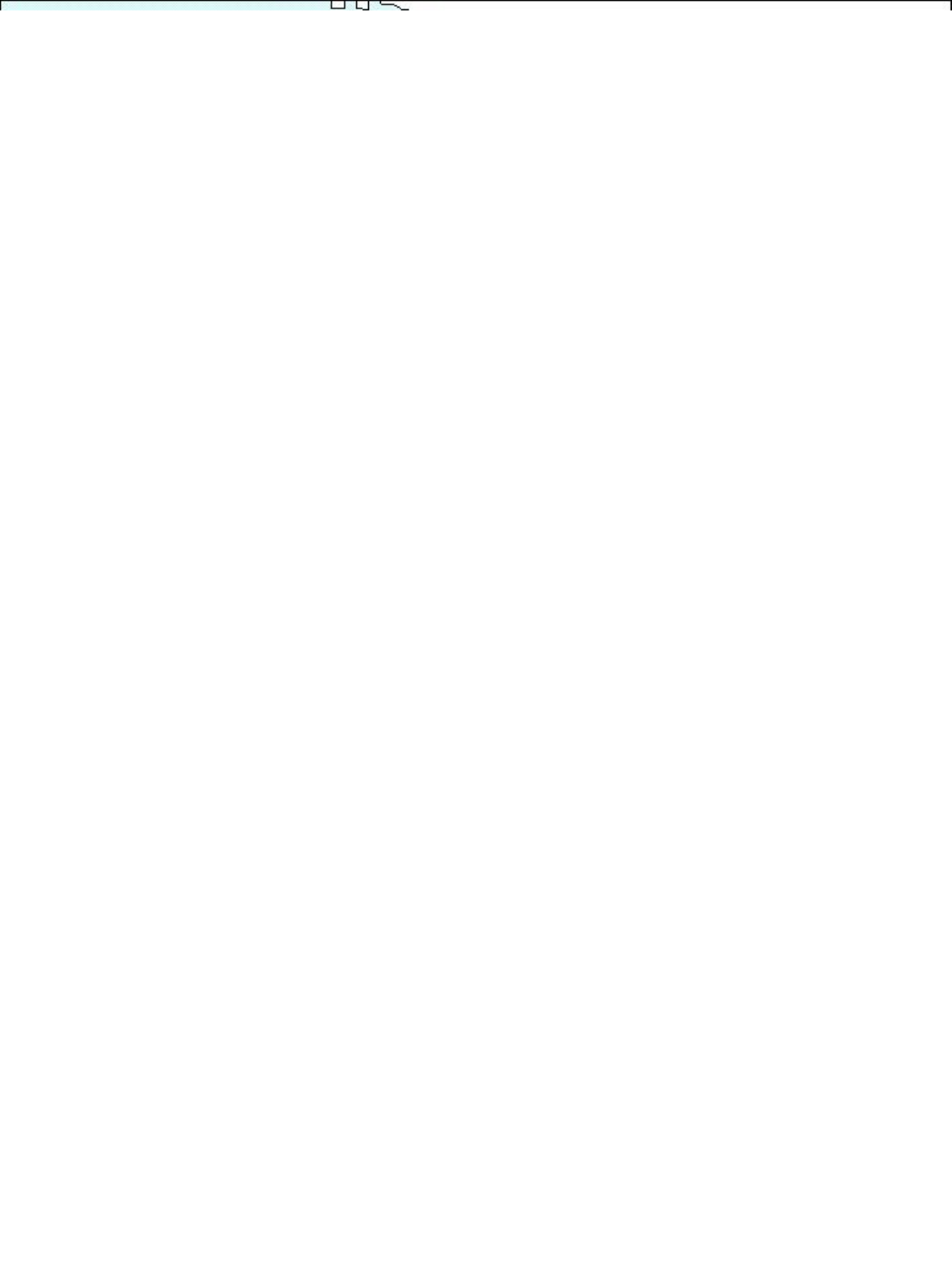#### <span id="page-16-0"></span>**4.2.2 Benthic Infauna**

The benthic communities in an area influenced by a CSO were compared with similar communities from an in-river reference area. Comparisons included numbers of individuals, number of species, and various diversity indices. Comparisons were also made to the reference value ranges for Puget Sound (Ecology 1996). In addition to the benthic analysis, the sediment samples were analyzed for chemical and physical characteristics.

Sediment samples were collected near the Duwamish/Diagonal CSO and storm drain outfalls and at the north end of Kellogg Island. Both sampling sites included a transect of five grab stations. Sampling procedures and analytical methods are described in Subappendix E, the quality assurance project plan for the benthic assessment survey.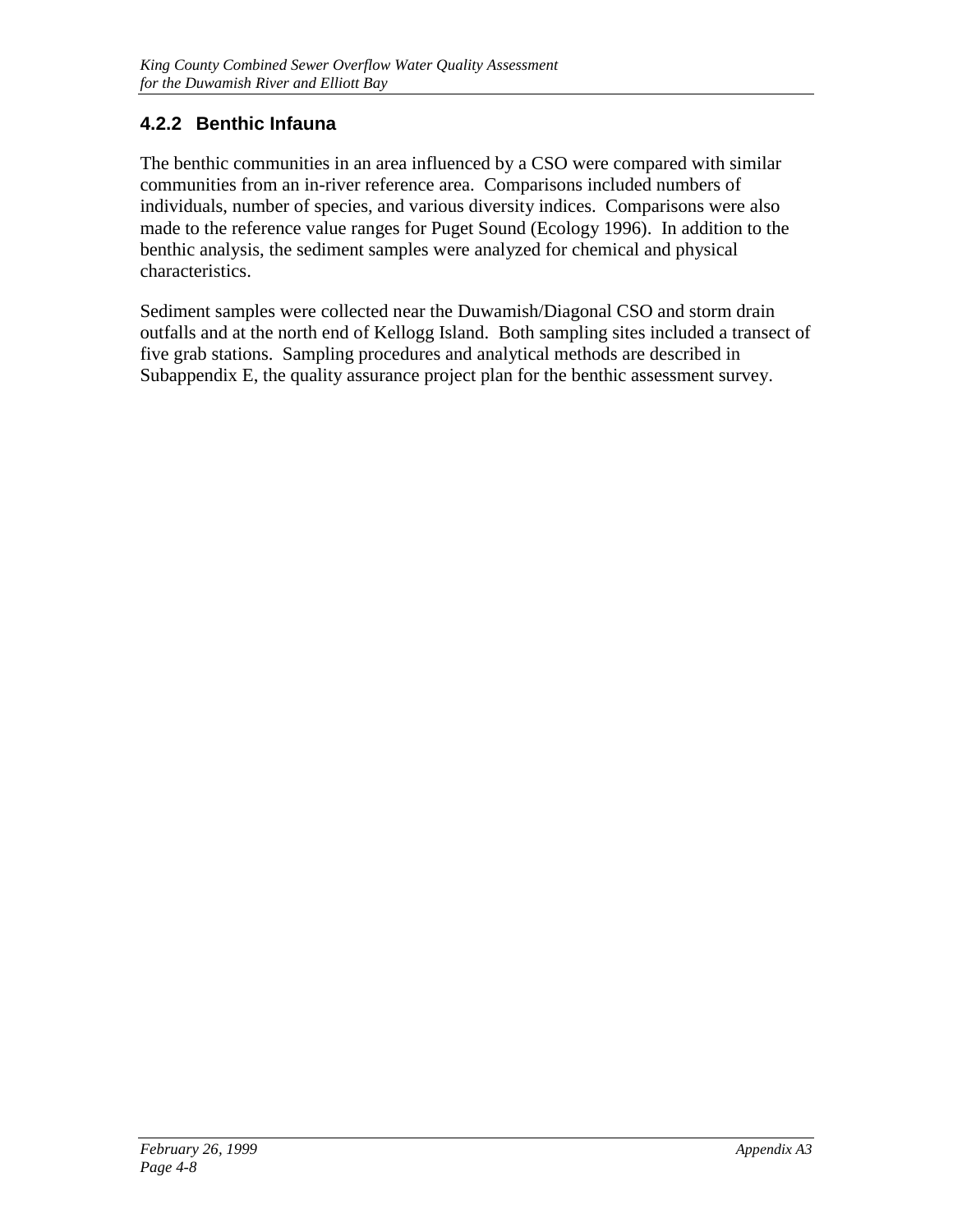# **5. DATA QUALITY OBJECTIVES**

<span id="page-17-0"></span>This section describes the data quality objectives of the WQA project and how data quality is measured.

# **5.1 End Use of Data**

Data generated by the field sampling program for the WQA project will be used both in modeling of water and sediment quality in the Duwamish River and Elliott Bay and in risk assessment calculations. Data must be of sufficient quality to minimize potential uncertainties associated with modeling and risk assessment.

# **5.2 Measurements of Data Quality**

The following measurements of data quality are fully described in Subappendices A through E, the quality assurance project plans for the WQA project. The procedures and practices described below are designed to generate data of sufficient quality to support project goals and allow thorough quality assurance review of all data.

## **5.2.1 Precision and Bias**

Sampling and analytical precision may be assessed through the use of field replicates and laboratory replicates, respectively. Collection and analysis of field replicate samples allows evaluation of sampling precision while also allowing assessment of the homogeneity of the sampling matrix. Analysis of laboratory replicate samples allows evaluation of method precision. Analytical bias is assessed by reviewing data resulting from the analysis of laboratory method blanks, standard reference materials, blank spikes, and matrix spikes. Assessment of precision and bias for the benthic assessment survey is described in Subappendix E.

## **5.2.2 Data Completeness**

Date completeness is judged by accounting for all projected data points, compliance with the data quality criteria, and compliance with required holding times (Subappendices A through E). The goal for these criteria is 100 percent completion. Where data are not complete, decisions regarding reanalysis are made by a collaborative process involving both data users and data generators.

## **5.2.3 Data Representativeness**

Samples that are as representative as possible of the site from which they were collected is assured by following sampling methodologies specified in *Recommended Guidelines for Sampling Marine Sediment, Water Column, and Tissue in Puget Sound (PSEP 1996).* Proper attention to storage conditions and holding times helps prevent sample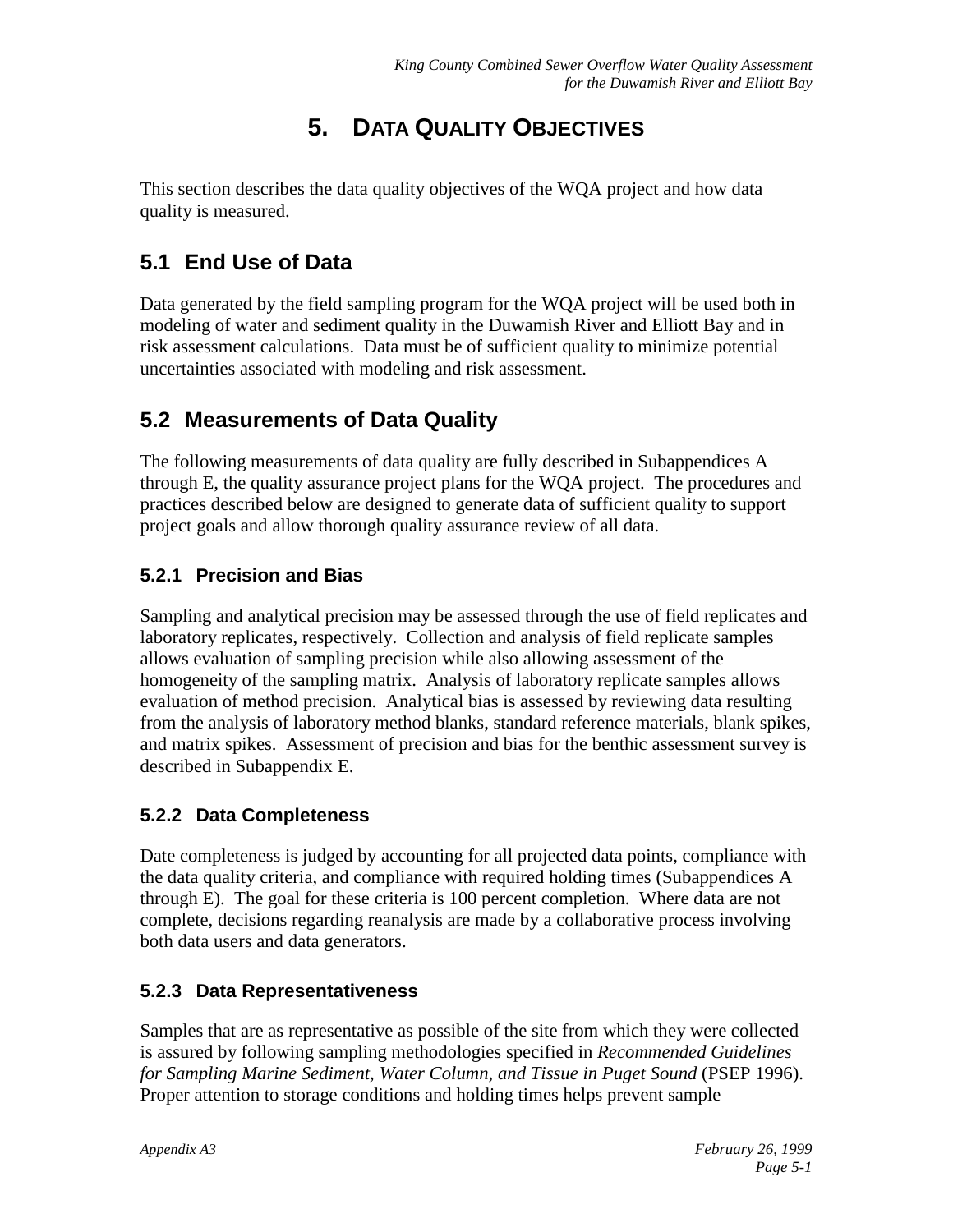<span id="page-18-0"></span>degradation prior to analysis. Prior to chemical or physical analysis, each sample is thoroughly homogenized to assure that the analytical sample aliquot is representative of the contents of the sample container.

## **5.2.4 Data Comparability**

Data comparability is enhanced through the use of sampling procedures that are standard to the Puget Sound region as well as applying standard analytical methodologies, units of measurement, and detection limits. Application of standard QC policies and a rigorous level of QA review provide data that are comparable to the highest-quality data in the region.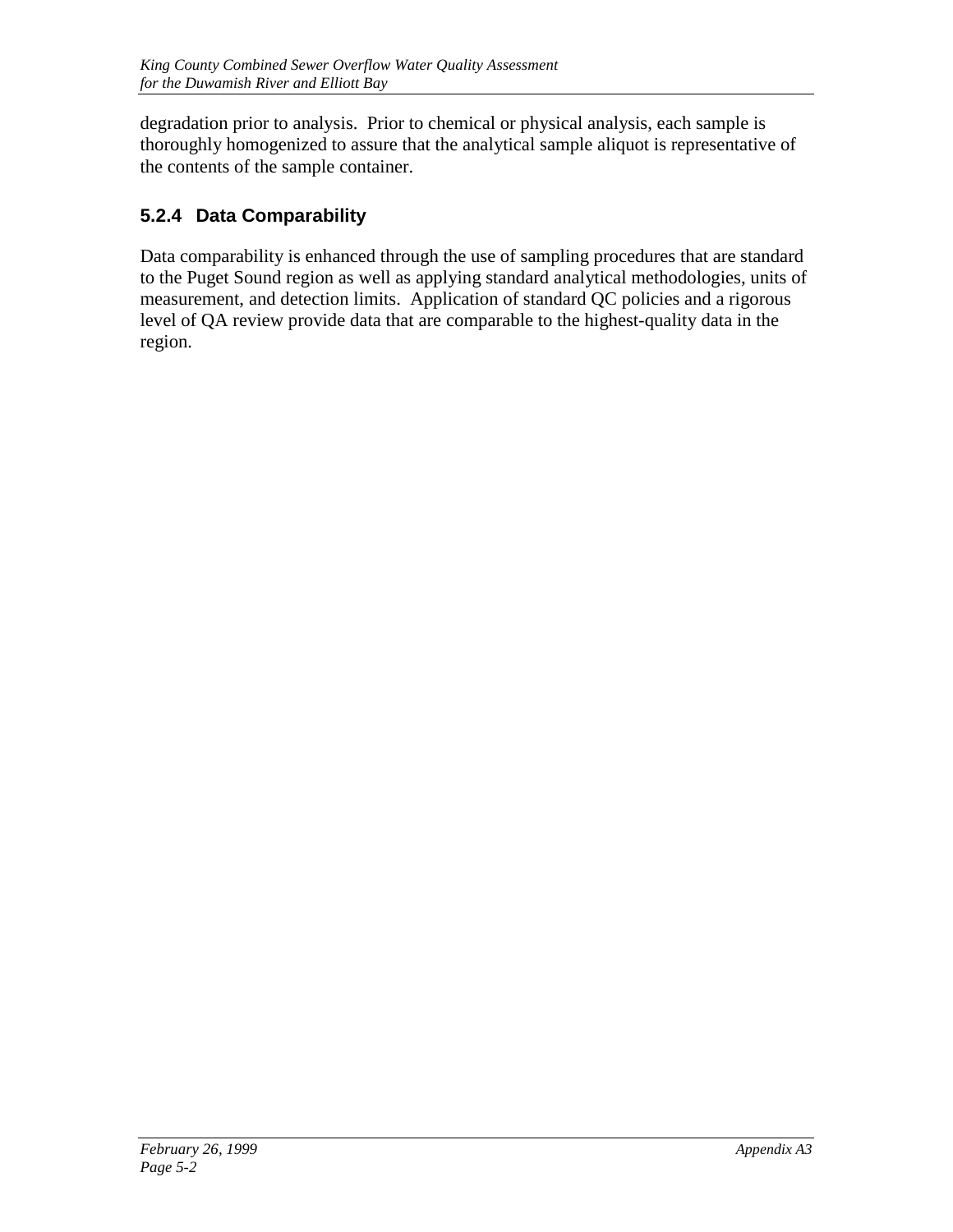# **6. SAMPLE COLLECTION PROCEDURES**

<span id="page-19-0"></span>This section provides a brief overview of the sample collection procedures for the various matrices sampled for the WQA project.

## **6.1 Sample Collection**

All samples were collected in accordance with methodologies suggested in PSEP (1996). A complete description of sampling procedures is included in Subappendices A through E.

#### **6.1.1 CSO Effluent**

CSO effluent was collected during discharge events either by autosampler or, for some parameters, by hand. Field measurements taken during collection of CSO effluent samples included temperature, conductivity/salinity, and pH. Field measurements were taken with electronic instrumentation calibrated prior to each sampling event.

Routine CSO effluent samples were collected using ISCO<sup>®</sup> autosamplers. Autosampler intakes were placed in the wet well at each sampling location and the autosamplers maintained in secure conditions at all times. The autosamplers were programmed for sample amount, duration of sampling event, and sampling interval according to project needs at each sampling location. CSO effluent samples collected for the analysis of lowlevel mercury were collected by hand at the outfall during discharge. Sample collection procedures for low-level mercury followed U.S. EPA Method 1669 the "clean hands/dirty hands" technique.

## **6.1.2 Receiving Water**

Receiving water samples were generally collected as discrete grab samples. Field measurements taken during collection of receiving water samples included dissolved oxygen (DO), temperature, conductivity/salinity, and pH. Field measurements were taken with electronic instrumentation calibrated prior to each sampling event.

*Routine Sample Collection.*Routine receiving water samples were collected either from the King County Environmental Laboratory's research vessel *Liberty* or from shore. In non-navigable areas, receiving water samples were collected from bridges. Samples collected from bridges employed Van Dorn or Niskin bottles lowered by rope to the water surface. Sample bottles were lowered to a depth of approximately one meter below the surface and the closing mechanism tripped to facilitate the collection of a discrete sample.

Samples collected from the *Liberty* employed Niskin bottles deployed on a hydrowire. The Niskin bottles were lowered on the hydrowire to depths of one meter below the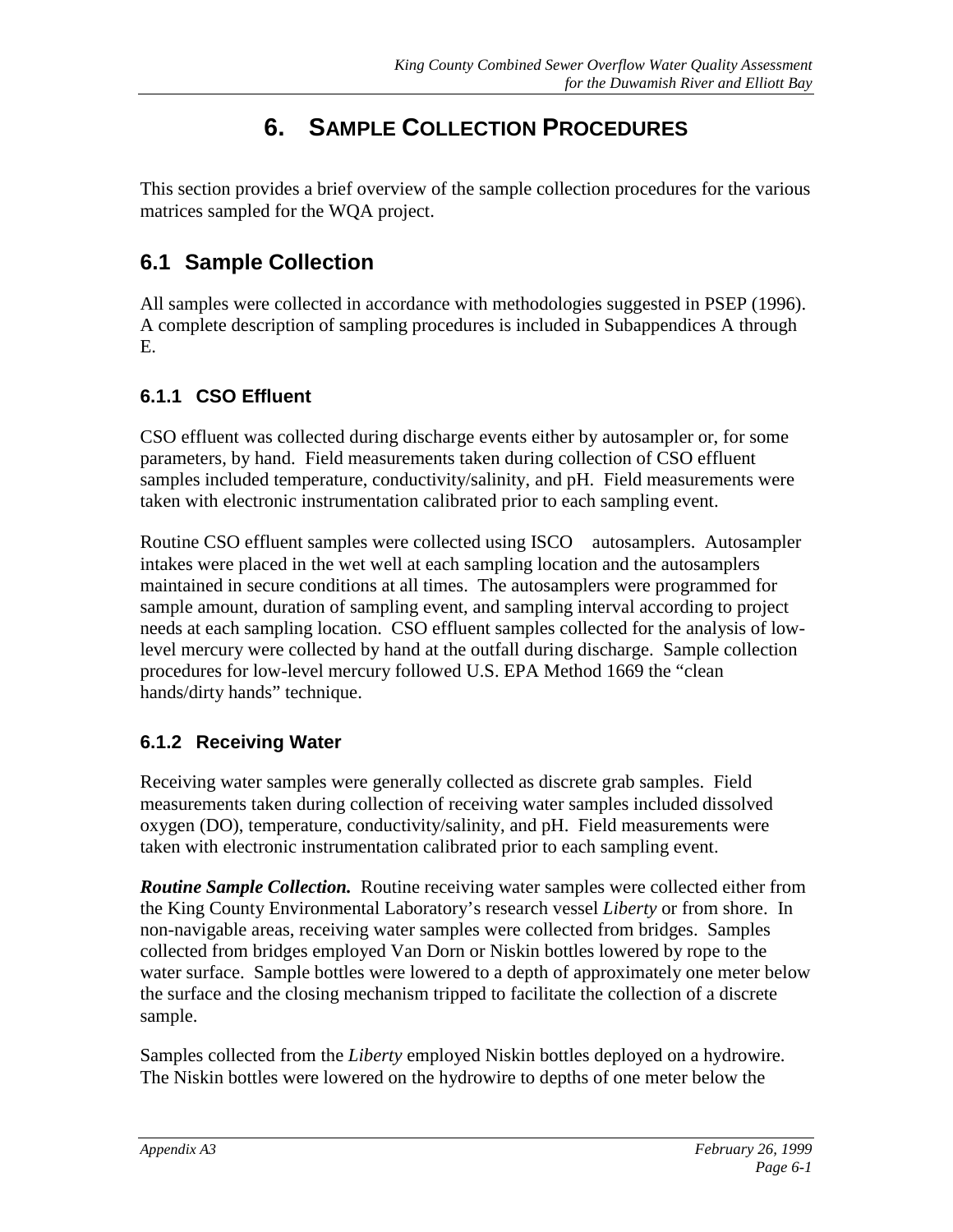<span id="page-20-0"></span>surface and one meter above the bottom (or 20 meters in depth) simultaneously at each station.

*Low-Level Mercury Sample Collection.* To obtain the lowest possible detection limits, special sampling events for the collection of mercury samples were undertaken in association with Brooks Rand, Inc. of Seattle, Washington. Sampling from the *Liberty* employed a peristaltic pump and Teflon<sup>®</sup> tubing to allow virtually hands-free collection of water samples *in situ*. This minimizes contamination either from sampling equipment or the environment. Sampling from shore employed a Teflon<sup>®</sup> bailer and associated deployment equipment. Special precautions outlined in U.S. EPA Method 1669 were followed and several field QC samples were collected, including tubing blanks, atmosphere blanks, filter blanks, and bailer blanks. Sampling equipment was supplied by Brooks Rand.

*Semipermeable Membrane Devices.*To collect time-integrated samples for ultra-trace level organic analysis, semipermeable membrane devices (SPMD) were deployed at two locations in the Duwamish River. SPMD are pre-cleaned polyethylene sheets that accumulate organic compounds over time. The SPMD were deployed for a period of two weeks. The SPMD were attached to a rope-float-anchor assembly which was deployed and retrieved as quickly as possible to minimize contamination. To assess possible contamination by airborne organic compounds, a trip blank was exposed to the air for the same amount of time as one SPMD during deployment and retrieval.

## **6.1.3 Sediment**

Sediments were collected as composites of ten grab samples on a 5-m grid. Sediment samples were collected from the *Liberty* using a modified, stainless steel Van Veen grab sampler. The grab sampler was lowered on a hydrowire and, upon retrieval, the sample was visually inspected for acceptability. If acceptable, a 200 cm<sup>3</sup> aliquot was collected from the sample, using a stainless steel cookie cutter, and placed in a stainless steel bowl. An aliquot was collected from each of the subsequent nine grab stations. Samples were thoroughly homogenized before placement in sample containers.

Redox, or oxidation-reduction potential, was measured in each of the ten individual grab samples with an electronic meter. The meter was calibrated prior to each sampling event according to manufacturers specifications.

## **6.1.4 Benthic Communities**

Benthic sediment samples were collected to assess the abundance and diversity of the benthic infauna near a CSO and a reference site. Samples were collected by Striplin Associates personnel assisted by King County personnel. Sample collection followed methodologies suggested in PSEP (1996) and *Recommended Protocols for Sampling and Analyzing Subtidal Benthic Macroinvertebrate Assemblages in Puget Sound* (PSEP 1987).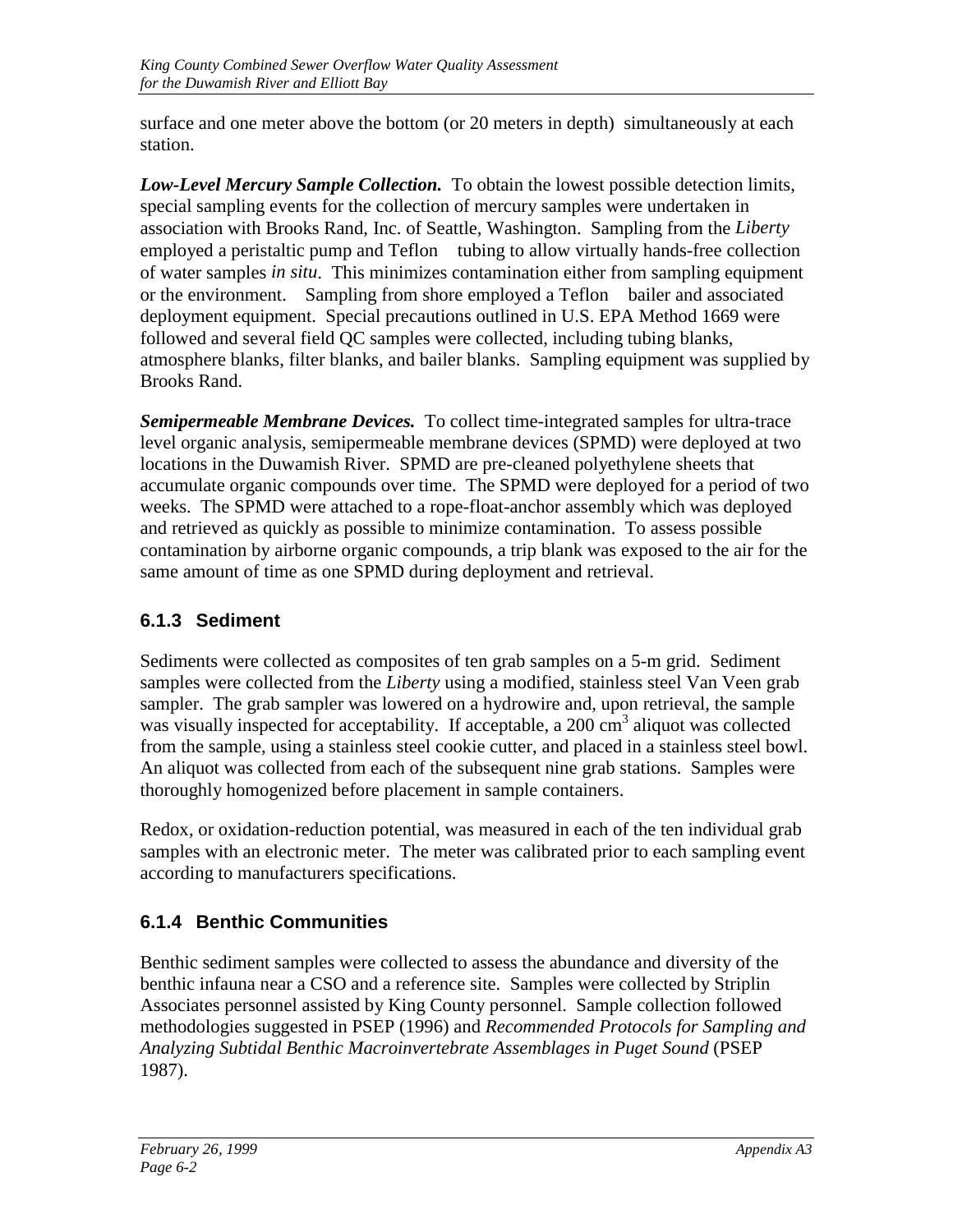## <span id="page-21-0"></span>**6.1.5 Tissue**

Most tissue samples for this project were collected by WDFW personnel. Tissue samples were resected, homogenized, and analyzed by King County personnel. Collection of benthic invertebrates and squid for chemical analysis was performed by King County personnel. All tissue collection was performed following methodologies suggested in PSEP (1996).

# **6.2 Sample Handling**

All samples were maintained according to recommended storage and preservative guidelines. In most cases, this involved keeping the samples in ice-filled coolers to maintain an approximate ambient temperature of 4°C until delivery to the laboratory. Specific sample preservation requirements are included in Subappendices A through E.

# **6.3 Chain-of-Custody**

Where required, chain-of-custody forms were completed and retained with samples between collection and delivery to the laboratory. Information included on the chain-ofcustody form included: sample number, location, date and time of sample collection, field personnel, number of containers, and requested analyses. The form also included the date and time samples were relinquished to the laboratory as well as the signature of the person in whose custody the samples were retained. Samples subcontracted to another laboratory were accompanied by a completed chain-of-custody form completed by the KCEL sample manager. Custody was maintained by keeping the samples in sight of the sample custodian at any time they were not in a secured area. Secured areas were considered a locked vehicle, the sampling vessel, or a locked refrigerator.

# **6.4 Documentation**

Documentation of field activities was recorded on computer-generated "field sheets" for routine sampling activities. Information on these field sheets included the sampling date and time, field personnel, field measurements, and specific observations. Calibration documentation for field meters is maintained in log books dedicated to each meter. Documentation for biological sampling will be maintained in log books or other documents specific to the agency performing the sampling.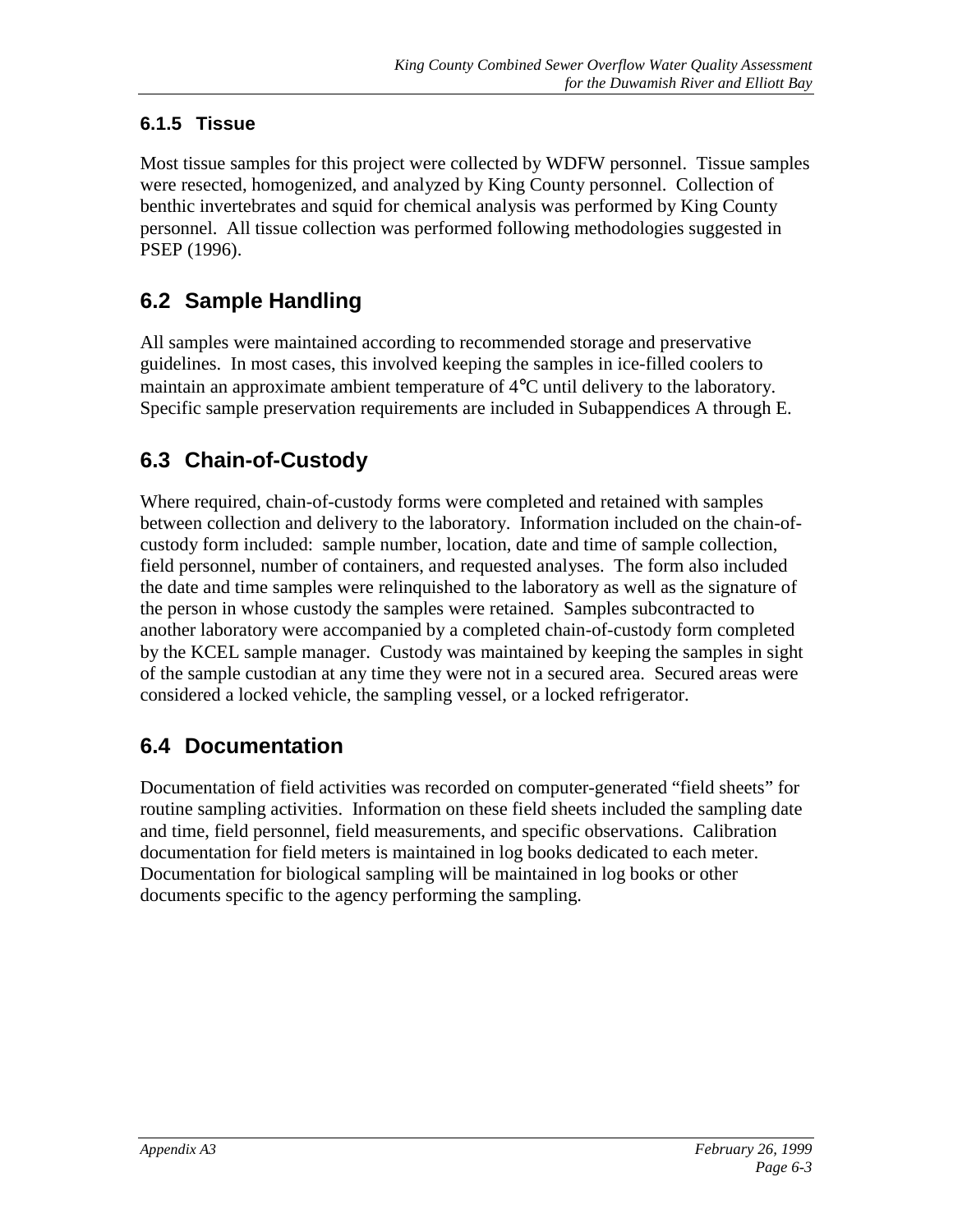# **7. PROPOSED ANALYTICAL SCHEME**

<span id="page-22-0"></span>This section provides an overview of the proposed analytical scheme for the WQA project. Full descriptions of analytical methodologies and associated QA/QC requirements are included in Subappendices A through E. Unless otherwise noted, analyses are performed by the King County Environmental Laboratory.

## **7.1 Conventional Parameters**

Analysis of conventional parameters provides information about the physical properties of the sampling matrix such as solids content or organic content. Conventional parameters were measured both in the field and by laboratory analysis.

#### **7.1.1 CSO Effluent and Receiving Water**

CSO effluent was routinely analyzed for the following conventional parameters: chemical oxygen demand (COD), total organic carbon (TOC), volatile suspended solids, ammonia nitrogen, nitrate/nitrite nitrogen, and total suspended solids (TSS). COD, TOC, and volatile suspended solids provide an estimate of the organic content of the CSO effluent. Analysis of the various forms of nitrogen allows evaluation of the contribution of this nutrient to receiving water from CSO effluent. Field conventional measurements included temperature, conductivity, and pH.

Receiving water was routinely analyzed for: TOC, volatile suspended solids, ammonia nitrogen, nitrate/nitrite nitrogen, and TSS. Where the receiving water is fresh, analysis of COD was be performed. Field conventional measurements included DO, temperature, conductivity/salinity, and pH.

#### **7.1.2 Sediment**

Sediment was routinely analyzed for particle size distribution, total solids, TOC, ammonia nitrogen, and total sulfides. Particle size distribution and total sulfide analyses was performed by AmTest, Inc. in Redmond, Washington. Analysis of total solids allows sediment organic and metal data to be normalized to dry weight. Some organic data are also normalized to organic carbon for comparison to regulatory standards.

#### **7.1.3 Tissue**

Tissue samples were analyzed for total solids to allow normalization of tissue organic and metal data to dry weight.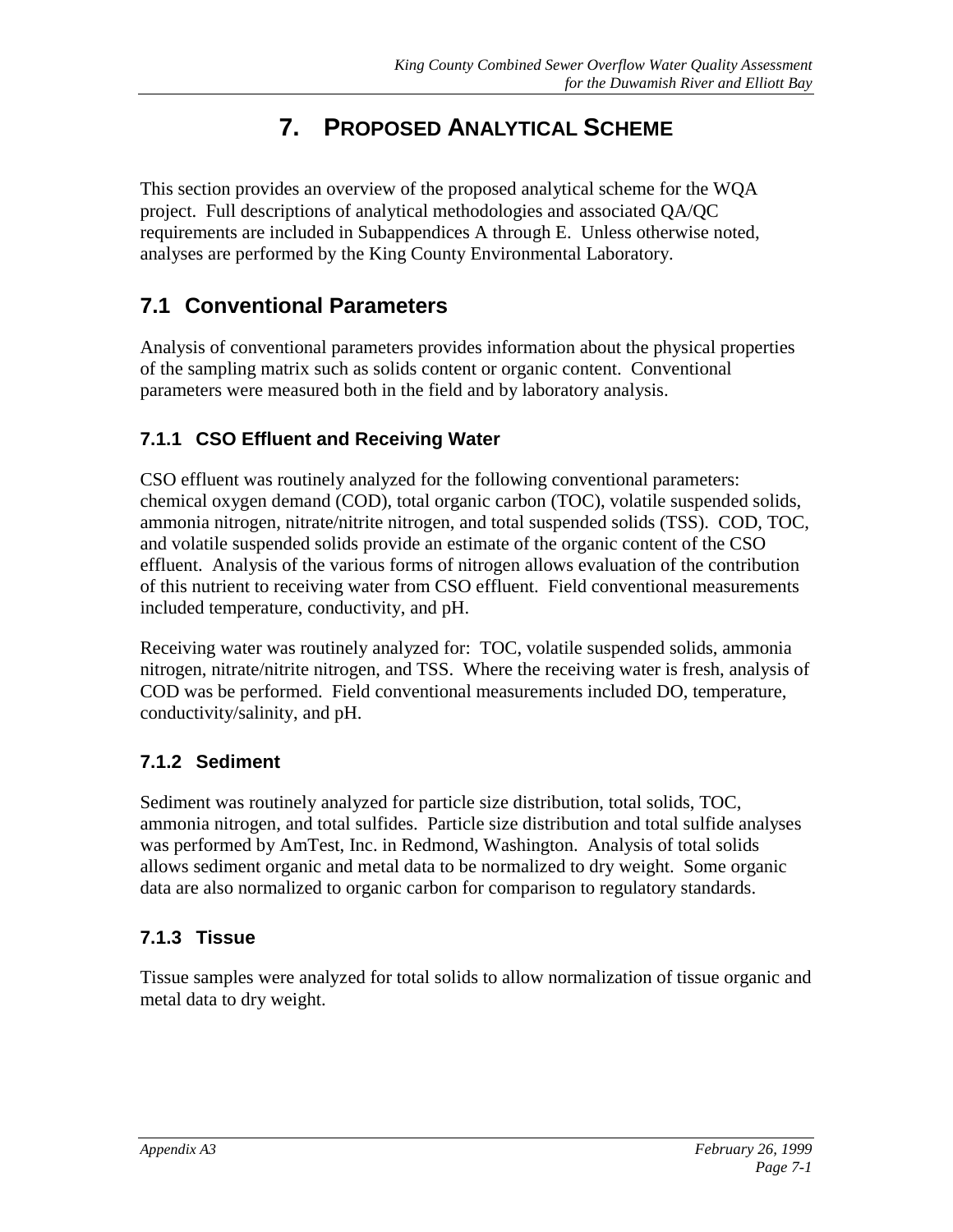## <span id="page-23-0"></span>**7.2 Metal Parameters**

Analysis of metals in various matrices allows the evaluation of both baseline concentrations of these potential toxicants and the possible contribution of metals to the river and bay by CSOs.

## **7.2.1 CSO Effluent and Fresh Water**

CSO effluent and fresh receiving water were analyzed for the following thirteen priority pollutant metals: antimony, arsenic, beryllium, cadmium, chromium, copper, lead, mercury, nickel, selenium, silver, thallium, and zinc.

Analysis of these samples was performed by inductively coupled plasma-mass spectrometer (ICP-MS) to obtain the lowest-possible detection limits. The samples were also analyzed by ICP for calcium and magnesium to allow a hardness calculation. Fresh water quality criteria for metals are hardness normalized.

## **7.2.2 Marine Water**

Marine receiving water was analyzed for the same suite of metals mentioned in Section 7.2.1 above CSO Effluent and Fresh Water. The salinity and dissolved solids concentration of marine water, however, impart a high degree of interference to the ICP-MS analysis. Special sample preparation was conducted on marine water samples prior to analysis.

## **7.2.3 Low Level Mercury**

To obtain the lowest possible detection limits for mercury, a separate low-level mercury study was undertaken for CSO effluent and receiving water. As previously stated in Section 1.1, sampling methodologies followed guidelines specified in U.S. EPA Method 1669, the "clean hands/dirty hands" technique. Collection of a greater number of field QC samples allows evaluation of the final quality of the data. Low level mercury analysis by cold vapor atomic fluorescence was performed by Brooks Rand, Inc. in Seattle, Washington.

## **7.2.4 Sediment**

Sediment analysis included those metals regulated under the State of Washington Sediment Management Standards (arsenic, cadmium, chromium, copper, lead, mercury, silver, and zinc) as well as the remaining priority pollutant metals (antimony, beryllium, nickel, selenium, and thallium). The mineral metals, aluminum and iron, were also analyzed to provide a potential method for normalizing other metal concentrations to local geological conditions. Organic forms of metals, including butyltin isomers and methyl mercury, were also analyzed in sediment due to their potential toxicity through bioaccumulation. Methyl mercury analysis was performed by Frontier Geosciences, Inc. in Seattle, Washington.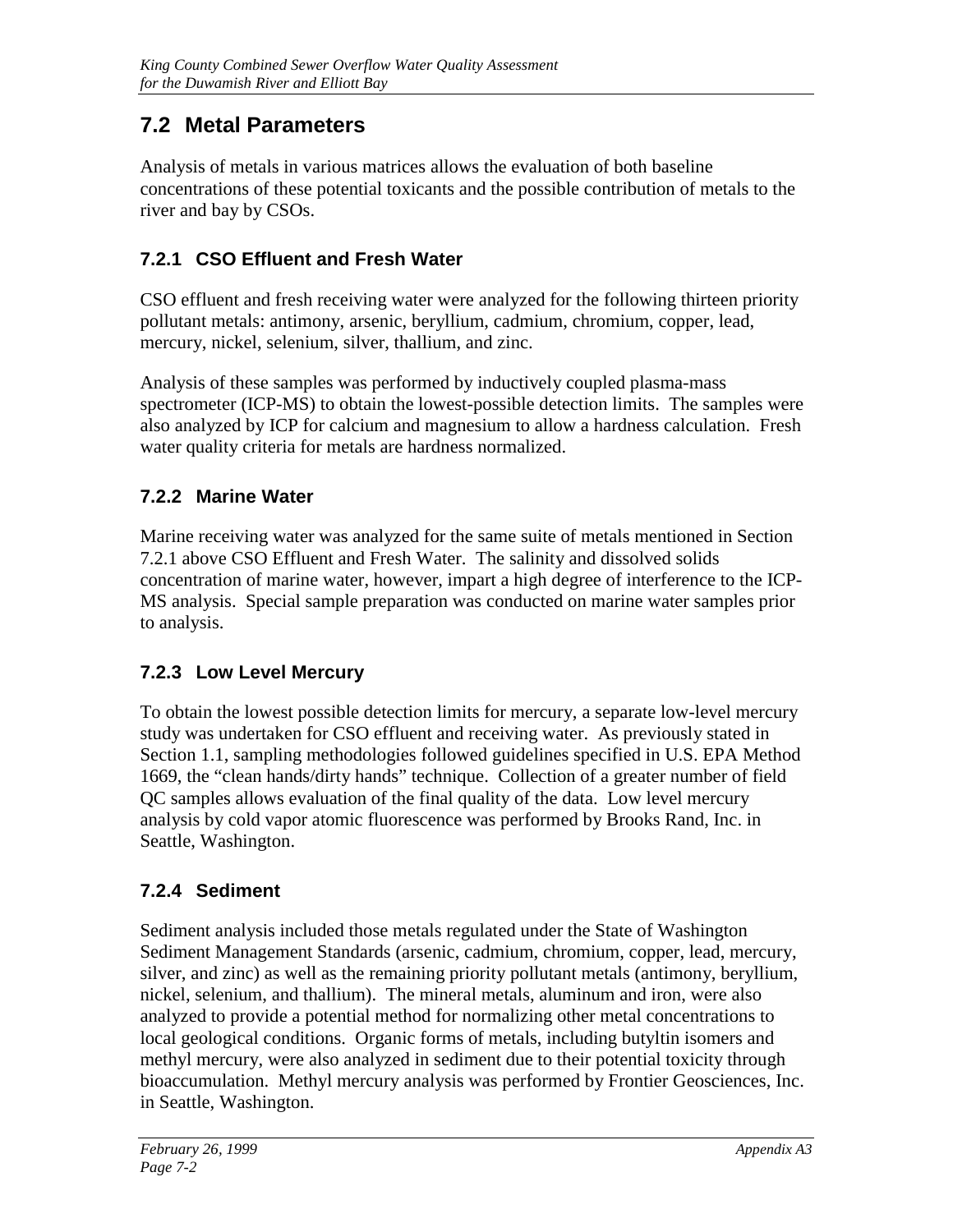## <span id="page-24-0"></span>**7.2.5 Tissue**

All tissue samples were analyzed for the thirteen priority pollutant metals mentioned above and butyltin isomers.

# **7.3 Microbiological Parameters**

To evaluate the potential risk to human health posed by CSO effluent, fecal coliforms were analyzed in both water and tissue matrices. Fecal coliforms have been used as indicator organisms of other more harmful pathogens present in sewage.

## **7.3.1 CSO Effluent and Receiving Water**

Fecal coliforms were routinely analyzed in both CSO effluent and receiving water during storm and non-storm conditions.

## **7.3.2 Tissue**

Fecal coliforms were analyzed in tissue samples collected from wild mussels located near the Brandon Street CSO. Baseline samples were collected prior to a discharge event and additional samples collected following the discharge event. In addition to fecal coliforms, mussel tissue samples were analyzed for viruses, *Salmonella*, and *Yersinia* bacteria.

# **7.4 Organic Parameters**

Analysis of organic compounds in various matrices allows the evaluation of both baseline concentrations of these potential toxicants and the possible contribution of organic compounds to the river and bay by CSOs.

## **7.4.1 CSO Effluent and Receiving Water**

CSO effluent and receiving water were routinely analyzed for all of the priority pollutant base/neutral/acid (BNA) extractable semivolatile organic compounds. Included in the BNA analysis were caffeine and coprostanol, two compounds which act as tracers for the sewage component of CSO effluent.

## **7.4.2 Semipermeable Membrane Devices**

Organic compounds are difficult to detect in ambient receiving water samples collected as discrete grabs. SPMDs were deployed to achieve lower detection limits for organic compounds. SPMD concentrate non-polar or lipophilic compounds over a specified time. The data are used to estimate the average receiving water concentrations by applying compound-specific partitioning coefficients. SPMD analysis was performed by Battelle Marine Sciences Laboratory in Sequim, Washington. SPMD parameters included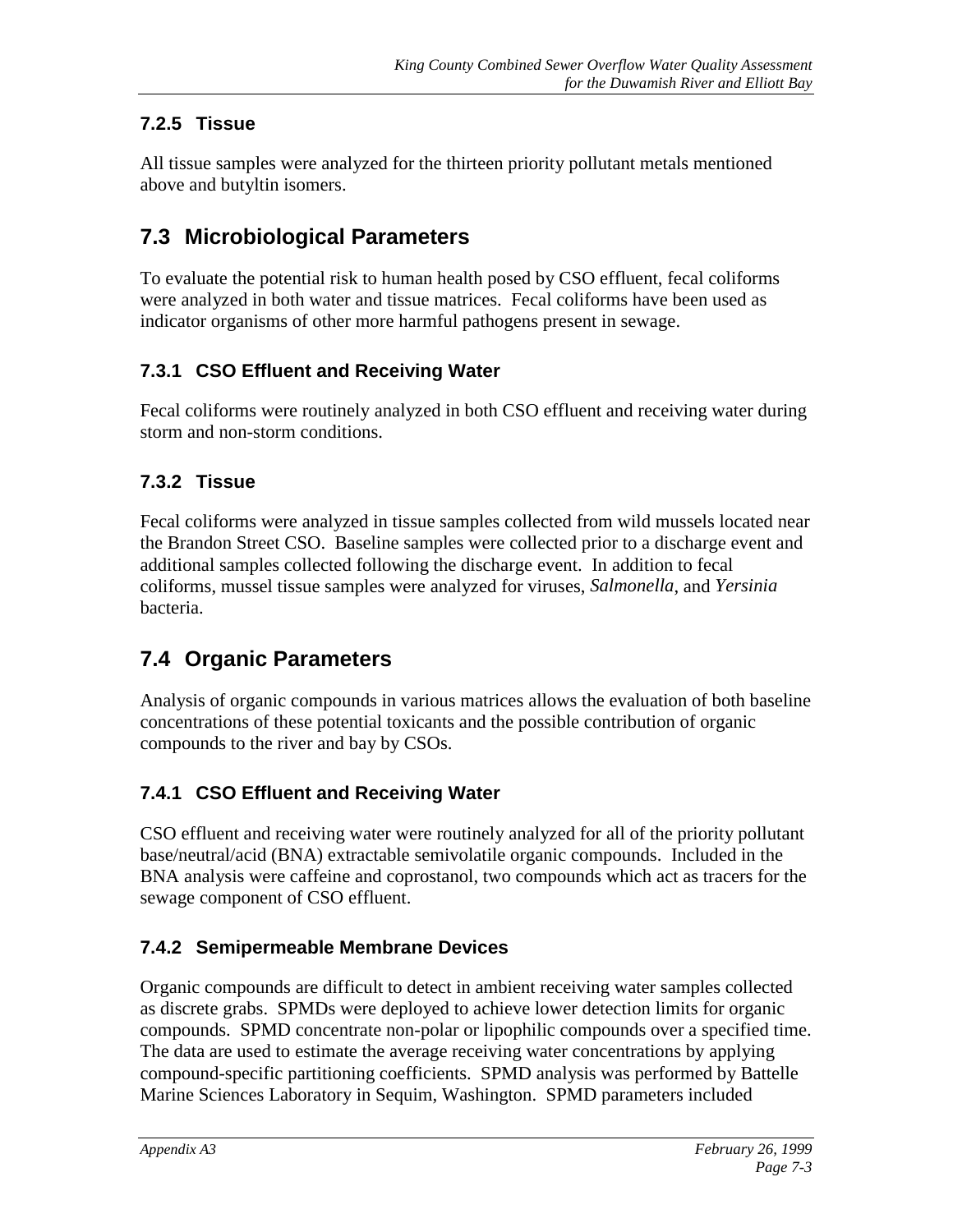<span id="page-25-0"></span>polynuclear aromatic hydrocarbon (PAH) compounds, chlorinated pesticides, PCB Aroclors<sup>®</sup>, and PCB congeners.

## **7.4.3 Sediment**

Sediment samples were analyzed for all organic parameters specified in WSDOE's Sediment Management Standards (Chapter 173-204 WAC). These parameters include the BNA compounds and PCBs.

## **7.4.4 Tissue**

All tissue samples were analyzed for BNA compounds (including caffeine and coprostanol), PCBs, and percent lipids.

# **7.5 Benthic Taxonomy**

In addition to the taxonomic analysis, the benthic sediments were analyzed for the physical and chemical analyses summarized in the sections titled Sediment in the Conventionals, Metals, and Organics sections. This analysis provided data regarding the chemical and physical nature of the sediment in which the benthic organisms reside.

# **7.6 Laboratory Quality Control**

A rigorous QA/QC program ensures data of the highest quality that will be comparable to other studies in the region and reduce the uncertainty associated with using the data in both modeling and risk assessment applications. Detailed descriptions of specific laboratory QA/QC procedures are included in Subappendices A through E.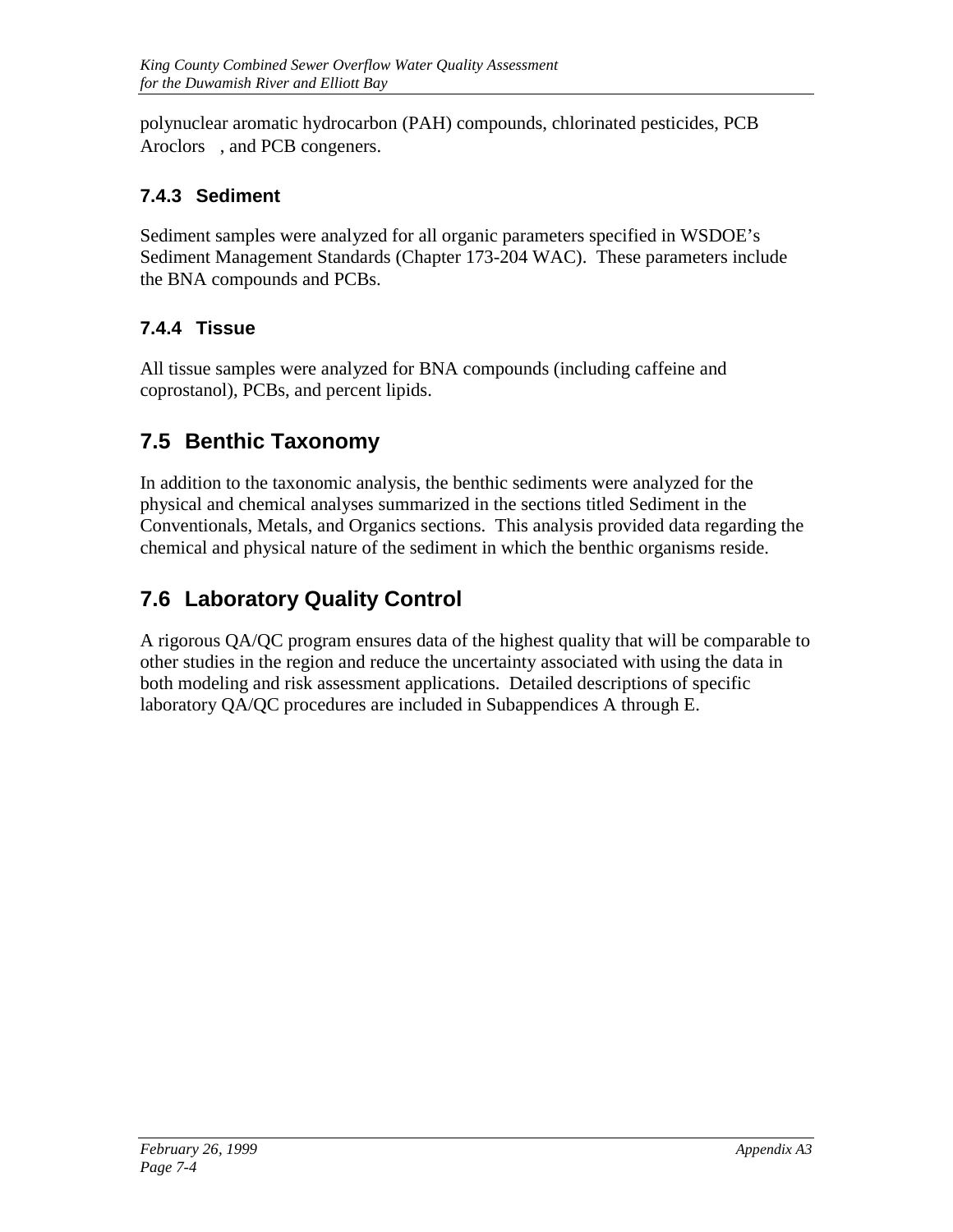# **8. DATA REVIEW, VALIDATION, AND REPORTING**

<span id="page-26-0"></span>This section describes data reporting and the levels of review that project data underwent prior to use in the computer model or risk assessment calculations.

## **8.1 Data Review and Validation**

All project data underwent a rigorous program of data review and validation prior to posting to the King County Environmental Laboratory database (Laboratory Information Management System or LIMS) and reporting to data users. This review ensures the quality of the data at an analytical level. Peer review checks for overall quality of the data including transcription errors, calculation errors, correct data interpretation, and appropriate level of QA/QC. Validation of all project data was performed by the Laboratory Project Manager or QA/QC Officer. This validation step reviews the quality of the data on a project level. Sediment data underwent QA1 review as specified under Dredged Materials Management Program (DMMP) guidelines. Sediment QA1 review narratives were prepared that meet regulatory requirements for inclusion of the data on the WSDOE's SEDQUAL database. Other data underwent a similar level of review, however, the reporting requirements are not as rigorous as for sediment data. A technical memorandum was written for each data set describing the results of the analytical process, acceptability of the analytical QA/QC, and indicating possible analytical bias. An additional independent review of all analytical data will be performed by the project consultant prior to use in the risk assessment.

# **8.2 Data Reporting**

All chemical, physical, and microbiological project data generated by the King County Environmental Laboratory and its subcontractors is maintained on the LIMS database. Data generated by the benthic assessment survey will not be maintained on the LIMS database.

## **8.2.1 Analytical Data**

Analytical data are reported in  $\text{Excel} \otimes \text{spreadsheet}$  format derived from the LIMS database. Data are reported on a wet-weight basis for all liquid matrices. When required, data are reported on a dry-weight basis for sediment samples. Some sediment data will also be normalized to organic carbon for comparison to regulatory standards. Tissue data are reported on a wet-weight basis and total solids data, when available, will also be reported to allow the data user to convert the tissue data to a dry weight basis if necessary.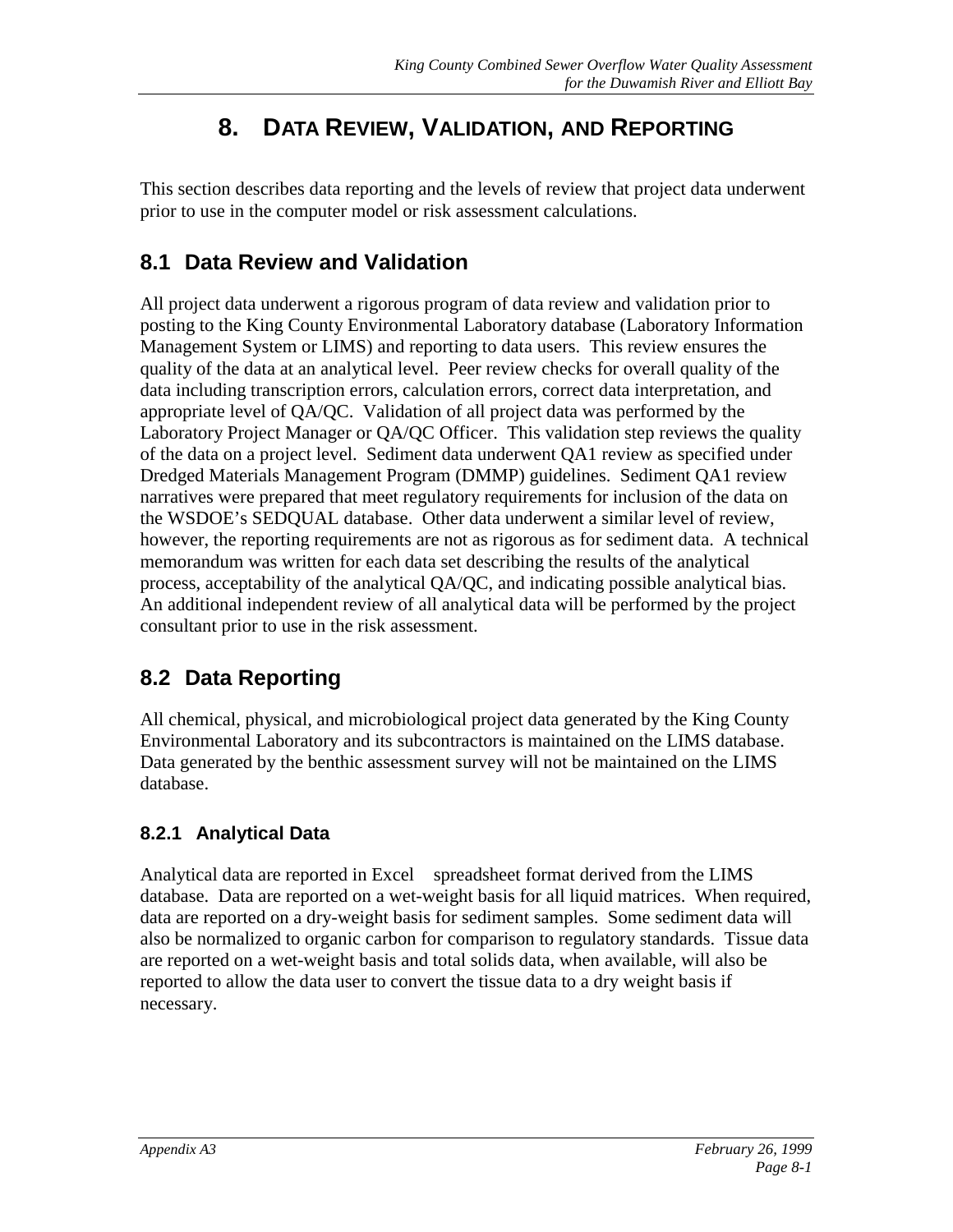#### <span id="page-27-0"></span>**8.2.2 Field Measurements**

Field measurements are posted to the LIMS database and reported along with analytical data in Excel® spreadsheet format. Field measurements include both numeric data and mnemonic or other encoded recordings of field observations.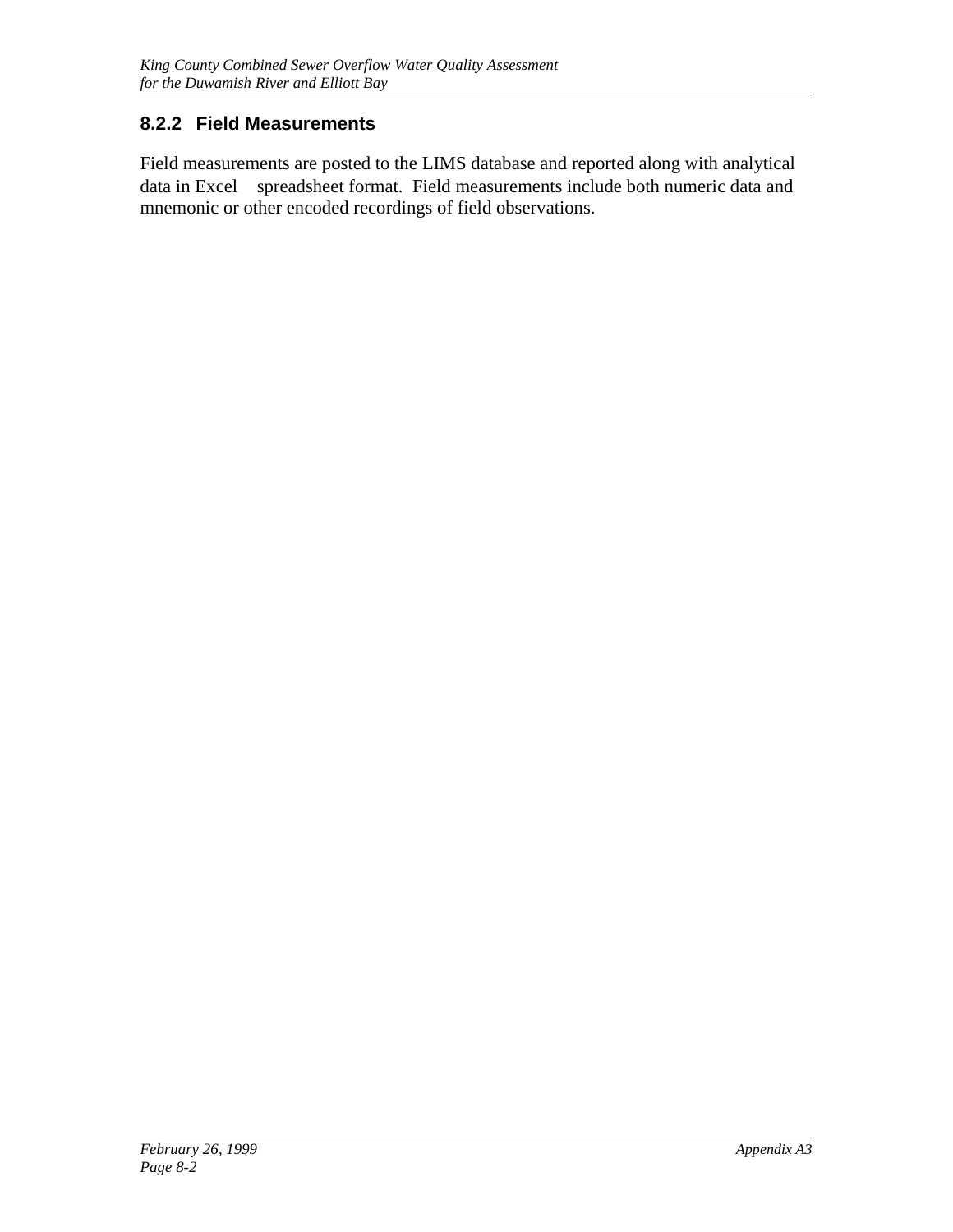# **9. REFERENCES**

<span id="page-28-0"></span>Puget Sound Estuarine Program PSEP. 1987 Recommended protocols for sampling and analyzing subtidal benthic macroinvertebrate assemblages in Puget Sound. Prepared for the U.S. Environmental Protection Agency Region 10, Office of Puget Sound, Seattle Washington by Tetra Tech, Inc. Bellevue WA.

Puget Sound Estuarine Program PSEP. 1996. Recommended guidelines for sampling marine sediment, water column, and tissue in Puget Sound. Prepared for the U.S. EPA Region 10, Office of Puget Sound, Seattle Washington by King County Environmental Laboratory. Seattle Washington.

Washington State Department of Ecology (WSDOE). 1996. Development of reference value ranges for benthic infauna assessment endpoints in Puget Sound. Prepared by Striplin Environmental Associates, Inc. Olympia, Washington.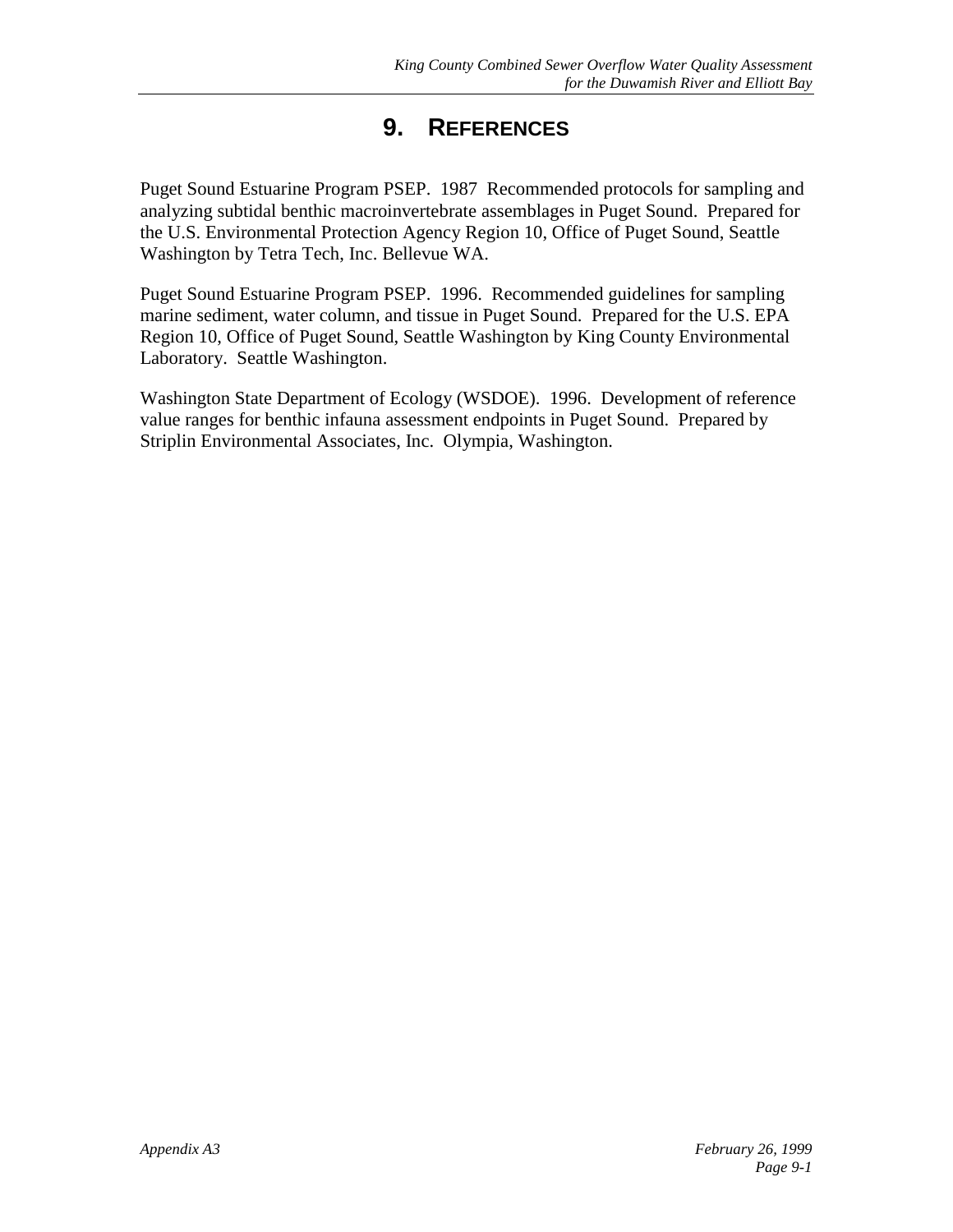<span id="page-29-0"></span>**SUBAPPENDIX A QUALITY ASSURANCE PROJECT PLAN CSO AND RECEIVING WATER ANALYSES**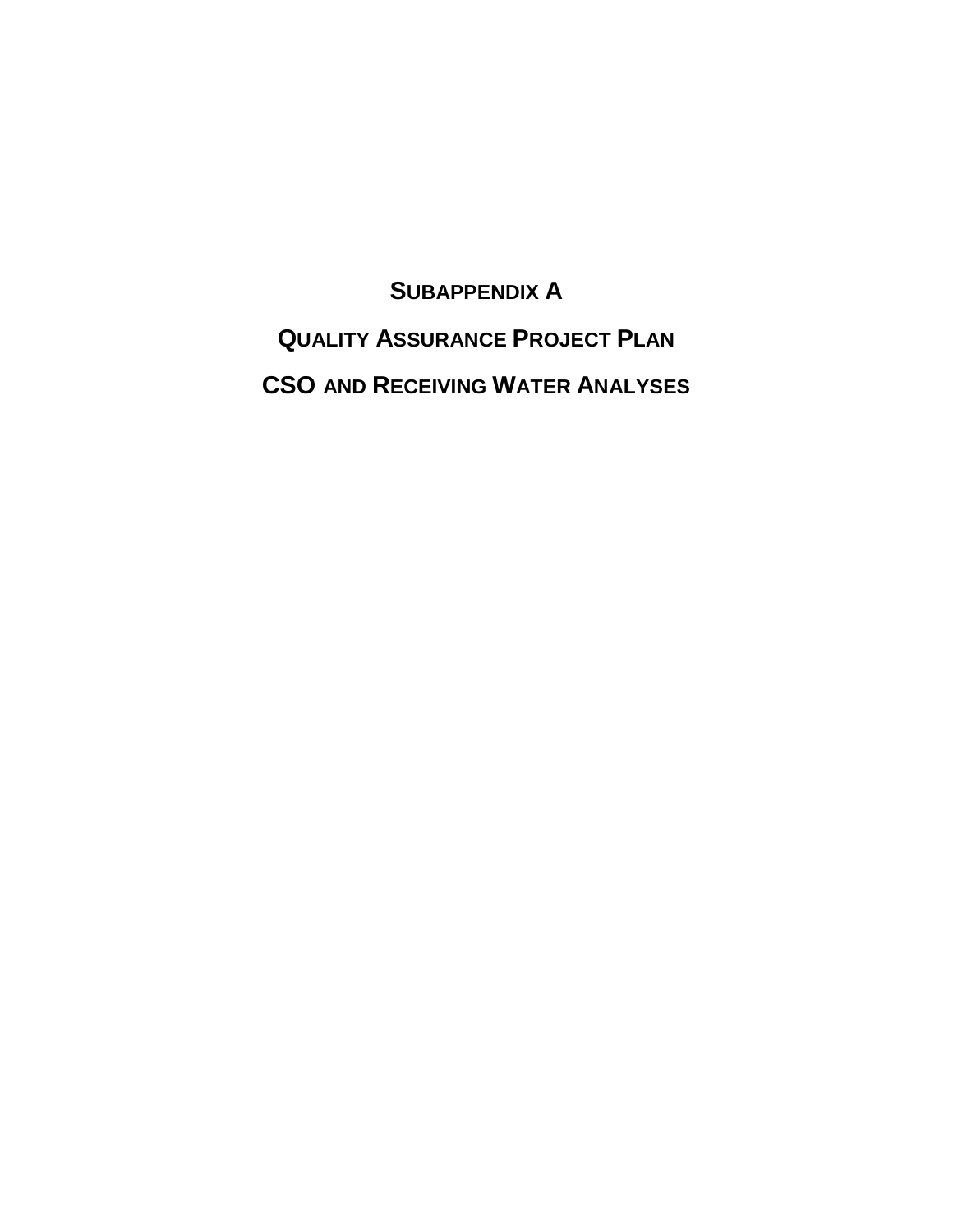# **PROJECT DESCRIPTION**

Water samples are being collected and analyzed as part of the Duwamish Estuary Water Quality Assessment (WQA) Risk Assessment study. Chemical and microbiological analysis of the samples will aid in evaluating the impact of combined sewer overflow (CSO) discharges. Both CSO discharges and ambient water samples will be collected and used in modeling for risk assessments.

## **PROJECT ORGANIZATION AND RESPONSIBILITY**

Sydney Munger directs the Water Quality Assessment (WQA). Randy Shuman manages the water phase of the WQA project. Scott Mickelson will facilitate sample collection and delivery and coordinate sample processing and analysis by the King County Environmental Laboratory (KCEL), including data evaluation and reporting.

# **DATA QUALITY OBJECTIVES**

The procedures and practices described in this quality assurance (QA) plan are designed to generate data of sufficient quality to support project goals. Routine data quality objectives used for water analyses at KCEL will be applied. Project-specific data quality objectives for water analyses were established from discussions involving King County personnel and the project consultant, Parametrix. These two sets of objectives will be applied at different points in the project. The routine objectives will be applied during routine data review. Project-specific objectives will define how results may be used in the WQA model. The Data Review, Validation, and Reporting section (Section 8) addresses many of the procedures used to verify that data are meeting these quality objectives.

## **KCEL Routine Objectives**

#### **Precision**

Laboratory precision will be assessed using laboratory duplicates for conventional and metals analyses and matrix spike/duplicate matrix spikes for organic parameters. Relative percent difference (RPD) will be calculated for duplicate analyses. At least one of the replicate sample results must exceed the reporting detection limit (RDL) in order for the RPDs to be evaluated against the acceptance limits (Table A-1). Results of precision measurements are evaluated against the objectives defined in Table A-1.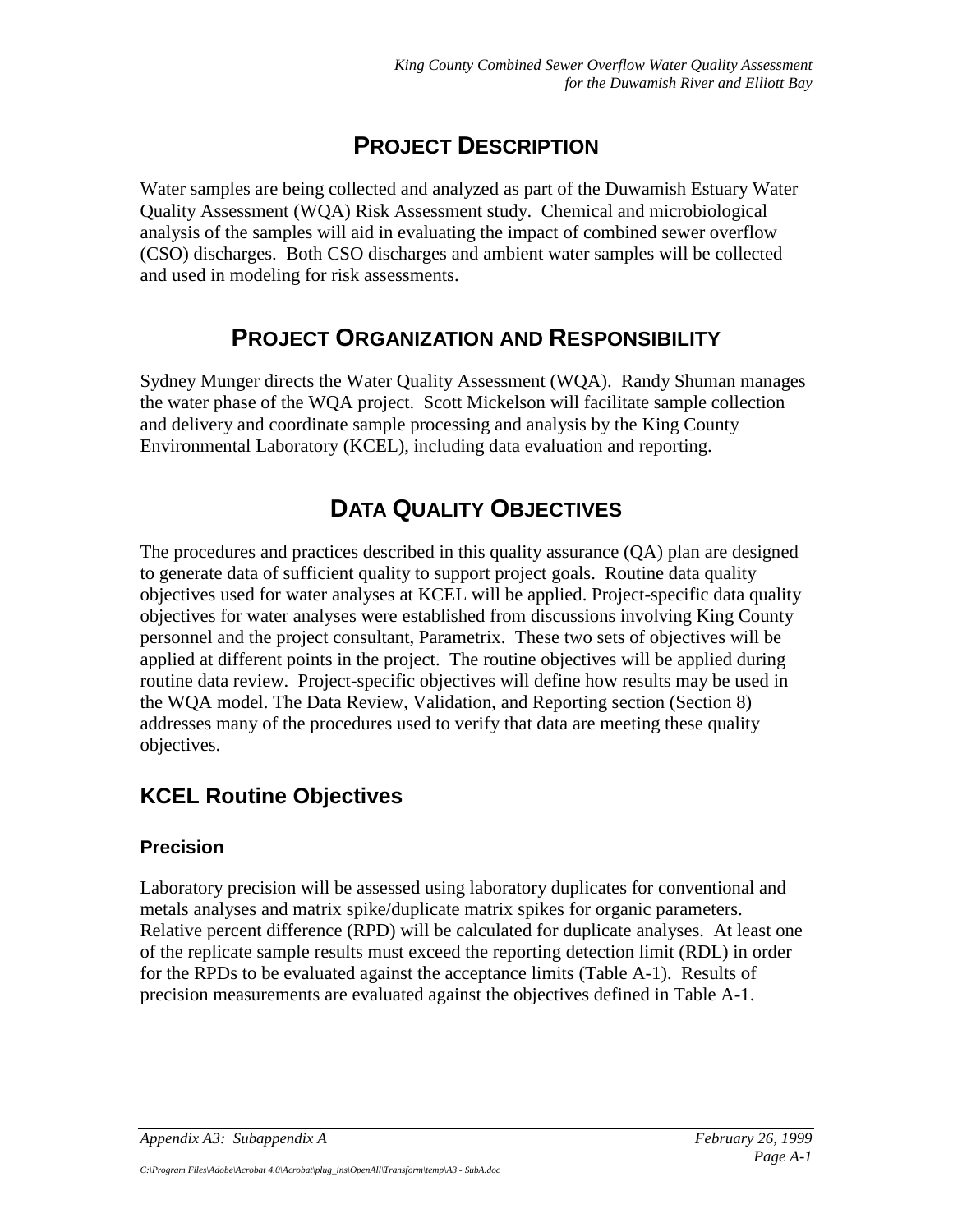| <b>Parameter</b>                                     | Lab<br><b>Duplicate</b> | <b>Matrix Spike</b> | <b>Duplicate</b><br><b>Matrix Spike</b> | <b>Blank</b><br>Spike/SRM <sup>a</sup> | <b>Method Blank</b><br>(filter blank) <sup>b</sup> |
|------------------------------------------------------|-------------------------|---------------------|-----------------------------------------|----------------------------------------|----------------------------------------------------|
| Pesticide/PCBs                                       | N/A                     | See Table A-2       | See Table A-2                           | See Table A-2                          | $<$ MDL                                            |
| BNAs <sup>c</sup>                                    | N/A                     | See Table A-2       | See Table A-2                           | See Table A-2                          | $<$ MDL                                            |
| Metals <sup>d</sup>                                  | $\leq$ 20% RPD          | 80% to 120%         | N/A                                     | 80% to 120%                            | $<$ MDL                                            |
| Metals by<br>Reductive<br>Precipitation <sup>e</sup> | $\leq$ 20% RPD          | 80% to 120%         | N/A                                     | 80% to 120%                            | $<$ MDL                                            |
| Mercury by CVAA <sup>T</sup>                         | $\leq$ 20% RPD          | 80% to 120%         | N/A                                     | 80% to 120%                            | $<$ MDL                                            |
| <b>Fecal Coliform</b>                                | $\le$ ELD RPD<br>limits | N/A                 | N/A                                     | N/A                                    | < MDL and<br>Negative response                     |
| Ammonia Nitrogen                                     | $\leq$ 25% RPD          | 70% to 130%         | N/A                                     | 80% to 120%                            | $<$ MDL                                            |
| Nitrate+Nitrite<br>Nitrogen                          | $\leq$ 25% RPD          | 70% to 130%         | N/A                                     | 80% to 120%                            | $<$ MDL                                            |
| <b>TSS</b>                                           | $\leq$ 25% RPD          | N/A                 | N/A                                     | N/A                                    | $<$ MDL                                            |
| <b>Volatile Suspended</b><br>Solids                  | $\leq$ 25% RPD          | N/A                 | N/A                                     | N/A                                    | $<$ MDL                                            |
| <b>COD</b>                                           | $\leq$ 25% RPD          | 70% to 130%         | N/A                                     | N/A                                    | $<$ MDL                                            |
| <b>TOC</b>                                           | $\leq$ 25% RPD          | 70% to 130%         | N/A                                     | N/A                                    | $<$ MDL                                            |
| <b>Hardness</b>                                      | $\leq$ 25% RPD          | 80% to 120%         | N/A                                     | 80% to 120%                            | $<$ MDL                                            |
| Microtox<br>(effluents only)                         | $\leq$ 25% RPD          | N/A                 | N/A                                     | 80% to 120%                            | < MDL and Neutral<br>response                      |
| Low-level Mercury<br>(subcontracted)                 | $\leq$ 24% RPD          | 75% to 125%         | < 24% RPD                               | N/A                                    | $< 50$ pg                                          |

**Table A-1. Parameters and QC Objectives for Water Samples**

<sup>a</sup> Includes positive control for fecal coliform analysis

b Includes negative control for fecal coliform

c EPA 8270 list plus caffeine and coprostanol

- d Total and Dissolved metals (Al, Sb, As, Ba, Be, Cd, Cr, Co, Cu, Pb, Ni, Se, Ag, Tl, Zn) analysis by ICP and ICP-MS (including hardness).
- e Total and dissolved metals (Sb, As, Be, Cd, Cr, Co, Cu, Pb, Ni, Se, Ag, Tl, Zn,Vn) analysis by Reductive precipitation/ICP-MS.
- f Cold vapor atomic absorption

SRM = Standard reference material

- BNAs = Base/neutral/acid compounds
- COD = Chemical oxygen demand
- RPD = Relative percent difference
- MDL = Method detection limit
- N/A Not analyzed or not applicable

TOC = Total organic carbon

TSS = Total suspended solids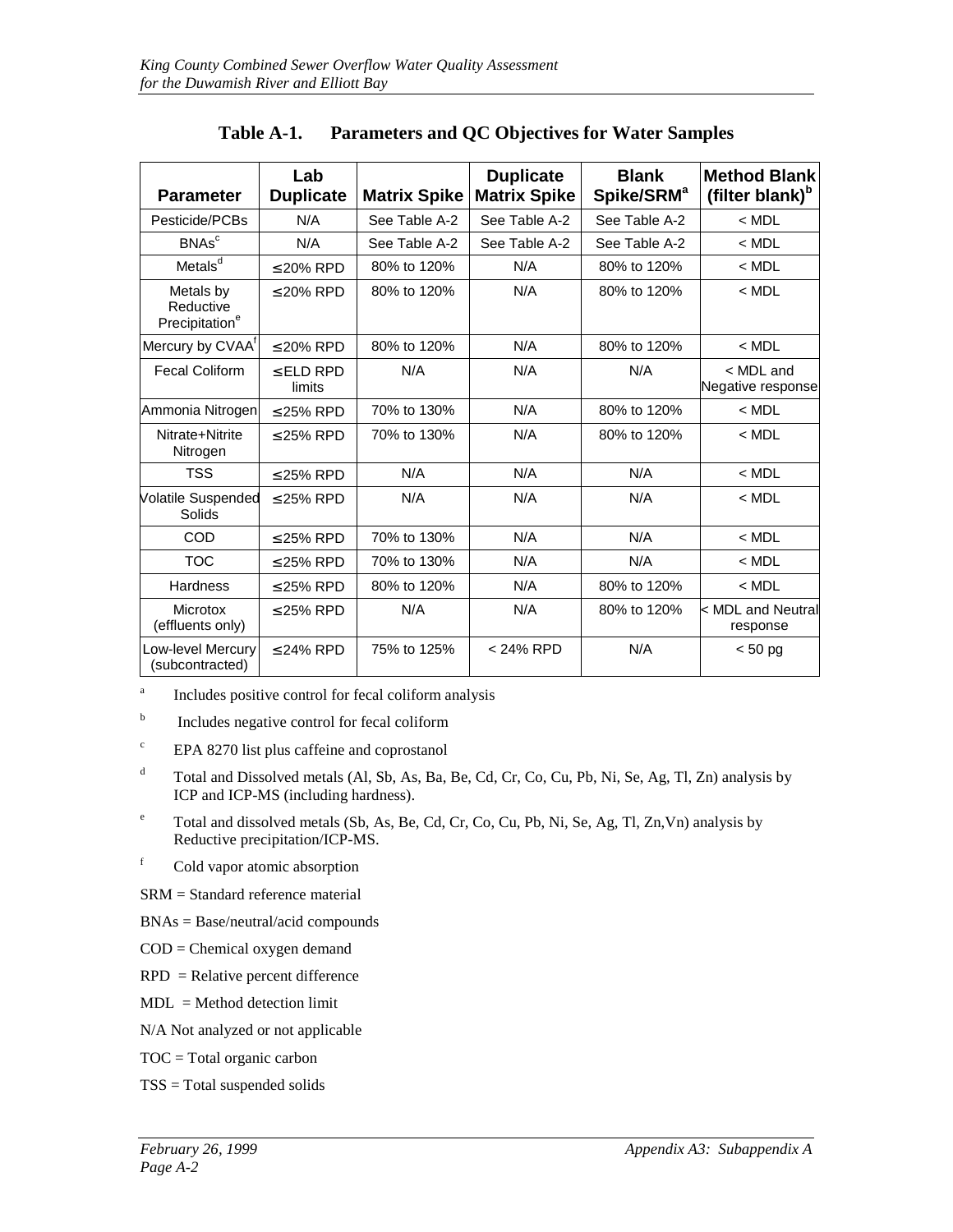#### **Bias**

An indication of the bias or accuracy of the analytical data is provided by method blanks, standard reference materials (SRMs) or certified reference materials (CRMs), surrogate spikes, blank spikes, and matrix spikes. Tables A-1, A-2 and A-3 shows the objectives for quality control (QC) used to assess accuracy. Corrective action taken when acceptance limits are exceeded will be done at the discretion of the project manager and the laboratory. Analytical results for method blanks are to be less than the method detection limit (MDL) and, for metals, not less than the negative MDL value. A sample result will be flagged with the "B" qualifier if the method blank concentration for that analyte is greater than the MDL and if the sample response is less than five times the method blank response (ten times for metals and conventionals analyses).

| <b>Parameter</b>           | % Recovery | <b>RPD</b> |  |  |  |
|----------------------------|------------|------------|--|--|--|
| <b>BNAs</b>                |            |            |  |  |  |
| Phenol                     | 12 to 110  | 42         |  |  |  |
| 2-Chlorophenol             | 27 to 123  | 40         |  |  |  |
| 1,4-Dichlorobenzene        | 36 to 97   | 28         |  |  |  |
| N-Nitroso-di-n-propylamine | 41 to 116  | 38         |  |  |  |
| 1,2,4-trichlorobenzene     | 39 to 98   | 28         |  |  |  |
| 4-chloro-3-methylphenol    | 23 to 97   | 42         |  |  |  |
| Acenaphthene               | 46 to 118  | 31         |  |  |  |
| 4-Nitrophenol              | 10 to 80   | 50         |  |  |  |
| 2,4-Dinitrotoluene         | 24 to 96   | 38         |  |  |  |
| Pentachlorophenol          | 9 to 103   | 50         |  |  |  |
| Pyrene                     | 26 to 127  | 31         |  |  |  |
| Gamma-BHC                  | 46 to 127  | 50         |  |  |  |
| <b>Pesticide/PCBs</b>      |            |            |  |  |  |
| Heptachlor                 | 35 to 130  | 31         |  |  |  |
| Aldrin                     | 34 to 132  | 43         |  |  |  |
| <b>Dieldrin</b>            | 31 to 134  | 38         |  |  |  |
| Endrin                     | 42 to 139  | 45         |  |  |  |
| <b>DDT</b>                 | 23 to 134  | 50         |  |  |  |

**Table A-2. Matrix Spike/Spiked Blank Recovery and Relative Percent Difference (RPD) Acceptance Limits Water Samples**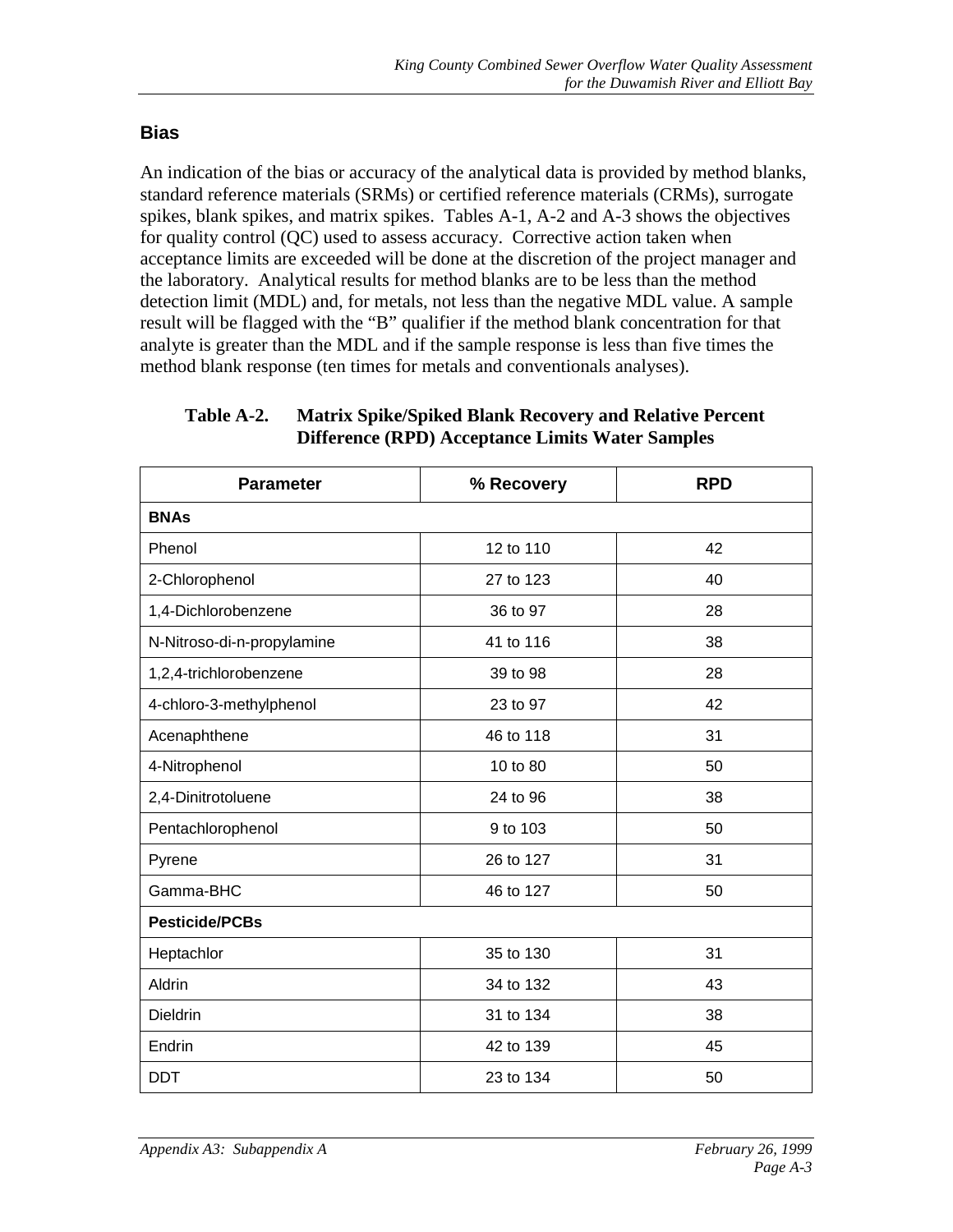| <b>Surrogate</b>       | % Recovery |  |
|------------------------|------------|--|
| <b>BNAs</b>            |            |  |
| 2,4,6-Tribromophenol   | 10 to 123  |  |
| 2-Fluorobiphenyl       | 43 to 116  |  |
| 2-Fluorophenol         | 21 to 110  |  |
| d14-Terphenyl          | 33 to 141  |  |
| d4-1,2-Dichlorobenzene | 16 to 110  |  |
| d4-2-Chlorophenol      | 33 to 110  |  |
| d5-Nitrobenzene        | 35 to 114  |  |
| d5-Phenol              | 10 to 110  |  |
| <b>Pesticide/PCBs</b>  |            |  |
| 2,4,5,6-TCMX           | 50 to 150  |  |
| Decachlorobiphenyl     | 50 to 150  |  |

#### **Table A-3. Surrogate Recovery Acceptance Limits Water Samples**

#### **Representativeness**

Standardized sampling protocols sensitive to program analytical requirements will be used to collect samples representative of the sampling locations. Proper sample storage will also insure that the sample will still be representative of the target site.

#### **Comparability**

Data comparability will be ensured through the application of standard sampling procedures, analytical methods, units of measurement and detection limits. Sampling methodologies, however, may change in order to obtain more accurate data. Comparability of the data for the reductive-precipitation method may be limited since this procedure does not directly follow a standardized method.

#### **Completeness**

Completeness will be judged by the following criteria:

- Accounting for the projected data points as detailed in this QA plan
- Compliance with the data quality criteria as presented in this section
- Compliance with required holding times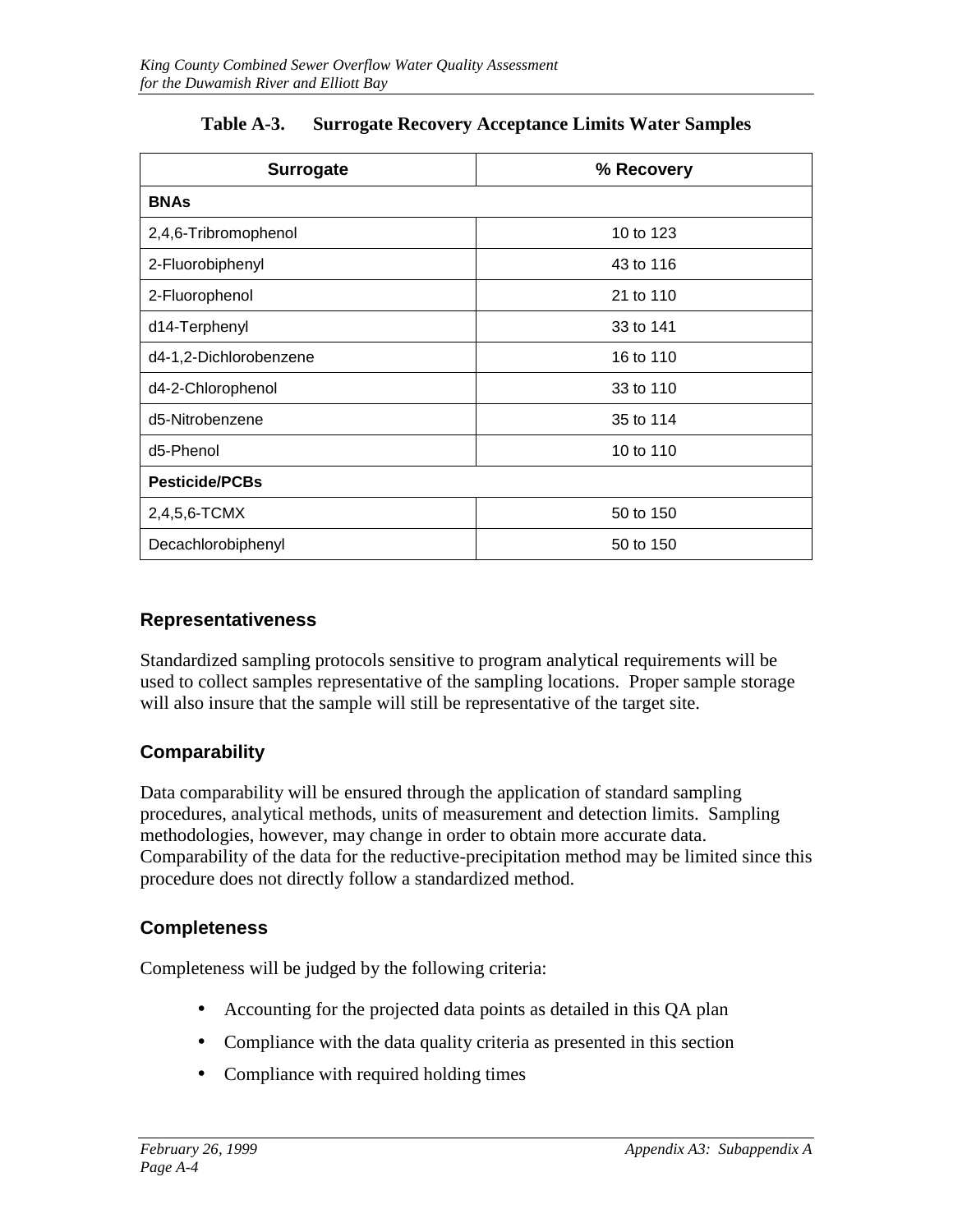The goal for the above criteria is 100 percent complete. However, where data are not complete, decisions regarding reanalysis will be made by a collaborative process involving both data users and data generators. These decisions will take into account the project data quality objectives as presented above.

## **Quality Objectives for Modeling**

The objectives to be met in order for data to be acceptable for modeling have been defined by Parametrix, the project consultant, following discussions with King County Staff. A copy of the document summarizing these objectives is included in an attachment.

#### **Sampling Procedures**

*Sample Collection.* For CSO effluents, composite autosamplers will be initiated when a sufficient overflow has occurred to meet project specifications. For receiving water samples, collection will be performed from both shoreline locations (land-based) and onwater locations (marine-based) using the KCEL research vessel *Liberty*. The land-based samples will be collected using a van Dorn sampler while the marine-based samples will be collected using Niskin samplers. To improve the accuracy of the results, modification of the sampling protocol may be necessary. Special sampling protocols for metals, such as those described in U.S. EPA Method 1669, will only be used for the low-level mercury analysis for this project. The low-level mercury samples will be collected by Brooks Rand personnel.

For samples collected by King County personnel, decontamination between collections will be performed using routine procedures such as a rinse with lab deionized water prior to sample collection.

*Station Positioning.* A differential geographic positioning system (DGPS) is to be used to position the *Liberty* during sampling of marine-based locations. The DGPS is a satellite-based navigation system that operates using a receiver to calculate ground position by triangulating data transmitted by a constellation of satellites operated by the Department of Defense (DOD). These signals are scrambled by the introduction of "white noise." The Coast Guard and King County operate "base stations" which are receivers/transmitters installed permanently on known points. The base stations receive the satellite information and calculate a correction, which is also broadcast. The DGPS receives both the satellite information and the correction information from the base station. It can then, in real time, provide an accurate survey position.

*Sample Containers and Preservation.* All sample containers will be supplied by KCEL. Sample containers will be provided in accordance with guidelines noted in Table A-4. These containers will be pre-washed and prepared for sampling in accordance with standard operating practice of KCEL. Samples must be filtered and preserved, if appropriate, within 24 hours of collection.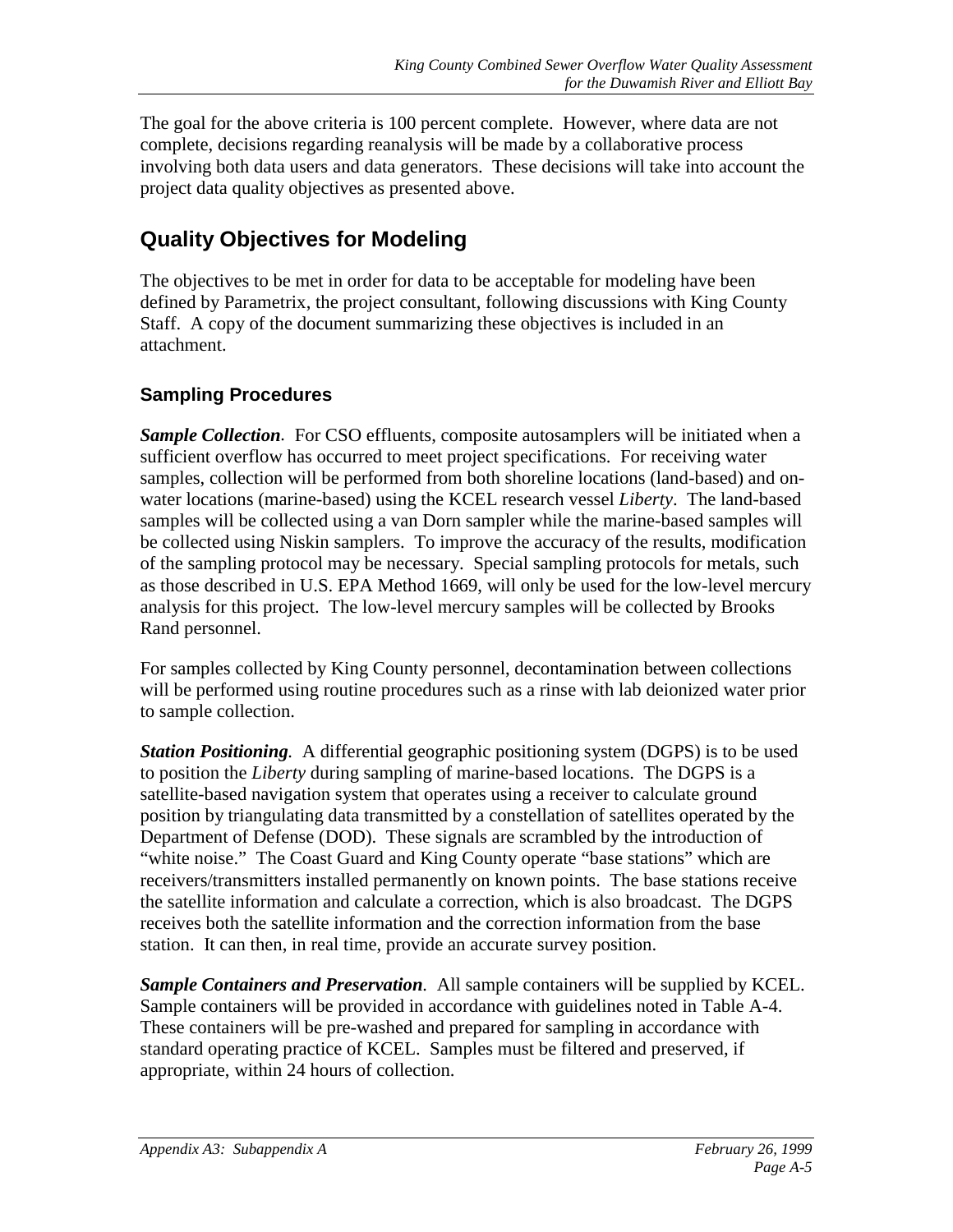| <b>Parameter</b>             | <b>Sample</b><br><b>Container</b> | <b>Storage Conditions to</b><br>be Used | <b>Hold Time</b>      |
|------------------------------|-----------------------------------|-----------------------------------------|-----------------------|
| <b>BNA</b>                   | G with                            | $4^\circ$ C                             | 7 days to extract     |
|                              | <b>Teflon lid</b>                 |                                         | 40 days to analyze    |
| Pesticide/PCBs               | G with                            | $4^\circ$ C                             | 7 days to extract     |
|                              | <b>Teflon lid</b>                 |                                         | 40 days to analyze    |
| Metals                       | P                                 | Room temp. ultrapure HNO3               | 180 days              |
|                              |                                   | to < $pH$ $2^a$                         |                       |
| Mercury by CVAA <sup>c</sup> | $\mathsf{P}$                      | Room temp. ultrapure HNO3               | 28 days               |
|                              |                                   | to $<$ pH 2                             |                       |
| <b>Fecal Coliform</b>        | P                                 | $4^\circ$ C                             | 24 hours              |
| Ammonia Nitrogen             | P, G                              | $4^\circ$ C                             | 48 hours <sup>b</sup> |
| Nitrate+                     | P, G                              | $4^\circ$ C                             | 48 hours <sup>b</sup> |
| Nitrite Nitrogen             |                                   |                                         |                       |
| TSS, TDS                     | P                                 | $4^\circ$ C                             | 7 days                |
| Volatile Susp. Solids        | P                                 | $4^\circ$ C                             | 7 days                |
| COD                          | P                                 | $4^\circ$ C, H2SO4 to < pH 2            | 28 days               |
| <b>TOC</b>                   | P                                 | $4^\circ$ C, H2SO4 to < pH 2            | 28 days               |
| Microtox                     | 40 mL G<br><b>VOA</b>             | $4^\circ$ C, no headspace               | 4 days                |
| Low-level Mercury (EPA 1631) | Teflon                            | 4° C, HCl and BrCl                      | 6 months              |

| Table A-4. |  | <b>Sample Container, Preservation and Storage Conditions</b> |
|------------|--|--------------------------------------------------------------|
|            |  |                                                              |

<sup>a</sup> For reductive-precipitation samples, HNO3 was added to reach a concentration of 0.2%.

<sup>b</sup> Holding time can be extended to 28 days if the sample is filtered then preserved with Sulfuric acid to < pH 2 within 24 hours of collection.

c Cold vapor atomic absorption

 $P =$  plastic

 $G = glass$ 

BNA = base/neutral/acid compounds

PCBs = Polychlorinated biphenyls

- TSS = Total suspended solids
- TDS = Total dissolved solids
- COD = Chemical oxygen demand

TOC = Total organic carbon

VOA = Volatile organic analytes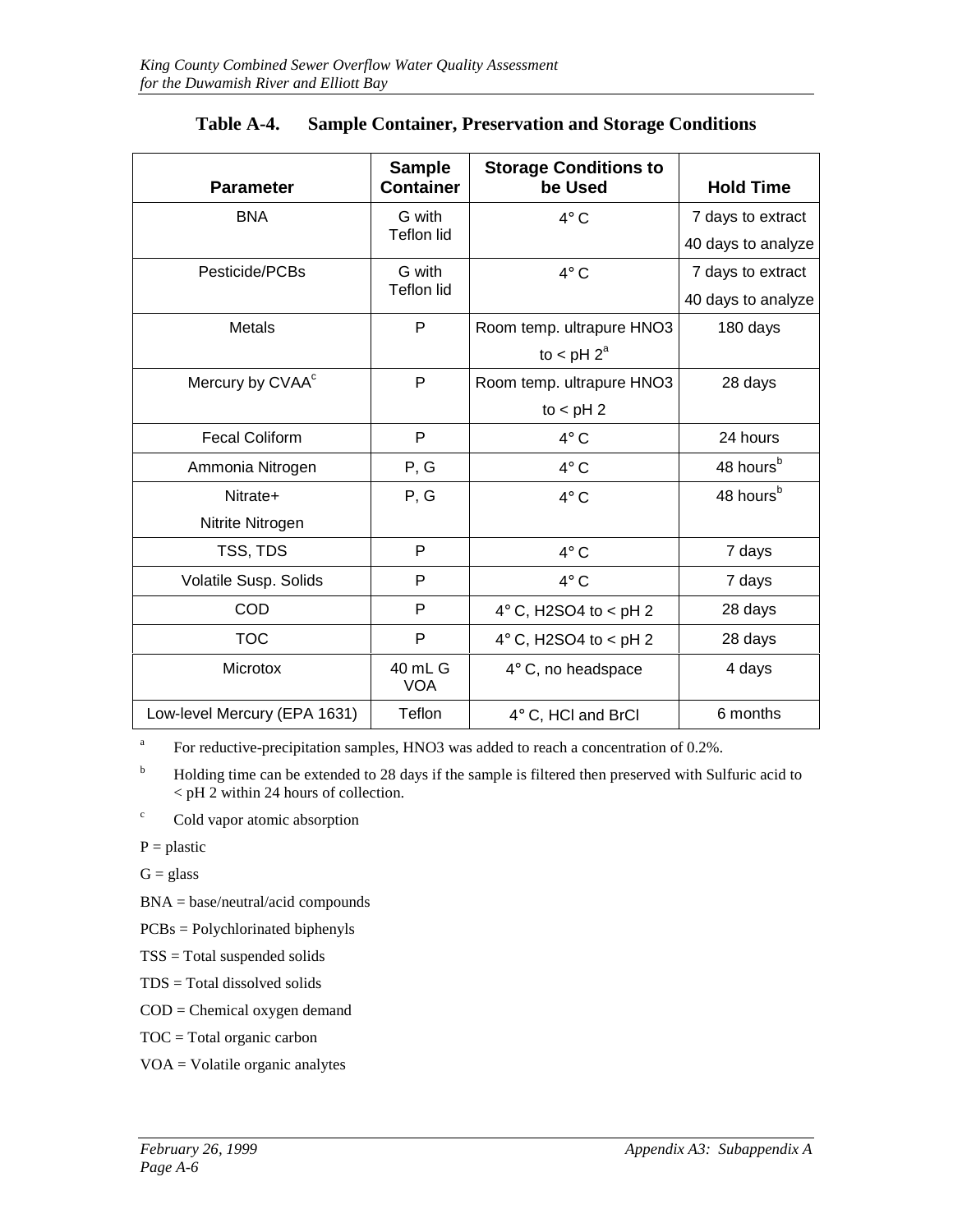*Sample Delivery.* Sample containers will be placed in an insulated cooler with ice immediately after subsampling to maintain a storage temperature of approximately 4°C until delivery to the laboratory. Samples will be packed in a manner that minimizes the possibility of breakage during transport. Samples should be delivered to the KCEL the same day they are collected.

*Sample Receipt and Sample Log In.* Samples will be logged into the Laboratory Information Management System (LIMS) by the laboratory sample management specialist. The following will be checked at that time:

- Correct use of sample ID and agreement with the field sheet
- Appropriate use of sample bottles and sample preservation
- Samples have been received within the holdtime

When applicable, the following will also be documented:

- Any applicable or unique safety hazards of the sample
- Subcontracted parameters are included in the requested suite of analytes

Samples collected by Brooks Rand for low-level mercury will be transferred directly to their laboratory. Log-in will be performed at KCEL such that the data may be entered into LIMS, even though no samples will be received.

*Field Notes.* At each sampling location, the following information will be recorded on waterproof field sheets: date and time of sample collection, sampling personnel, station location information, weather conditions, number and type of samples collected, any unusual ambient conditions, and any deviations from standard sampling procedures. Field sheets will be completed for each day of sampling. The field sheet(s) will be delivered to the lab along with the samples.

*Field Measurements.* Field measurements will be conducted for conductivity, pH, temperature, depth, and dissolved oxygen.

## **ANALYTICAL PROCEDURES**

Table A-5 lists the analytical procedures and detection limits to be used in this project. Limitations in sample quantities may effect the detection limits for individual samples. Low-level mercury (EPA 1631) will be subcontracted to an outside laboratory. All other parameters will be analyzed at KCEL.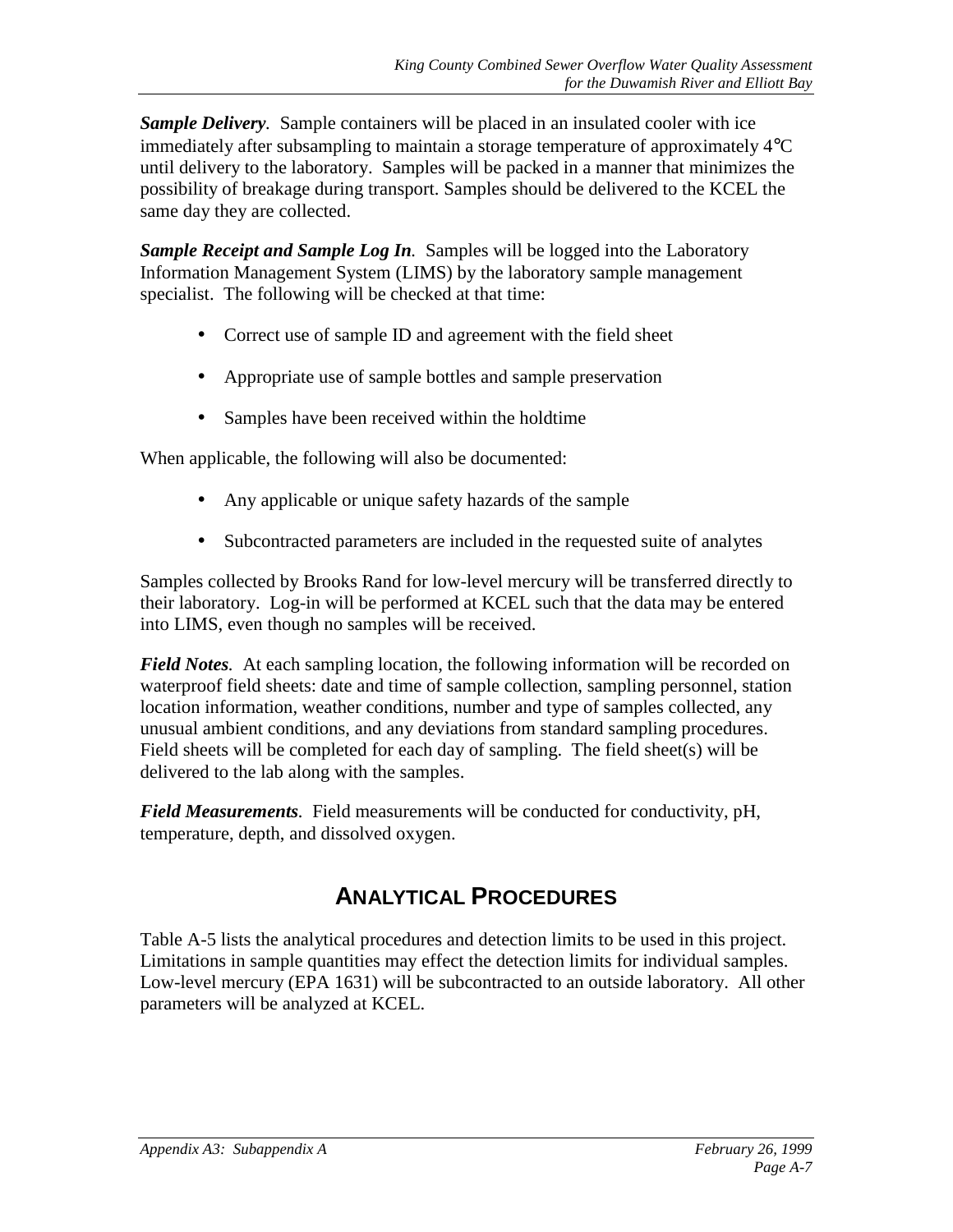| <b>Parameter</b>             | <b>Reference</b> | <b>Method</b><br><b>Detection Limit</b> | <b>Units</b> |
|------------------------------|------------------|-----------------------------------------|--------------|
| <b>BNAs</b>                  |                  |                                         |              |
| N-Nitrosodimethylamine       | EPA 625          | 2.0                                     | $\mu$ g/L    |
| Phenol                       | <b>EPA 625</b>   | 2.0                                     | $\mu$ g/L    |
| Bis(2-chloroethyl)ether      | <b>EPA 625</b>   | 0.3                                     | $\mu$ g/L    |
| 2-Chlorophenol               | <b>EPA 625</b>   | 1.0                                     | $\mu$ g/L    |
| 1,3-Dichlorobenzene          | EPA 625          | 0.3                                     | $\mu$ g/L    |
| 1,4-Dichlorobenzene          | EPA 625          | 0.3                                     | $\mu$ g/L    |
| 1,2-Dichlorobenzene          | <b>EPA 625</b>   | 0.3                                     | $\mu$ g/L    |
| 2,2'-Oxybis(1-chloropropane) | EPA 625          | 1.0                                     | $\mu$ g/L    |
| N-Nitrosodi-n-propylamine    | <b>EPA 625</b>   | 0.5                                     | $\mu$ g/L    |
| Hexachloroethane             | <b>EPA 625</b>   | 0.5                                     | $\mu$ g/L    |
| Nitrobenzene                 | EPA 625          | 0.5                                     | $\mu$ g/L    |
| Isophorone                   | EPA 625          | 0.5                                     | $\mu$ g/L    |
| 2-Nitrophenol                | EPA 625          | 0.5                                     | $\mu$ g/L    |
| 2,4-Dimethylphenol           | EPA 625          | 0.5                                     | $\mu$ g/L    |
| Bis(2-chloroethoxy)methane   | EPA 625          | 0.5                                     | $\mu$ g/L    |
| 2,4-Dichlorophenol           | EPA 625          | 0.5                                     | $\mu$ g/L    |
| 1,2,4-Trichlorobenzene       | EPA 625          | 0.3                                     | $\mu$ g/L    |
| Naphthalene                  | EPA 625          | 0.8                                     | $\mu$ g/L    |
| Hexachlorobutadiene          | EPA 625          | 0.5                                     | $\mu$ g/L    |
| 4-Chloro-3-methylphenol      | EPA 625          | 1.0                                     | $\mu$ g/L    |
| Hexachlorocyclopentadiene    | <b>EPA 625</b>   | 0.5                                     | $\mu$ g/L    |
| 2,4,6-Trichlorophenol        | <b>EPA 625</b>   | 2.0                                     | $\mu$ g/L    |
| 2-Chloronaphthalene          | EPA 625          | 0.3                                     | $\mu$ g/L    |
| Acenaphthylene               | EPA 625          | 0.3                                     | $\mu$ g/L    |
| Dimethyl phthalate           | <b>EPA 625</b>   | 0.2                                     | $\mu$ g/L    |

#### **Table A-5. Laboratory Analysis Summary**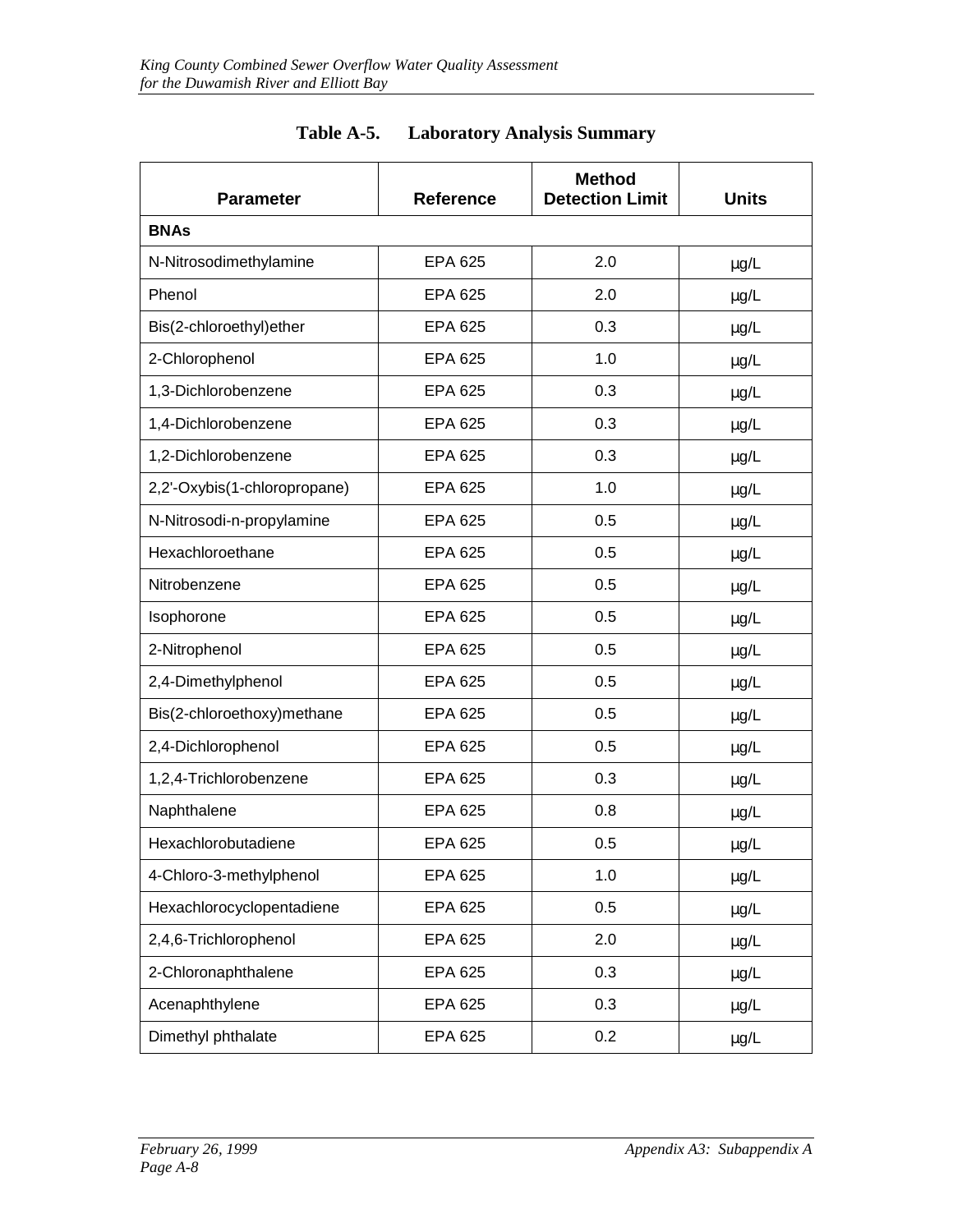| <b>Parameter</b>            | <b>Reference</b> | <b>Method</b><br><b>Detection Limit</b> | <b>Units</b> |
|-----------------------------|------------------|-----------------------------------------|--------------|
| 2,6-Dinitrotoluene          | <b>EPA 625</b>   | 0.2                                     | $\mu$ g/L    |
| Acenaphthene                | <b>EPA 625</b>   | 0.2                                     | $\mu$ g/L    |
| 2,4-Dinitrophenol           | <b>EPA 625</b>   | 1.0                                     | $\mu$ g/L    |
| 4-Nitrophenol               | <b>EPA 625</b>   | 1.0                                     | $\mu$ g/L    |
| 2,4-Dinitrotoluene          | <b>EPA 625</b>   | 0.2                                     | $\mu$ g/L    |
| Fluorene                    | EPA 625          | 0.3                                     | $\mu$ g/L    |
| Diethyl phthalate           | <b>EPA 625</b>   | 0.5                                     | $\mu$ g/L    |
| 4-Chlorophenyl phenyl ether | <b>EPA 625</b>   | 0.3                                     | $\mu$ g/L    |
| 4,6-Dinitro-o-cresol        | <b>EPA 625</b>   | 1.0                                     | $\mu$ g/L    |
| N-Nitrosodiphenylamine      | <b>EPA 625</b>   | 0.5                                     | $\mu$ g/L    |
| 1,2-Diphenylhydrazine       | <b>EPA 625</b>   | 1.0                                     | $\mu$ g/L    |
| 4-Bromophenyl phenyl ether  | <b>EPA 625</b>   | 0.2                                     | $\mu$ g/L    |
| Hexachlorobenzene           | <b>EPA 625</b>   | 0.3                                     | $\mu$ g/L    |
| Pentachlorophenol           | <b>EPA 625</b>   | 0.5                                     | $\mu$ g/L    |
| Phenanthrene                | <b>EPA 625</b>   | 0.3                                     | $\mu$ g/L    |
| Anthracene                  | <b>EPA 625</b>   | 0.3                                     | $\mu$ g/L    |
| Di-n-butyl phthalate        | <b>EPA 625</b>   | 0.5                                     | $\mu$ g/L    |
| Fluoranthene                | EPA 625          | 0.3                                     | $\mu$ g/L    |
| Benzidine                   | <b>EPA 625</b>   | 12                                      | $\mu$ g/L    |
| Pyrene                      | <b>EPA 625</b>   | 0.3                                     | $\mu$ g/L    |
| Benzyl butyl phthalate      | <b>EPA 625</b>   | 0.3                                     | $\mu$ g/L    |
| Benzo(a)anthracene          | <b>EPA 625</b>   | 0.3                                     | $\mu$ g/L    |
| Chrysene                    | <b>EPA 625</b>   | 0.3                                     | $\mu$ g/L    |
| 3,3'-Dichlorobenzidine      | <b>EPA 625</b>   | 0.5                                     | $\mu$ g/L    |
| Bis(2-ethylhexyl)phthalate  | <b>EPA 625</b>   | 0.3                                     | $\mu$ g/L    |
| Di-n-octyl phthalate        | <b>EPA 625</b>   | 0.3                                     | $\mu$ g/L    |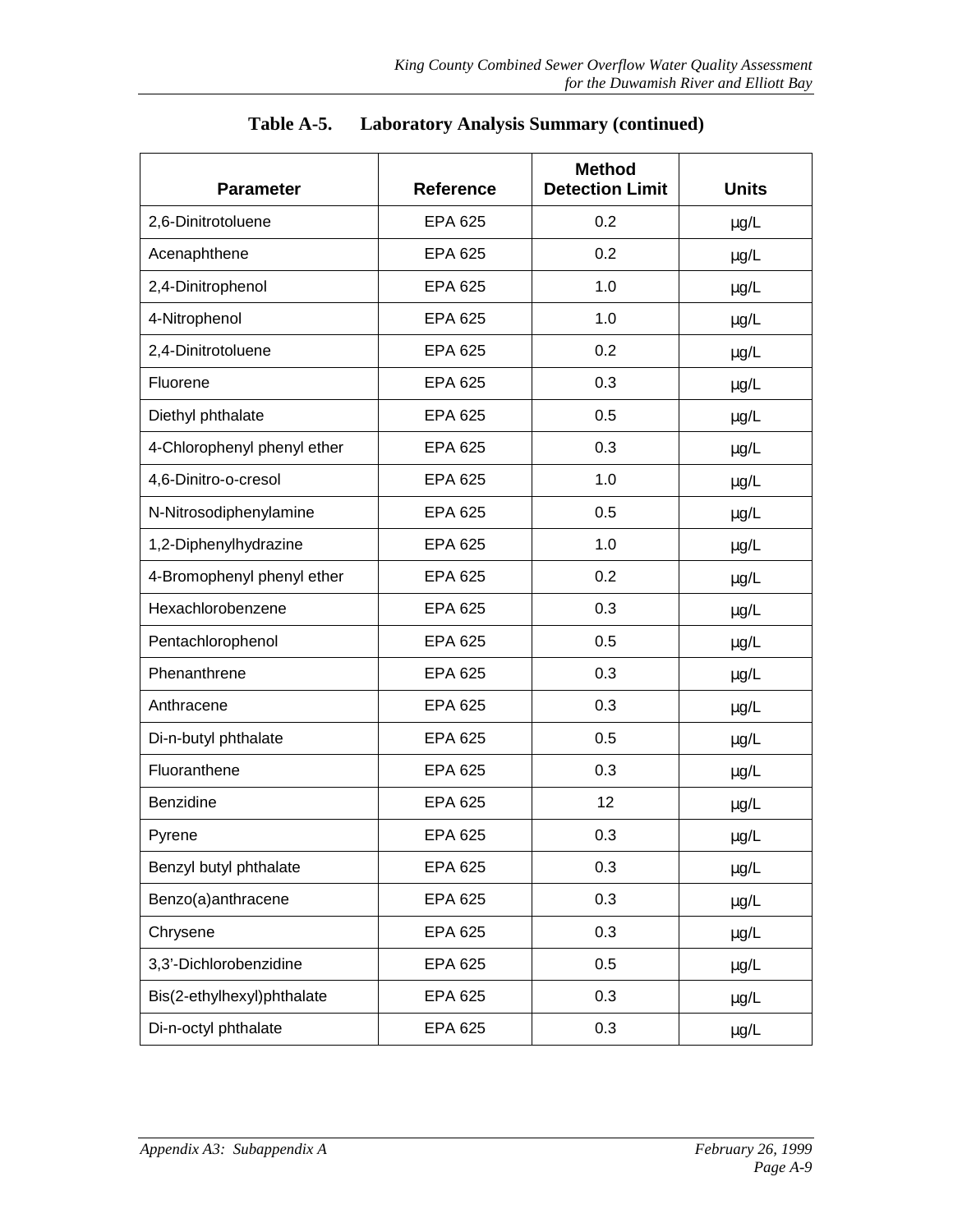| <b>Parameter</b>       | <b>Reference</b> | <b>Method</b><br><b>Detection Limit</b> | <b>Units</b> |
|------------------------|------------------|-----------------------------------------|--------------|
| Benzo(b)fluoranthene   | <b>EPA 625</b>   | 0.8                                     | $\mu$ g/L    |
| Benzo(k)fluoranthene   | EPA 625          | 0.8                                     | $\mu$ g/L    |
| Benzo(a)pyrene         | EPA 625          | 0.5                                     | $\mu$ g/L    |
| Indeno(1,2,3-cd)pyrene | EPA 625          | 0.5                                     | $\mu$ g/L    |
| Dibenzo(a,h)anthracene | EPA 625          | 0.8                                     | µg/L         |
| Benzo(g,h,l)perylene   | EPA 625          | 0.5                                     | $\mu$ g/L    |
| Aniline                | EPA 625          | 1.0                                     | $\mu$ g/L    |
| Benzyl alcohol         | EPA 625          | 0.5                                     | $\mu$ g/L    |
| 2-Methylphenol         | EPA 625          | 0.5                                     | $\mu$ g/L    |
| 4-Methylphenol         | EPA 625          | 0.5                                     | $\mu$ g/L    |
| Benzoic acid           | EPA 625          | 2.0                                     | $\mu$ g/L    |
| 4-Chloroaniline        | EPA 625          | 1.0                                     | $\mu$ g/L    |
| 2-Methylnaphthalene    | EPA 625          | 0.8                                     | $\mu$ g/L    |
| 2,4,5-Trichlorophenol  | <b>EPA 625</b>   | 2.0                                     | $\mu$ g/L    |
| 2-Nitroaniline         | EPA 625          | 2.0                                     | $\mu$ g/L    |
| 3-Nitroaniline         | EPA 625          | 2.0                                     | $\mu$ g/L    |
| Dibenzofuran           | EPA 625          | 0.5                                     | µg/L         |
| 4-Nitroaniline         | EPA 625          | 2.0                                     | $\mu$ g/L    |
| Carbazole              | EPA 625          | 0.5                                     | $\mu$ g/L    |
| Coprostanol            | <b>EPA 625</b>   | 2.0                                     | $\mu$ g/L    |
| <b>Pesticide/PCBs</b>  |                  |                                         |              |
| $4,4'$ -DDD            | EPA 608          | 0.024                                   | $\mu$ g/L    |
| 4,4'-DDE               | <b>EPA 608</b>   | 0.024                                   | $\mu$ g/L    |
| $4,4'$ -DDT            | <b>EPA 608</b>   | 0.024                                   | $\mu$ g/L    |
| Aldrin                 | <b>EPA 608</b>   | 0.024                                   | $\mu$ g/L    |
| Alpha-BHC              | EPA 608          | 0.024                                   | $\mu$ g/L    |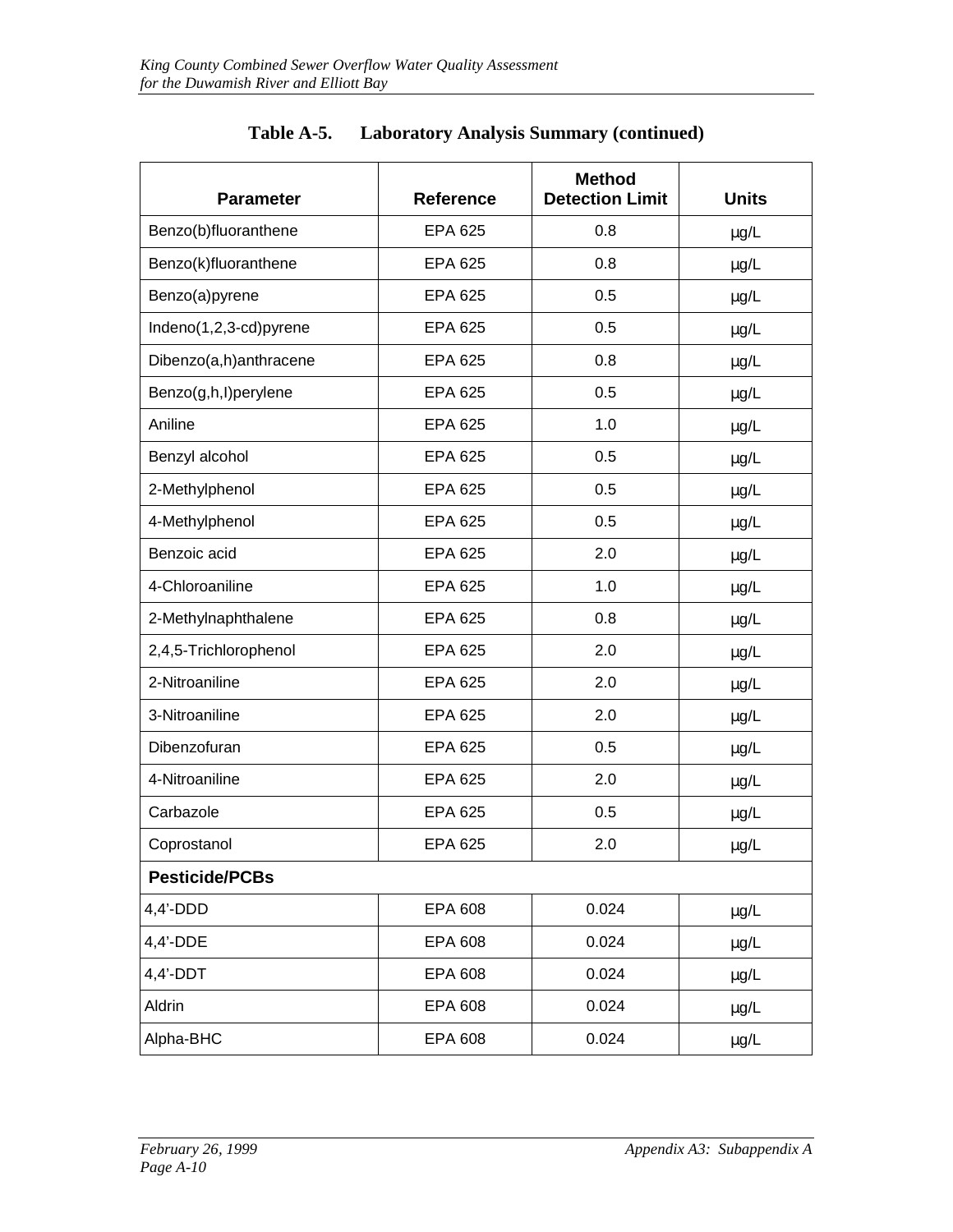| <b>Parameter</b>       | <b>Reference</b> | <b>Method</b><br><b>Detection Limit</b> | <b>Units</b> |
|------------------------|------------------|-----------------------------------------|--------------|
| Aroclor 1016           | <b>EPA 608</b>   | 0.24                                    | $\mu$ g/L    |
| Aroclor 1221           | <b>EPA 608</b>   | 0.24                                    | $\mu$ g/L    |
| Aroclor 1232           | <b>EPA 608</b>   | 0.24                                    | $\mu$ g/L    |
| Aroclor 1242           | <b>EPA 608</b>   | 0.24                                    | $\mu$ g/L    |
| Aroclor 1248           | <b>EPA 608</b>   | 0.24                                    | $\mu$ g/L    |
| Aroclor 1254           | <b>EPA 608</b>   | 0.24                                    | $\mu$ g/L    |
| Aroclor 1260           | <b>EPA 608</b>   | 0.24                                    | $\mu$ g/L    |
| Beta-BHC               | EPA 608          | 0.024                                   | $\mu$ g/L    |
| Chlordane              | <b>EPA 608</b>   | 0.12                                    | $\mu$ g/L    |
| Delta-BHC              | EPA 608          | 0.024                                   | $\mu$ g/L    |
| <b>Dieldrin</b>        | <b>EPA 608</b>   | 0.024                                   | $\mu g/L$    |
| Endosulfan I           | <b>EPA 608</b>   | 0.024                                   | $\mu$ g/L    |
| Endosulfan II          | <b>EPA 608</b>   | 0.024                                   | $\mu$ g/L    |
| Endosulfan sulfate     | <b>EPA 608</b>   | 0.024                                   | $\mu$ g/L    |
| Endrin                 | <b>EPA 608</b>   | 0.024                                   | $\mu$ g/L    |
| Endrin aldehyde        | <b>EPA 608</b>   | 0.024                                   | $\mu$ g/L    |
| Gamma-BHC (Lindane)    | <b>EPA 608</b>   | 0.024                                   | $\mu$ g/L    |
| Heptachlor             | <b>EPA 608</b>   | 0.024                                   | $\mu$ g/L    |
| Heptachlor epoxide     | <b>EPA 608</b>   | 0.024                                   | $\mu$ g/L    |
| Methoxychlor           | <b>EPA 608</b>   | 0.12                                    | $\mu$ g/L    |
| Toxaphene              | <b>EPA 608</b>   | 0.24                                    | $\mu$ g/L    |
| <b>Metals (ICP-MS)</b> |                  |                                         |              |
| Aluminum               | EPA 200.8        | 10                                      | µg/L         |
| Antimony               | EPA 200.8        | 0.5                                     | $\mu$ g/L    |
| Arsenic                | EPA 200.8        | 0.5                                     | $\mu$ g/L    |
| <b>Barium</b>          | EPA 200.8        | 0.5                                     | $\mu$ g/L    |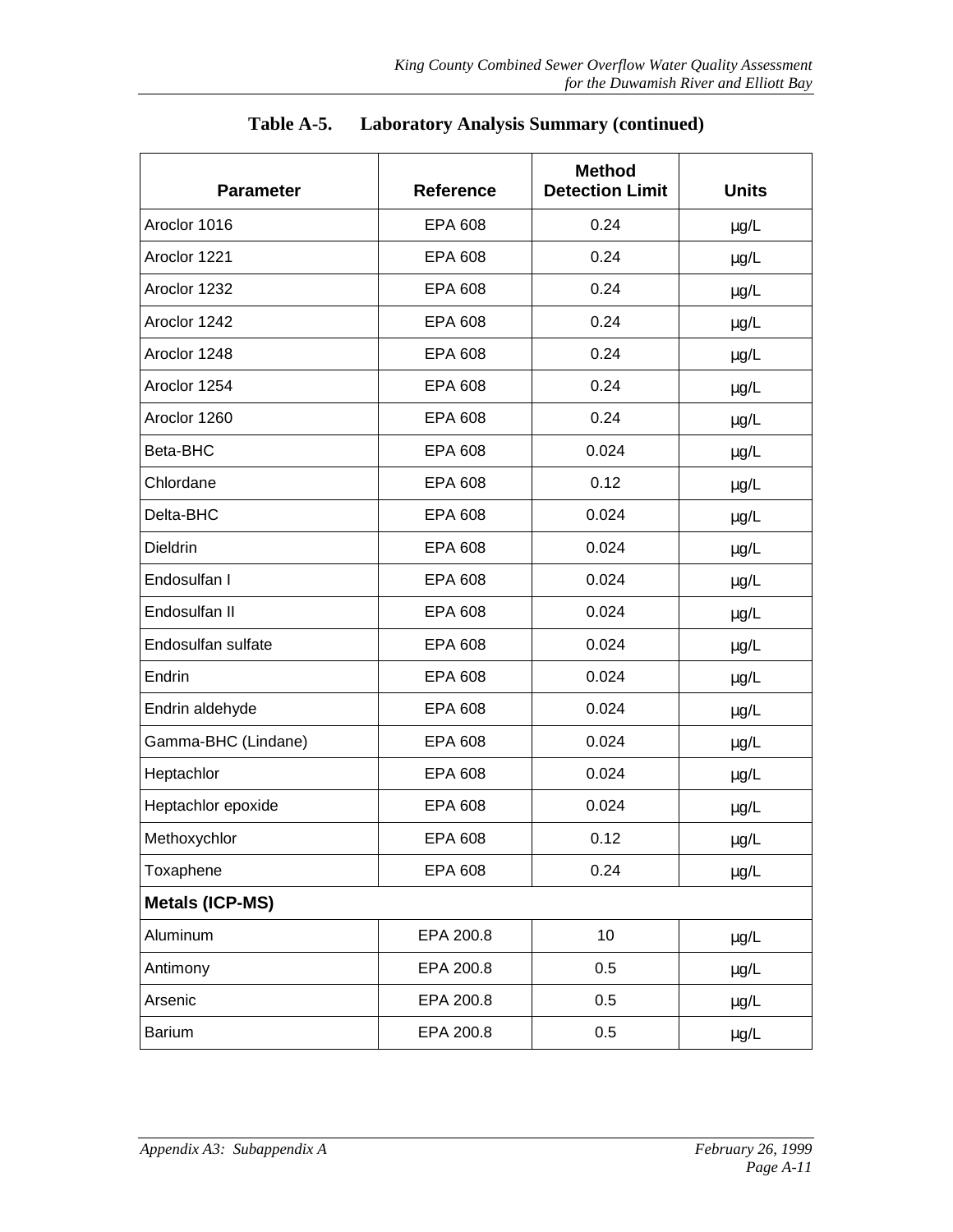| <b>Parameter</b>                               | <b>Reference</b> | <b>Method</b><br><b>Detection Limit</b> | <b>Units</b> |
|------------------------------------------------|------------------|-----------------------------------------|--------------|
| Beryllium                                      | EPA 200.8        | 0.5                                     | $\mu$ g/L    |
| Cadmium                                        | EPA 200.8        | 0.2                                     | $\mu$ g/L    |
| Chromium                                       | EPA 200.8        | 0.5                                     | $\mu$ g/L    |
| Cobalt                                         | EPA 200.8        | 0.5                                     | $\mu$ g/L    |
| Copper                                         | EPA 200.8        | 0.4                                     | $\mu g/L$    |
| Lead                                           | EPA 200.8        | 0.5                                     | $\mu$ g/L    |
| Nickel                                         | EPA 200.8        | 0.5                                     | $\mu$ g/L    |
| Molybdenum                                     | EPA 200.8        | 0.5                                     | $\mu$ g/L    |
| Selenium                                       | EPA 200.8        | 1.0                                     | µg/L         |
| Silver                                         | EPA 200.8        | 0.3                                     | $\mu$ g/L    |
| Thallium                                       | EPA 200.8        | 0.5                                     | $\mu$ g/L    |
| Tin                                            | EPA 200.8        | 0.5                                     | $\mu$ g/L    |
| Zinc                                           | EPA 200.8        | 0.5                                     | $\mu$ g/L    |
| <b>Metals (Reductive Precipitation/ICP-MS)</b> |                  |                                         |              |
| Antimony                                       | EPA 200.8        | 0.01                                    | $\mu$ g/L    |
| Arsenic                                        | EPA 200.8        | 0.03                                    | $\mu$ g/L    |
| Beryllium                                      | EPA 200.8        | 0.015                                   | $\mu$ g/L    |
| Cadmium                                        | EPA 200.8        | 0.007                                   | $\mu$ g/L    |
| Chromium                                       | EPA 200.8        | 0.042                                   | $\mu$ g/L    |
| Cobalt                                         | EPA 200.8        | 0.0056                                  | $\mu$ g/L    |
| Copper                                         | EPA 200.8        | 0.028                                   | $\mu$ g/L    |
| Lead                                           | EPA 200.8        | 0.005                                   | $\mu$ g/L    |
| Nickel                                         | EPA 200.8        | 0.014                                   | $\mu$ g/L    |
| Selenium                                       | EPA 200.8        | 0.15                                    | $\mu$ g/L    |
| Silver                                         | EPA 200.8        | 0.12                                    | $\mu$ g/L    |
| Thallium                                       | EPA 200.8        | 0.005                                   | $\mu$ g/L    |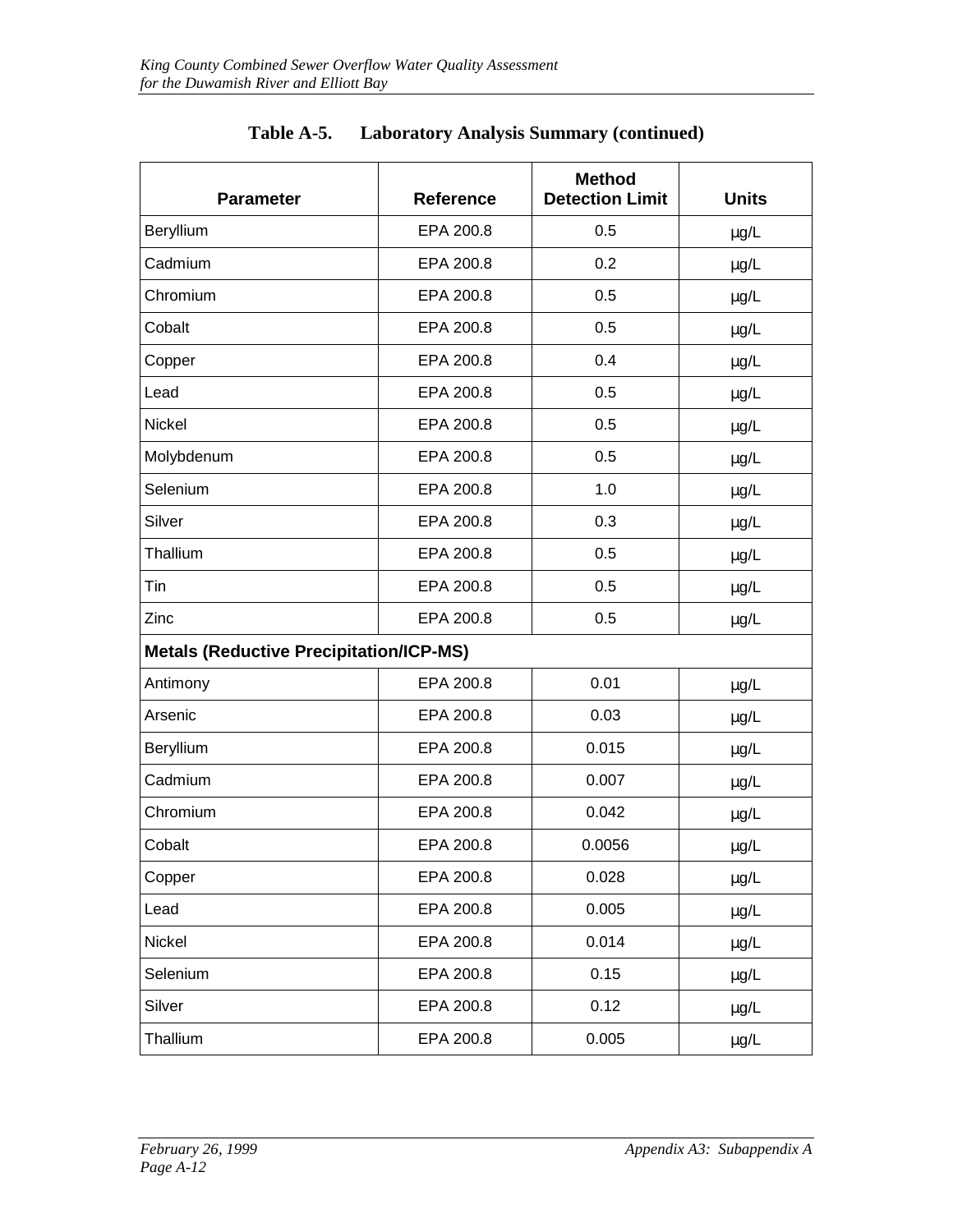| <b>Parameter</b>                  | <b>Reference</b> | <b>Method</b><br><b>Detection Limit</b> | <b>Units</b> |  |  |  |
|-----------------------------------|------------------|-----------------------------------------|--------------|--|--|--|
| Zinc                              | EPA 200.8        | 0.15                                    | $\mu$ g/L    |  |  |  |
| Vanadium                          | EPA 200.8        | 0.02                                    | $\mu$ g/L    |  |  |  |
| <b>Metals (CVAA)</b>              |                  |                                         |              |  |  |  |
| Mercury                           | EPA 245.2        | 0.2                                     | $\mu$ g/L    |  |  |  |
| <b>Metals (Low-level Mercury)</b> |                  |                                         |              |  |  |  |
| Low-level Mercury                 | EPA 1631         | 0.11                                    | ng/L         |  |  |  |
| <b>Conventionals</b>              |                  |                                         |              |  |  |  |
| Ammonia nitrogen                  | SM4500-NH3-H     | 0.02                                    | mg/L         |  |  |  |
| Nitrate+nitrite nitrogen          | SM4500-NO3-F     | 0.05                                    | mg/L         |  |  |  |
| <b>TSS</b>                        | SM 2540-D        | 0.5                                     | mg/L         |  |  |  |
| Volatile suspended solids         | SM 2540-E        | 0.5                                     | mg/L         |  |  |  |
| COD                               | SM5220-D         | 3                                       | mg/L         |  |  |  |
| <b>TOC</b>                        | SM5310-B         | 0.5                                     | mg/L         |  |  |  |
| <b>TDS</b>                        | SM 2540-C        | 0.5                                     | mg/L         |  |  |  |

BNAs = Base/neutral/acid compounds

PCBs = Polychlorinated biphenyls

ICP/MS = Inductively coupled plasma-mass spectrometer

CVAA = Cold vapor atomic absorption

TSS = Total suspended solids

COD = Chemical oxygen demand

TOC = Total organic carbon

TDS = Total dissolved solids

## **DATA REDUCTION, REVIEW AND REPORTING**

Field and lab data will be loaded into LIMS, where they will be available for authorized users. A copy of the LIMS "COMP" and "QC" reports will be prepared by the lab project manager along with the narrative of the data review (see Section 8 of Appendix A3).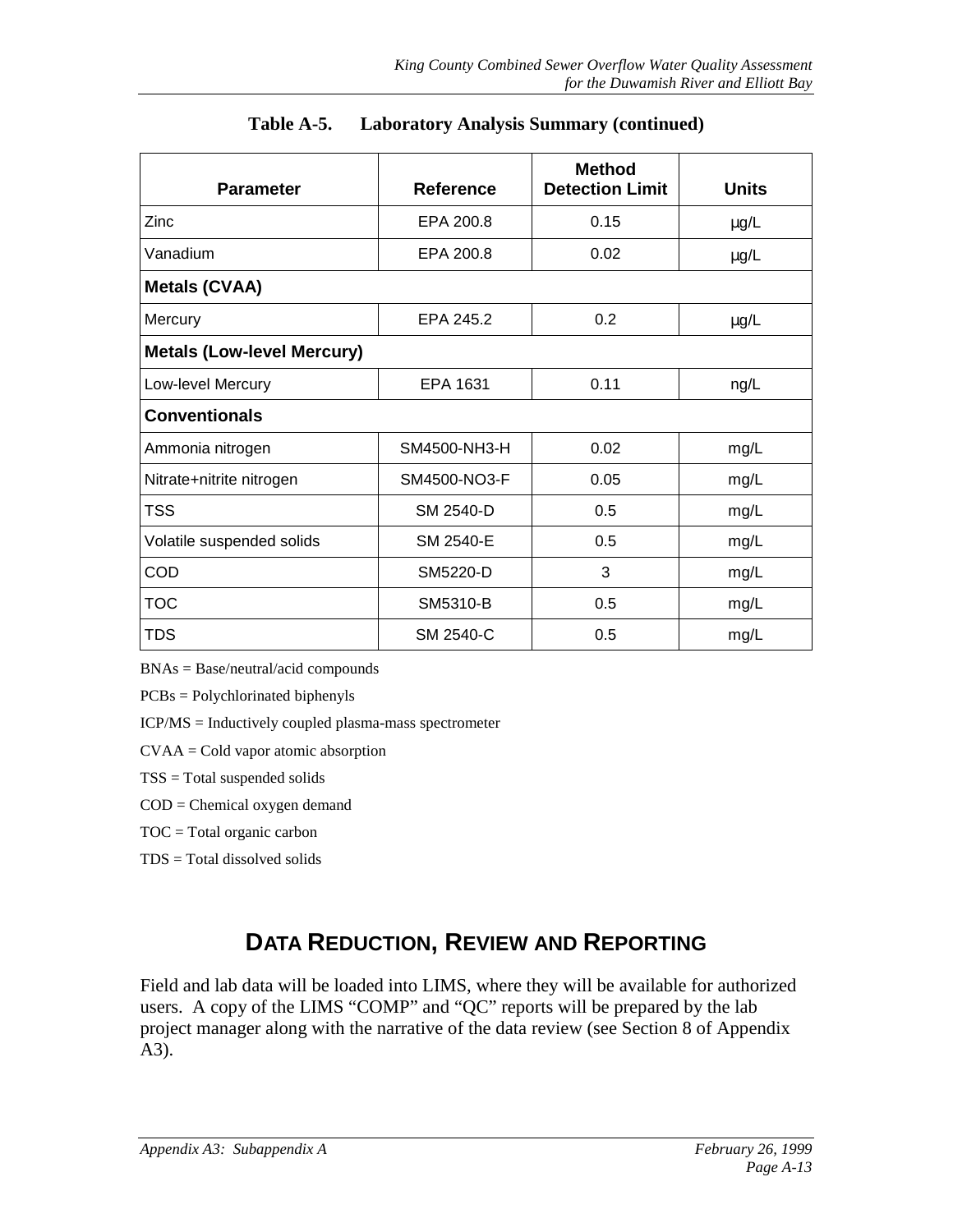## **Method Blank Subtraction**

To meet the project requirements for high sensitivity for metals analyses, a reductive precipitation procedure was developed for the receiving water samples. This procedure provides both preconcentration and elimination of saltwater interferences such that a tenfold increase in sensitivity has been achieved. Due to the high sensitivity of the procedure, certain metals in the method blanks were being detected. Following efforts to minimize and control contamination, it was decided that blank subtraction could be used to minimize the effects of contamination on the sample results. Evaluation of the method blanks from multiple batches of analyses indicate that certain metal contaminants could be accurately characterized by the method blank and therefore the blank responses may be subtracted from sample results. Five metals: cadmium, chromium, cobalt, copper, and nickel meet the criteria for method blank subtraction. Three method blanks will be ran per batch and for these five metals, the method blank average will be subtracted from all sample and QC results. The use of method blank subtraction shows a clear improvement in the observed accuracy of the results for the CRM. The improvement in accuracy of sample results can also be expected since the CRMs are a close match to the samples. Blank subtraction will not be performed on any other metals, even those which routinely were detectable in the method blanks (lead and zinc). The responses detected for these two elements are deemed too variable such that the method blank average would not be representative of the batch and should not be subtracted.

## **Data Corrections Based on Field Blank Responses**

To meet project requirements, data manipulations based on field blank responses for metals analyses by reductive precipitation, ICP-MS may be employed. These calculations may improve the accuracy of the data but results should still be treated as estimated values and may not be acceptable for regulatory purposes.

# **QUALITY CONTROL PROCEDURES**

## **Field Quality Control Procedures**

Field blanks for metals will be collected for selected sample sets to be analyzed for reductive-precipitation ICP-MS. For the land-based samples, the single field blank per sampling event will consist of lab deionized water, sampled through the Van Dorn bottle prior to the collection of samples. For the marine-based samples, two field blanks per sampling set will be collected using the Niskin sampler filled with lab deionized water before and after sample collection. Routine decontamination procedures will be applied to the samplers prior to field blank collection.

For the low-level mercury analysis, field QC samples include tubing blanks, atmosphere blanks, bailer blanks, field filter blanks, and field replicates.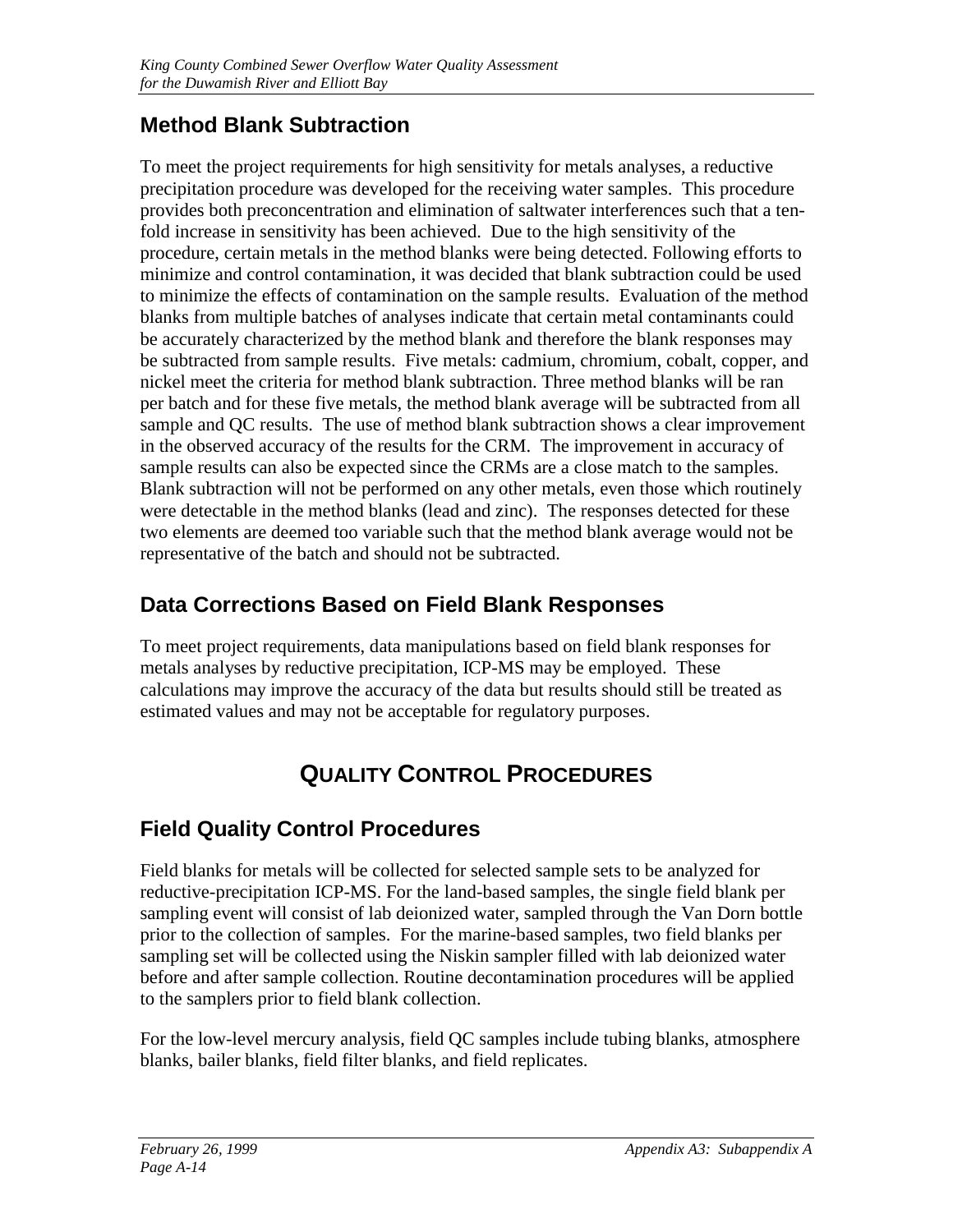## **Laboratory Quality Control Procedures**

KCEL is accredited by the Washington State Department of Ecology (WSDOE) and participates in audits and inter-laboratory studies by WSDOE and U.S. EPA. These performance and system audits have verified the adequacy of the laboratory QC procedures that follow the U.S. EPA guidelines found in 40 CFR 136.

## **Frequency of Lab Quality Control Samples**

For samples analyses performed at KCEL, the frequency of QC samples to be performed for this project is shown in Table A-6. Analysis of matrix spikes and duplicates may not be possible if insufficient sample is available.

## **DATA ASSESSMENT PROCEDURES**

Data assessment will be conducted by reviewing QC data supplied from the laboratory. Data assessment using both routine lab protocol and the guidelines defined by Parametrix (see the attachment) will be summarized by the lab project manager in the format of a case narrative. Professional judgment will be used to evaluate situations where data quality objectives have not been met. Completeness will be calculated by dividing the number of valid values by the total number of values.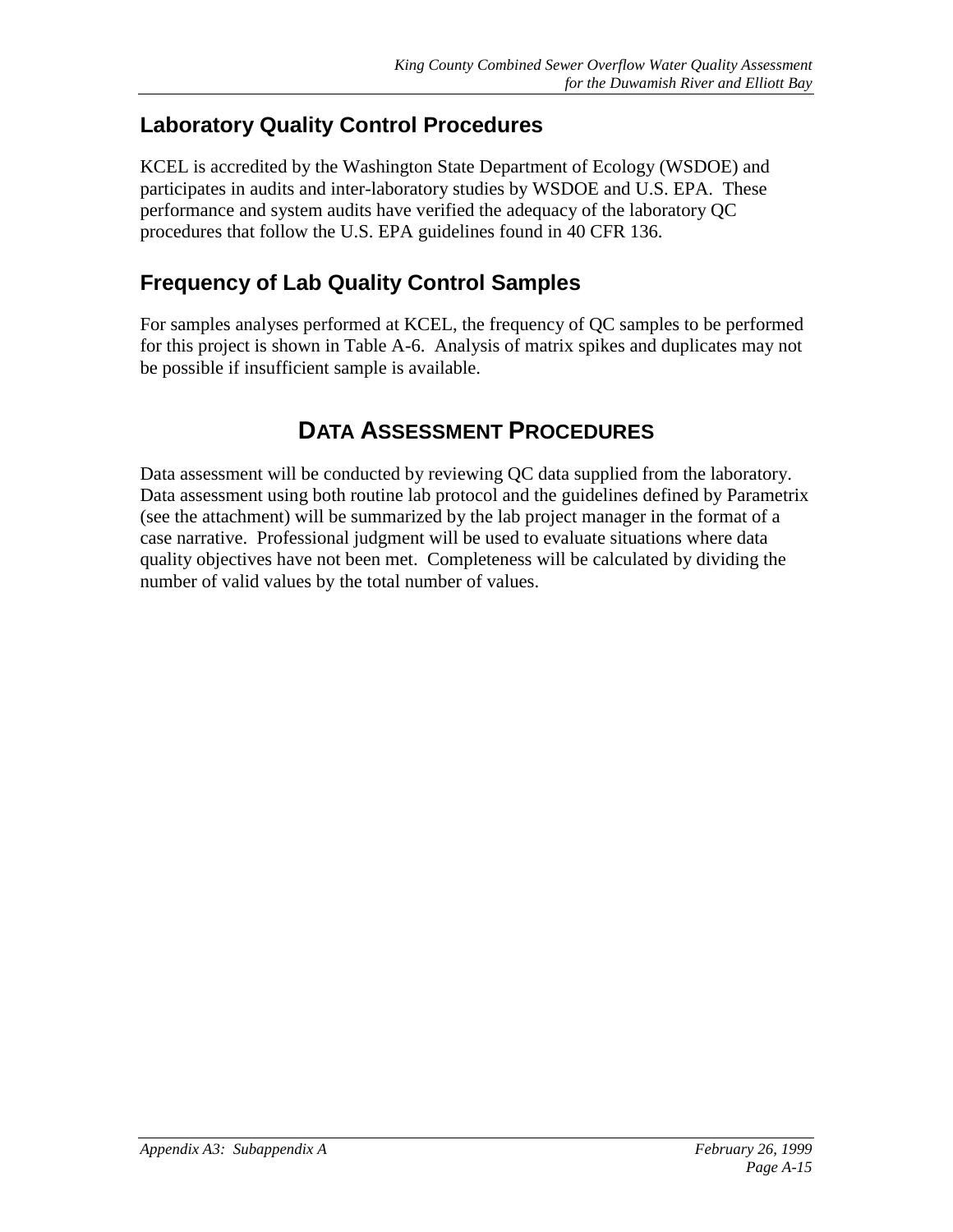| <b>Parameter</b>                                 | <b>Method Blank</b>              | Lab<br><b>Duplicate</b> | <b>Matrix Spike</b>               | <b>Duplicate</b><br><b>Matrix Spike</b> | CRM <sup>a</sup>       | <b>Surrogates</b> | <b>Spiked</b><br><b>Blank</b> |
|--------------------------------------------------|----------------------------------|-------------------------|-----------------------------------|-----------------------------------------|------------------------|-------------------|-------------------------------|
| Chemical Oxygen<br>Demand                        | 1 per batch                      | 5% minimum.<br>1/batch  | 5% minimum.<br>1/batch            | N/A                                     | N/A                    | N/A               | N/A                           |
| <b>Total Organic</b><br>Carbon                   | 1 per batch                      | 5% minimum.<br>1/batch  | 5% minimum.<br>1/batch            | N/A                                     | N/A                    | N/A               | N/A                           |
| <b>Fecal Coliform</b><br><b>Microtox</b>         | (Negative Control)1<br>per batch | 5% minimum.<br>1/batch  | N/A                               | N/A                                     | N/A                    | N/A               | N/A                           |
| Ammonia Nitrogen                                 | 1 per batch                      | 5% minimum.<br>1/batch  | 5% minimum.<br>1/batch            | N/A                                     | 5% minimum.<br>1/batch | N/A               | N/A                           |
| Nitrate+<br>Nitrite Nitrogen                     | 1 per batch                      | 5% minimum.<br>1/batch  | 5% minimum.<br>1/batch            | N/A                                     | 5% minimum.<br>1/batch | N/A               | N/A                           |
| TSS, TDS                                         | 1 per batch                      | 5% minimum.<br>1/batch  | N/A                               | N/A                                     | N/A                    | N/A               | N/A                           |
| Volatile Suspended<br>Solids                     | 1 per batch                      | 5% minimum.<br>1/batch  | N/A                               | N/A                                     | N/A                    | N/A               | N/A                           |
| Metals <sup>b</sup>                              | 1 per batch <sup>c</sup>         | 5% minimum.<br>1/batch  | 5% minimum.<br>1/batch            | N/A                                     | 1 per batch            | N/A               | 1 per<br>batch                |
| Mercury <sup>b</sup> (EPA<br>245.2               | 1 per batch                      | 5% minimum.<br>1/batch  | 5% minimum.<br>1/batch            | N/A                                     | 1 per batch            | N/A               | 1 per<br>batch                |
| Low-level Mercury<br>(EPA 1631)                  | 1 per batch                      | N/A                     | N/A                               | 5% minimum.<br>1/batch                  | 1 per batch            | N/A               | 1 per<br>batch                |
| Semivolatile<br>Organics (BNAs<br>and Pest/PCBs) | 1 per batch                      | N/A                     | 5% minimum.<br>1/extraction batch | 5% minimum.<br>1/extraction batch       | 1 per batch            | Yes               | 1 per<br>batch                |

**Table A-6. Laboratory Quality Control Samples**

<sup>a</sup> Certified reference material. Blank spike may be used if CRM not available.

<sup>b</sup> Pre- and post filter blanks will be prepared and analyzed with each set of samples analyzed for dissolved metals.

 $\textdegree$  For reductive-precipitation, 3 method blanks are analyzed per batch.

Note: Batch is generally defined as a set of 20 samples or less, prepared and analyzed using the same reagents and equipment and by the same analyst(s).

 $N/A = Not$  applicable or not available

TSS = Total suspended solids

TDS = Total dissolved solids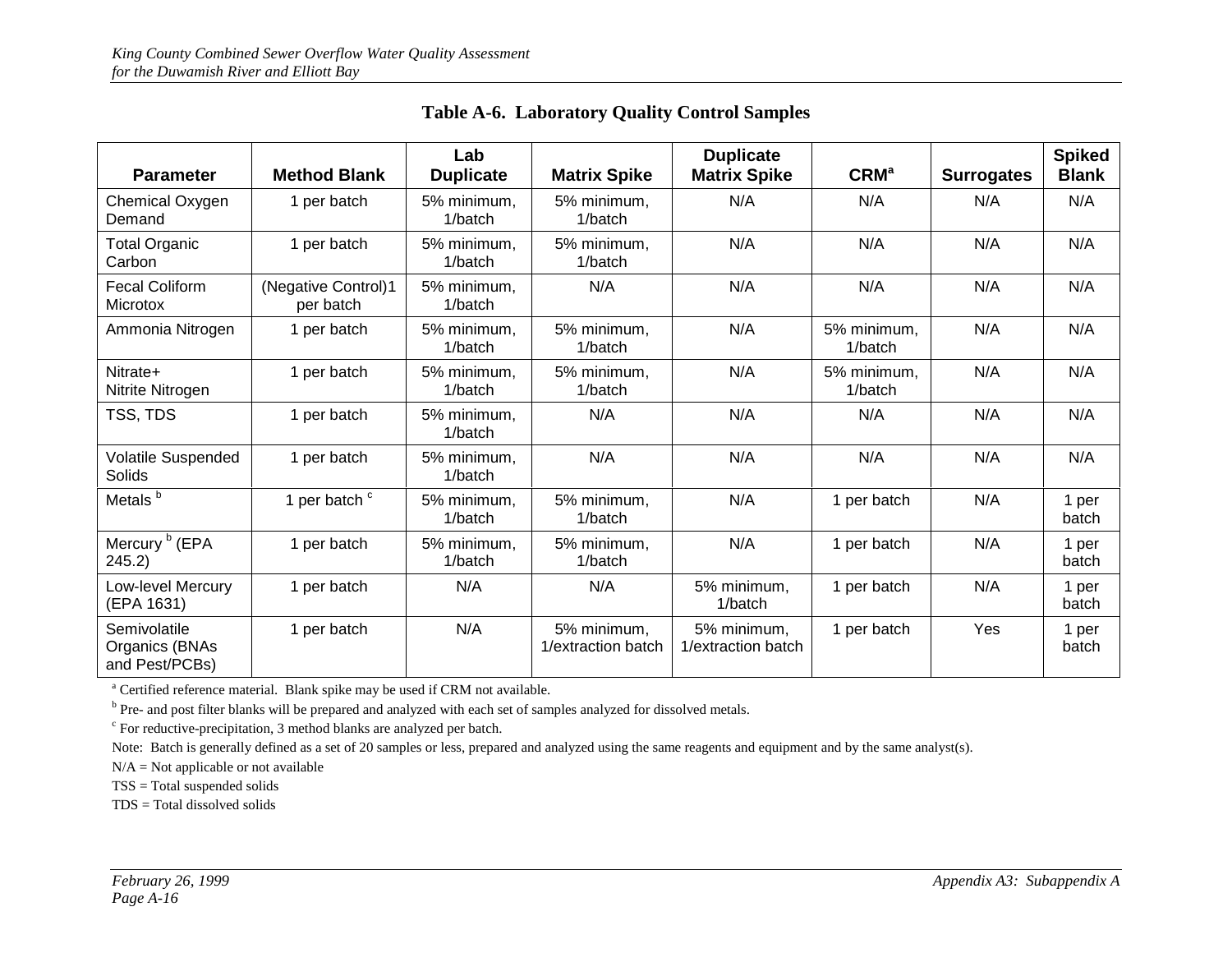# **REFERENCES**

Puget Sound Estuarine Program (PSEP). 1996. Recommended quality assurance and quality control guidelines for the collection of environmental data in Puget Sound. Prepared for U.S. EPA, Region 10, Office of Puget Sound, Seattle, Washington. Prepared by King County Environmental Laboratory. Seattle, Washington.

Puget Sound Estuarine Program (PSEP). 1989. Recommended guidelines for measuring selected environmental variables. Prepared for U.S. EPA, Region 10, Office of Puget Sound, Seattle, Washington. Prepared by Tetra Tech, Inc. Bellevue, Washington.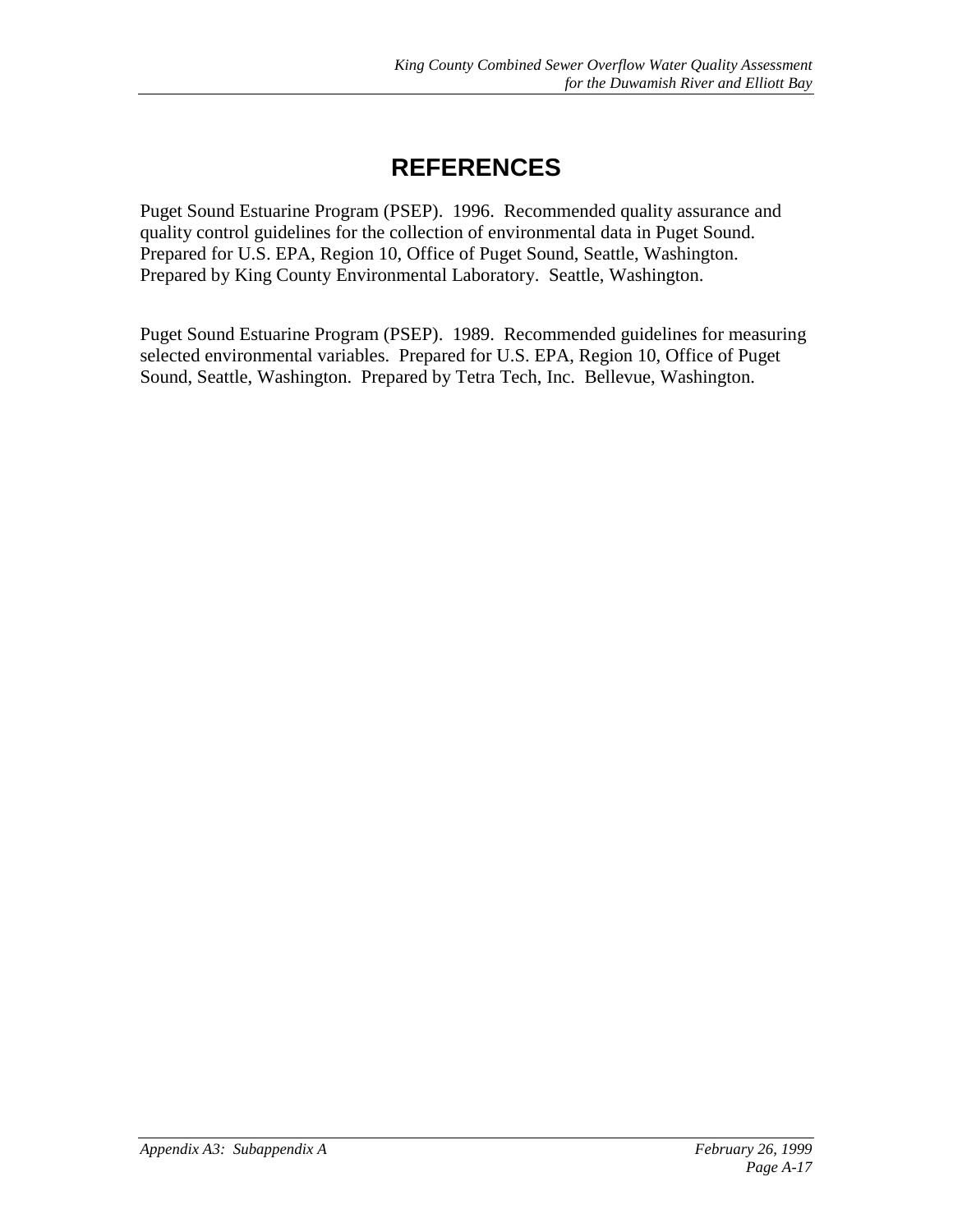# **ATTACHMENT A OBJECTIVES FOR MODELING DATA QUALITY April 1997**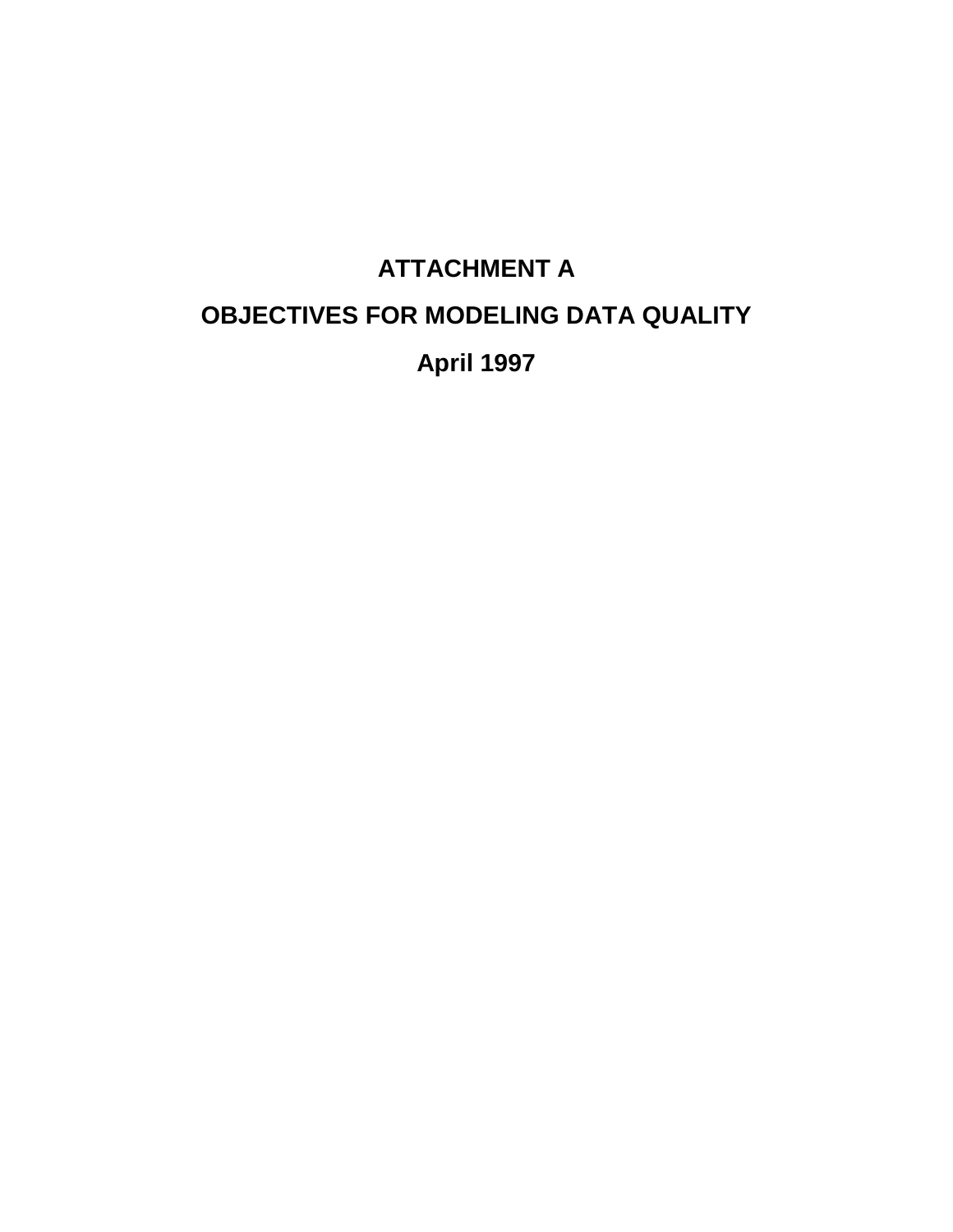## **INTRODUCTION**

The purpose of this document is to delineate which data collected from water samples are acceptable for use in the water quality assessment (WQA) model, and which data should be excluded.

Certain results may need to be treated as non-detects based on laboratory and field blanks, even though a numerical result is reported. These non-detects, in conjunction with the appropriate quality control sample results, may be used to exclude additional results from the WQA model. Criteria for non-detect designation and results rejection were derived using standard procedures developed by the U.S. Environmental Protection Agency (U.S. EPA 1994, 1995).

# **IDENTIFICATION OF ANALYSIS TYPES**

This section identifies each analytical group for which results may either be treated as non-detects or rejected from use in the WQA model:

- Semivolatile BNAs (U.S. EPA SW8270 plus caffeine and coprostanol)
- Total metals (Priority Pollutant list, minus mercury)
- Dissolved metals (Priority Pollutant list, minus mercury)
- Low-level mercury (subcontracted to Brooks Rand)
- Total organic carbon (TOC)
- Ammonia

The analytical groups that are also being analyzed, but will not be reviewed for rejection, are:

- Hardness
- Microtox
- Fecal coliform
- Nitrate+nitrite
- Total solids
- Total volatile solids
- Chemical oxygen demand (COD)
- Field Measurements dissolved oxygen (DO), pH, temperature, conductivity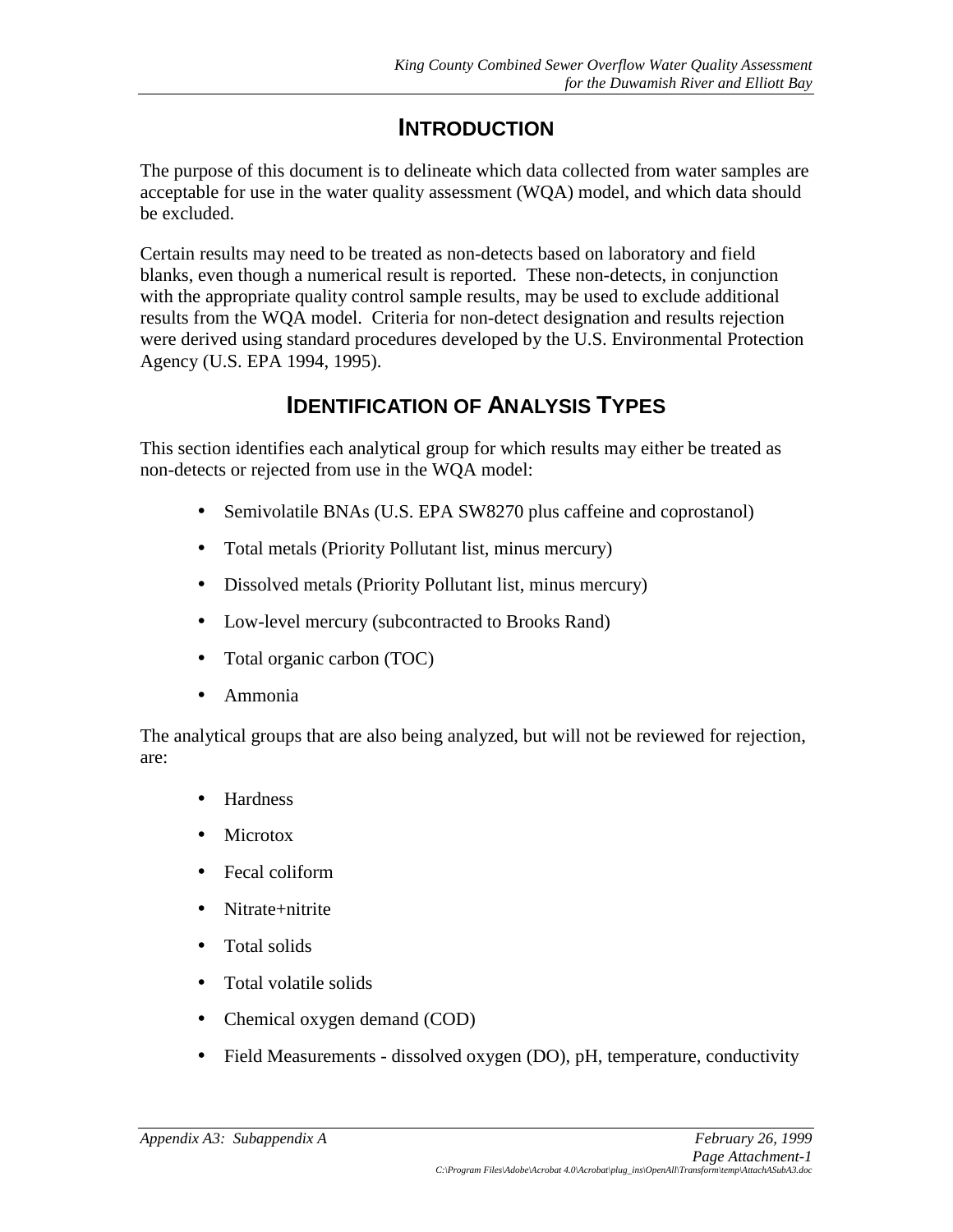## **LABORATORY AND FIELD BLANKS**

A minimum of one method blank for each matrix should have been extracted and analyzed with each batch. No contaminants should be found in the blanks. If an analyte is found in the blank, but not in any of the samples in the associated extraction batch, no action is taken. Any analyte (other than common phthalate contaminants) identified in a sample that was also detected in the associated extraction batch method blank, should be treated as a non-detect if the sample concentration is less than  $5$  times  $(5x)$  the blank concentration. If the sample concentration is greater than  $5$  times  $(5x)$  the blank concentration, the sample result should be treated as a detected result.

If a common semivolatile phthalate contaminant (i.e., bis(2-ethylhexyl)phthalate, di-nbutylphthalate) is detected in a blank, a "10 times (10x)" criteria should be used in an identical manner.

The criteria defined above also apply to aqueous field blanks, except that compounds identified in the field blank will be used to qualify aqueous results associated with samples collected on the same day as the blank.

# **HOLDING TIMES**

## **Semivolatile BNAs**

The maximum time that may elapse from the date of sample collection to sample extraction is 14 days. If this holding time is exceeded for one or more samples by a factor of 2 (28 days), all non-detects in the affected samples will be rejected.

The maximum time that may elapse from the date of sample extraction to sample analysis is 40 days. If this holding time is exceeded for one or more samples by a factor of 2 (80 days), all non-detects in the affected samples will be rejected.

## **Metals, Mercury, Ammonia, TOC**

The holding time criteria are as follows:

- Metals: 6 months to analysis, defined as 180 days
- Mercury: 28 days to analysis
- Ammonia: 28 days to analysis
- TOC: 28 days to analysis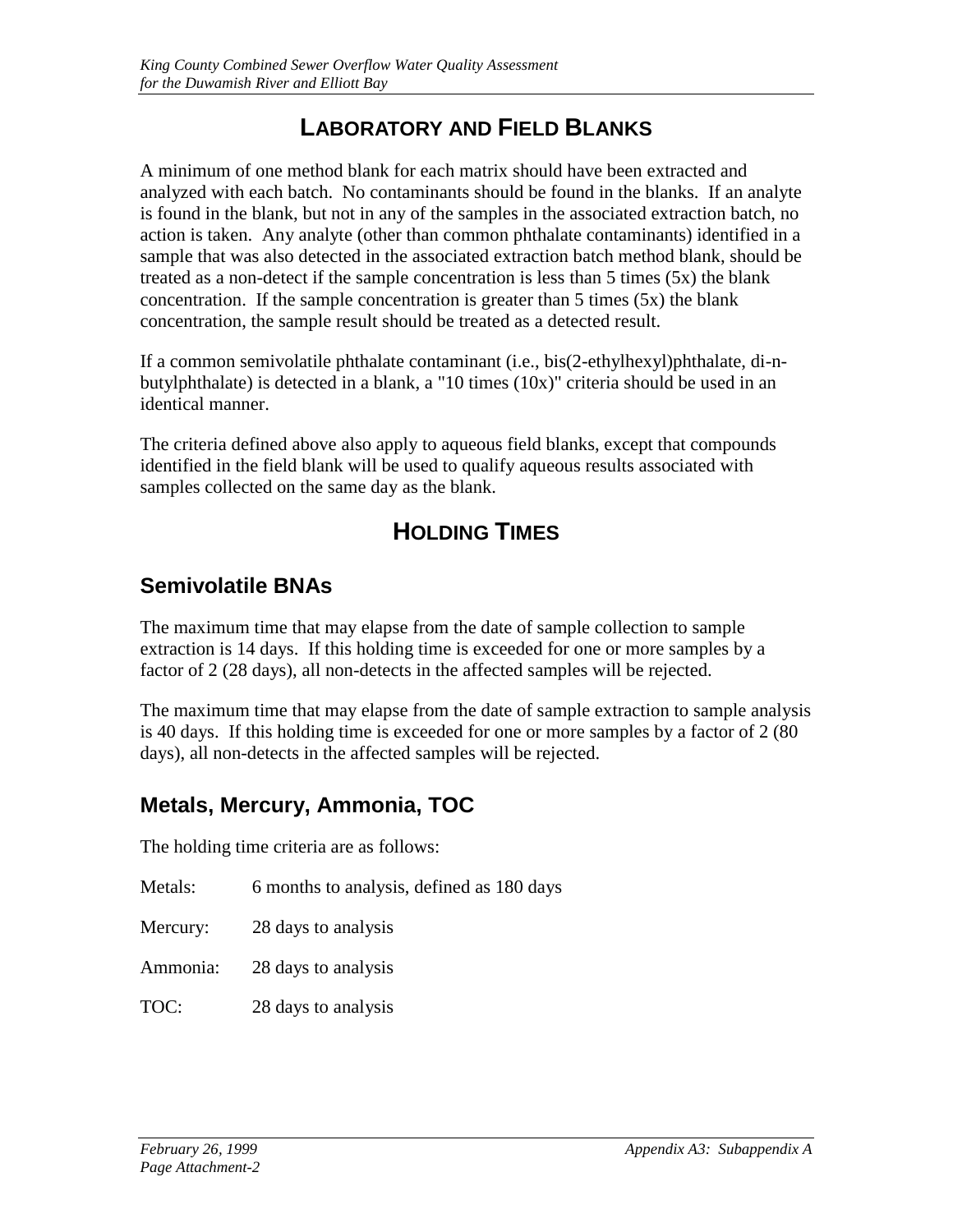If the holding times are exceeded by a factor of 2, all non-detects for the associated samples will be rejected. For example, if a sample that underwent ammonia analysis was analyzed 56 days after collection and the result was a non-detect (based on laboratory determination or based on the associated blanks), the result would be rejected.

# **SURROGATES**

Semivolatile surrogate (system monitoring) compounds are added to each sample analyzed for semivolatile BNAs. The surrogate compound percent recoveries should fall within the appropriate method limits. If any surrogate compound shows less than 10 percent recovery, the affected fraction must be determined (i.e. acid, base/neutral, or both). This depends on the number and type of internal standards utilized by the laboratory. Non-detected semivolatile target compounds in the relevant fraction shall be rejected.

# **MATRIX SPIKES AND MATRIX SPIKE DUPLICATES**

## **Semivolatile Samples**

Matrix spikes and matrix spike duplicate samples should be extracted and analyzed at a frequency of one per 20 samples of a similar matrix. Percent recoveries and relative percent differences should fall within method requirements. If the matrix spike and matrix spike duplicate results for a compound have recoveries below the lower acceptance limit, non-detected semivolatile target compounds for environmental samples in the corresponding extraction batch should be rejected.

## **Metals, Mercury, Ammonia, and TOC**

The spike recovery for these analytes must be within the method requirements (typically 75 percent to 125 percent). However, spike recovery limits do not apply when the sample concentration exceeds the predicted spiked concentration by a factor of 4 or more. If the matrix spike results for an analyte have recoveries less than 30 percent, nondetected results for the affected analytes in environmental samples in the corresponding extraction batch should be rejected.

# **LABORATORY CONTROL SAMPLES & BLANK SPIKES**

# **Semivolatile Samples**

Laboratory control samples, also known as blank spikes, should be extracted and analyzed at a frequency of one per 20 samples of a similar matrix. Percent recoveries for semivolatile compounds should be within the method recovery limits.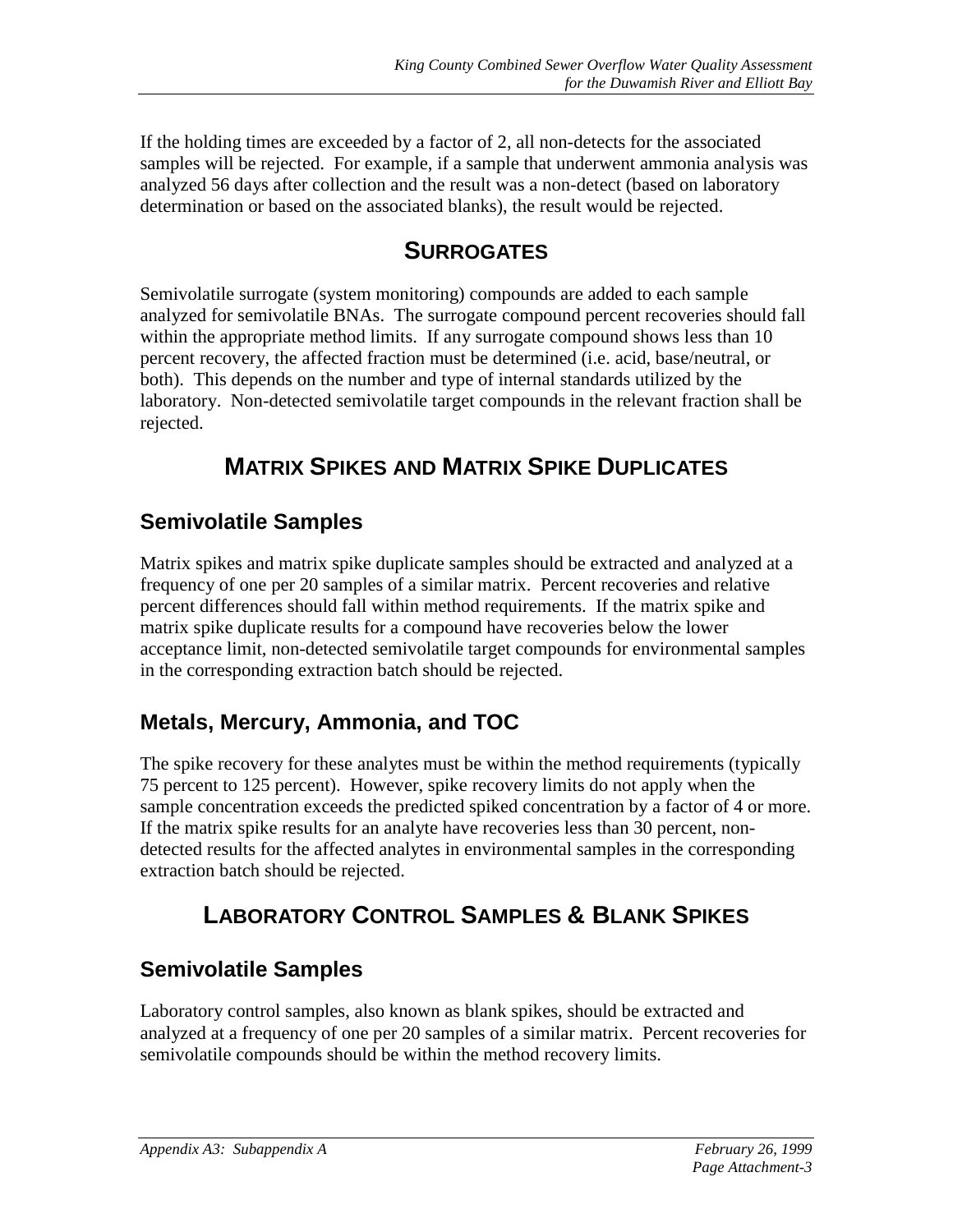If the laboratory control sample results for a compound have a recovery below the lower acceptance limit and recoveries in the corresponding matrix spike/matrix spike duplicate are less than the lower acceptance limit, then results for the same semivolatile compound in the corresponding batch only are rejected, if not detected.

If more than half of the laboratory control sample results have recoveries less than the lower acceptance limit, then all non-detected semivolatile target compounds in the corresponding batch are rejected.

## **Metals, Mercury, Ammonia, and TOC**

Blank spikes and matrix spikes should be extracted and analyzed at a frequency of one per 20 samples of a similar matrix. If the blank spike results for an analyte have a recovery less than 30 percent and recoveries in the corresponding matrix spike are less than the appropriate recovery limits (typically 75 percent), then non-detected analytes in the corresponding batch only are rejected.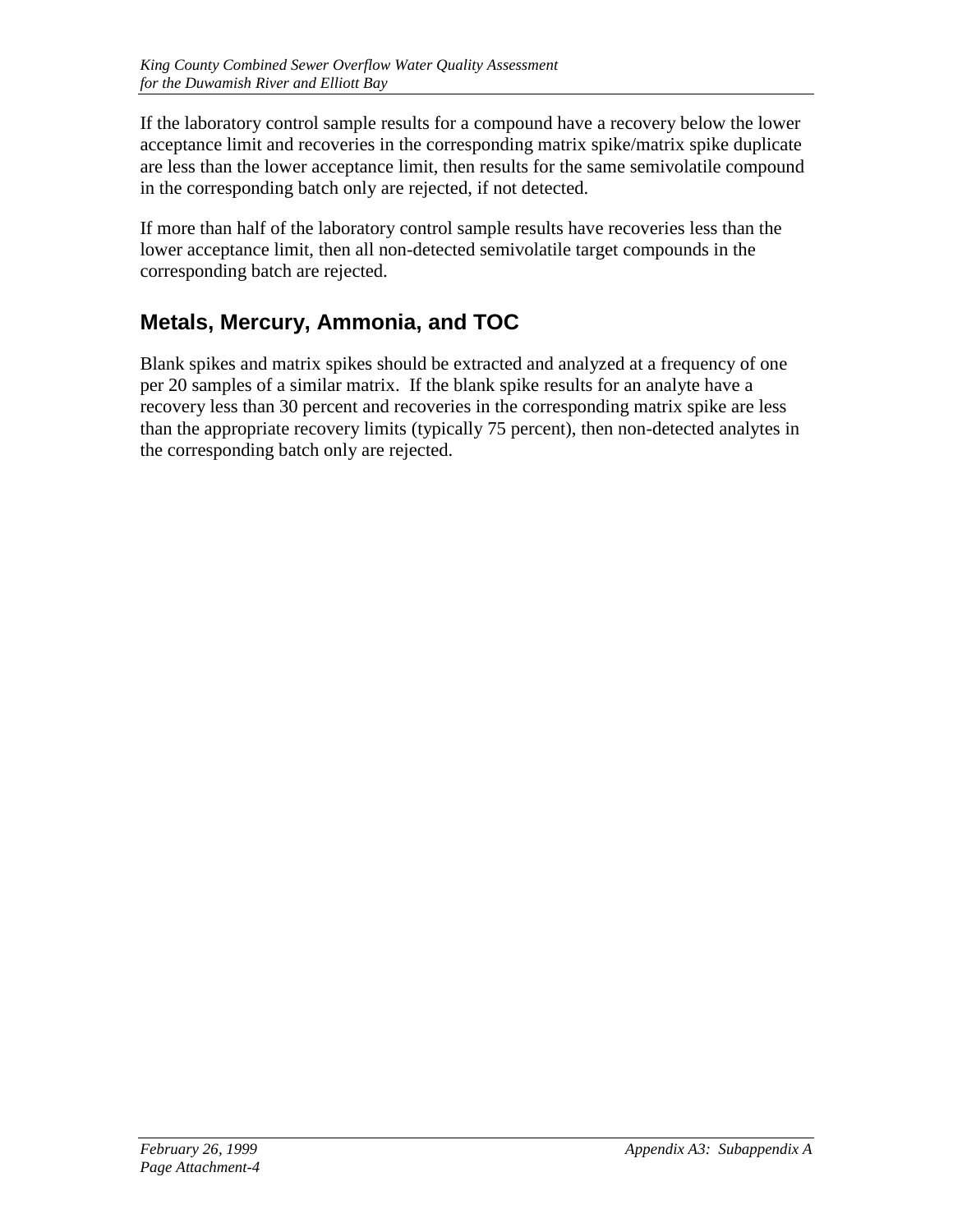## **REFERENCES**

U.S. EPA. 1994. U.S. EPA contract laboratory program national functional guidelines for organic data review. February 1994. U.S. EPA Office of Solid Waste and Emergency Response. Washington DC.

U.S. EPA. 1995. Test methods for evaluating solid waste. Volume IB: Laboratory manual physical/chemical methods. November 1986, 3rd edition. U.S. EPA Office of Solid Waste and Emergency Response. Washington DC.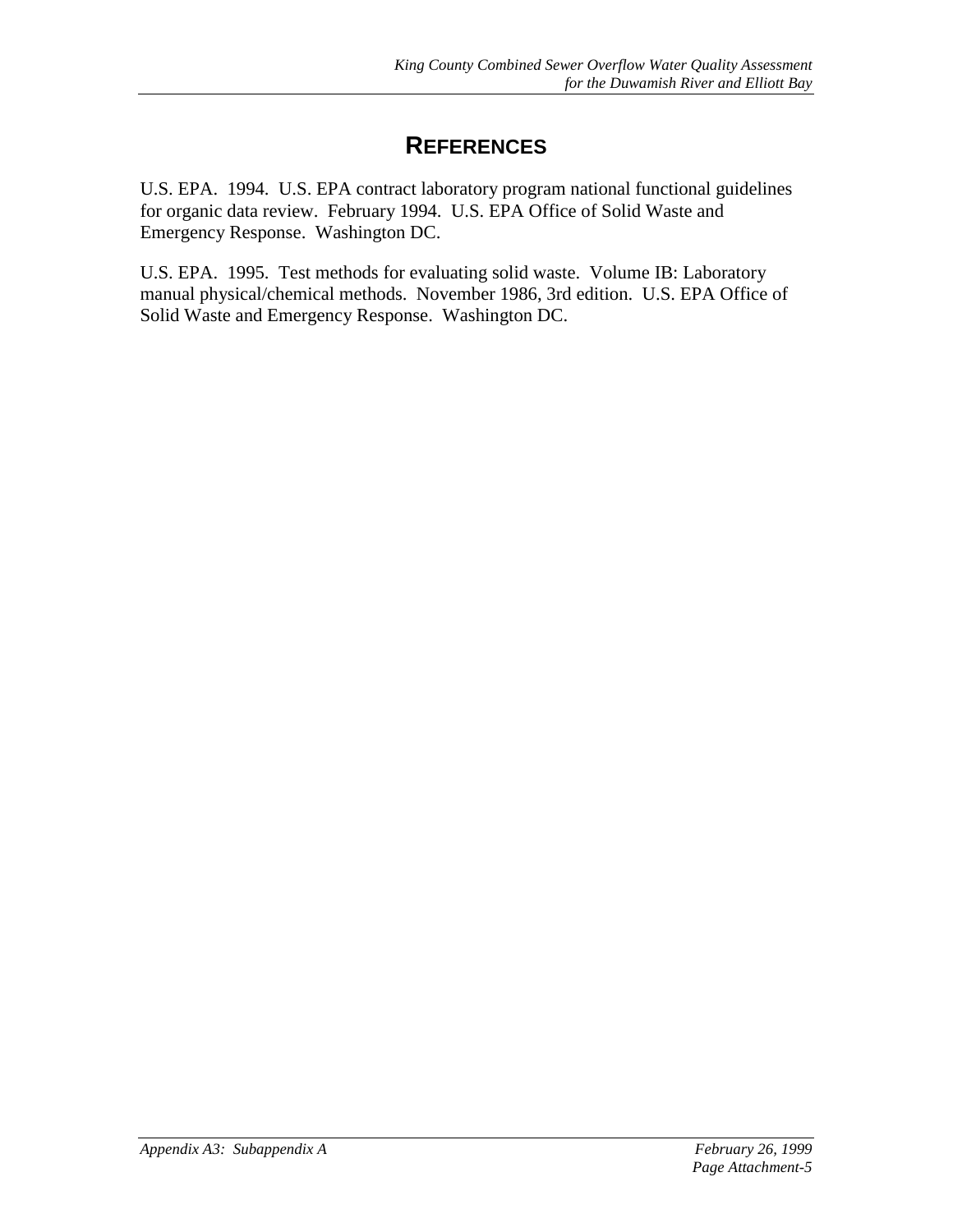## **ADDENDUM TO QUALITY ASSURANCE PROJECT PLAN CSO AND RECEIVING WATER ANALYSES**

## **DEPLOYMENT OF SEMIPERMEABLE MEMBRANE DEVICES AND RESULTING ANALYSIS OF ORGANIC PARAMETERS**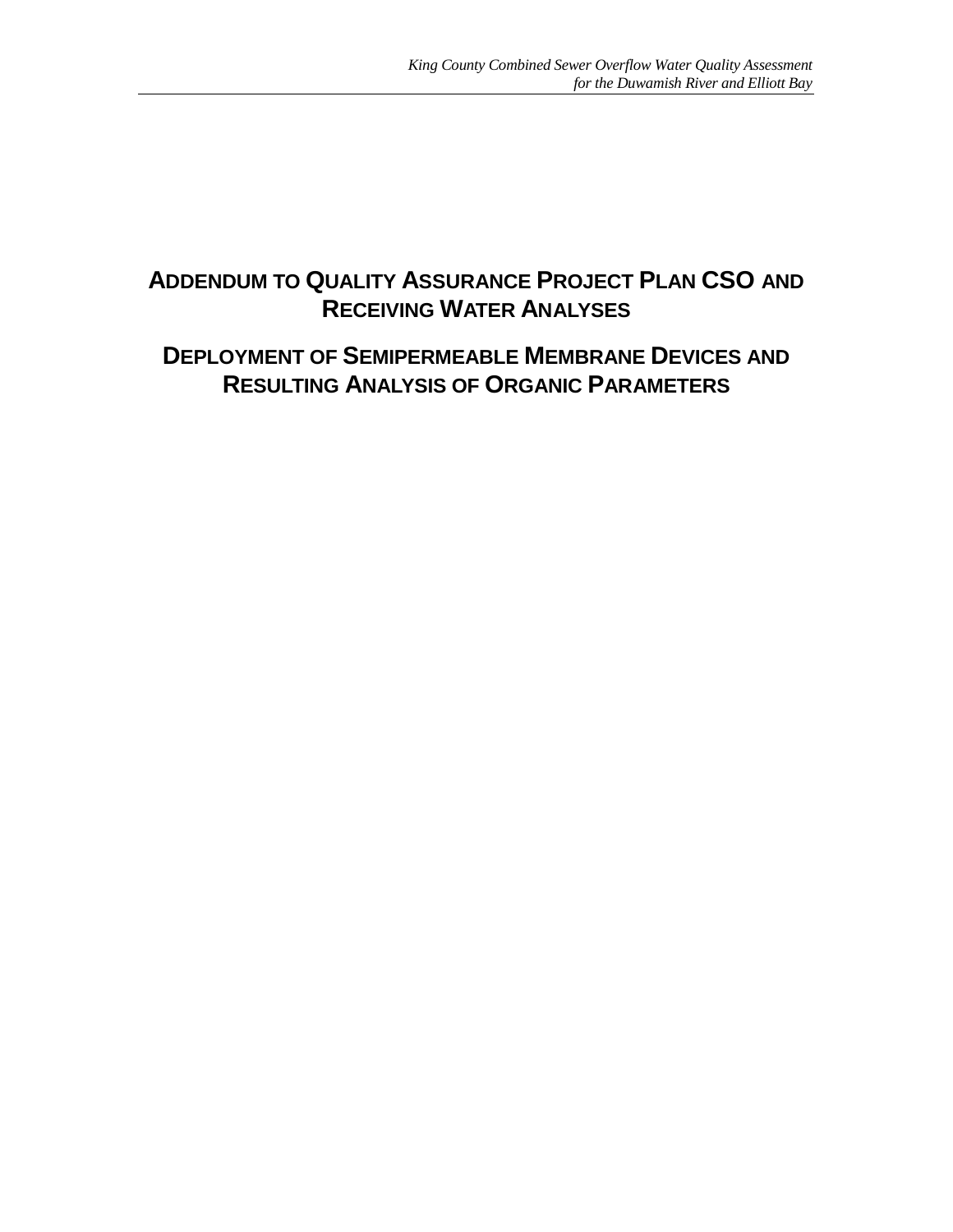# **Task Description**

Organic compounds are difficult to detect in ambient receiving water samples collected as discrete grabs and analyzed by standard methodology. To better understand the existing organic compound concentrations in receiving water, semipermeable membrane devices (SPMD) were employed to collect time-integrated water samples. SPMD concentrate nonpolar or lipophilic compounds from water over a specified time period. Resulting data can be used to estimate average receiving water concentrations by applying compound-specific partitioning coefficients.

#### **Data Quality Objectives**

The procedures described in this Addendum to the Receiving Water Quality Assurance Project Plan were designed to generate data of sufficient quality to support the project goals of evaluating organic chemical constituents in the Duwamish River at concentrations lower than those detectable by routine sampling and analytical methodologies.

*Precision.* Sampling and analytical precision, as well as matrix variability, was evaluated by the collection and analysis of a field replicate.

*Accuracy.* Sampling and analytical accuracy were evaluated by the collection and analysis of a trip blank, as well as analytical quality control (QC) samples including method blanks, blank spikes, surrogates, and internal standards. Analytical results for the trip and method blanks were used as an indicator of sampling or laboratory bias through contamination. Evaluation of the surrogate and internal standard recoveries provided an indication of method performance and accuracy of analytical results.

*Representativeness.* Adherence to standardized sampling protocols suggested by Battelle Marine Sciences Laboratory (Battelle) in Sequim, Washington, as well as collection and analysis of a trip blank and field replicate, helped ensure that samples collected were as representative as possible of the sampling locations and that representativeness could be evaluated based on sample analytical results.

*Comparability.* Data comparability was ensured by the application of standard sampling procedures and analytical methodologies developed by Battelle. Previous SPMD work performed by Battelle in the Duwamish River allowed data comparison between the two projects and a further check of data quality and representativeness.

## **Sampling Procedures**

The SPMD were pre-cleaned, lay-flat polyethylene sheets fabricated at Battelle. The SPMD were received at the King County Environmental Laboratory (KCEL) and kept in their airtight containers until deployment. The SPMD were deployed at two locations in the Duwamish River from March 26 to April 8, 1997. The 13-day deployment was considered sufficient for the analytes of interest to reach equilibrium between the SPMD and the river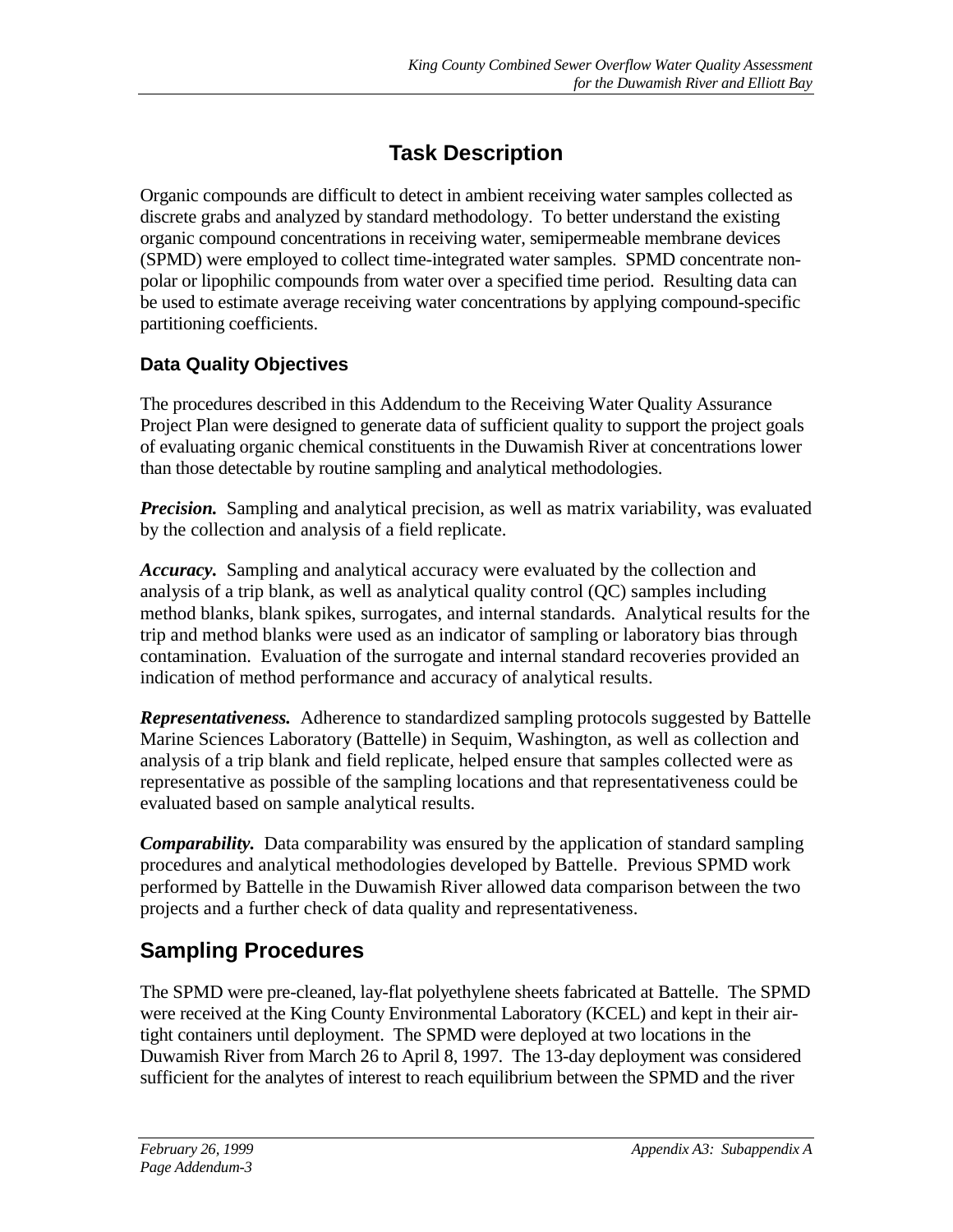water. Three SPMD, including one field duplicate were deployed just offshore of the Duwamish/Diagonal combined sewer overflow (CSO) and two SPMD were deployed just offshore of the Brandon Street CSO.

Both sets of SPMD were deployed in approximately five meters of water (referenced to mean lower low water) at depths of one meter and three meters below the surface. The SPMD were attached to a rope-float-anchor assembly, which was deployed and retrieved as quickly as possible to minimize contamination. To assess possible contamination by airborne organic compounds, a trip blank was exposed to the air for the same amount of time as one SPMD during deployment and retrieval. Deployment and retrieval was performed from King County's Boston Whaler research vessel.

# **Analytical Procedures**

The SPMD samples were submitted to Battelle on April 8, 1997 and were received at the laboratory on April 9. Samples were analyzed for chlorinated pesticides, polychlorinated biphenyl (PCB) Aroclors®, PCB congeners, and polynuclear aromatic hydrocarbon (PAH) compounds. QC samples included method blanks, blank spikes, surrogates and internal standards, and analysis of the field duplicate sample and trip blank.

## **Analytical Methodologies**

SPMD were extracted on April 11, 1997, three days after retrieval. The SPMD were extracted in hexane under ambient conditions. Extracts were cleaned using silica/alumina chromatography followed by a high performance liquid chromatography (HPLC) cleanup. Analysis was completed within 40 days of extraction. Chlorinated pesticide and PCB analysis was performed according to methodology based on U.S. EPA Method 8080 and PAH analysis was performed according to methodology based on U.S. EPA Method 8270 using selected ion monitoring (SIM).

## **Quality Control**

Several methods of QC were employed to meet the data quality objectives of precision, accuracy, representativeness, and comparability.

*Field QC.* Field QC samples included a field replicate to assess sampling precision and a trip blank to assess field contamination. The duplicate SPMD was deployed at the Duwamish/Diagonal site, at a depth of one meter below the surface. The SPMD was attached to the deployment rope next to the original SPMD for that depth. The trip blank consisted of a SPMD, which was exposed to the atmosphere both during deployment and retrieval of one SPMD. Analysis of the trip blank allowed evaluation of target analytes that may have been imparted to the SPMD from atmospheric contamination.

#### **Analytical Parameters**

The analytical parameters included in the SPMD study are summarized in Table A-7.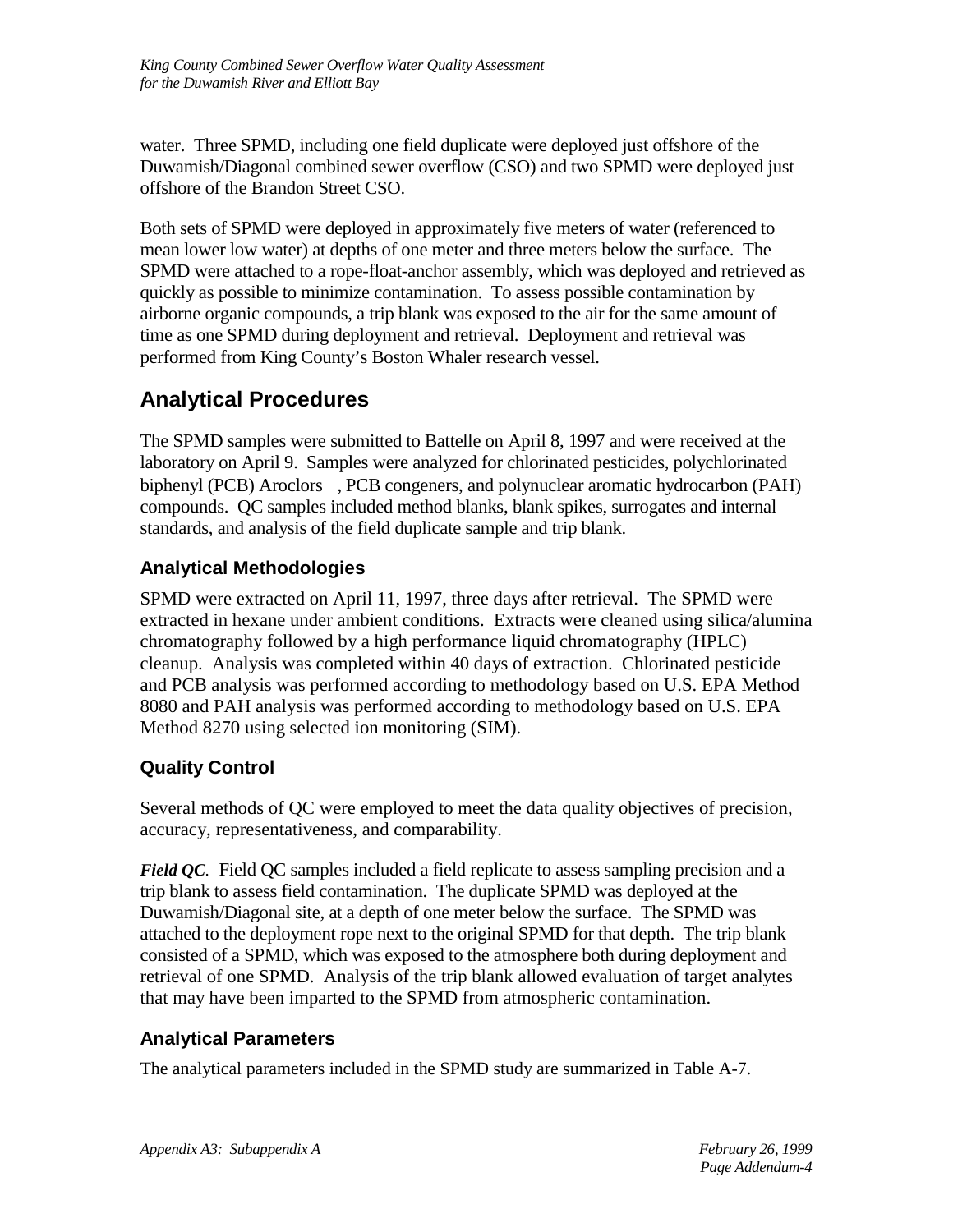| <b>Pesticides</b>  | <b>PCB</b><br><b>Congeners</b> | <b>PCB</b><br><b>Aroclors®</b> | <b>PAHs</b>             |
|--------------------|--------------------------------|--------------------------------|-------------------------|
| a-BHC              | PCB <sub>8</sub>               | Aroclor 1242                   | 1,4-Dichlorobenzene     |
| g-BHC              | PCB <sub>18</sub>              | Aroclor 1248                   | Naphthalene             |
| Heptachlor         | PCB <sub>28</sub>              | Aroclor 1254                   | Acenaphthylene          |
| Aldrin             | PCB <sub>52</sub>              | Aroclor 1260                   | Acenaphthene            |
| b-BHC              | PCB49                          |                                | Fluorene                |
| d-BHC              | PCB44                          |                                | Dibenzothiop            |
| Heptachlor epoxide | PCB66                          |                                | Phenanthrene            |
| $2,4'$ DDE         | <b>PCB101</b>                  |                                | Anthracene              |
| Endosulfan I       | PCB87                          |                                | Fluoranthene            |
| g-Chlordane        | PCB77                          |                                | Pyrene                  |
| a-Chlordane        | <b>PCB118</b>                  |                                | Benzo(a)anthracene      |
| 4,4' DDE           | <b>PCB184</b>                  |                                | Chrysene                |
| <b>Dieldrin</b>    | <b>PCB153</b>                  |                                | Benzo(b)fluoranthene    |
| $2,4'$ DDD         | <b>PCB105</b>                  |                                | Benzo(k)fluoranthene    |
| Endrin             | <b>PCB138</b>                  |                                | Benzo(e)pyrene          |
| $2,4'$ DDT         | <b>PCB187</b>                  |                                | Benzo(a)pyrene          |
| 4,4' DDD           | <b>PCB183</b>                  |                                | Perylene                |
| Endosulfan II      | <b>PCB126</b>                  |                                | Indeno(1,2,3-c,d)pyrene |
| 4,4' DDT           | <b>PCB128</b>                  |                                | Dibenzo(a,h)anthracene  |
| Endrin aldehyde    | <b>PCB180</b>                  |                                | Benzo(g,h,i)perylene    |
| Endosulfan sulfate | <b>PCB170</b>                  |                                |                         |
|                    | <b>PCB195</b>                  |                                |                         |
|                    | <b>PCB206</b>                  |                                |                         |
|                    | <b>PCB209</b>                  |                                |                         |

**Table A-7. SPMD Analytical Parameters**

*Analytical QC.* Analytical QC samples included method or matrix blanks, to assess possible laboratory contamination, and blank spikes, surrogates, and internal standards, to assess method accuracy.

#### **Data Reduction, Review, And Reporting**

Data received from Battelle included a narrative report discussing methodologies, sample results, and QC. Spreadsheets summarized analytical and QC results as well as partitioning coefficients  $(K_{poly})$  and estimated average water analyte concentrations.

*Data Validation.* Data validation included a review of holding times, extraction and analytical methodologies, method blank results, and blank spike, surrogate, and internal standard recoveries. Analytical results for QC samples were compared to method control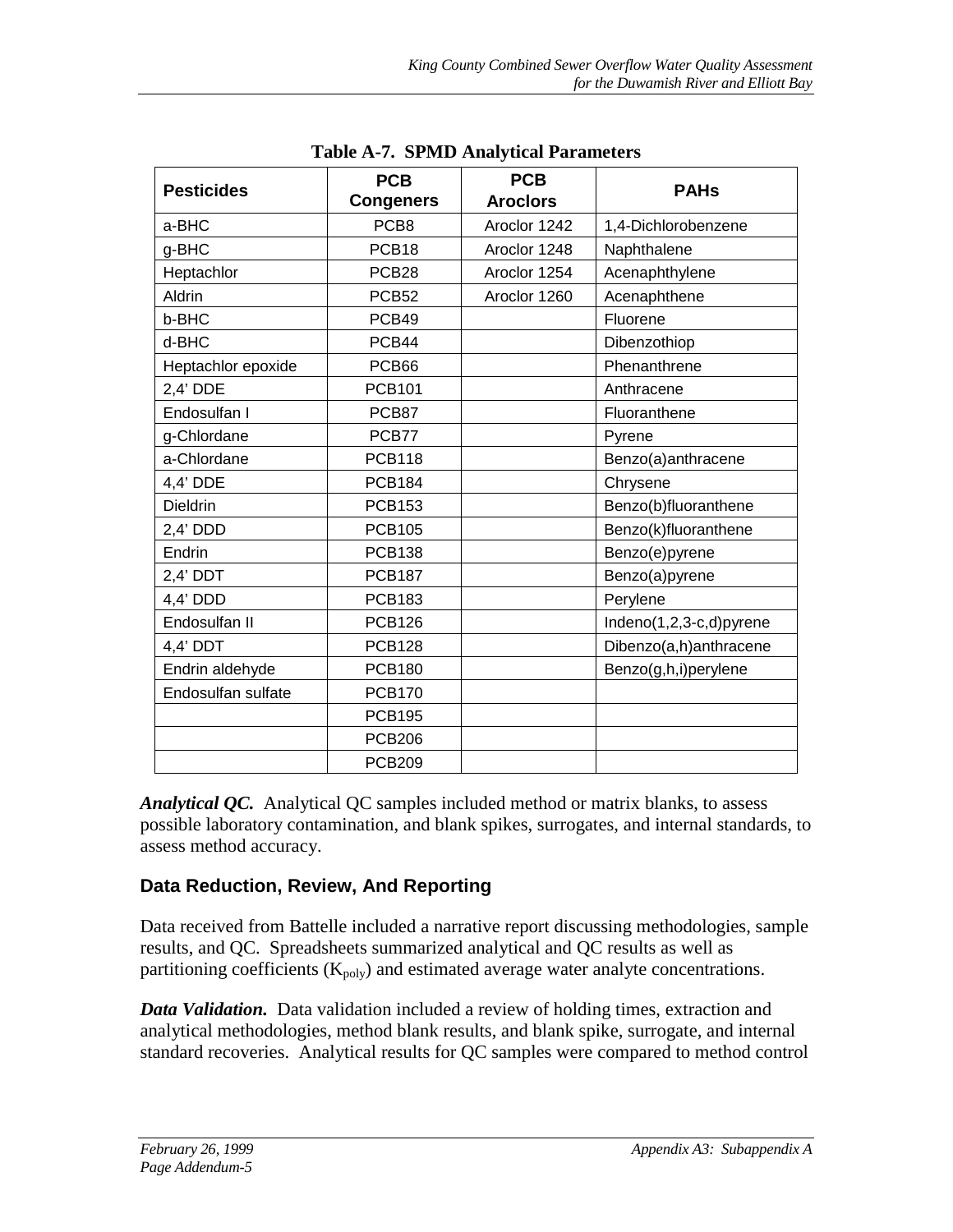limits established by Battelle. A technical memorandum was prepared narrating the results of the data validation review.

*Blank Correction of Analytical Results.* Calculations of estimated water concentrations performed and reported by Battelle did not take into account either trip or method blank contamination. Based on the data validation review of analytical results for both the method and trip blanks, it was decided that estimated water concentrations should be blank-corrected during the calculation.

*Data Reporting.* Estimated water concentrations were recalculated and reported as "blank-corrected" values, summarized in spreadsheets. The final data report included spreadsheets of the blank-corrected, estimated water concentrations calculated by King County, spreadsheets provided by Battelle, the data validation review narrative technical memorandum, and a task-summary technical memorandum.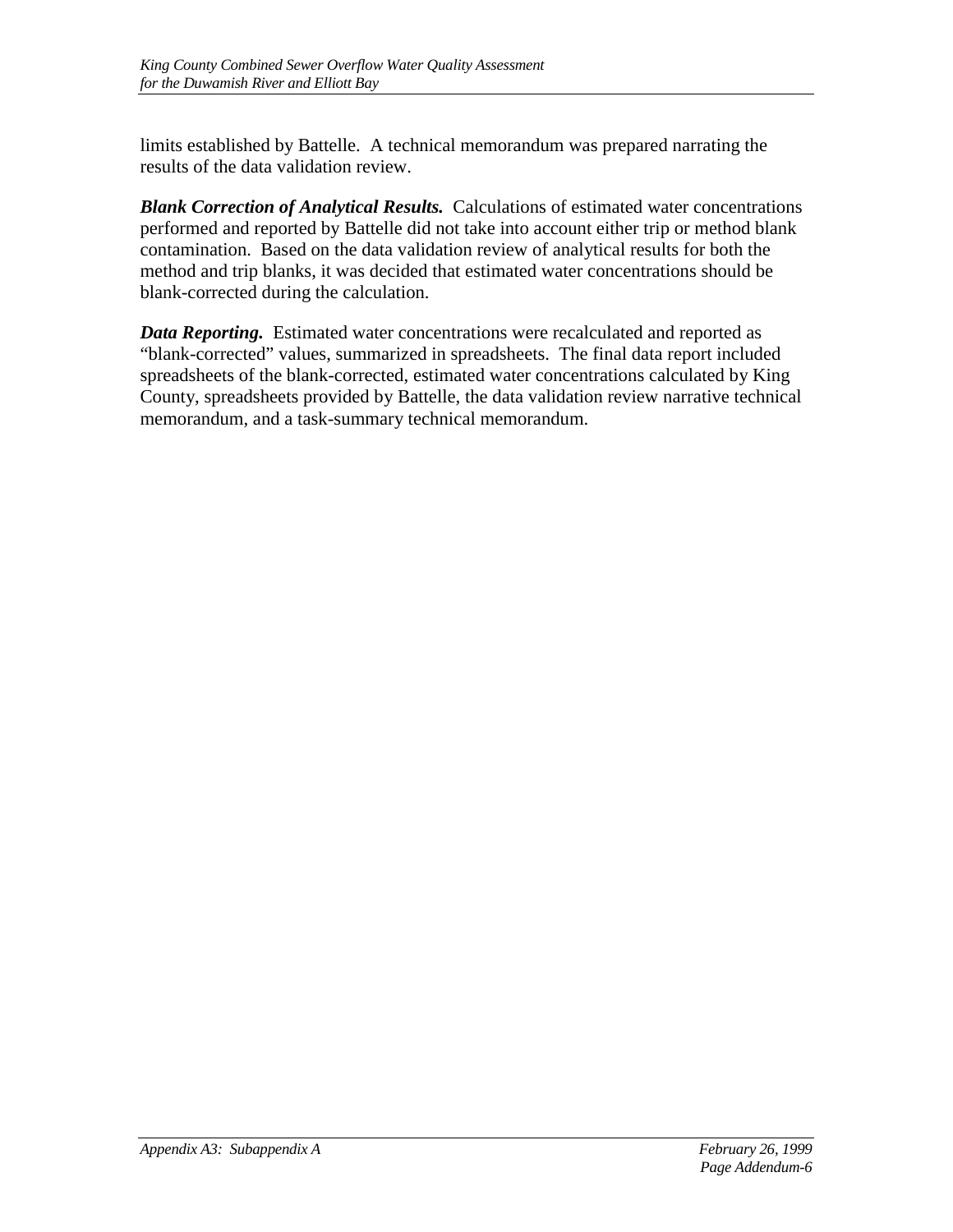# **SUBAPPENDIX B QUALITY ASSURANCE PROJECT PLAN SEDIMENT PROJECT**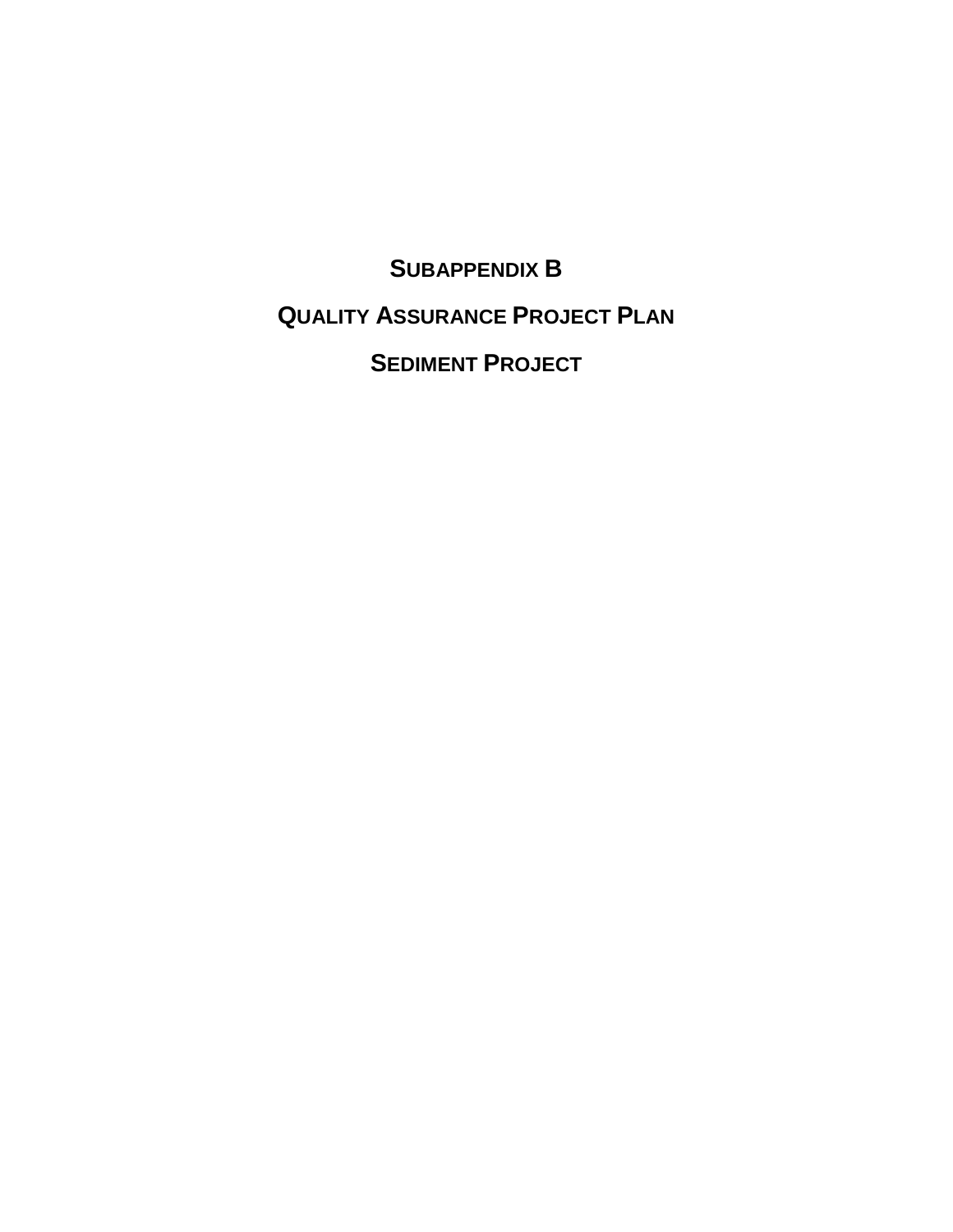# **PROJECT DESCRIPTION**

Sediment samples are being collected and analyzed as part of the Duwamish Estuary Water Quality Assessment (WQA) Risk Assessment study. A limited sediment sampling program will focus on five sites in the Duwamish River. Chemical analysis of sediment samples will aid in evaluating the potential impact of combined sewer overflow (CSO) discharges on nearby sediment quality. Combined with existing data the results will be used in modeling for risk assessments.

# **PROJECT ORGANIZATION AND RESPONSIBILITY**

Sydney Munger directs the WQA. Randy Shuman manages the sediment phase of the WQA project. Ben Budka will facilitate sample collection and delivery and coordinate sample processing and analysis by the King County Environmental Laboratory (KCEL), including data reduction and reporting.

# **DATA QUALITY OBJECTIVES**

The procedures and practices described in this quality assurance (QA) plan are designed to generate data of sufficient quality to support project goals and will allow a QA1 review and use of SEDQUAL data qualifiers as defined by the Dredged Material Management Program (DMMP). Procedures to attain these data quality objectives are discussed throughout this document. The quality control procedures section (Section 7.0) addresses many of the procedures used to verify the data is meeting the quality objectives described in this section.

## **Precision**

Laboratory precision will be assessed using laboratory duplicates for organics and metals analyses and triplicates for conventionals parameters. Relative percent difference (RPD) will be calculated for duplicate analyses while relative standard deviation (RSD) will be calculated for triplicate results. At least one of the replicate sample results must exceed the reporting detection limit (RDL) in order for the RPDs or RSDs to be evaluated against the acceptance limits. Results of precision measurements are evaluated against the objectives defined in Table B-1 and those that exceed the acceptance limits will be qualified as specified in Table B-2.

## **Bias**

An indication of the bias or accuracy of the analytical data is provided by method blanks, standard reference materials (SRMs) or certified reference materials (CRMs), blank spikes, and matrix spikes. Table B-1 shows the objectives for quality control (QC) samples used to assess accuracy. When acceptance limits are exceeded, data will be qualified according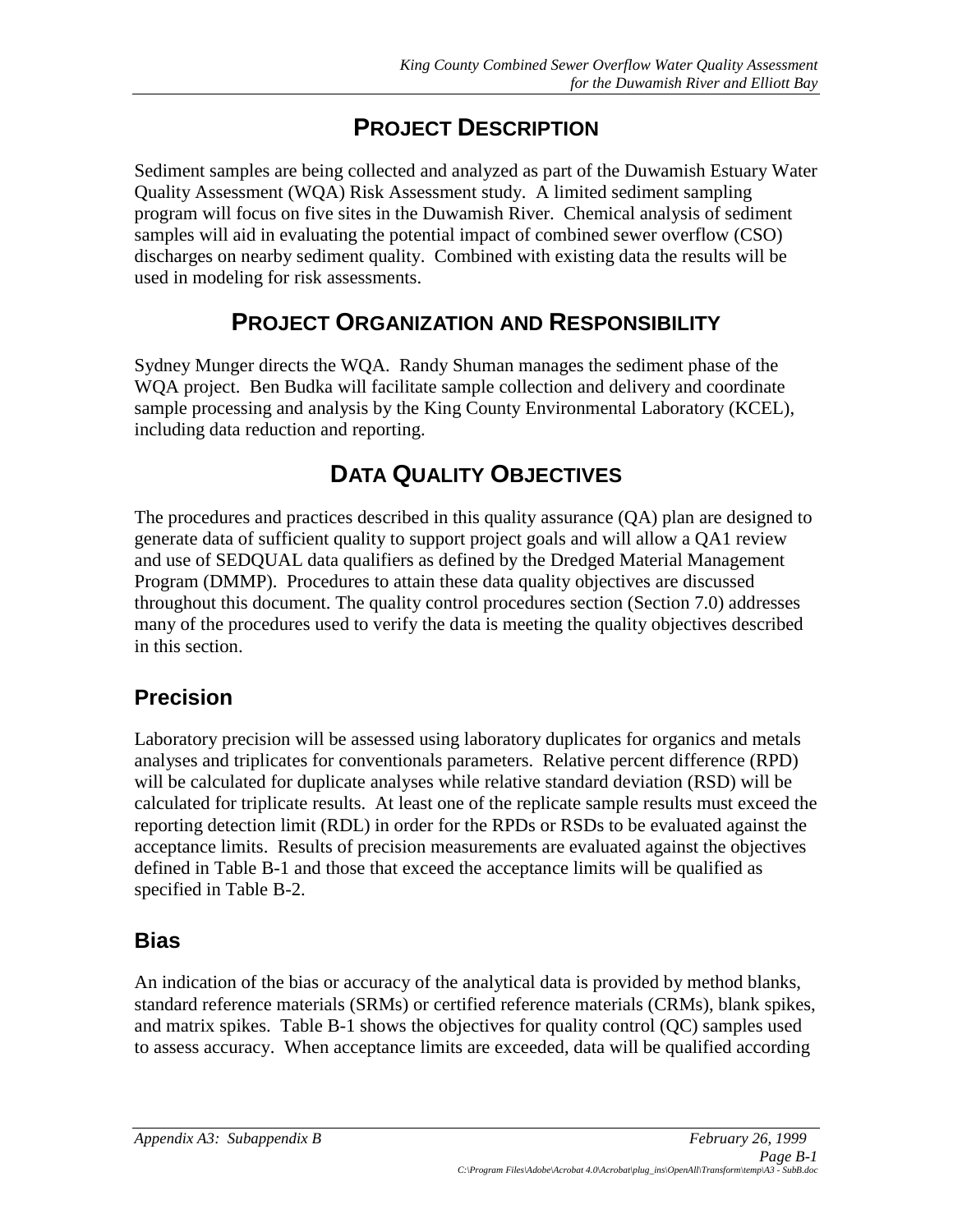to Table B-2. Corrective action taken when data require qualification will be done at the discretion of the project manager and the laboratory. Analytical results for method blanks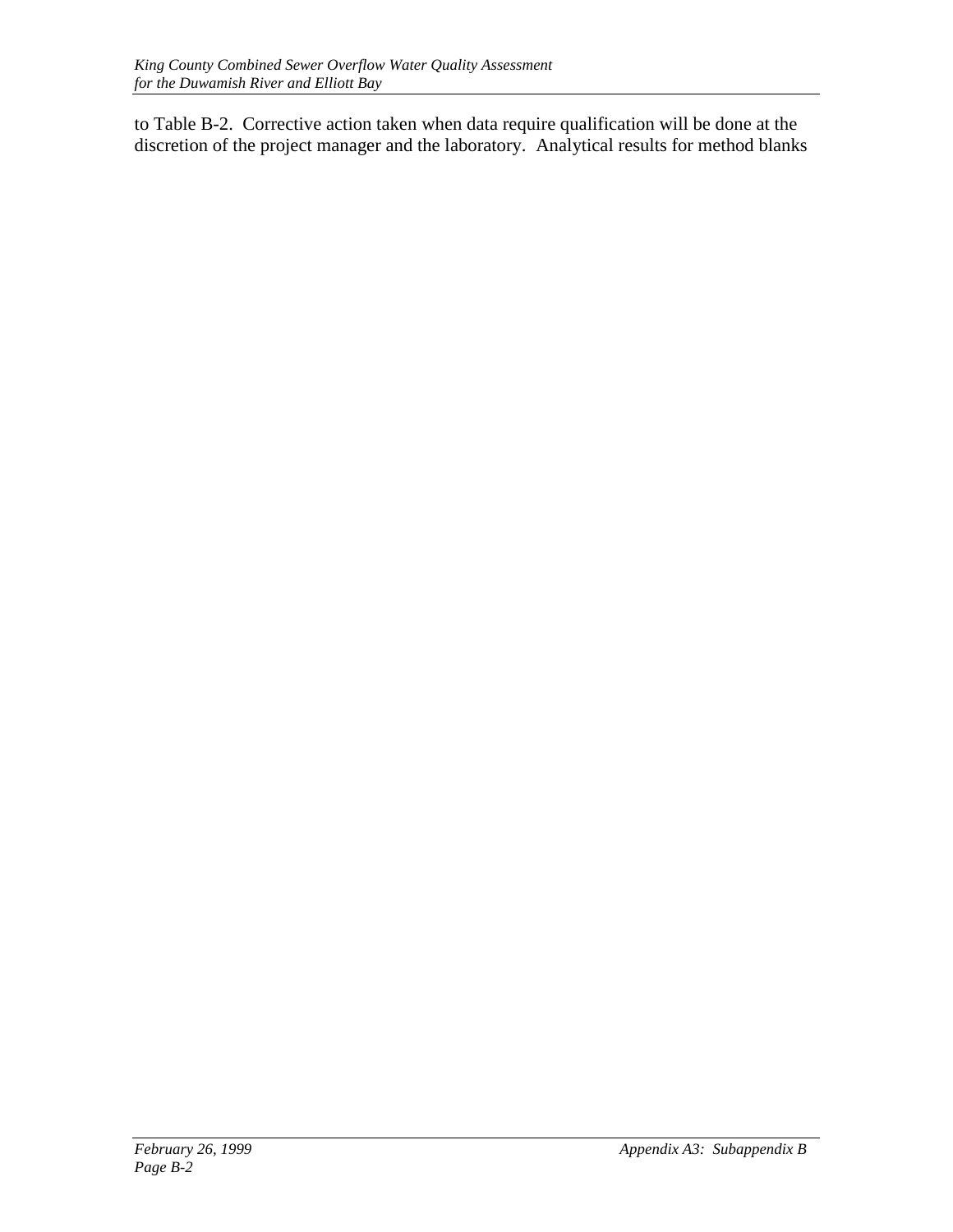| <b>Parameter</b>                           | Lab<br><b>Replicate</b> | <b>Matrix</b><br><b>Spike</b> | <b>Duplicate</b><br><b>Matrix Spike</b> | <b>Blank</b><br><b>Spike</b> | CRM*         | <b>Method</b><br><b>Blank</b> |
|--------------------------------------------|-------------------------|-------------------------------|-----------------------------------------|------------------------------|--------------|-------------------------------|
| Ammonia Nitrogen                           | $\leq$ 20% RSD          | 70% to 130%                   | N/A                                     | 80% to 120%                  | N/A          | $<$ MDL                       |
| <b>BNAs<sup>a</sup></b>                    | $\leq$ 100% RPD         | 50% to 150%                   | 100% RPD                                | 50% to 150%                  | 80% to 120%  | $<$ MDL                       |
| Metals <sup>b</sup>                        | $\leq$ 20% RPD          | 75% to 125%                   | N/A                                     | 80% to 120%                  | $\leq 120\%$ | $<$ MDL                       |
| Methyl Mercury (Subcontracted)             | $\leq$ 100% RPD         | 50% to 150%                   | 100% RPD                                | N/A                          | 80% to 120%  | $<$ MDL                       |
| Particle Size Distribution (Subcontracted) | $\leq$ 20% RSD          | N/A                           | N/A                                     | N/A                          | N/A          | N/A                           |
| PCBs <sup>c</sup>                          | $\leq$ 100% RPD         | 50% to 150%                   | 100% RPD                                | 50% to 150%                  | 80% to 120%  | $<$ MDL                       |
| <b>TOC</b>                                 | $\leq$ 20% RSD          | 70% to 130%                   | N/A                                     | N/A                          | 80% to 120%  | $<$ MDL                       |
| <b>Total Sulfide (Subcontracted)</b>       | $\leq$ 20% RSD          | 65% to 135%                   | N/A                                     | N/A                          | 65% to 135%  | $<$ MDL                       |
| <b>Total Solids</b>                        | $\leq$ 20% RSD          | N/A                           | N/A                                     | N/A                          | N/A          | $<$ MDL                       |
| Tributyltin                                | $\leq$ 100% RPD         | 50% to 150%                   | 100% RPD                                | 50% to 150%                  | N/A          | $<$ MDL                       |

#### **Table B-1. Parameters and QC Objectives for Sediment Samples**

<sup>a</sup> EPA 8270 list plus caffeine and coprostanol. Surrogate recovery limits = 50% to 150%.

 $<sup>b</sup>$  Metals = Priority pollutant metals plus iron and aluminum</sup>

<sup>c</sup> PCB surrogate recovery limits  $=$  50% to 150%.

\* CRM certified values for metals are generated using a different digestion method, therefore data are not qualified based on low recoveries.

- RPD = Relative percent difference
- $RSD = Relative standard deviation$
- MDL = Method detection limit
- $N/A = Not$  analyzed or not applicable
- TOC = Total organic carbon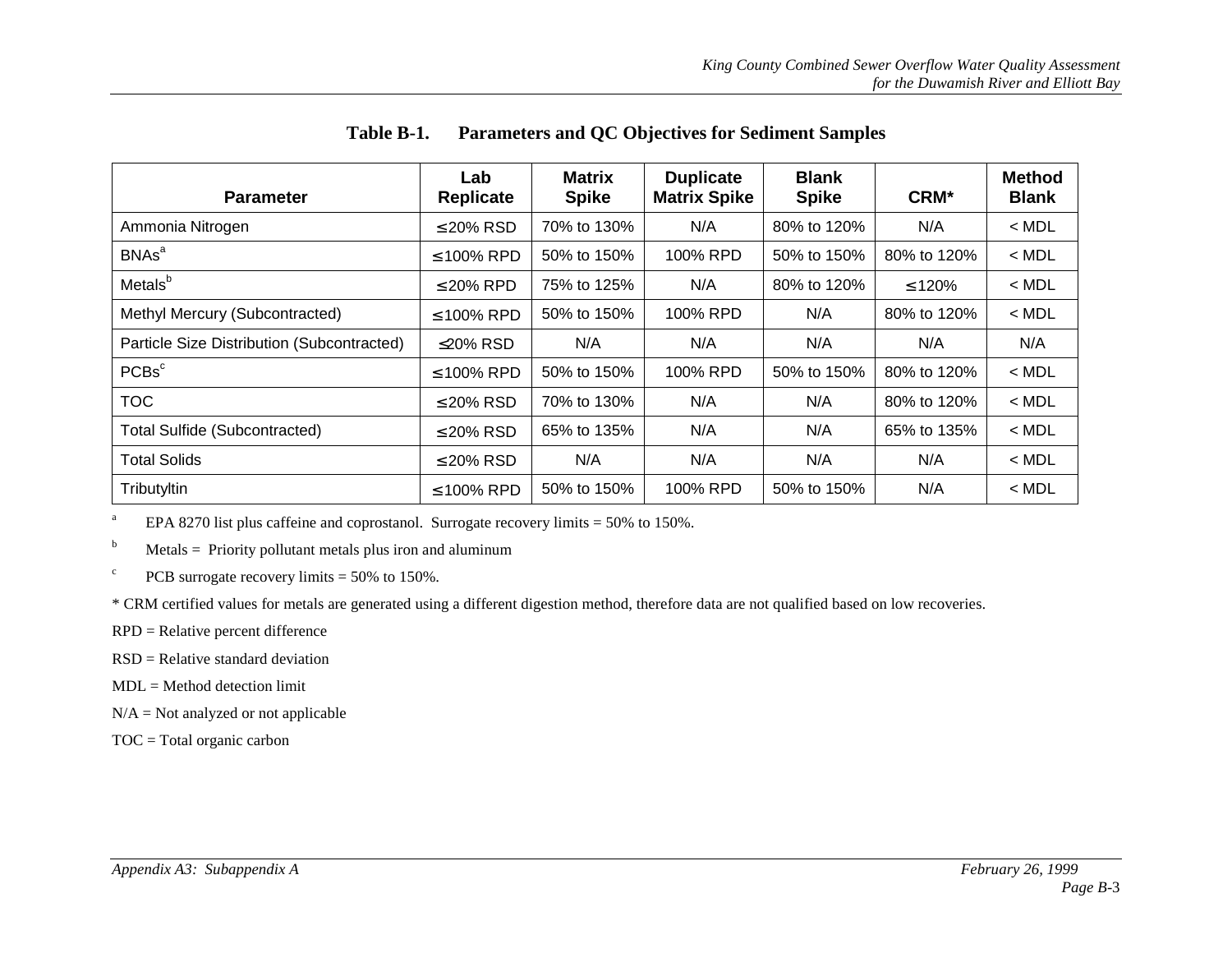| <b>Condition to Qualify</b>                        | <b>KCEL Data</b><br>Qualifier | <b>Organics QC</b><br><b>Limits</b>     | <b>Metals QC</b><br><b>Limits</b> | <b>Conventionals</b><br><b>QC Limits</b> | <b>Comment</b>                                    |
|----------------------------------------------------|-------------------------------|-----------------------------------------|-----------------------------------|------------------------------------------|---------------------------------------------------|
| Very low matrix spike recovery                     | X                             | $< 10 \%$                               | $< 10 \%$                         | N/A                                      |                                                   |
| Low matrix spike recovery                          | G                             | < 50%                                   | < 75%                             | N/A                                      |                                                   |
| High matrix spike recovery                         | L                             | >150%                                   | >125%                             | N/A                                      |                                                   |
| Low SRM recovery                                   | G                             | $< 80\%$ *                              | N/A                               | $< 80\%$ *                               |                                                   |
| <b>High SRM recovery</b>                           | L                             | $>120\%$ *                              | >120%                             | $>120\%$ *                               |                                                   |
| High duplicate RPD                                 | Е                             | $>100\%$                                | >20%                              | > 20%                                    | Use duplicate as routine<br>QC for organics       |
| High triplicate RSD                                | E                             | >100%                                   | N/A                               | > 20%                                    | Use triplicate as routine<br>QC for conventionals |
| Less than the reporting<br>detection limit         | $<$ RDL                       | N/A                                     | N/A                               | N/A                                      |                                                   |
| Less than the method detection<br>limit            | $<$ MDL                       | N/A                                     | N/A                               | N/A                                      |                                                   |
| Contamination reported in blank                    | B                             | $>$ MDL                                 | > MDL                             | $>$ MDL                                  |                                                   |
| Very biased data, based on<br>surrogate recoveries | X                             | All fraction<br>surrogates are<br>< 10% | N/A                               | N/A                                      | Use average surrogate<br>recovery for BNA         |

**Table B-2. Summary of Data Qualifiers**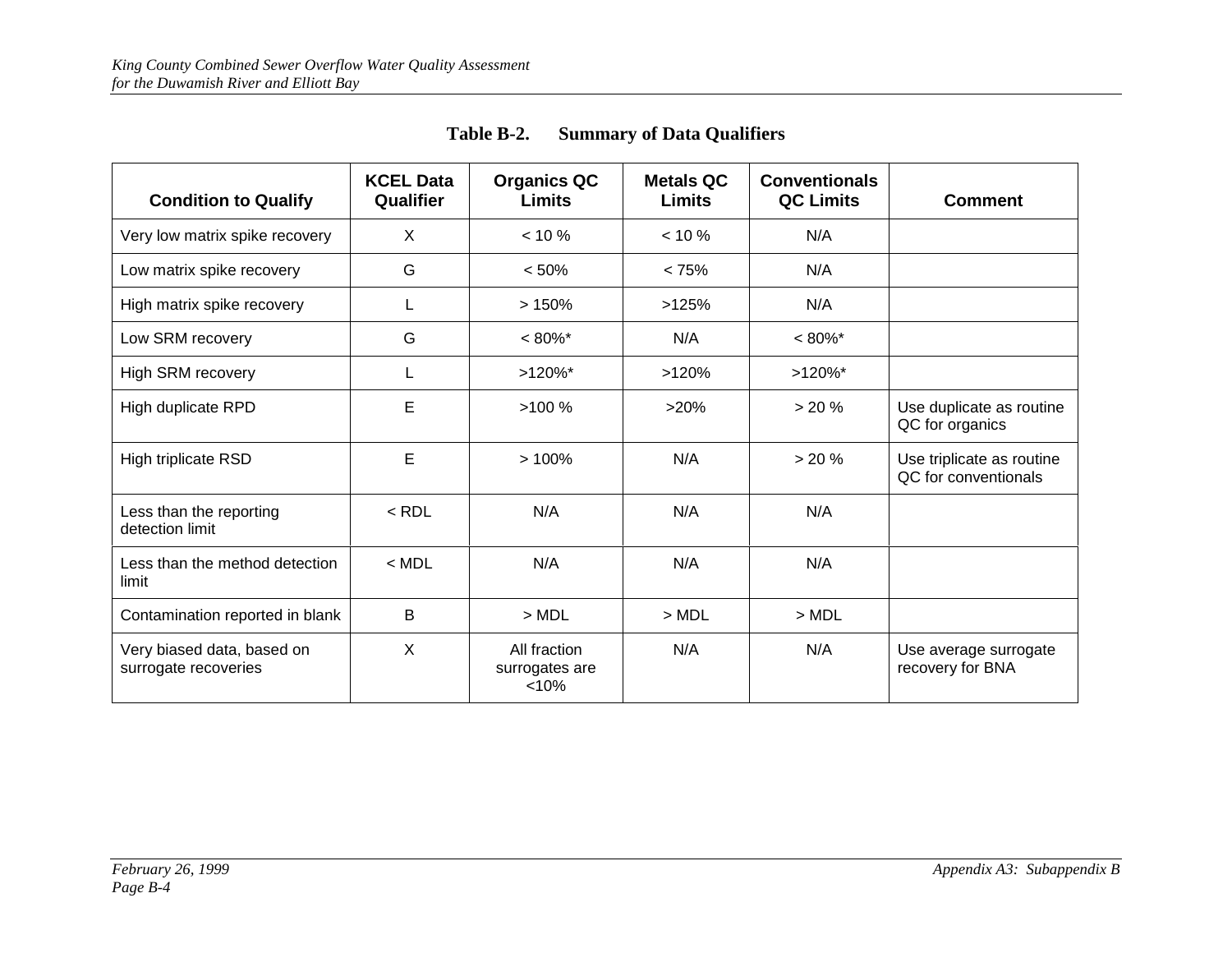| <b>Condition to Qualify</b>                        | <b>KCEL Data</b><br>Qualifier                      | <b>Organics QC</b><br><b>Limits</b>        | <b>Metals QC</b><br>Limits | <b>Conventionals</b><br><b>QC Limits</b> | <b>Comment</b>                                                        |
|----------------------------------------------------|----------------------------------------------------|--------------------------------------------|----------------------------|------------------------------------------|-----------------------------------------------------------------------|
| Biased data, based on low<br>surrogate recoveries  | G                                                  | All fraction<br>surrogates are<br>$< 50\%$ | N/A                        | N/A                                      | Use average surrogate<br>recovery for BNA                             |
| Biased data, based on high<br>surrogate recoveries |                                                    | All fraction<br>surrogates are<br>$>150\%$ | N/A                        | N/A                                      | Use average surrogate<br>recovery for BNA                             |
| Estimate based on presumptive<br>evidence          | J# used to<br>indicate the<br>presence of<br>TIC's | N/A                                        | N/A                        | N/A                                      |                                                                       |
| Rejected, unusable for all<br>purposes             | R                                                  | N/A                                        | N/A                        | N/A                                      |                                                                       |
| A sample handling criteria has<br>been exceeded    | H                                                  | N/A                                        | N/A                        | N/A                                      | Includes container,<br>preservation, hold time,<br>sampling technique |

| Table B-2. |  |  |  | <b>Summary of Data Qualifiers (Continued)</b> |
|------------|--|--|--|-----------------------------------------------|
|------------|--|--|--|-----------------------------------------------|

\* Note that DMMP guidance uses a 95% confidence window for this parameter/qualification.

RDL = Reported detection limit

TIC = Tentatively identified compounds

BNA = Base/neutral/acid

 $N/A = Not$  applicable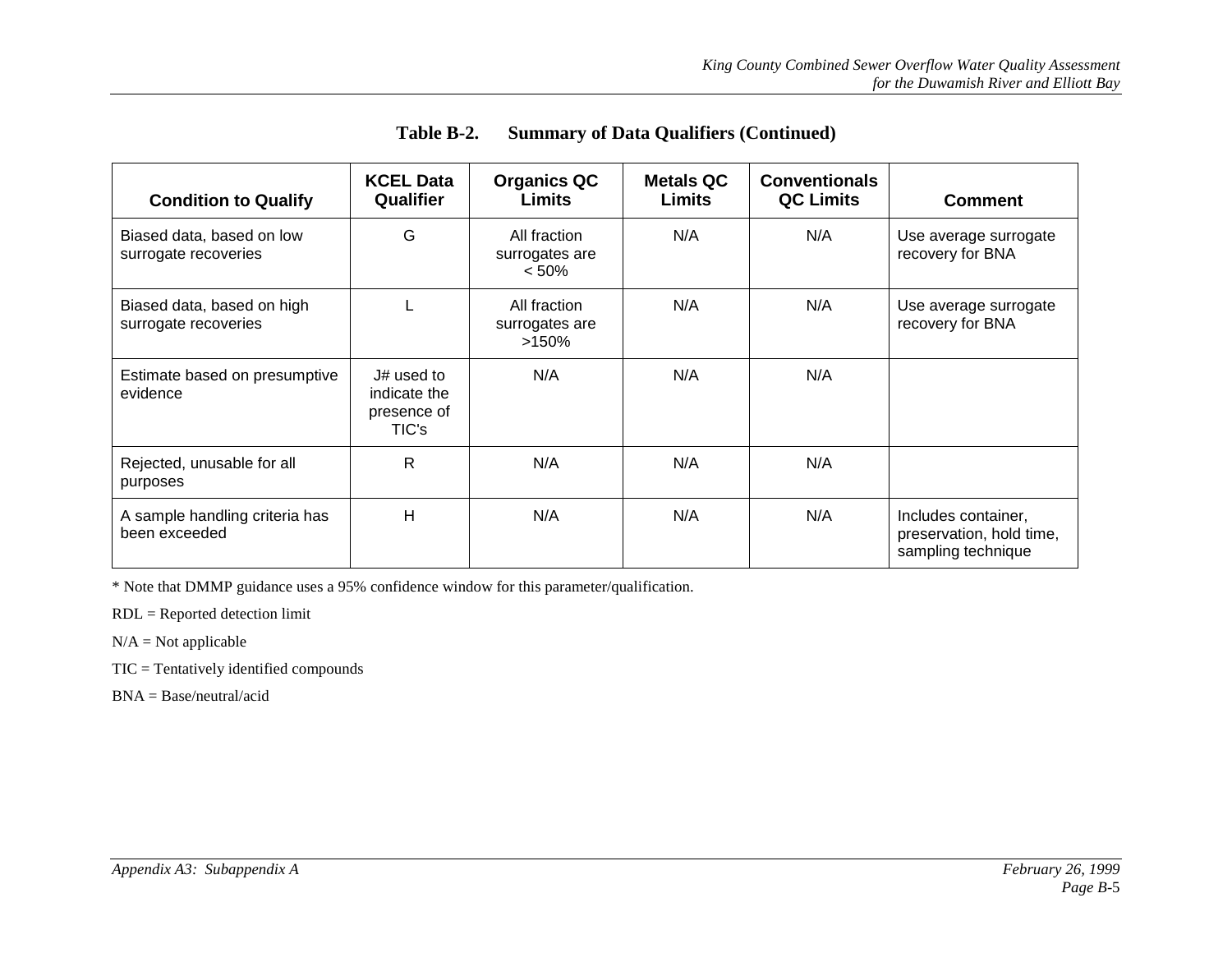are to be less than the method detection limit (MDL). A sample result will be flagged with the "B" qualifier if the method blank concentration for that analyte is greater than the MDL and if the sample response is less than 5 times the method blank response (10 times for metals and organic analyses).

#### **Representativeness**

Samples representative of the target site will be collected by following the guidelines in Recommended Guidelines for Sampling Marine Sediment, Water Column, and Tissue in Puget Sound (PSEP 1996). Proper sample storage will also insure that the sample will still be representative of the target site. Prior to analysis within the laboratory, each individual sample will be homogenized to ensure that the analytical subsample is representative of the sample container contents.

## **Comparability**

Data comparability will be ensured through the application of standard sampling procedures, analytical methods, units of measurement and detection limits. Additionally, the QC criteria based on DMMP guidelines will provide for an adequate level of analytical performance and will produce comparable data.

## **Completeness**

Completeness will be judged by the following criteria:

- Accounting for the projected data points as detailed in this QA plan
- Compliance with the data quality criteria as presented in this section
- Compliance with required holding times

The goal for the above criteria is 100 percent complete. However, where data are not complete, decisions regarding reanalysis will be made by a collaborative process involving both data users and data generators. These decisions will take into account the project data quality objectives as presented above.

# **SAMPLING PROCEDURES**

Sample collection also followed guidelines suggested in PSEP (1996).

## **Station Positioning**

A differential geographic positioning system (DGPS) is to be used to position the KCEL research vessel *Liberty* during sampling. The DGPS is a satellite-based navigation system that operates using a receiver to calculate ground position by triangulating data transmitted by a constellation of satellites operated by the Department of Defense (DOD).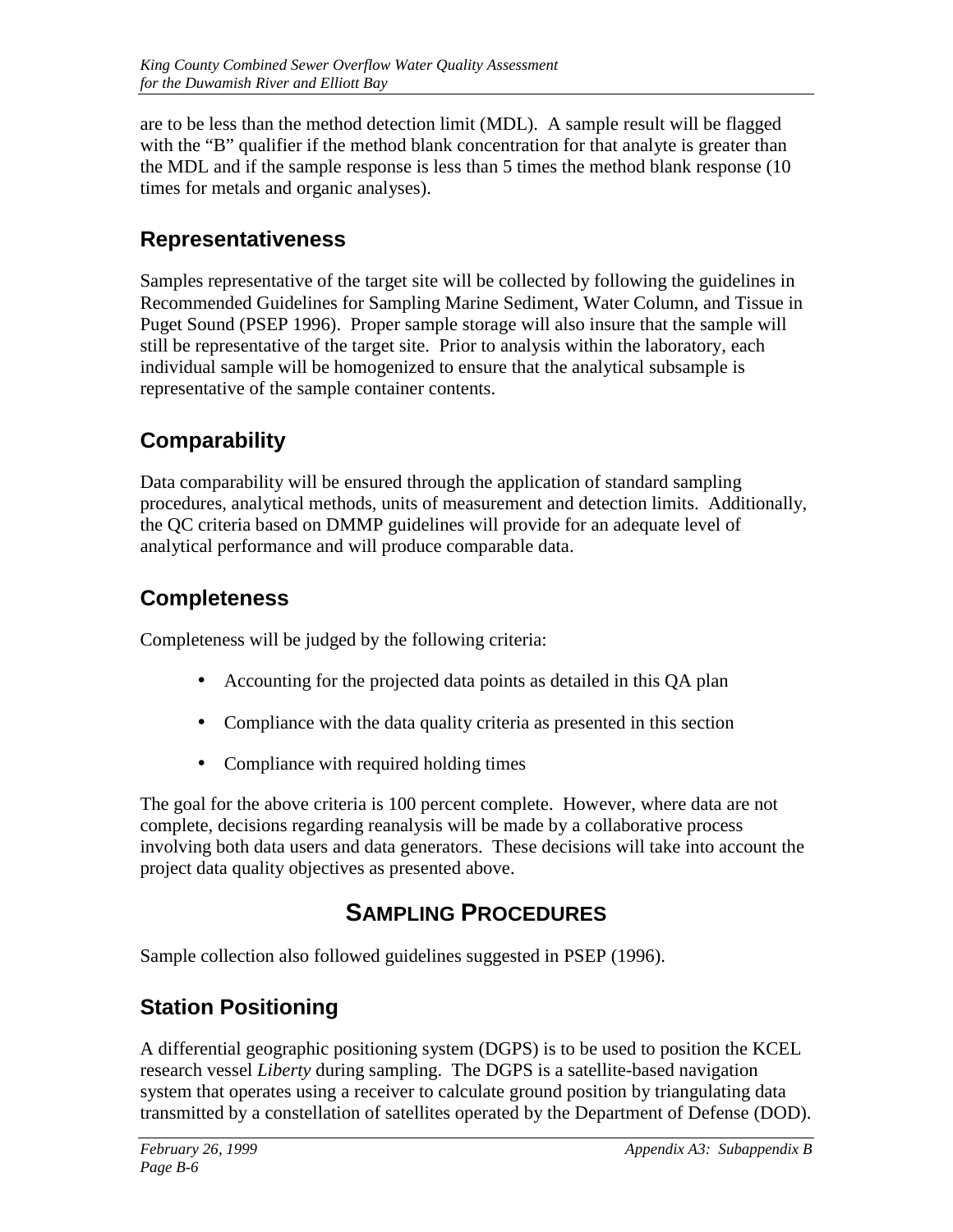These signals are scrambled by the introduction of "white noise." The Coast Guard and King County operate "base stations" which are receivers/transmitters installed permanently on known points. The base stations receive the satellite information and calculate a correction, which is also broadcast. The DGPS receives both the satellite information and the correction information from the base station. It can then, in real time, provide an accurate survey position.

# **Sample Collection**

Surface sediment grabs are collected with a stainless steel  $0.1$ -m<sup>2</sup> van Veen grab sampler. The grab sampler is decontaminated between sampling stations by scrubbing with a brush to remove excess sediment and rinsing on board, followed with a thorough in-situ rinsing. After a sample has been obtained, the grab sampler is raised slowly off the bottom to allow it to close slowly. Care will be taken in rough conditions to ensure that minimal sample disturbance occurs when bringing the grab sampler on board. After the grab sampler has been secured on board, the sampler will be opened and examined for acceptability. Ideally, 4 to 5 cm should be collected for a sediment subsample of 0 to 2 cm. Sediment depth is measured with a ruler and recorded on the field sheet. If sample acceptability criteria are met, the overlying water is carefully siphoned off. Prior to subsampling, appropriate field measurements and observations are recorded on field sheets.

Subsamples are removed by using stainless steel "cookie cutters" designed to subsample from 0 to 2 cm. The cookie cutter is driven into the sample and the aliquot collected by placing a stainless steel "spatula" underneath the cookie cutter to transfer the aliquot to the composting bowl. If sample aliquots are to be collected from multiple sampler deployments, the stainless steel bowl should be covered with aluminum foil between deployments to minimize contamination from the immediate environment.

## **Sample Identification**

For chemical analysis, a unique laboratory sample number, assigned to each sampling location and event will identify each sample. A single sample number will be used for all parameters analyzed from the same sample. Sample numbers will be assigned and sample containers labeled with these numbers prior to use. Sample labels will also include information about the sampling location, sampling date, project number, sample matrix, requested analytical parameters, and preservation information.

## **Sample Containers and Preservation**

All sample containers will be supplied by KCEL. Sample containers will be provided in accordance with guidelines noted in Table B-3. These containers will be prewashed and prepared for sampling in accordance with standard operating practice of KCEL.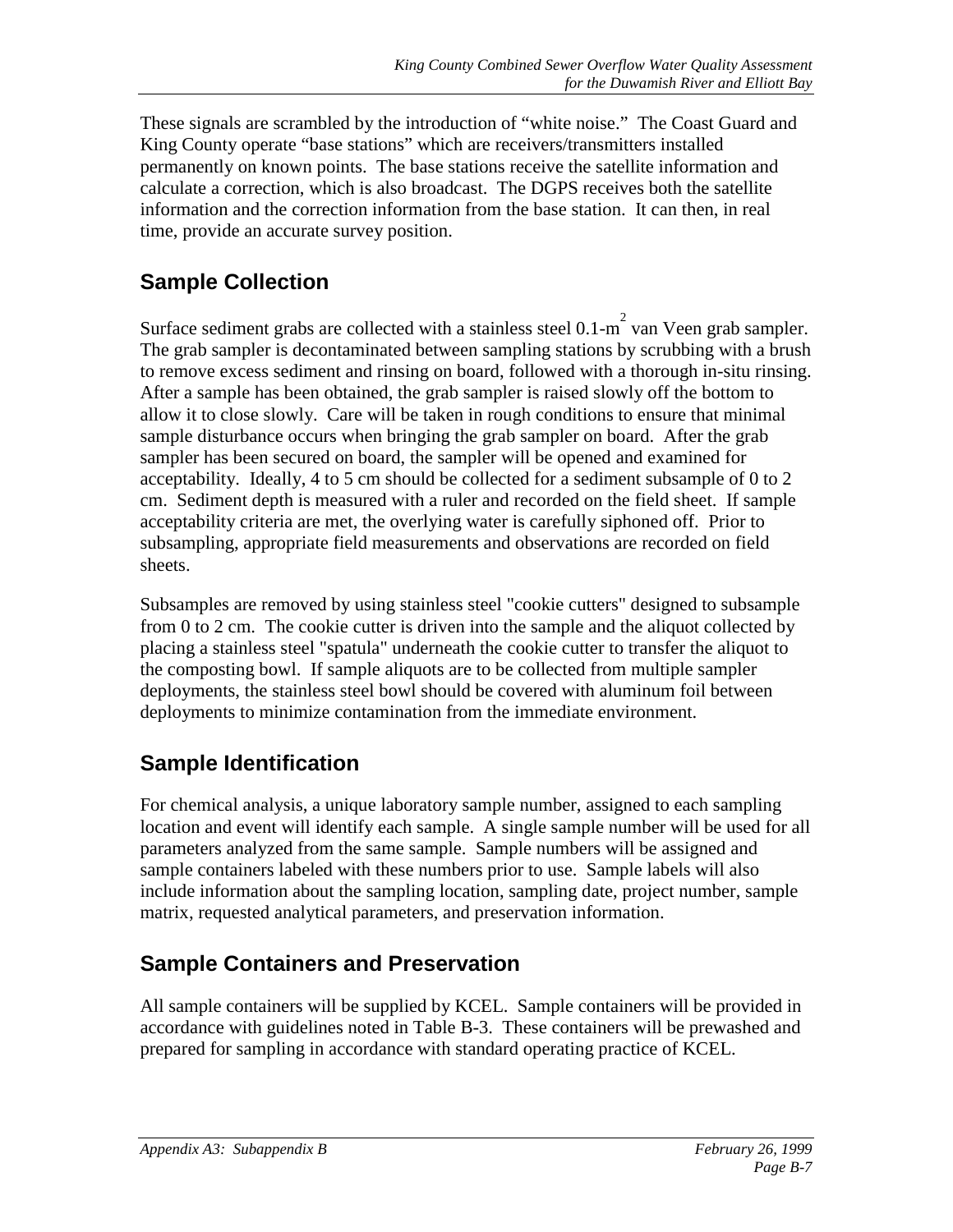# **Sample Delivery**

Sample containers will be placed in an insulated cooler with ice immediately after subsampling to maintain a storage temperature of approximately 4°C until delivery to the laboratory. Samples will be packed in a manner that minimizes the possibility of breakage during transport. Samples with more than one container will be grouped and placed in plastic bags to facilitate sample receipt and log-in. Samples should be delivered to the KCEL the same day they are collected.

|                  |                            |                        | Source of        |
|------------------|----------------------------|------------------------|------------------|
| <b>Sample</b>    | <b>Storage Conditions</b>  |                        | <b>Storage</b>   |
| <b>Container</b> | to be Used                 | <b>Hold Time</b>       | Requirements*    |
| G with           | freeze at -18 $\degree$ C  | 1 year to extract      | PSEP and         |
| Teflon lid       |                            | 40 days to analyze     | PSDDA ARM        |
| G with           | freeze at $-18^\circ$ C    | 1 year to extract      | PSEP and         |
| Teflon lid       |                            | 40 days to analyze     | <b>PSDDA ARM</b> |
| P                | freeze at -18 $\degree$ C  | 2 years to analyze     | PSEP and         |
|                  |                            |                        | PSDDA ARM        |
| P                | freeze at -18 $\degree$ C  | 28 days to analyze     | PSEP and         |
|                  |                            |                        | <b>PSDDA ARM</b> |
| G or Teflon      | freeze at -18 $^{\circ}$ C | 28 days to analyze     | No guidance      |
|                  |                            |                        | available        |
| P, G             | refrigerate at $4^\circ$ C | 7 days                 | PSEP and         |
|                  |                            |                        | <b>PSDDA ARM</b> |
| G                | refrigerate at $4^\circ$ C | 6 months               | PSEP and         |
|                  |                            |                        | <b>PSDDA ARM</b> |
| G with           | freeze at $-18^\circ$ C    | 6 months to            | PSEP and         |
| Teflon lid       |                            | analyze                | <b>PSDDA ARM</b> |
| G with           | freeze at $-18^\circ$ C    | 6 months to            | PSEP and         |
| Teflon lid       |                            | analyze                | <b>PSDDA ARM</b> |
| G with no        |                            | 7 days                 | PSEP and         |
| headspace        | acetate preserved          |                        | PSDDA ARM        |
| G with           | freeze at $-18^\circ$ C    | 1 year to extract      | No guidance      |
| Teflon lid       |                            | 40 days to analyze     | available        |
|                  |                            | refrigerate at 4° C Zn |                  |

**Table B-3. Sample Containers, Preservation, and Storage Conditions**

\* ARM = Minutes of Third PSDDA *Annual Review Meeting*<sup>1</sup> *.*

Note: Samples to be refrigerated at 4°C after thawing. Mercury storage conditions have been used for methyl mercury. Recommended sample containers are based on guidance from laboratories that perform this test. Organic semivolatile storage conditions have been used for Tributyltin.

BNAs = Base/neutral/acid compounds

PCBs = Polychlorinated biphenyls

 $P =$  plastic

 $G = glass$ 

 $\overline{a}$ 

<sup>&</sup>lt;sup>1</sup> This document summarizes many program/industry hold time standards. Those to be used for this project are listed in table.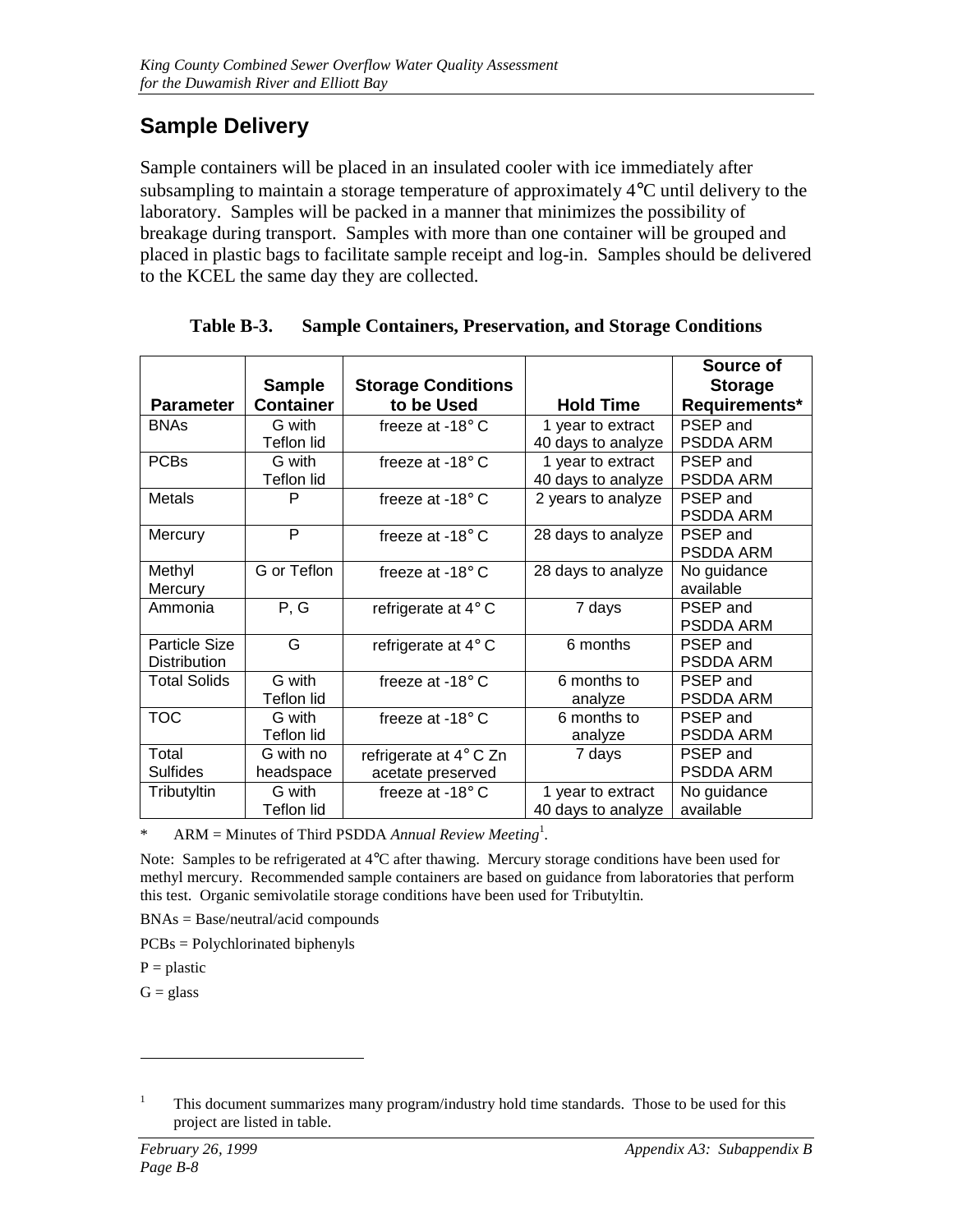# **Chain-of-Custody**

A laboratory work order*,* which serves as a chain-of-custody form, will be used for samples analyzed by KCEL. The form will be completed in the field and accompany all samples during transport and delivery to the laboratory. For chain-of-custody purposes, the research vessel is considered a "controlled area".

The sample release section of the laboratory work order form is completed at the time of sample transfer to the laboratory. Date and time of sample delivery as well as the signature of the individual delivering the samples (Relinquished By) must be filled out at this time. The sample recipient (Received By) completes the laboratory work order form and maintains the original in a project file. Samples delivered after regular business hours will be stored in a locked chain-of-custody refrigerator.

Samples delivered to a subcontracted laboratory will be accompanied by a properly completed KCEL chain-of-custody form with custody seals placed on the cooler if samples are delivered by an outside courier. Subcontracted laboratories provide a copy of the completed chain-of-custody form to the lab project manager to become a part of the analytical data package.

# **Sample Receipt and Sample Log-In**

Samples will be logged into the Laboratory Information Management System (LIMS) by the laboratory sample management specialist. The following will be checked at that time:

- Correct use of sample ID and agreement with the field sheet
- Appropriate use of sample bottles and sample preservation
- Samples have been received within the holdtime

When applicable, the following will also be documented:

- Any applicable or unique safety hazards of the sample
- Subcontracted parameters are included in the requested suite of analytes

## **Field Notes**

At each sampling location, the following information will be recorded on waterproof field sheets: date and time of sample collection, sampling personnel, station location information, weather conditions, number and type of samples collected, any unusual ambient conditions, and any deviations from standard sampling procedures. Field sheets will be completed for each day of sampling. The field sheet(s) will be delivered to the lab along with the samples.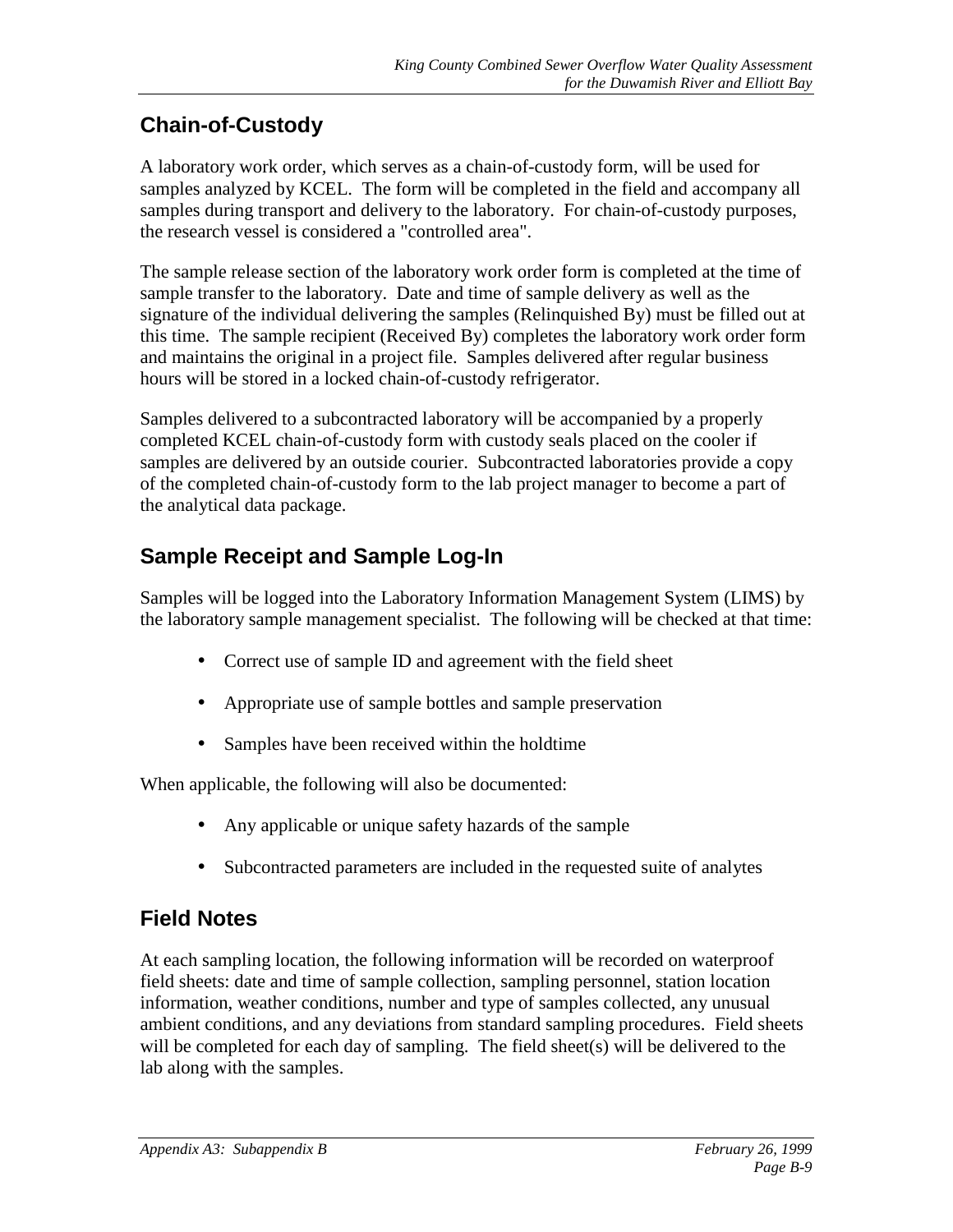## **Field Measurements**

Field measurements of the oxidation-reduction potential will be recorded for each grab sample collected. Characterization of a sediment sampling location as oxidizing or reducing can aid in evaluating other chemical characteristics such as the amount of organic matter present or metals speciation. The physical parameters of sample depth, sediment depth and tide height will also be recorded for each grab sample.

## **ANALYTICAL PROCEDURES**

Samples will be analyzed using the analytical procedures and detection limits appropriate to PSEP studies. These are listed in Table B-4. All results (except total solids) will be reported on a dry weight basis and non-ionizable organic compounds will be normalized using the total organic carbon (TOC) results for each sample.

Methyl mercury, particle size distribution (PSD) and total sulfides will be subcontracted to outside laboratories. All other parameters will be analyzed at KCEL.

| <b>Parameter</b>       | <b>Reference</b> | <b>Nominal Method</b><br>Detection Limit <sup>b</sup> | <b>Units</b> |
|------------------------|------------------|-------------------------------------------------------|--------------|
| <b>BNAs</b>            |                  |                                                       |              |
| 1,2,4-Trichlorobenzene | EPA 8270 (SIM)   | 1.4                                                   | µg/Kg        |
| 1,2-Dichlorobenzene    | EPA 8270 (SIM)   | 1.4                                                   | μg/Kg        |
| 1,2-Diphenylhydrazine  | EPA 8270         | 110                                                   | µg/Kg        |
| 1,3-Dichlorobenzene    | EPA 8270 (SIM)   | 1.4                                                   | μg/Kg        |
| 1,4-Dichlorobenzene    | EPA 8270 (SIM)   | 1.4                                                   | µg/Kg        |
| 2,4,5-Trichlorophenol  | EPA 8270         | 220                                                   | μg/Kg        |
| 2,4,6-Trichlorophenol  | EPA 8270         | 220                                                   | μg/Kg        |
| 2,4-Dichlorophenol     | EPA 8270         | 54                                                    | μg/Kg        |
| 2,4-Dimethylphenol     | EPA 8270         | 54                                                    | μg/Kg        |
| 2,4-Dinitrophenol      | EPA 8270         | 110                                                   | μg/Kg        |
| 2,4-Dinitrotoluene     | EPA 8270         | 22                                                    | μg/Kg        |
| 2,6-Dinitrotoluene     | EPA 8270         | 22                                                    | µg/Kg        |

**Table B-4. Laboratory Analysis Summary**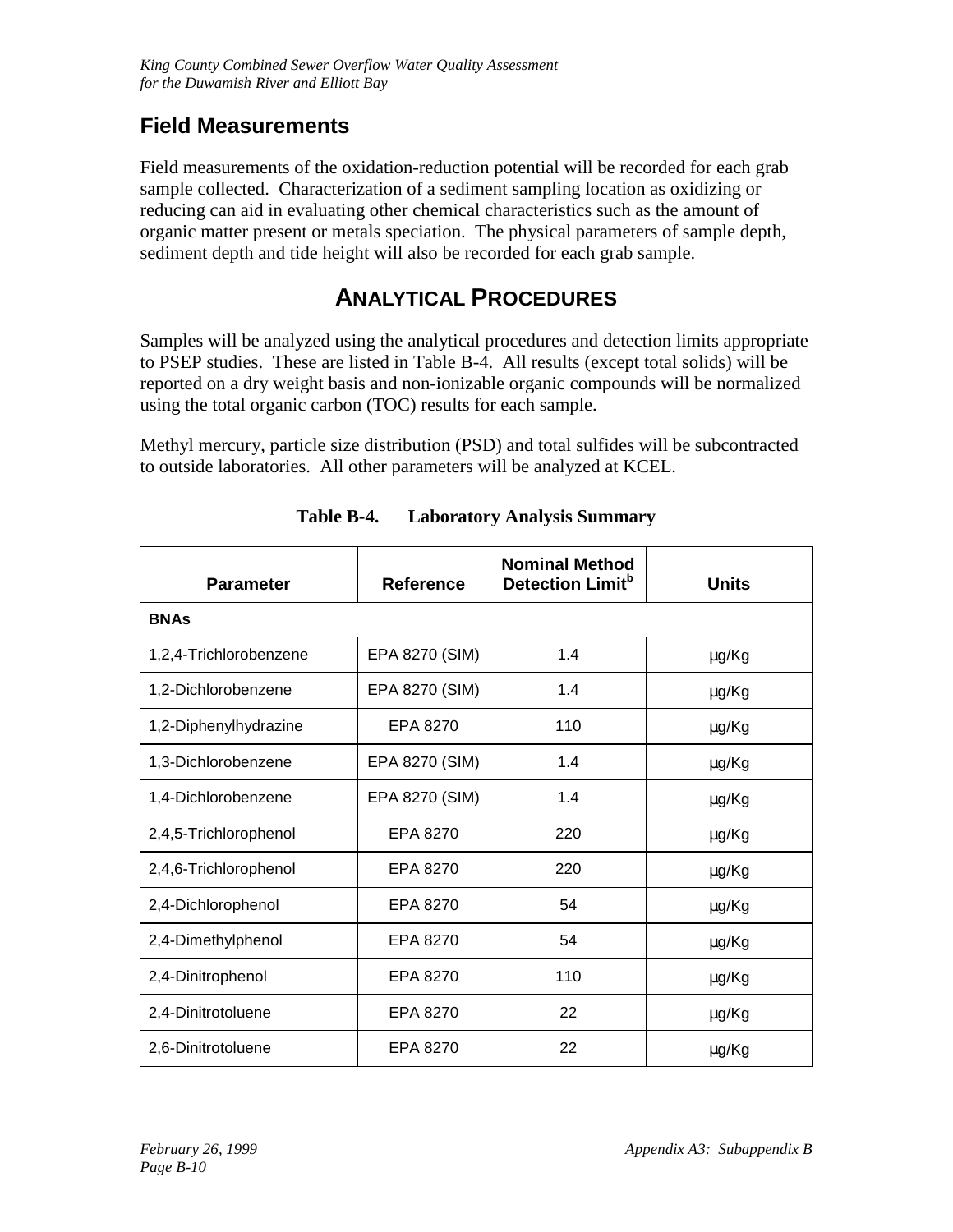| <b>Parameter</b>            | <b>Reference</b> | <b>Nominal Method</b><br>Detection Limit <sup>b</sup> | <b>Units</b> |
|-----------------------------|------------------|-------------------------------------------------------|--------------|
| 2-Chloronaphthalene         | EPA 8270         | 32                                                    | μg/Kg        |
| 2-Chlorophenol              | EPA 8270         | 110                                                   | μg/Kg        |
| 2-Methylnaphthalene         | EPA 8270         | 85                                                    | μg/Kg        |
| 2-Methylphenol              | EPA 8270         | 54                                                    | μg/Kg        |
| 2-Nitroaniline              | EPA 8270         | 220                                                   | µg/Kg        |
| 2-Nitrophenol               | EPA 8270         | 54                                                    | μg/Kg        |
| 3,3'-Dichlorobenzidine      | EPA 8270         | 54                                                    | μg/Kg        |
| 3-Nitroaniline              | EPA 8270         | 220                                                   | μg/Kg        |
| 4,6-Dinitro-o-cresol        | EPA 8270         | 110                                                   | µg/Kg        |
| 4-Bromophenyl phenyl ether  | EPA 8270         | 22                                                    | μg/Kg        |
| 4-Chloro-3-methylphenol     | EPA 8270         | 110                                                   | μg/Kg        |
| 4-Chloroaniline             | EPA 8270         | 110                                                   | μg/Kg        |
| 4-Chlorophenyl phenyl ether | EPA 8270         | 32                                                    | μg/Kg        |
| 4-Methylphenol              | EPA 8270         | 54                                                    | μg/Kg        |
| 4-Nitroaniline              | EPA 8270         | 220                                                   | µg/Kg        |
| Acenaphthene                | EPA 8270         | 22                                                    | μg/Kg        |
| Acenaphthylene              | EPA 8270         | 32                                                    | μg/Kg        |
| Aniline                     | EPA 8270         | 110                                                   | µg/Kg        |
| Anthracene                  | EPA 8270         | 32                                                    | μg/Kg        |
| Benzidine                   | EPA 8270         | 1300                                                  | μg/Kg        |
| Benzo(a)anthracene          | EPA 8270         | 32                                                    | μg/Kg        |
| Benzo(a)pyrene              | EPA 8270         | 54                                                    | μg/Kg        |
| Benzo(b)fluoranthene        | EPA 8270         | 85                                                    | μg/Kg        |
| Benzo(g,h,l)perylene        | EPA 8270         | 54                                                    | μg/Kg        |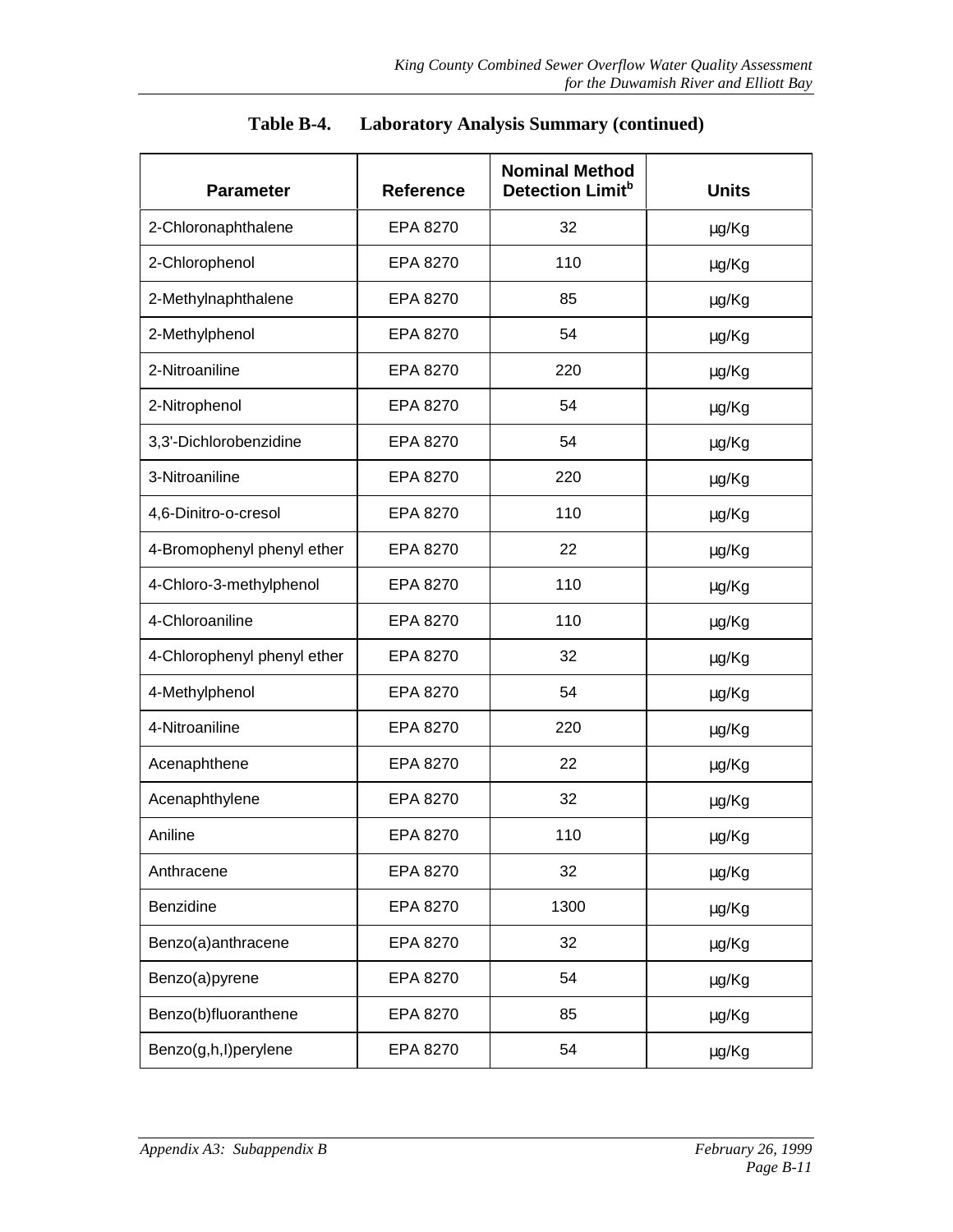| <b>Parameter</b>            | <b>Reference</b> | <b>Nominal Method</b><br>Detection Limit <sup>b</sup> | <b>Units</b> |
|-----------------------------|------------------|-------------------------------------------------------|--------------|
| Benzo(k)fluoranthene        | EPA 8270         | 85                                                    | μg/Kg        |
| Benzoic acid                | EPA 8270         | 220                                                   | μg/Kg        |
| Benzyl alcohol              | EPA 8270         | 54                                                    | μg/Kg        |
| Benzyl butyl phthalate      | EPA 8270         | 32                                                    | μg/Kg        |
| Bis(2-chloroethoxy)methane  | EPA 8270         | 54                                                    | μg/Kg        |
| Bis(2-chloroethyl)ether     | EPA 8270         | 32                                                    | μg/Kg        |
| Bis(2-chloroisopropyl)ether | EPA 8270         | 110                                                   | µg/Kg        |
| Bis(2-ethylhexyl)phthalate  | EPA 8270         | 32                                                    | μg/Kg        |
| Caffeine                    | EPA 8270         | 11                                                    | µg/Kg        |
| Carbazole                   | EPA 8270         | 54                                                    | μg/Kg        |
| Chrysene                    | EPA 8270         | 32                                                    | μg/Kg        |
| Coprostanol                 | EPA 8270         | 220                                                   | μg/Kg        |
| Di-n-butyl phthalate        | EPA 8270         | 54                                                    | μg/Kg        |
| Di-n-octyl phthalate        | EPA 8270         | 32                                                    | μg/Kg        |
| Dibenzo(a,h)anthracene      | EPA 8270         | 85                                                    | μg/Kg        |
| Dibenzofuran                | EPA 8270         | 54                                                    | µg/Kg        |
| Diethyl phthalate           | EPA 8270         | 54                                                    | μg/Kg        |
| Dimethyl phthalate          | EPA 8270         | 22                                                    | µg/Kg        |
| Fluoranthene                | EPA 8270         | 32                                                    | µg/Kg        |
| Fluorene                    | EPA 8270         | 32                                                    | μg/Kg        |
| Hexachlorobenzene           | EPA 8270         | 1.4                                                   | μg/Kg        |
| Hexachlorobutadiene         | EPA 8270         | 54                                                    | µg/Kg        |
| Hexachlorocyclopentadiene   | EPA 8270         | 54                                                    | μg/Kg        |
| Hexachloroethane            | EPA 8270         | 54                                                    | μg/Kg        |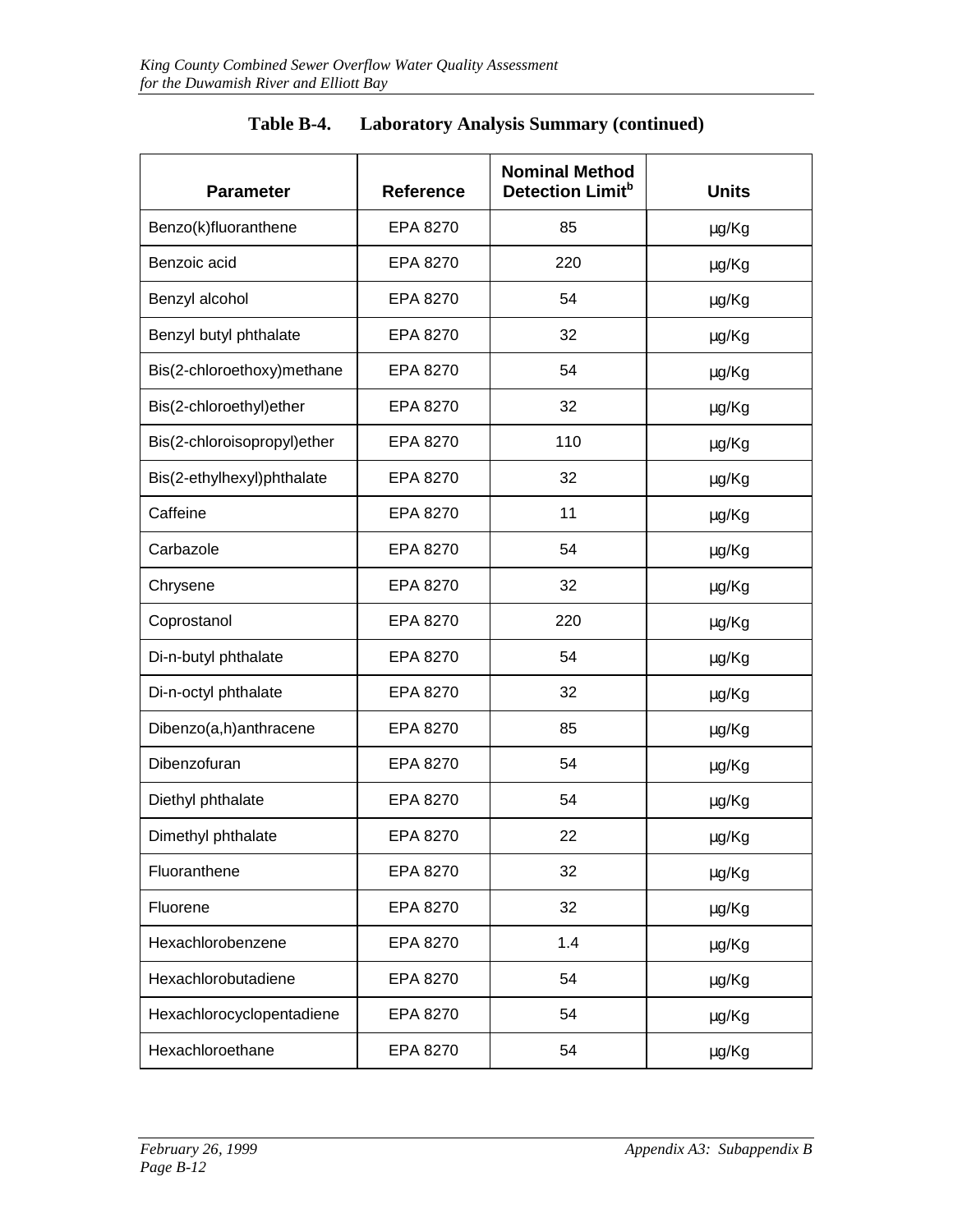| <b>Parameter</b>          | <b>Reference</b>      | <b>Nominal Method</b><br>Detection Limit <sup>b</sup> | <b>Units</b> |
|---------------------------|-----------------------|-------------------------------------------------------|--------------|
| Indeno(1,2,3-cd)pyrene    | EPA 8270              | 54                                                    | μg/Kg        |
| Isophorone                | EPA 8270              | 54                                                    | μg/Kg        |
| N-Nitrosodi-n-propylamine | EPA 8270              | 54                                                    | µg/Kg        |
| N-Nitrosodimethylamine    | EPA 8270              | 220                                                   | μg/Kg        |
| N-Nitrosodiphenylamine    | EPA 8270              | 54                                                    | µg/Kg        |
| Naphthalene               | EPA 8270              | 85                                                    | µg/Kg        |
| Nitrobenzene              | EPA 8270              | 54                                                    | μg/Kg        |
| Pentachlorophenol         | EPA 8270              | 54                                                    | µg/Kg        |
| Phenanthrene              | EPA 8270              | 32                                                    | µg/Kg        |
| Phenol                    | EPA 8270              | 220                                                   | μg/Kg        |
| Pyrene                    | EPA 8270              | 32                                                    | μg/Kg        |
| <b>PCBs</b>               |                       |                                                       |              |
| Aroclor 1016              | EPA 8080              | 26                                                    | μg/Kg        |
| Aroclor 1221              | EPA 8080              | 26                                                    | μg/Kg        |
| Aroclor 1242              | EPA 8080              | 26                                                    | μg/Kg        |
| Aroclor 1248              | EPA 8080              | 26                                                    | μg/Kg        |
| Aroclor 1254              | EPA 8080              | 26                                                    | μg/Kg        |
| Aroclor 1260              | EPA 8080              | 26                                                    | µg/Kg        |
| <b>Butyltin</b>           |                       |                                                       |              |
| Tri-n-butyltin            | <b>NOAA 1989</b>      | 0.17                                                  | μg/Kg        |
| <b>Methyl Mercury</b>     |                       |                                                       |              |
| Methyl mercury            | Frontier Geo.<br>1993 | 0.006                                                 | µg/Kg        |
| <b>Metals</b>             |                       |                                                       |              |
| Aluminum                  | EPA 6010              | 10                                                    | mg/Kg        |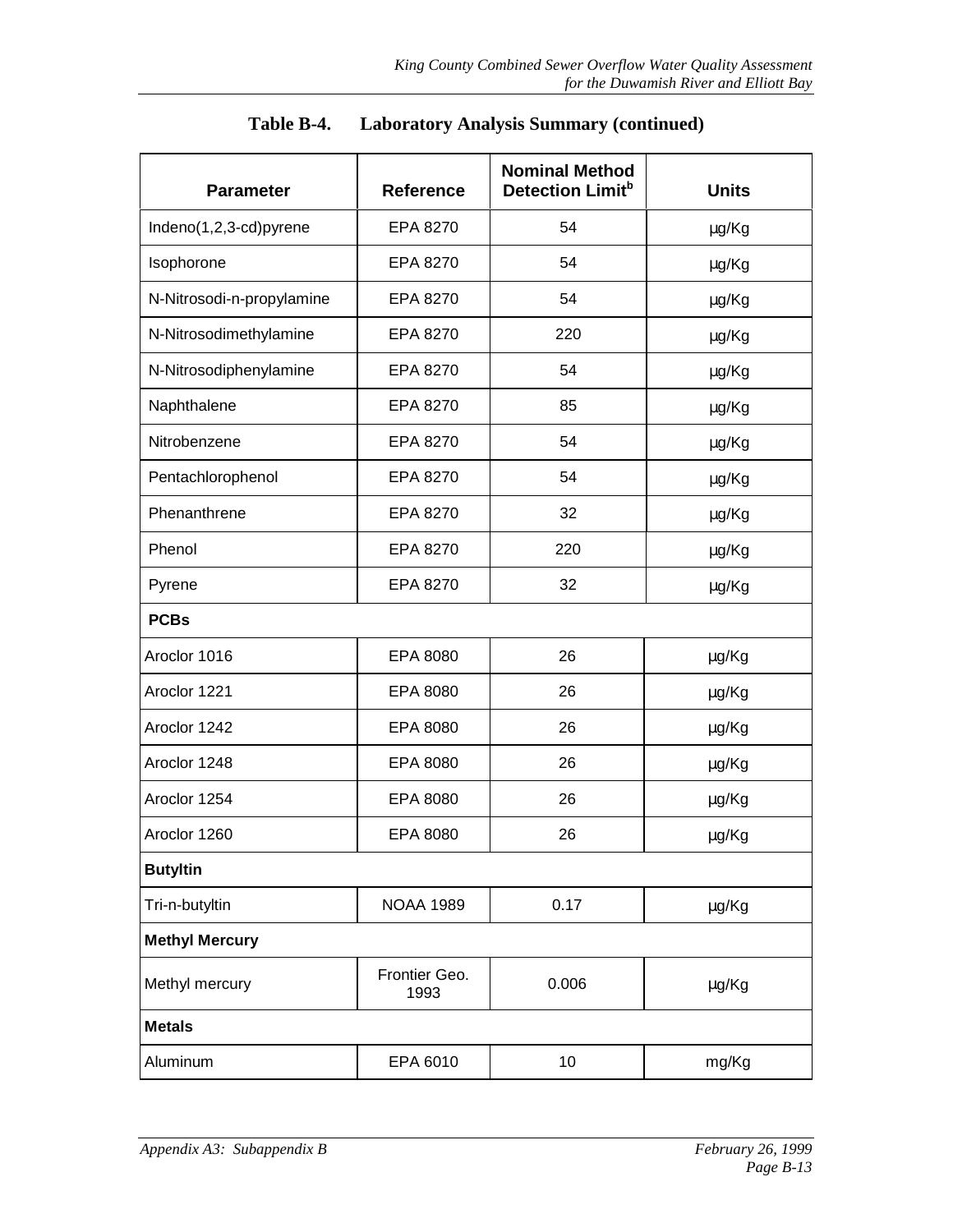| <b>Parameter</b>                  | Reference                | <b>Nominal Method</b><br>Detection Limit <sup>b</sup> | <b>Units</b> |
|-----------------------------------|--------------------------|-------------------------------------------------------|--------------|
| Antimony                          | EPA 6010                 | 3                                                     | mg/Kg        |
| Arsenic                           | EPA 6010                 | 5                                                     | mg/Kg        |
| Beryllium                         | EPA 6010                 | 0.1                                                   | mg/Kg        |
| Chromium                          | EPA 6010                 | 0.5                                                   | mg/Kg        |
| Copper                            | EPA 6010                 | 0.4                                                   | mg/Kg        |
| Iron                              | EPA 6010                 | 5                                                     | mg/Kg        |
| Lead                              | EPA 6010                 | 3                                                     | mg/Kg        |
| Mercury                           | <b>EPA 7471</b>          | 0.04                                                  | mg/Kg        |
| Nickel                            | EPA 6010                 | $\overline{2}$                                        | mg/Kg        |
| Selenium                          | EPA 6010                 | 5                                                     | mg/Kg        |
| Silver                            | EPA 6010                 | 0.4                                                   | mg/Kg        |
| Thallium                          | EPA 6010                 | 20                                                    | mg/Kg        |
| Zinc                              | EPA 6010                 | 0.5                                                   | mg/Kg        |
| <b>Conventionals</b>              |                          |                                                       |              |
| <b>Particle Size Distribution</b> | <b>PSEP</b>              | 0.1                                                   | %            |
| <b>Total Organic Carbon</b>       | SM 5310-B                | 10                                                    | mg/Kg        |
| <b>Total Solids</b>               | SM 2540-B                | 0.005                                                 | $\%$         |
| <b>Total Sulfide</b>              | SW846 9030               | 20                                                    | mg/Kg        |
| Ammonia Nitrogen                  | SM 4500-NH3 <sup>1</sup> | $\mathbf 1$                                           | mg/Kg        |

| Table B-4. |  | <b>Laboratory Analysis Summary (continued)</b> |  |
|------------|--|------------------------------------------------|--|
|------------|--|------------------------------------------------|--|

<sup>a</sup> Sediment extraction by: Methods Manual for forest soil and plant analysis (Y.P. Kalra and D.J. Maynard 1991).

b Nominal detection limits based on an estimated percent solids of 50%.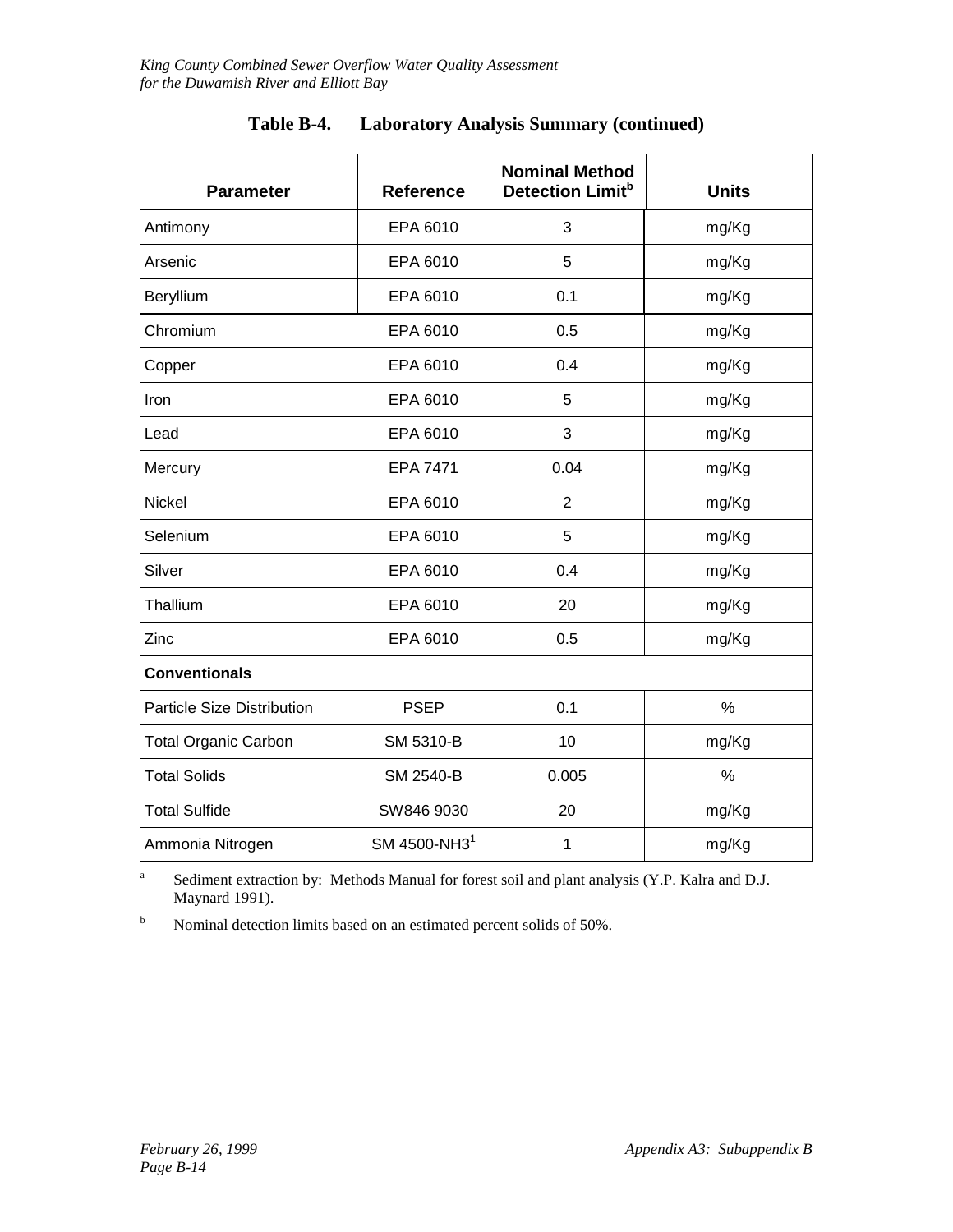## **DATA REDUCTION, REVIEW AND REPORTING**

Field and lab data will be loaded into LIMS, where it will be available for authorized users. A copy of the LIMS "COMP" and "QC" reports will be prepared by the lab project manager along with the narrative of the QA1 data review (see Section 8 of Appendix A3).

#### **Quality Control Procedures**

#### **Field Quality Control Procedures**

Since each sample is a homogenized composite of 10 grab samples, it is assumed that sample collection variability will be minimized and therefore no field duplicates will be collected.

#### **Laboratory Quality Control Procedures**

KCEL is accredited by the Washington State Department of Ecology (WSDOE) and participates in audits and inter-laboratory studies by WSDOE and U.S. EPA. These performance and system audits have verified the adequacy of the laboratory standard operating procedures, which include preventative maintenance and data reduction procedures.

#### **Frequency of Lab Quality Control Samples**

For samples performed at KCEL, the frequency of QC samples to be performed for this project is shown in Table B-5.

## **DATA ASSESSMENT PROCEDURES**

Data assessment will be conducted by reviewing QC data supplied from the laboratory. Data assessment using QA1 guidelines will be summarized by the lab project manager in the format of a case narrative. Professional judgment will be used to evaluate situations where data quality objectives have not been met.

Completeness will be assured by comparing valid sample data with this QA project plan and the chain-of-custody records. Completeness will be calculated by dividing the number of valid values by the total number of values.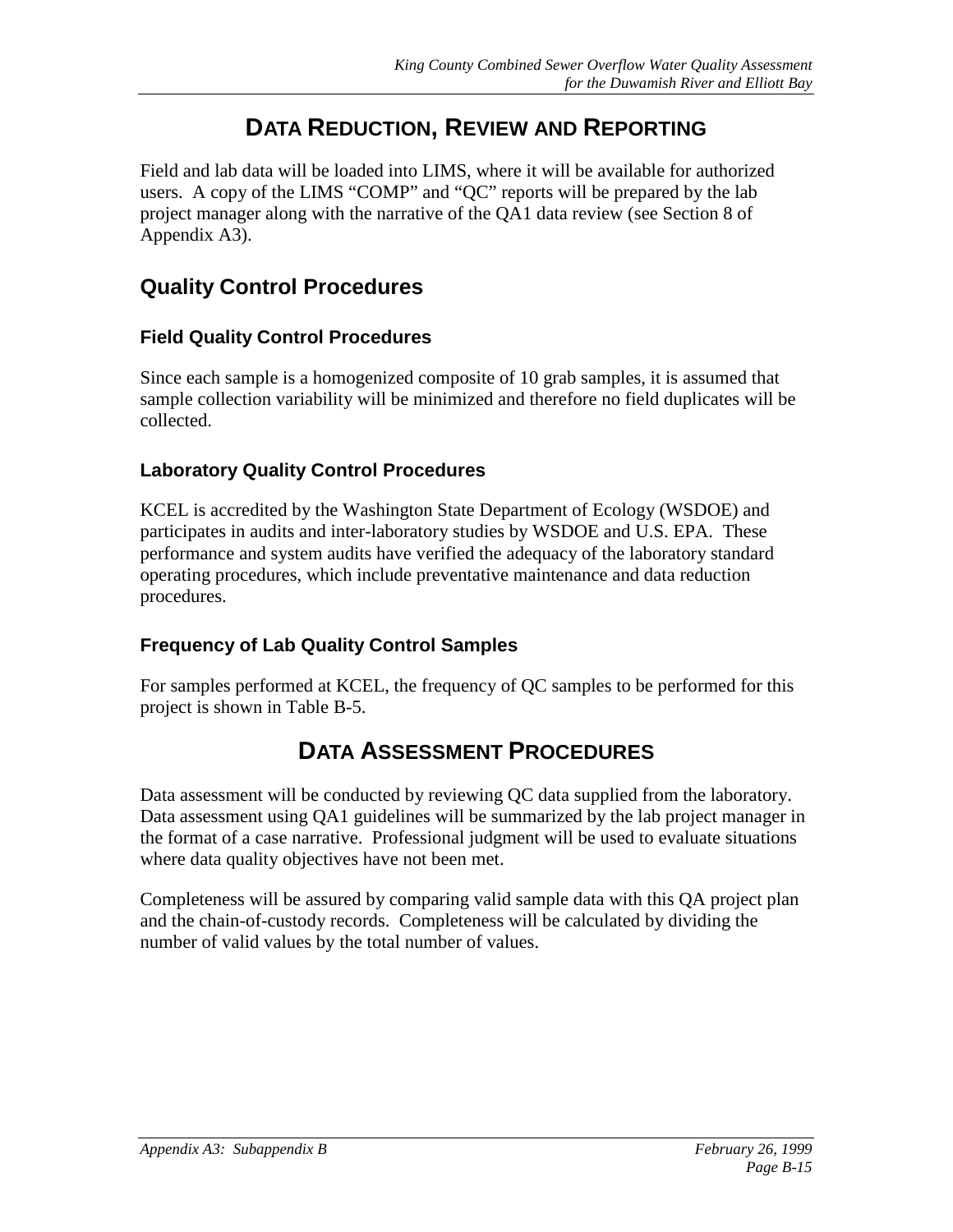| <b>Parameter</b>                                          | <b>Blank</b>   | <b>Replicate</b>                         | <b>Triplicate</b>         | <b>Matrix</b><br><b>Spike</b>            | CRM <sup>a</sup>             | <b>Surrogat</b><br>es |
|-----------------------------------------------------------|----------------|------------------------------------------|---------------------------|------------------------------------------|------------------------------|-----------------------|
| <b>TOC</b>                                                | 1 per<br>batch | 5%<br>minimum,<br>1/batch                | 5%<br>minimum,<br>1/batch | N/A                                      | 1 per<br>batch               | N/A                   |
| <b>Total Solids</b>                                       | 1 per<br>batch | N/A                                      | 5%<br>minimum,<br>1/batch | N/A                                      | N/A                          | N/A                   |
| <b>Total Sulfides</b><br>and Ammonia<br>Nitrogen          | 1 per<br>batch | N/A                                      | 5%<br>minimum,<br>1/batch | 5%<br>minimum,<br>1/batch                | As<br>available              | N/A                   |
| <b>Particle Size</b><br>Distribution                      | N/A            | N/A                                      | 5%<br>minimum,<br>1/batch | N/A                                      | N/A                          | N/A                   |
| Metals                                                    | 1 per<br>batch | 5%<br>minimum,<br>1/batch                | N/A                       | 5%<br>minimum,<br>1/batch                | 1 per<br>batch               | N/A                   |
| Mercury                                                   | 1 per<br>batch | 5%<br>minimum,<br>1/batch                | N/A                       | 5%<br>minimum,<br>1/batch                | 1 per<br>batch               | N/A                   |
| <b>BNAs</b>                                               | 1 per<br>batch | 5%<br>minimum,<br>1/extractio<br>n batch | N/A                       | 5%<br>minimum,<br>1/extractio<br>n batch | 1 per<br>extraction<br>batch | Yes                   |
| <b>PCBs</b>                                               | 1 per<br>batch | 5%<br>minimum,<br>1/extractio<br>n batch | N/A                       | 5%<br>minimum,<br>1/extractio<br>n batch | 1 per<br>extraction<br>batch | Yes                   |
| Other organic<br>tests; Methyl<br>Mercury,<br>Tributyltin | 1 per<br>batch | 5%<br>minimum,<br>1/extractio<br>n batch | N/A                       | 5%<br>minimum,<br>1/extractio<br>n batch | As<br>available              | As<br>available       |

| Table B-5. | <b>Laboratory Quality Control Samples</b> |  |  |
|------------|-------------------------------------------|--|--|
|------------|-------------------------------------------|--|--|

<sup>a</sup> Certified Reference Material. Blank spike may be used if CRM not available.

Note: Batch is generally defined as a set of 20 samples or less, prepared and analyzed using the same reagents and equipment and by the same analyst(s).

 $N/A = Not$  applicable

BNAs = Base/neutral/acid compounds

PCBs = Polychlorinated biphenyls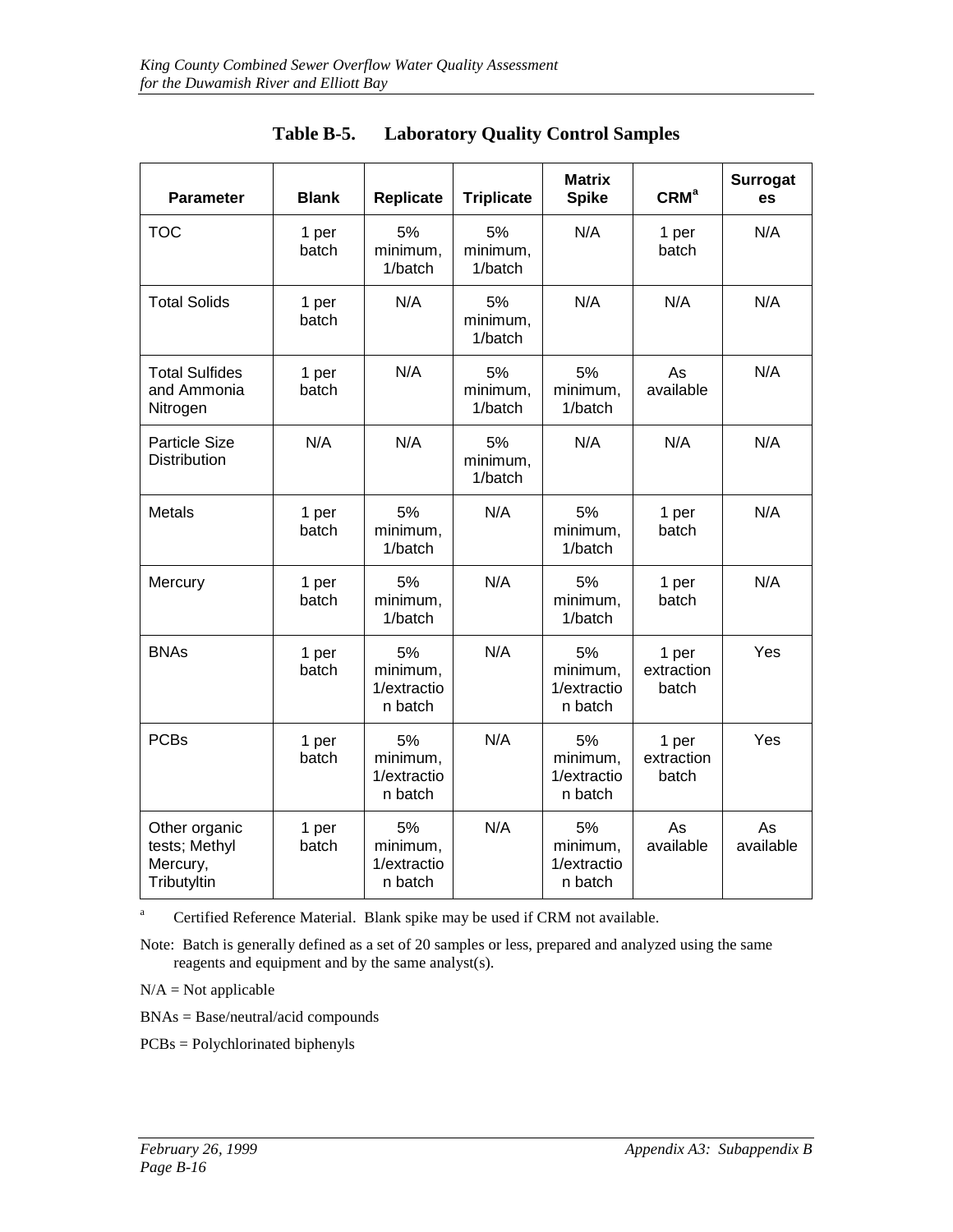## **REFERENCES**

Kalra Y.P. and D.G. Maynard. 1991. Methods manual for forest soil and plant analysis. Forestry Canada, NW Region. NW Forestry Center, Edmonton Alberta, Canada. Information report NOR-X-319.

Puget Sound Estuarine Program (PSEP). 1996. Recommended quality assurance and quality control guidelines for the collection of environmental data in Puget Sound. Prepared by King County Environmental Laboratory. Seattle Washington.

Puget Sound Estuarine Program (PSEP). 1989. Recommended guidelines for measuring selected environmental variables. Prepared for U.S. EPA, Region 10, Office of Puget Sound, Seattle, Washington. Prepared by Tetra Tech, Inc. Bellevue, Washington.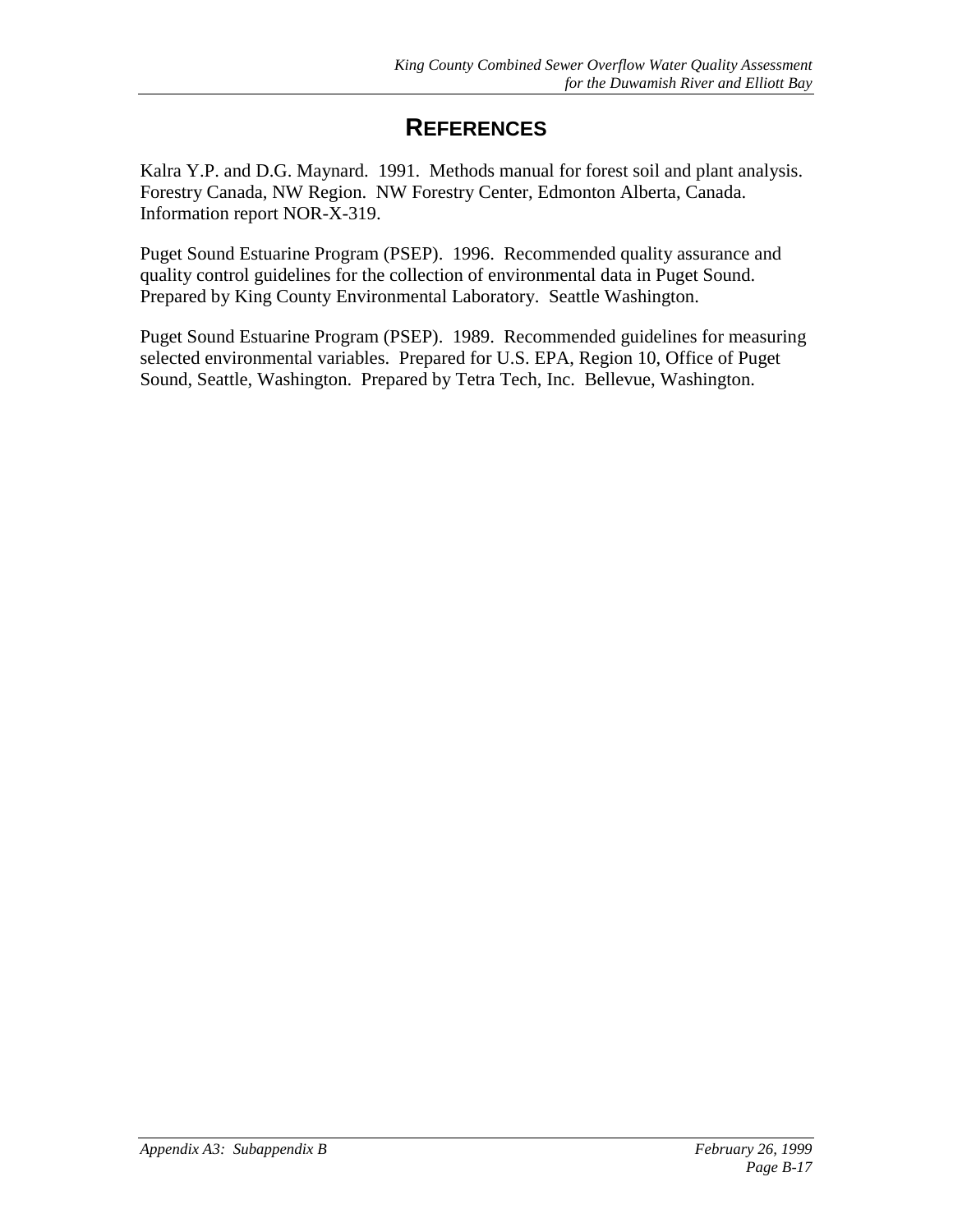## **SUBAPPENDIX C**

## **QUALITY ASSURANCE PROJECT PLAN**

*IN SITU* **BIOASSAY USING TRANSPLANTED MUSSELS**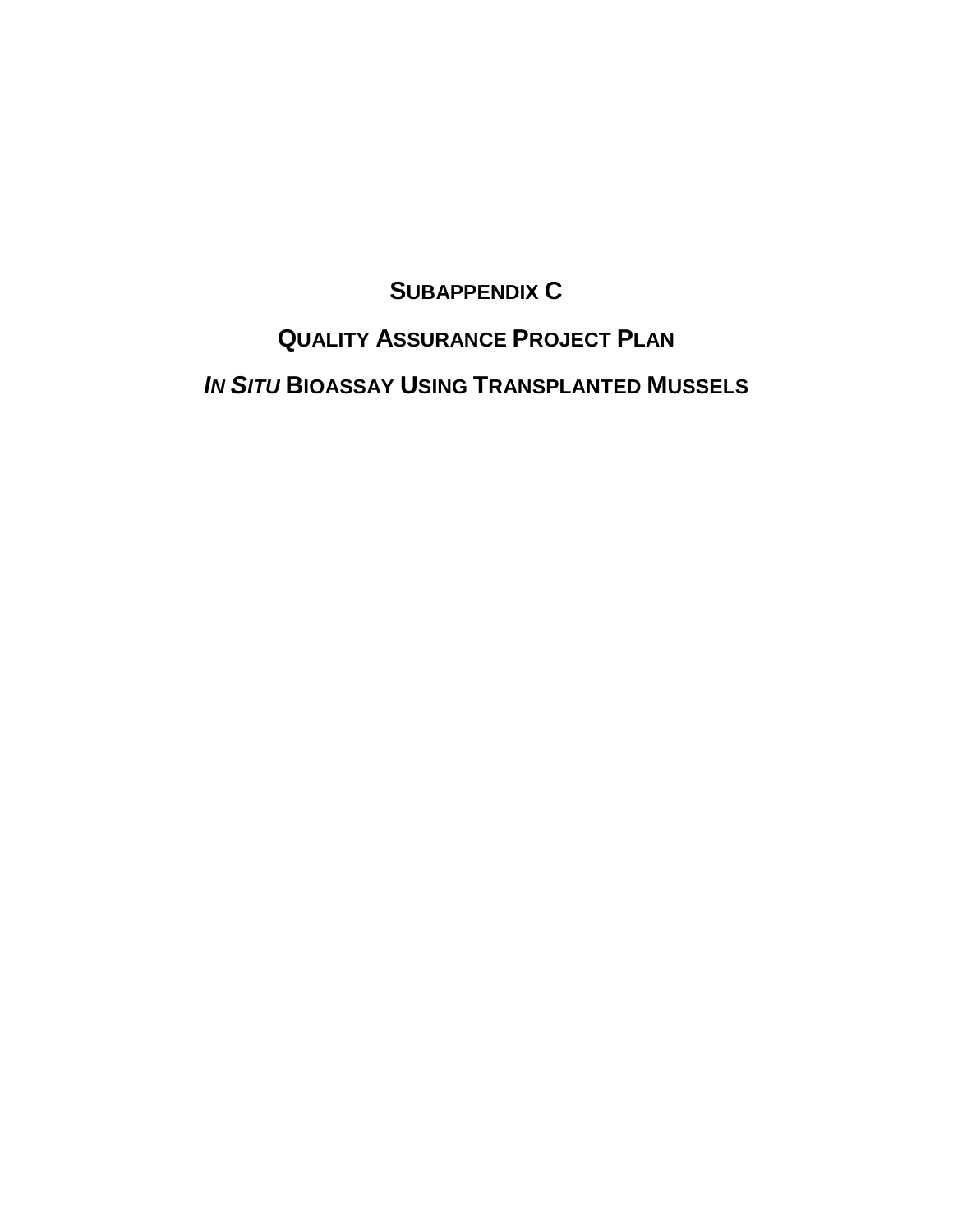# **PROJECT DESCRIPTION**

## **Objective**

"Clean" transplanted mussels will be placed in the Duwamish River and Elliott Bay during September 1996 to measure dry season baseline levels of bioaccumulatable metals and organic chemicals. The transplanted mussels, *Mytilis galloprovinciallis*, will be deployed below three CSOs and at nearby reference stations for a period of four weeks. Identical deployments will occur in March 1997 to measure the mussels wet season pollutant uptake. The reference stations are either upriver or across the river and outside the zone of immediate CSO influence.

Data on bioconcentratable contaminants will also be collected from semipermeable membrane devices (SPMDs) deployed in March 1997 with the caged mussels. SPMDs are made of polyethylene sheets with a thickness of 4 mil and mimic biological membranes. They are potential surrogates for mussels and other organisms.

Additionally, data on bioaccumulatable chemicals will be obtained from wild mussels, *Mytilis trossulus*. These data will be compared with the data from the mussel transplants and the SPMDs. This approach will provide important information on the bioavailability of contaminants from both baseline and without CSO sources. This information will be used in validating model estimates for bioaccumulation that will support both the ecological and the human health risk assessments.

Mortality and growth of the mussels transplanted to the Duwamish River and Elliott Bay will also be measured. Growth will be determined by following changes in total animal weight and valve (shell) length over the duration of exposure. Growth data will be correlated with concentrations of contaminants deposited in mussel tissues and contaminants found in nearby sediments. Growth is a commonly used indicator of environmental stress that exhibits a quantifiable dose-response relationship.

# **PROJECT ORGANIZATION AND RESPONSIBILITY**

Sydney Munger directs the water quality assessment. John Strand assisted by Kim Stark, Cathy Laetz, and Kristie Silver will conduct the *in situ* bioassay using transplanted mussels. Scott Mickelson will provide logistic support to mussel deployment and recovery. He also will facilitate sample delivery and coordinate sample processing and analysis by the King County Environmental Laboratory (KCEL).

# **DATA QUALITY OBJECTIVES**

The procedures and practices described in this quality assurance (QA) plan are designed to generate data of sufficient quality to support decision making described in the project description section and follow the guidelines of the Puget Sound Ambient Monitoring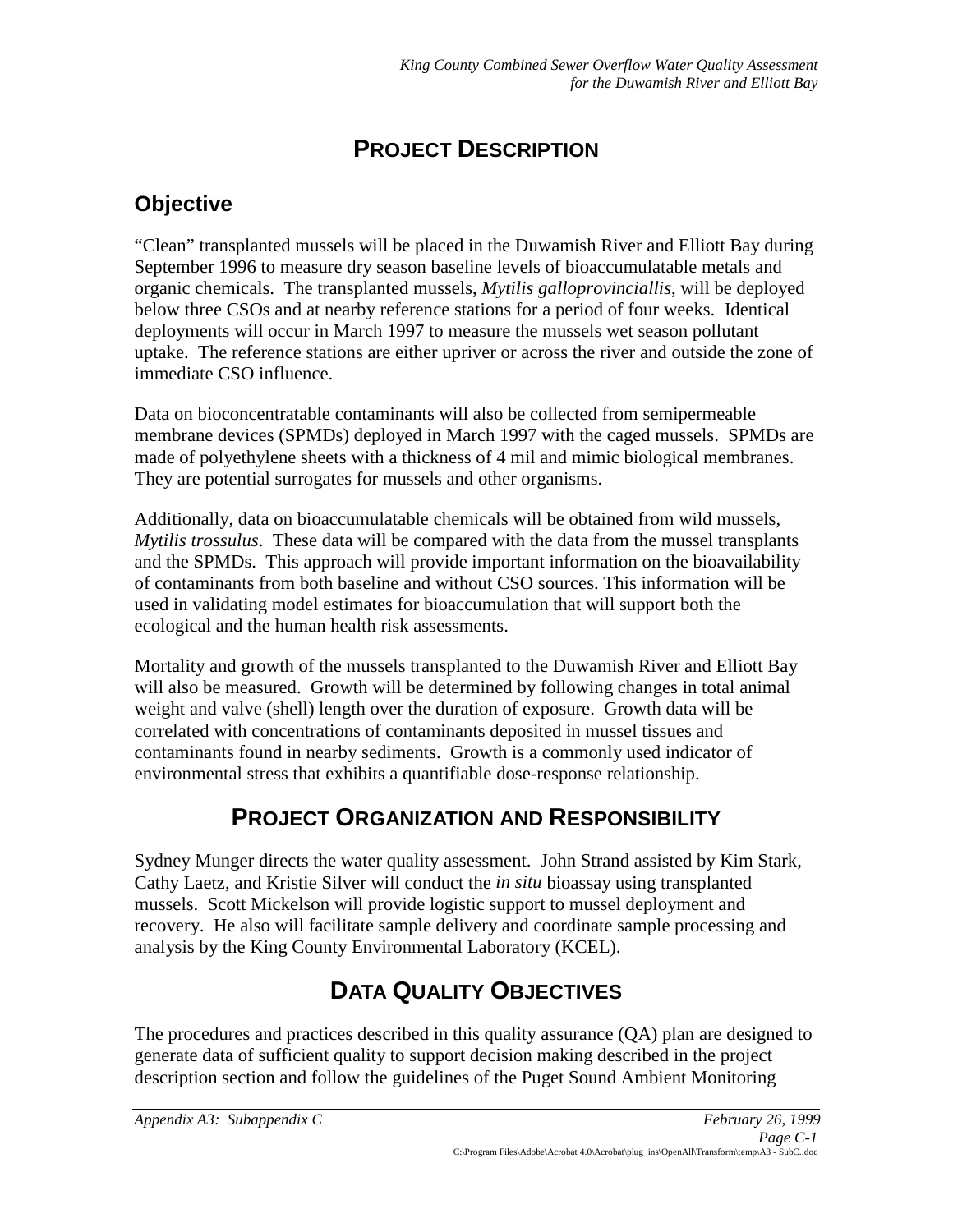Program (PSAMP). Procedures to attain these data quality objectives are discussed throughout this document. The quality control (QC) procedures section (Section 7.0 of Appendix A3) addresses many of the procedures necessary to obtain data which meet the data quality objectives described in this section.

### **Precision**

Laboratory precision will be assessed using laboratory duplicates. One of the duplicate sample results must exceed the reporting detection limit (RDL) in order for the relative percent differences (RPD) to be evaluated against the acceptance limits. RPDs for duplicate samples with both responses below the RDL are provided for informational purposes only. Table C-1 shows the QC objectives for lab duplicates. For organics analyses, a matrix spike/matrix spike duplicate will also be analyzed to assess method precision.

### **Bias**

An indication of the bias or accuracy of the analytical data is provided by method blanks, standard reference materials (SRMs), blank spikes and matrix spikes. Table C-1 shows the objectives for QC samples used to assess accuracy. The laboratory will use professional judgment regarding interpretation of data quality and any subsequent action taken as a result of recoveries outside these limits.

Bias will also be judged by the evaluation of method blank data. Analytical results for method blanks are to be less than the method detection limit (MDL). A sample result will be flagged with the "B" qualifier if the method blank is greater than the MDL and if the sample response is less than 5 times the method blank response.

### **Representativeness**

Sample representativeness will be addressed at two distinct steps of the data collection process. During sample collection, five replicate samples will be obtained and analyzed separately. Prior to analysis within the laboratory, each individual sample will be homogenized to ensure that the analytical subsample is representative of the sample container contents.

# **Comparability**

Data comparability will be ensured through the application of standard sampling procedures, analytical methods, units of measurement and detection limits. Additionally, the QC criteria based on PSAMP guidelines will provide for an adequate level of analytical performance and will produce comparable data.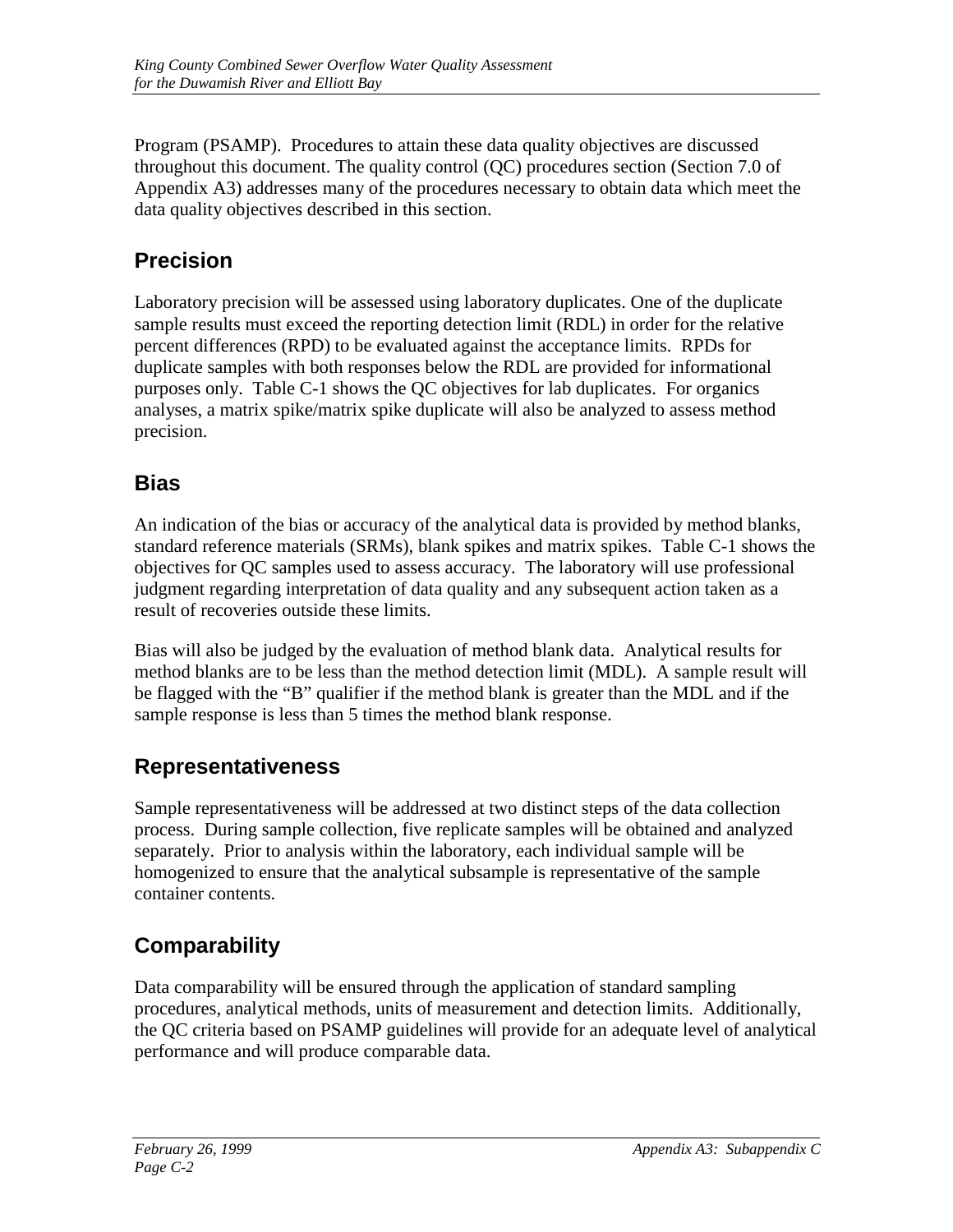| <b>Parameter</b>        | Lab Duplicate | <b>Matrix</b><br><b>Spike/Duplicate</b><br><b>Matrix Spike</b> | <b>Surrogate</b> | <b>Blank Spike</b> | <b>Method Blank</b> | <b>Standard Ref.</b><br><b>Material</b> |
|-------------------------|---------------|----------------------------------------------------------------|------------------|--------------------|---------------------|-----------------------------------------|
| BNAs <sup>a</sup>       | $RPD < 50\%$  | 50% to 150%                                                    | 50% to 150%      | 50% to 150%        | $<$ MDL             | N/A                                     |
| Pesticide/PCBs          | $RPD < 100\%$ | 50% to 150%                                                    | 50% to 150%      | 50% to 150%        | $<$ MDL             | N/A                                     |
| <b>Metals</b>           | RPD < 20%     | 80% to 120%                                                    | N/A              | 80% to 120%        | $<$ MDL             | 80% to 120%                             |
| Mercury                 | $RPD < 20\%$  | 80% to 120%                                                    | N/A              | 80% to 120%        | $<$ MDL             | 80% to 120%                             |
| <b>Butyltin Isomers</b> | $RPD < 30\%$  | 50% to 150%                                                    | 40% to 120%      | 50% to 150%        | $<$ MDL             | N/A                                     |
| <b>Percent Lipids</b>   | $RPD < 100\%$ | N/A                                                            | N/A              | N/A                | N/A                 | N/A                                     |

**Table C-1. Parameters and QC Objectives for Tissue Samples**

<sup>a</sup> EPA 8270 list plus caffeine and coprostanol

BNAs = Base/neutral/acid compounds

PCBs = Polychlorinated Biphenyls

RPD = Relative percent difference

MDL = Method detection limit

 $N/A = Not$  analyzed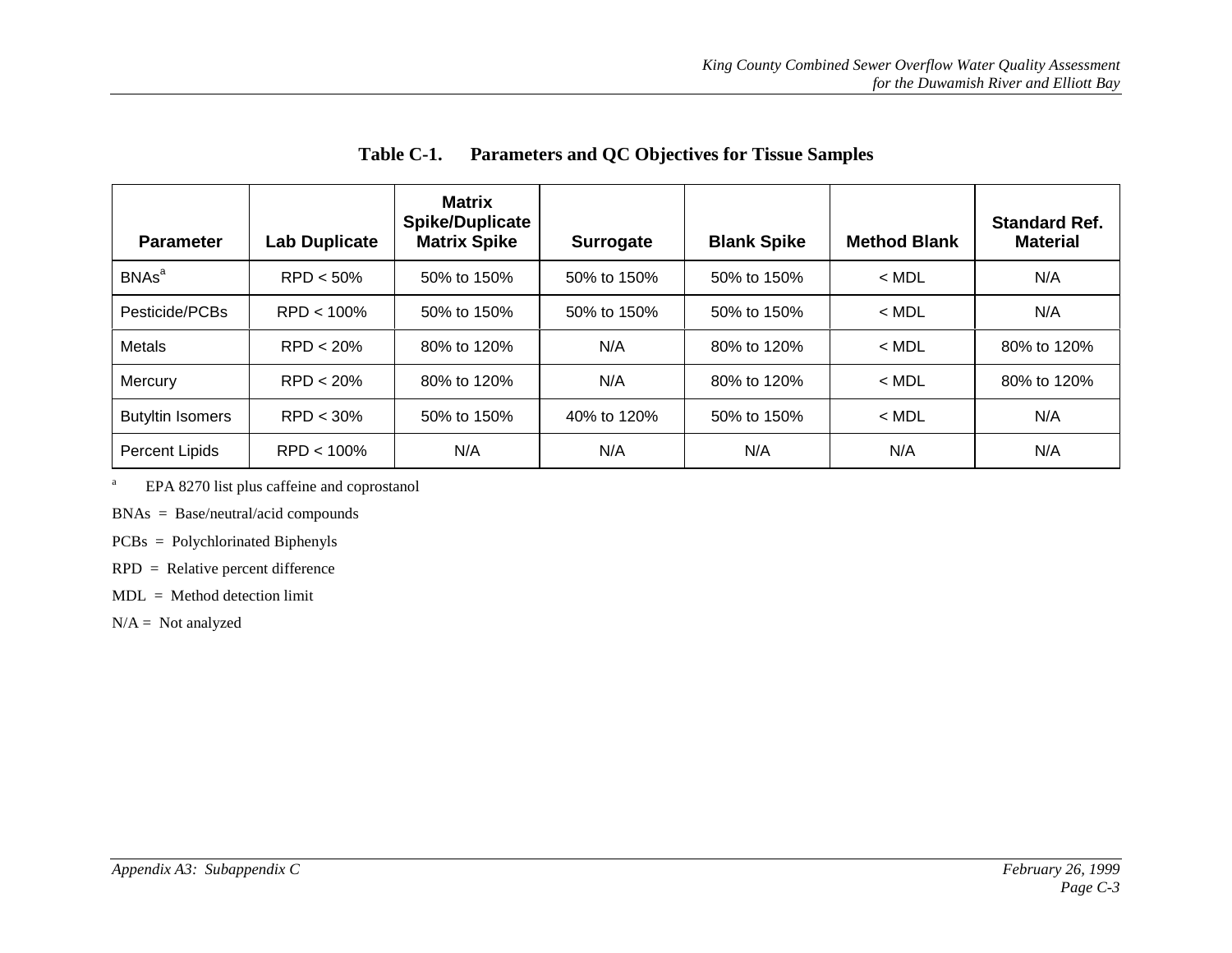## **Completeness**

Completeness will be judged by the following criteria:

- Accounting for the projected data points as detailed in this QA plan
- Compliance with the data quality criteria as presented in this section
- Compliance with required holding times

The goal for the above criteria is 100 percent complete. However, where data are not complete, decisions regarding reanalysis will be made by a collaborative process involving both data users and data generators. These decisions will take into account the project data quality objectives as presented above.

# **SAMPLING PROCEDURES AND MEASUREMENT OF BIOEFFECTS**

# **Sample Identification**

For chemical analysis, each sample will be identified by a unique laboratory sample number, assigned to each sampling location and event. A single sample number will be used for all parameters analyzed from the same sample. Sample numbers will be assigned and sample containers labeled with these numbers prior to use. Sample labels will also include information about the sampling location, sampling date, project number, sample matrix, requested analytical parameters, and preservation information.

# **Sample Containers**

All sample containers will be supplied by KCEL. Sample containers will be provided in accordance with guidelines noted in Table C-2. These containers will be prewashed and prepared for sampling in accordance with standard operating practice of KCEL.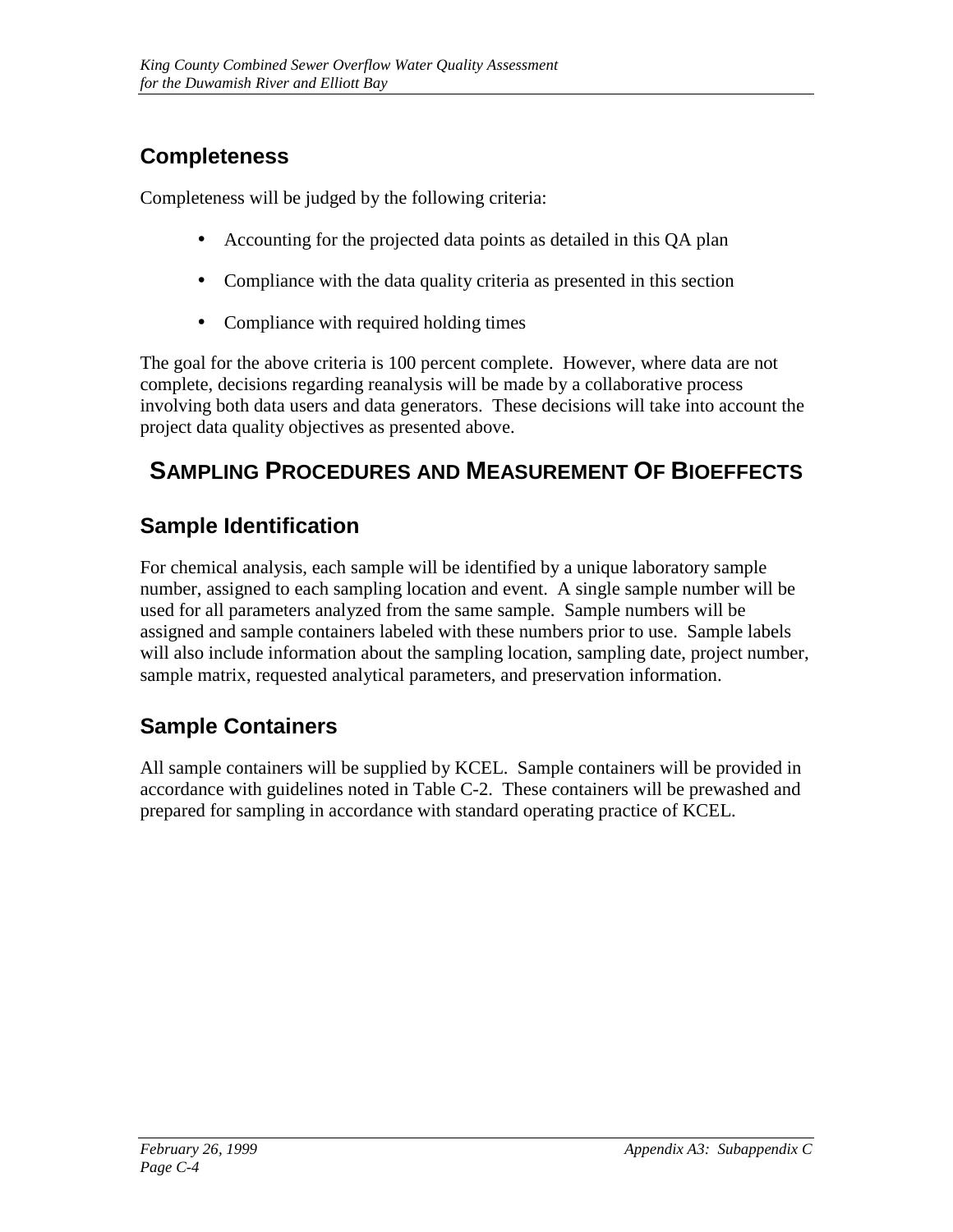| <b>Parameter</b>     | <b>Matrix</b> | <b>Reference</b> | <b>Sampling</b><br>Container | <b>Sample</b><br><b>Size</b> | <b>Preservative</b>      | <b>Hold Time</b>            |
|----------------------|---------------|------------------|------------------------------|------------------------------|--------------------------|-----------------------------|
| Metals               | Tissue        | PSEP (1989)      | <b>HDPE</b>                  | 30 <sub>g</sub>              | freeze( $-18^{\circ}$ C) | 2 years (Hg<br>$= 28$ days) |
| <b>Semivolatiles</b> | Tissue        | PSEP (1989)      | Glass                        | 60 <sub>g</sub>              | freeze( $-18^{\circ}$ C) | 1 year*                     |
| Lipids               | Tissue        | PSEP (1989)      | Glass                        | 30 <sub>g</sub>              | freeze(-18 $^{\circ}$ C) | 1 year                      |
| TBT                  | Tissue        | PSEP (1989)      | Glass                        | 10 <sub>g</sub>              | freeze(-18 $\degree$ C)  | 1 year                      |

**Table C-2. Sample Containers, Preservation, and Storage Conditions**

\* 1-year storage time between collection and extraction, 40 days between extraction and analysis.

 $HDPE = High density polyethylene$ 

TBT = Tributyltin

#### **Sample Preservation**

Samples (either transplanted or wild mussels) will be preserved in accordance with the guidelines and references listed in Table C-2. Sample preservation will be performed in the lab, upon sample receipt. Samples will be preserved as soon as possible after collection and always within 24 hours of sampling. After collection, all samples will immediately be placed in an insulated cooler to maintain ambient temperature. Transplanted mussels are already in mesh bags. Wild mussels are wrapped in aluminum foil prior to placement in the cooler. No ice is used.

### **Sample Delivery**

All samples will be delivered to the laboratory in sufficient time to allow the laboratory to meet sample hold times specified in the table above.

A field sheet will be completed for each day of sampling. The field sheet will be delivered to the lab along with the samples.

### **Sample Receipt and Sample Log In**

Samples will be logged into the Laboratory Information Management System (LIMS) by the laboratory sample management specialist. The following will be checked at that time:

• Correct use of sample ID and agreement of the sample ID with the field sheet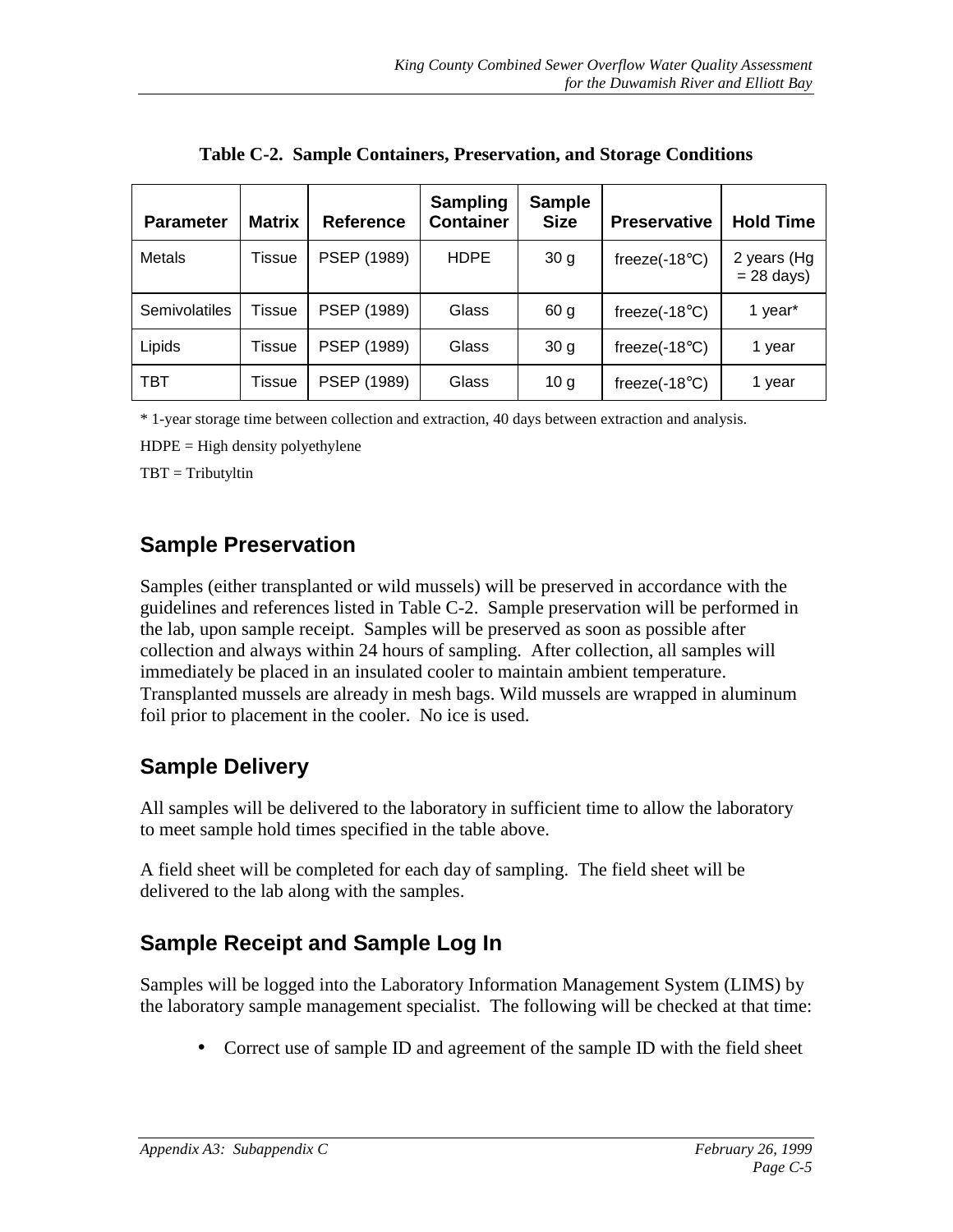- Appropriate sample bottles and sample preservation have been employed
- Samples have been received within the holdtime
- Samples have been kept at ambient field temperatures

When applicable, the following will also be documented:

- Any applicable or unique safety hazards of the sample
- • Subcontracted parameters are included in the requested suite of analytes

#### **Field Notes**

At each sampling location, the following information will be recorded on waterproof field notes: date and time of sample collection, sampling personnel, station location information, weather conditions, number and type of samples collected, any unusual ambient conditions, and any deviations from standard sampling procedures.

## **Sampling Procedures**

Sampling and analytical strategies are provided in the following sections.

### **Sampling Locations**

Transplanted mussels will be deployed in the Duwamish River at the Brandon Street CSO, at a primarily storm water source (former Duwamish/Diagonal CSO), and at two reference sites. Additionally, transplanted mussels will be deployed in Elliott Bay at the Denny Way CSO and at a marine reference site. Installation will be as close to the CSOs as practical and in the water column at -1 meter and -3 meters mean lower low water (MLLW) but at least 1 meter above the bottom.

One reference site (Slip #1) is located approximately 500 meters below the CSO at Brandon Street on the east side of the river. This reference site was previously sampled as part of the Elliott Bay Action Program (PSEP 1988) and was designated KG 02. It is intertidal between dolphins 3 and 4 N of Slip 1 (East Coordination1627505; North Coordination 207185). The sediments at this site are relatively clean (no SQS exceedances) for either metals or organics.

The second reference site is located equidistant between the last two sets of dolphins at the furthest downstream point of Kellogg Island. This location is approximately 300 meters west of the Duwamish/Diagonal CSO. Little is known about the site except that there appears to be little or no remaining commercial activity on Kellogg Island near the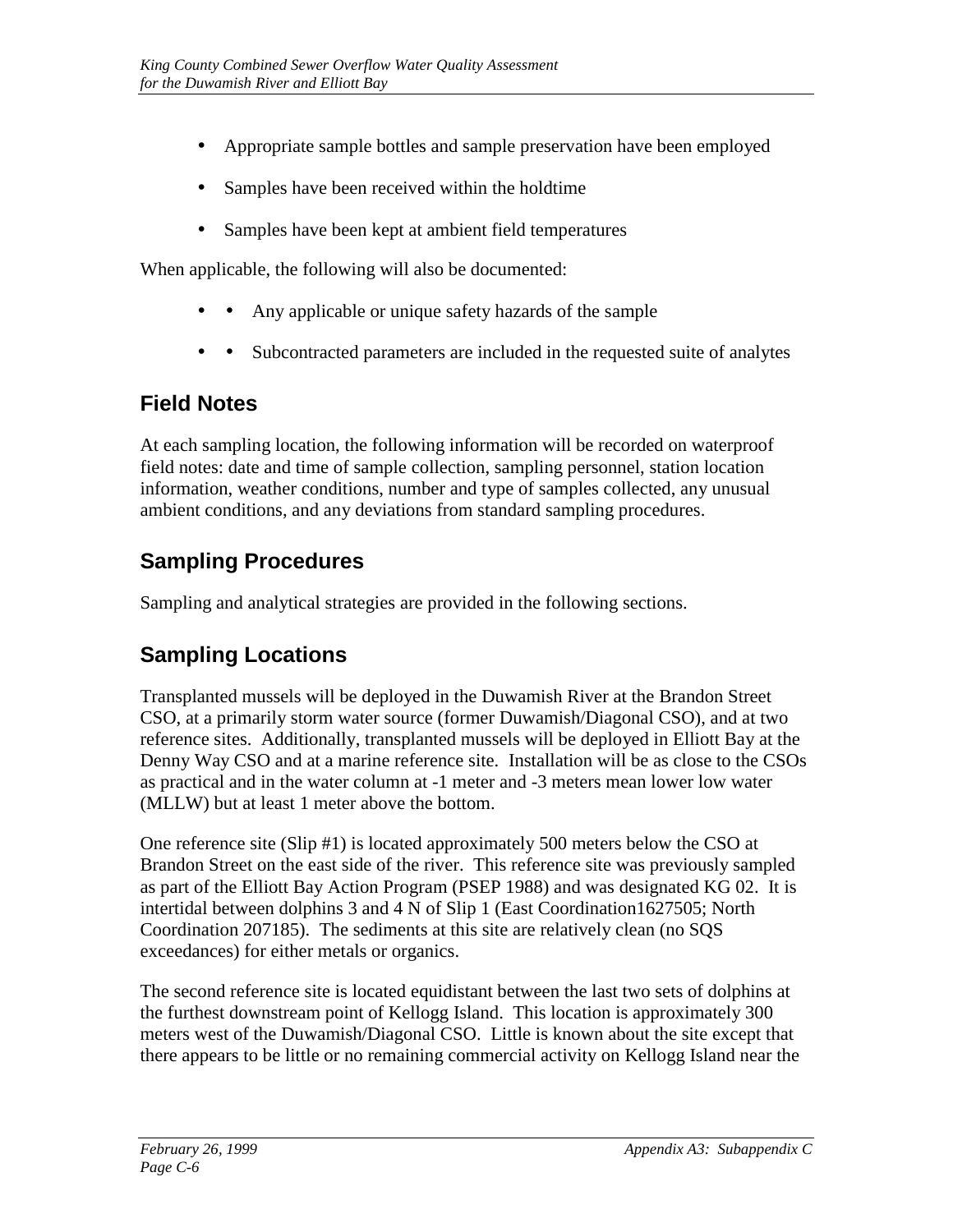site. Where mussels are purchased (Taylor United, Olympia) will be considered a third reference site.

## **Deployment Duration**

Transplanted mussels will first be deployed in September 1996 to establish dry season levels of bioconcentratable metals and organic contaminants. Exposure will continue until the first overflow events occur, hopefully a period of 4 to 6 weeks. Transplanted mussels will be similarly deployed in March 1997 to establish wet season levels of bioconcentratable contaminants, with particular interest in those discharged from CSOs. This subsequent exposure is scheduled for 4 to 6 weeks.

#### **Measurement of Bioconcentratable Contaminants**

The proposed approach to measure bioaccumulatables follows the general recommendations of Salazar and Salazar (1995). The sampling strategy for both dry and wet seasons is summarized in Table C-3. Additionally, wild mussels will be collected following the strategy shown in Table C-4.

| Location             | <b>Matrix</b><br><b>Sampled</b> | <b>Deployment</b><br><b>Time Frame</b> | <b>Event</b><br><b>Sampled</b> | <b>Total</b><br><b>Measures</b> |       |
|----------------------|---------------------------------|----------------------------------------|--------------------------------|---------------------------------|-------|
| <b>Taylor United</b> | Mussel tissue                   | 9/96                                   | Pre-deployment                 | 5                               |       |
|                      |                                 | 10/96                                  | Post deployment                | 5                               |       |
|                      |                                 | 3/97                                   | Pre-deployment                 | 5                               |       |
|                      |                                 | 4/97                                   | Post deployment                | 5                               |       |
|                      |                                 |                                        |                                | $-1m$                           | $-3m$ |
| <b>Brandon CSO</b>   | Mussel tissue                   | 9/96 to 10/95                          | Post deployment                | 5                               | 5     |
|                      |                                 | 3/97 to 4/97                           | Post deployment                | 5                               | 5     |
| Reference No.1       | Mussel tissue                   | 9/96 to 10/96                          | Post deployment                | 5                               | 5     |
|                      |                                 | 3/97 to 4/97                           | Post deployment                | 5                               | 5     |
| Duwamish CSO         | Mussel tissue                   | 9/96 to 10/96                          | Post deployment                | 5                               | 5     |
|                      |                                 | 3/97 to 4/97                           | Post deployment                | 5                               | 5     |
| Denny Way            | Mussel tissue                   | 9/96 to 10/96                          | Post deployment                | 5                               | 5     |
| CSO                  |                                 | 3/97 to 4/97                           | Post deployment                | 5                               | 5     |
| Reference No.2       | Mussel tissue                   | 9/96 to 10/96                          | Post deployment                | 5                               | 5     |

**Table C-3. Sampling Strategy for Bioaccumulatables**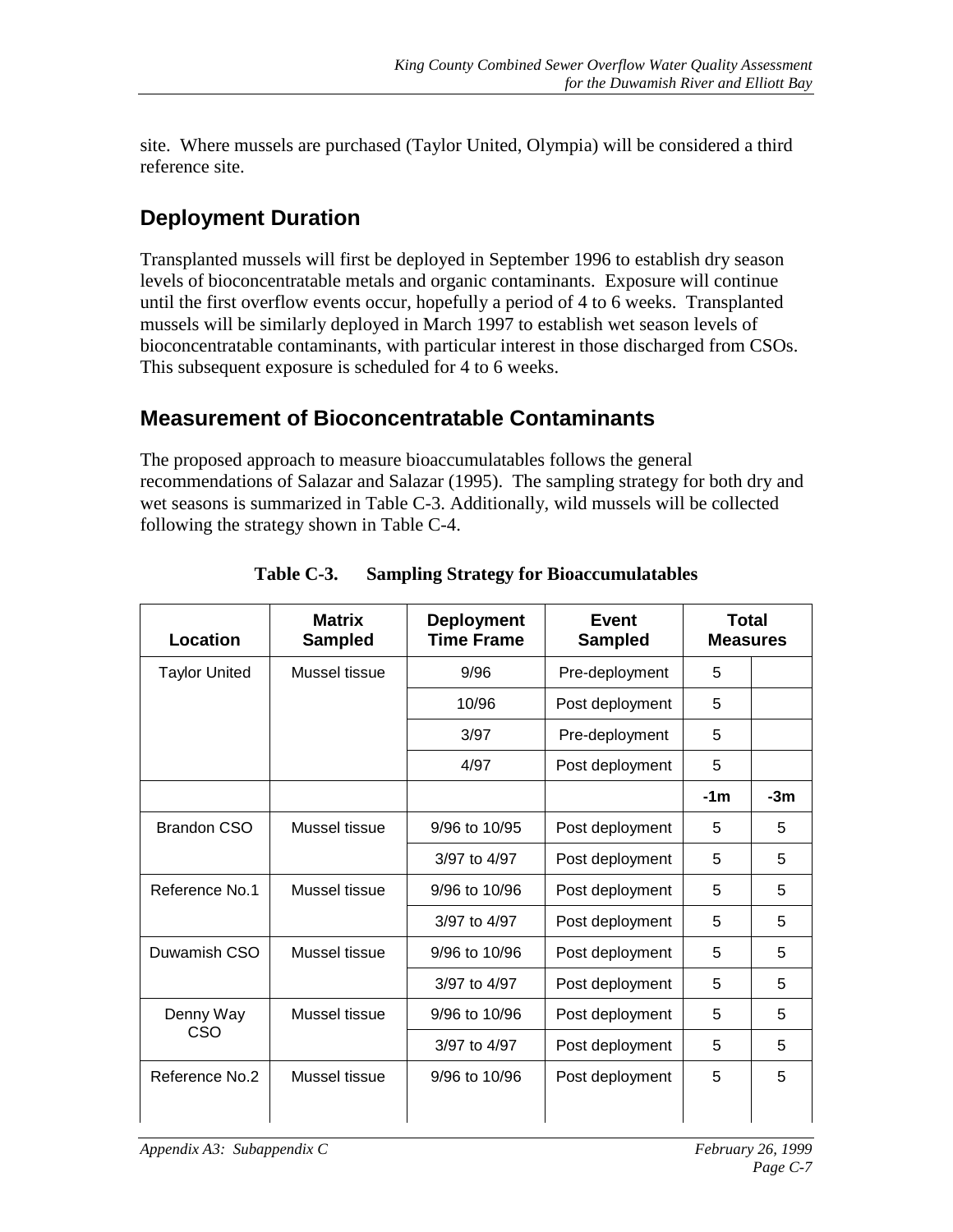| Post deployment<br>3/97 |  | to 4/97 |  |  |
|-------------------------|--|---------|--|--|

| Location           | <b>Sampling matrix</b> | <b>Collection Dates</b> | <b>Total Measures</b> |
|--------------------|------------------------|-------------------------|-----------------------|
| <b>Brandon CSO</b> | Mussel tissue          | 10/96                   | 5                     |
|                    |                        | 4/97                    | 5                     |
| Duwamish CSO       | Mussel tissue          | 10/96                   | 5                     |
|                    |                        | 4/97                    | 5                     |
| Terminal 107       | Mussel tissue          | 10/96                   | 5                     |
|                    |                        | 4/97                    | 5                     |
| Hanford/Lander     | Mussel tissue          | 10/96                   | 5                     |
|                    |                        | 4/97                    | 5                     |
| Slip #4            | Mussel tissue          | 4/97                    | 5                     |
| <b>Elliott Bay</b> | Mussel tissue          | 4/97                    | 5                     |

**Table C-4. Wild Mussel Sampling Strategy**

### **Measurement of Bioeffects**

Transplanted mussels will also be used to estimate potential bioeffects. We propose to measure growth of juvenile mussels deployed over a 4 to 6 week period of exposure, by measuring total weights and shell lengths, at the beginning and at the end of this period. Mortality also will be recorded. Following the general recommendations of Salazar and Salazar (1995), at least 50 juvenile mussels 25 to 40 mm in length will constitute each sample. At each site, each sample will be replicated five times. The number of mussels in each sample could increase to 75 if only small (<25 mm) mussels are available from the grower. It is critical to have at least 100 g of tissue per sample at the end of the study to conduct chemical analyses. The sampling strategy for use of transplanted mussels to assess bioeffects is summarized in Table C-5.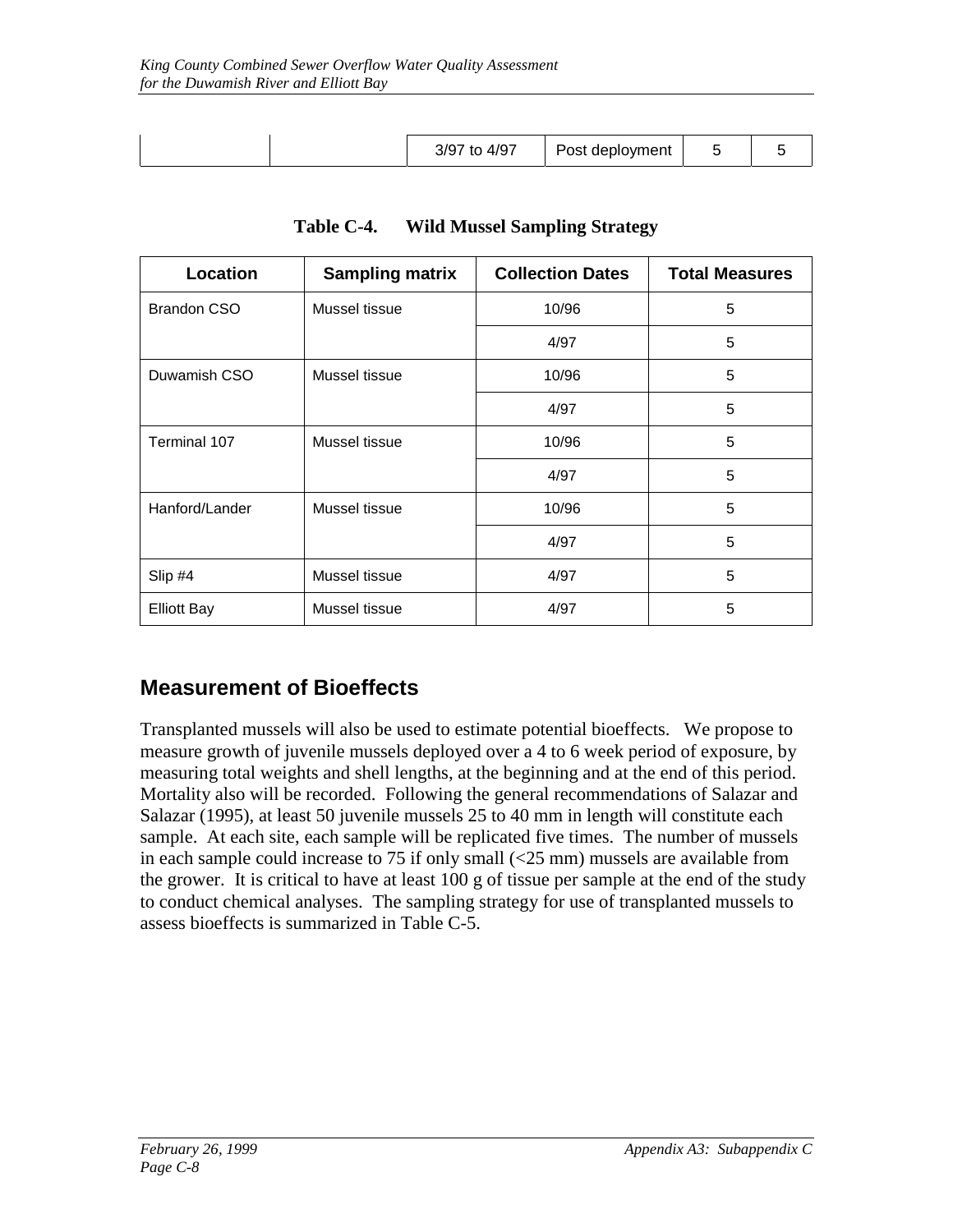| Location             | <b>Endpoints</b> | <b>Time Frame</b> | <b>Event</b><br>sampled | <b>Total</b><br><b>Measures</b> |
|----------------------|------------------|-------------------|-------------------------|---------------------------------|
| <b>Taylor United</b> | Weight           | 9/96 to 10/96     | Post deployment         | 3000                            |
|                      | Shell length     |                   |                         |                                 |
|                      | Mortality        |                   |                         | 250                             |
|                      | Weight           |                   |                         |                                 |
|                      | Shell length     |                   |                         |                                 |
| Brandon St. CSO      | Mortality        | 9/96 to 10/96     | Post deployment         | 250                             |
|                      | Weight           |                   |                         |                                 |
|                      | Shell length     |                   |                         |                                 |
| Reference No. 1      | Mortality        | 9/96 to 10/96     | Post deployment         | 250                             |
|                      | Weight           |                   |                         |                                 |
|                      | Shell length     |                   |                         |                                 |
| Duwamish CSO         | Mortality        | 9/96 to 10/96     | Post deployment         | 250                             |
|                      | Weight           |                   |                         |                                 |
|                      | Shell length     |                   |                         |                                 |
| Denny Way CSO        | Mortality        | 9/96 to 10/96     | Post deployment         | 250                             |
|                      | Weight           |                   |                         |                                 |
|                      | Shell length     |                   |                         |                                 |
| Reference No. 2      | Mortality        | 9/96 to 10/96     | Post deployment         | 250                             |
|                      | Weight           |                   |                         |                                 |
|                      | Shell length     |                   |                         |                                 |

**Table C-5. Strategy for Measuring Bioeffects**

### **DEPLOYMENT PROCEDURES**

Animals will be obtained from the grower and transported in an ice chest to a suitable site for sorting and sizing. The animals will be maintained in ambient seawater while being sorted and sized. Ideally, the size of all mussels to be used in the growth study should be the same but in practicality will vary slightly. Selection of a final target size will be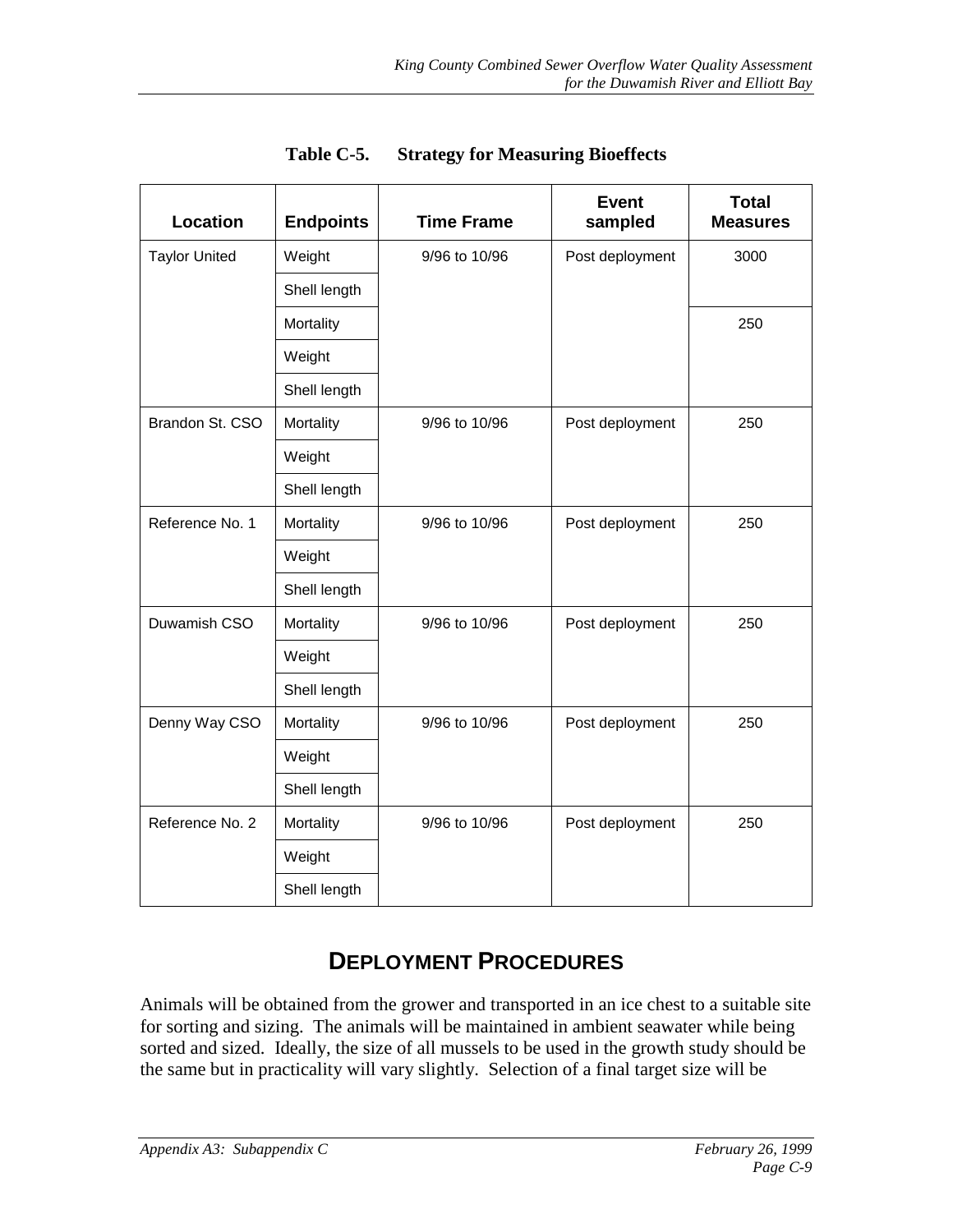somewhat dependent on the size of mussels on the day of their purchase from the grower. The grower from whom we will purchase mussels indicated that mussels of the size 25 to 40 mm are available in September, the time of scheduled dry-season deployment. It is assumed that that we will be able to purchase a sufficient number of mussels of the same size to support the parallel wet-season study.

The size of mussels in each sample should not exceed a range of 25 to 40 mm as determined by plastic vernier caliper or similar device. Prior to loading into each mussel bag, a representative sample (10) of the mussels will again be sized and also weighed to the nearest 0.001 g. These data will be recorded.

As the mussels are sized and weighed, they are loaded in sequence into individual compartmentalized mesh bags. The first and last compartments will be numbered or otherwise marked to preserve the sequence of mussels for post-exposure measurements. Oyster clutch netting (15-mm mesh size) will be used for this purpose. Individual compartments will be constructed using plastic cable ties. These materials can be purchased from NorPlex Inc., Auburn, Washington. The mussels once in their respective mussel bags, will be maintained overnight in ambient (unfiltered) seawater.

The next day the mussels will be transported in cool ice chests without seawater and deployed at each study site. The transplanted mussels in mesh bags will be suspended by a float anchored at each study site.

At the end of the exposure period, the mussel bags will be retrieved by boat. They will be immediately and individually wrapped in foil (dull side in) and placed in individually coded plastic bags for transport in cool ice chests to the laboratory. At the lab, the mesh bags will be placed in a constant temperature room (4°C) without seawater, until processing the next day.

# **DATA COLLECTION**

## **Measurement of Bioeffects**

The next day the mussel bags will be opened and processed in the blind. The scientist making the measurements will not know from which location a sample comes. Mortality will be recorded and each mussel will again be sized and weighed. Mussels exhibiting dense fouling with algae will be brushed and rinsed with seawater before weighing. The data will be recorded.

After sizing and weighing, the mussels will be carefully shucked and the available tissue collected for chemical analyses. Puget Sound Estaurine Protocols (PSEP 1989) will be followed for the excision, processing, and storage of tissue for chemical analyses, for both transplanted and wild mussels. Clean storage vessels as specified in Table C-2 will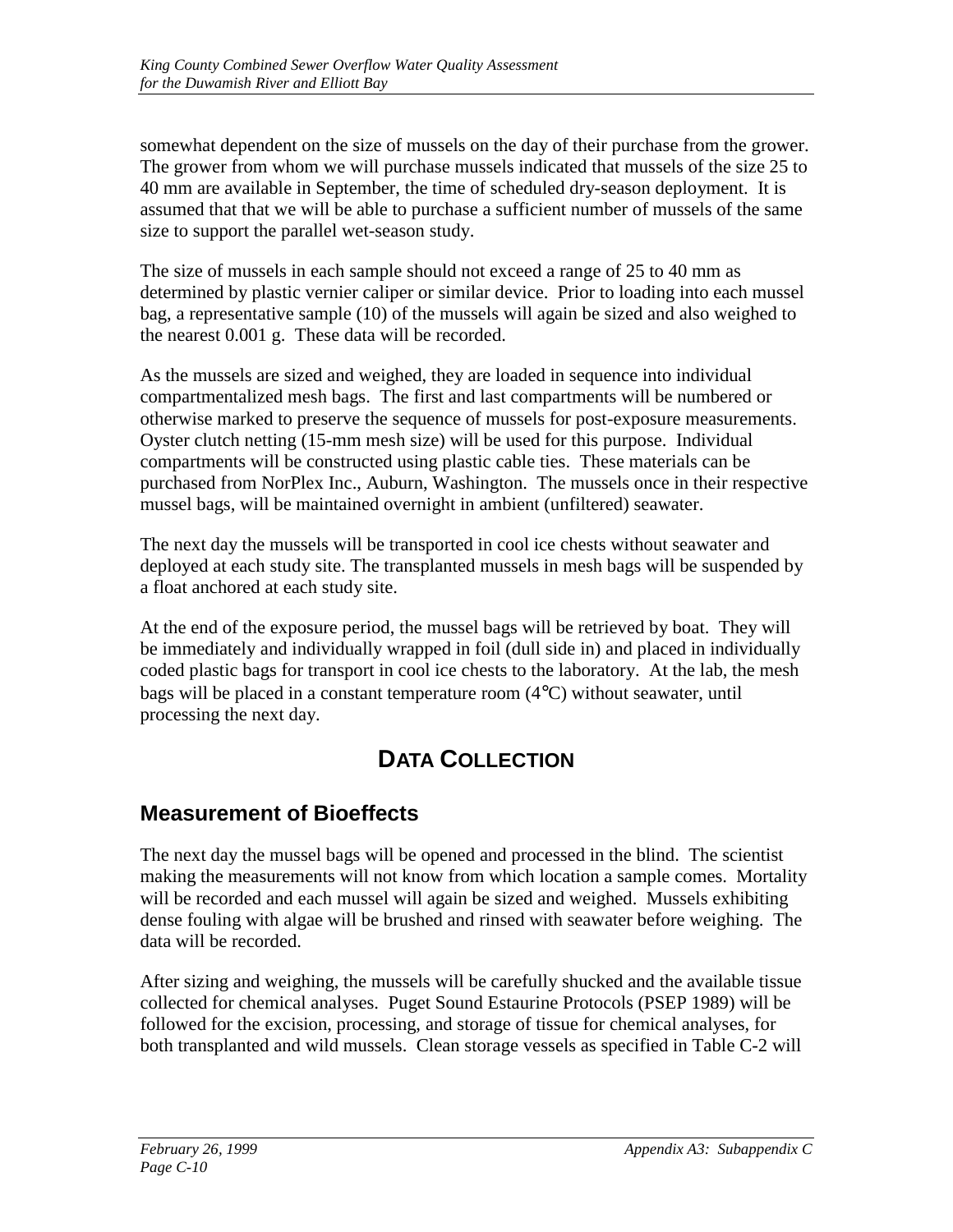be used to segregate aliquots of tissue for analyses of metals, organics, and lipids will be provided by the lab.

#### **Measurement of Bioconcentratable Contaminants**

We are assuming that over a 4 to 6 week period, the 50 or more juvenile mussels will grow and will provide at least 110 grams of tissue for chemical analyses. The 110 grams of tissue per sample is the target wet weight required by the lab to complete the required chemical analyses. Most references we hold indicate that 50 to 100 juvenile mussels (tissues are pooled) will be required to obtain a measured concentration of an analyte within  $+/- 10$  percent of the population mean, with a probability of 95 percent. The data, in this case concentration of analyte, will be expressed in mg or  $\mu g/Kg$  wet weight of tissue. Levels of organics accumulated in mussel tissue will be correlated with levels of organic compounds concentrated by semipermeable membrane devices.

### **Statistical Analysis**

Chemical concentrations and growth data across study locations will be compared by an Analysis of Variance (ANOVA) and Duncan's New Multiple Range Test. At the discretion of the project statistician, a nonparametric procedure may be used to compare data across transplant locations.

## **ANALYTICAL PROCEDURES**

Samples will be analyzed using the analytical procedures and detection limits appropriate to PSAMP studies. Analysis for all parameters listed in Table C-6 may not have been done for the mussel samples collected in April 1997.

| <b>Parameter</b>       | <b>Reference</b> | <b>Method</b><br><b>Detection Limit</b> | <b>Units</b> |
|------------------------|------------------|-----------------------------------------|--------------|
| <b>BNAS</b>            |                  |                                         |              |
| 1,2,4-trichlorobenzene | EPA 8270         | 16                                      | µg/Kg        |
| 1,2-dichlorobenzene    | EPA 8270         | 16                                      | μg/Kg        |
| 1,2-diphenylhydrazine  | EPA 8270         | 53                                      | μg/Kg        |
| 1,3-dichlorobenzene    | EPA 8270         | 16                                      | μg/Kg        |
| 1,4-dichlorobenzene    | EPA 8270         | 16                                      | μg/Kg        |
| 2,4,5-trichlorophenol  | EPA 8270         | 110                                     | μg/Kg        |

**Table C-6. Laboratory Analysis Summary**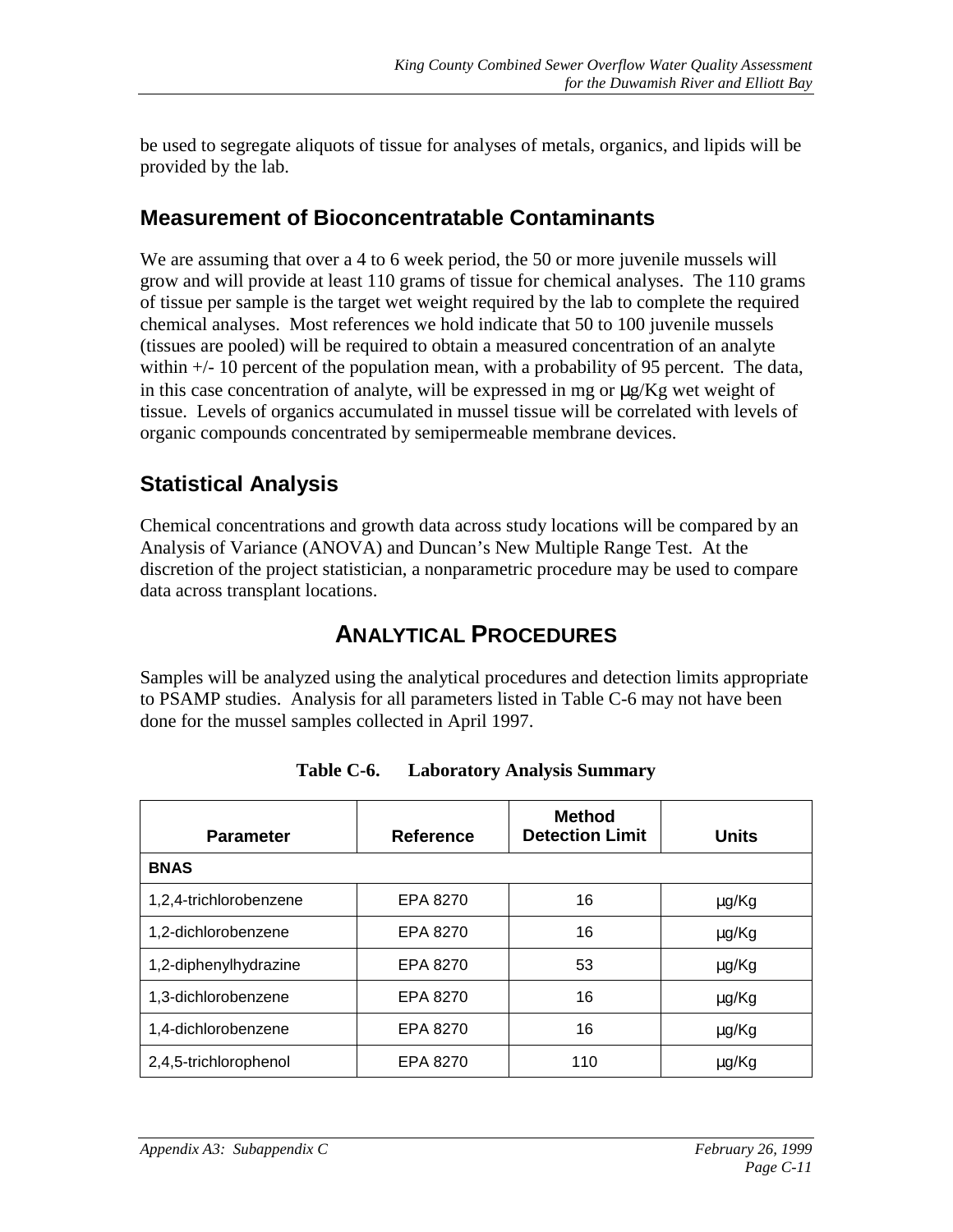| 2,4,6-trichlorophenol | EPA 8270 | 110 | μg/Kg |
|-----------------------|----------|-----|-------|
| 2,4-dichlorophenol    | EPA 8270 |     | μg/Kg |

| <b>Parameter</b>            | <b>Reference</b> | <b>Method</b><br><b>Detection Limit</b> | <b>Units</b> |
|-----------------------------|------------------|-----------------------------------------|--------------|
| 2,4-dimethylphenol          | EPA 8270         | 27                                      | µg/Kg        |
| 2,4-dinitrophenol           | EPA 8270         | 53                                      | µg/Kg        |
| 2,4-dinitrotoluene          | EPA 8270         | 11                                      | µg/Kg        |
| 2,6-dinitrotoluene          | EPA 8270         | 11                                      | µg/Kg        |
| 2-chloronaphthalene         | EPA 8270         | 16                                      | µg/Kg        |
| 2-chlorophenol              | EPA 8270         | 53                                      | µg/Kg        |
| 2-methylnaphthalene         | EPA 8270         | 43                                      | µg/Kg        |
| 2-methylphenol              | EPA 8270         | 27                                      | µg/Kg        |
| 2-nitrophenol               | EPA 8270         | 27                                      | µg/Kg        |
| 3,3'-dichlorobenzidine      | EPA 8270         | 27                                      | µg/Kg        |
| 3-nitroaniline              | EPA 8270         | 110                                     | µg/Kg        |
| 4-bromophenyl phenyl ether  | EPA 8270         | 11                                      | μg/Kg        |
| 4-chloro-3-methylphenol     | EPA 8270         | 53                                      | µg/Kg        |
| 4-chlorophenyl phenyl ether | EPA 8270         | 16                                      | µg/Kg        |
| 4-methylphenol              | EPA 8270         | 27                                      | μg/Kg        |
| 4-nitroaniline              | EPA 8270         | 110                                     | µg/Kg        |
| Acenaphthene                | EPA 8270         | 11                                      | µg/Kg        |
| Acenaphthylene              | EPA 8270         | 16                                      | µg/Kg        |
| Anthracene                  | EPA 8270         | 16                                      | µg/Kg        |
| Benzidine                   | EPA 8270         | 640                                     | µg/Kg        |
| Benzo(a)anthracene          | EPA 8270         | 16                                      | µg/Kg        |
| Benzo(b)fluoranthene        | EPA 8270         | 43                                      | μg/Kg        |
| Benzo(g,h,l)perylene        | EPA 8270         | 27                                      | µg/Kg        |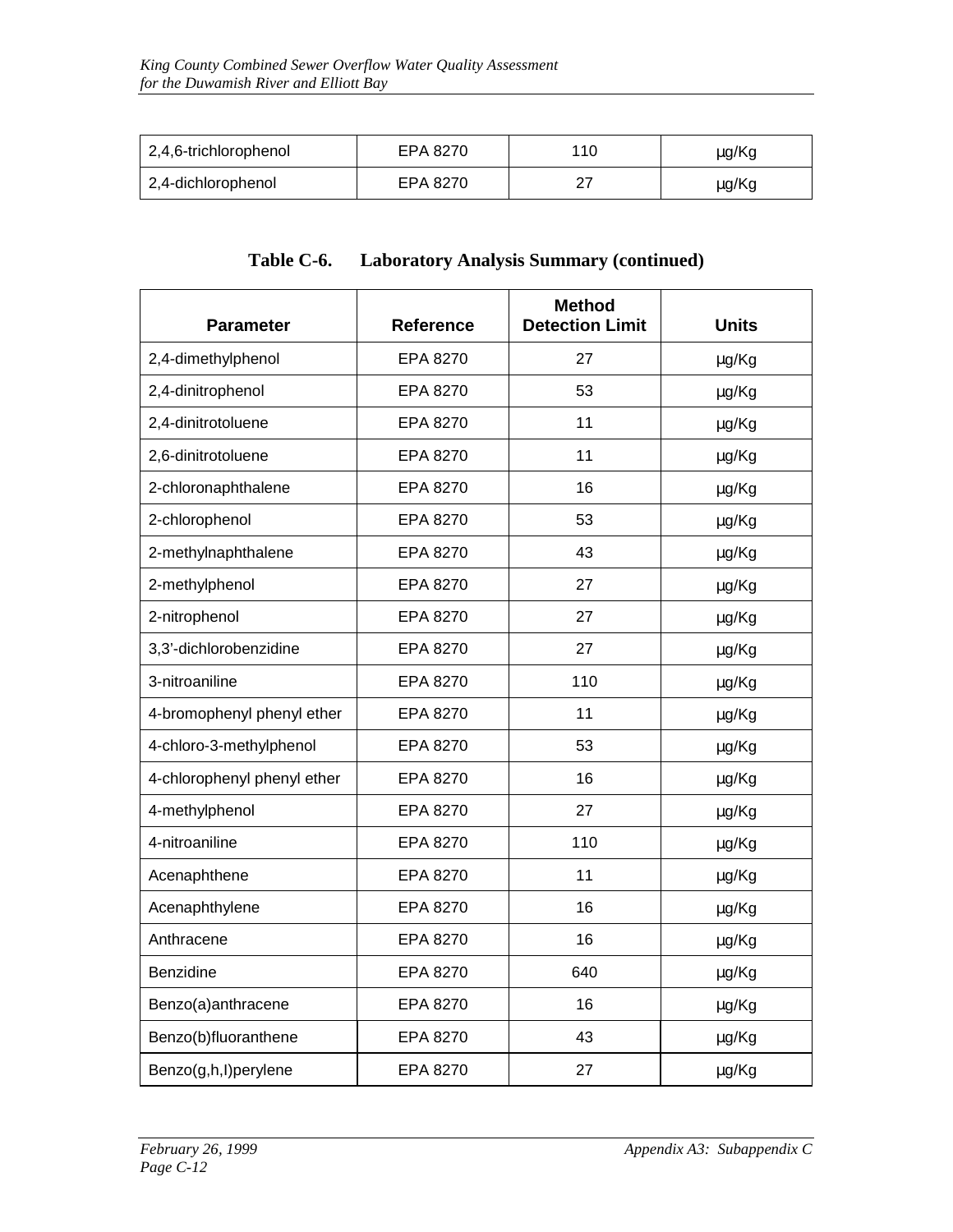| Benzo(k)fluoranthene | EPA 8270 | 43  | μg/Kg |
|----------------------|----------|-----|-------|
| Benzoic acid         | EPA 8270 | 110 | μg/Kg |
| Benzyl alcohol       | EPA 8270 | 27  | μg/Kg |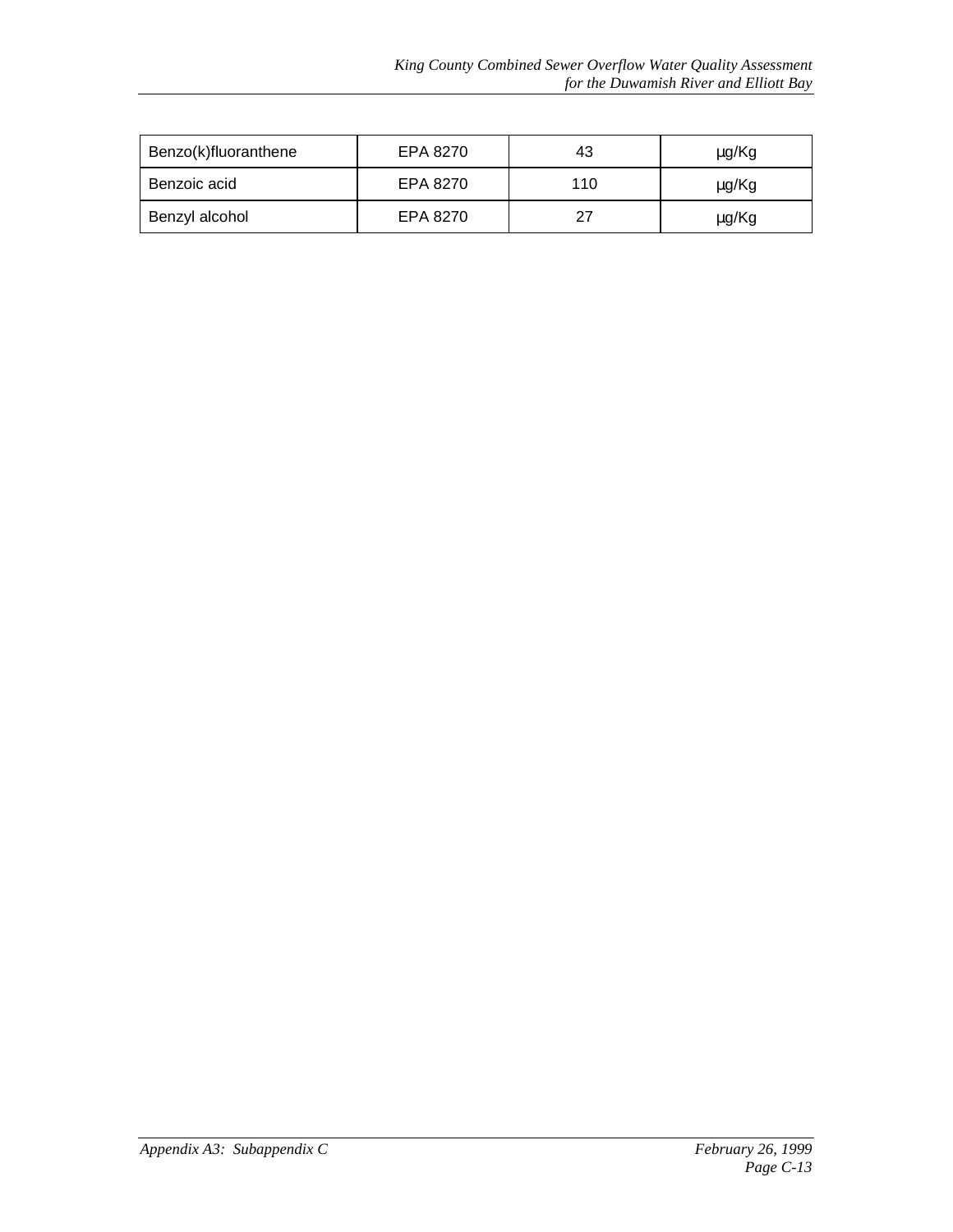| <b>Parameter</b>           | <b>Reference</b> | <b>Method</b><br><b>Detection Limit</b> | <b>Units</b> |
|----------------------------|------------------|-----------------------------------------|--------------|
| Benzyl butyl phthalate     | EPA 8270         | 16                                      | µg/Kg        |
| Bis(2-chloroethoxy)methane | EPA 8270         | 27                                      | µg/Kg        |
| Bis(2-chloroethyl)ether    | EPA 8270         | 16                                      | μg/Kg        |
| Bis(2-ethylhexyl)phthalate | EPA 8270         | 16                                      | μg/Kg        |
| Caffeine                   | EPA 8270         | 5.3                                     | µg/Kg        |
| Carbazole                  | EPA 8270         | 27                                      | µg/Kg        |
| Chrysene                   | EPA 8270         | 16                                      | μg/Kg        |
| Coprostanol                | EPA 8270         | 110                                     | μg/Kg        |
| Di-n-butyl phthalate       | EPA 8270         | 27                                      | μg/Kg        |
| Di-n-octyl phthalate       | EPA 8270         | 16                                      | µg/Kg        |
| Dibenzo(a,h)anthracene     | EPA 8270         | 43                                      | μg/Kg        |
| Dibenzofuran               | EPA 8270         | 27                                      | μg/Kg        |
| Diethyl phthalate          | EPA 8270         | 27                                      | μg/Kg        |
| Dimethyl phthalate         | EPA 8270         | 11                                      | µg/Kg        |
| Fluoranthene               | EPA 8270         | 16                                      | μg/Kg        |
| Fluorene                   | EPA 8270         | 16                                      | μg/Kg        |
| Hexachlorobenzene          | EPA 8270         | 16                                      | μg/Kg        |
| Hexachlorobutadiene        | EPA 8270         | 27                                      | µg/Kg        |
| Hexachlorocyclopentadiene  | EPA 8270         | 27                                      | µg/Kg        |
| Hexachloroethane           | EPA 8270         | 27                                      | μg/Kg        |
| Indeno(1,2,3-cd)pyrene     | EPA 8270         | 27                                      | µg/Kg        |
| Isophorone                 | EPA 8270         | 27                                      | µg/Kg        |
| N-nitrosodi-n-propylamine  | EPA 8270         | 27                                      | µg/Kg        |
| N-nitrosodimethylamine     | EPA 8270         | 110                                     | µg/Kg        |
| Naphthalene                | EPA 8270         | 43                                      | µg/Kg        |
| Nitrobenzene               | EPA 8270         | 27                                      | µg/Kg        |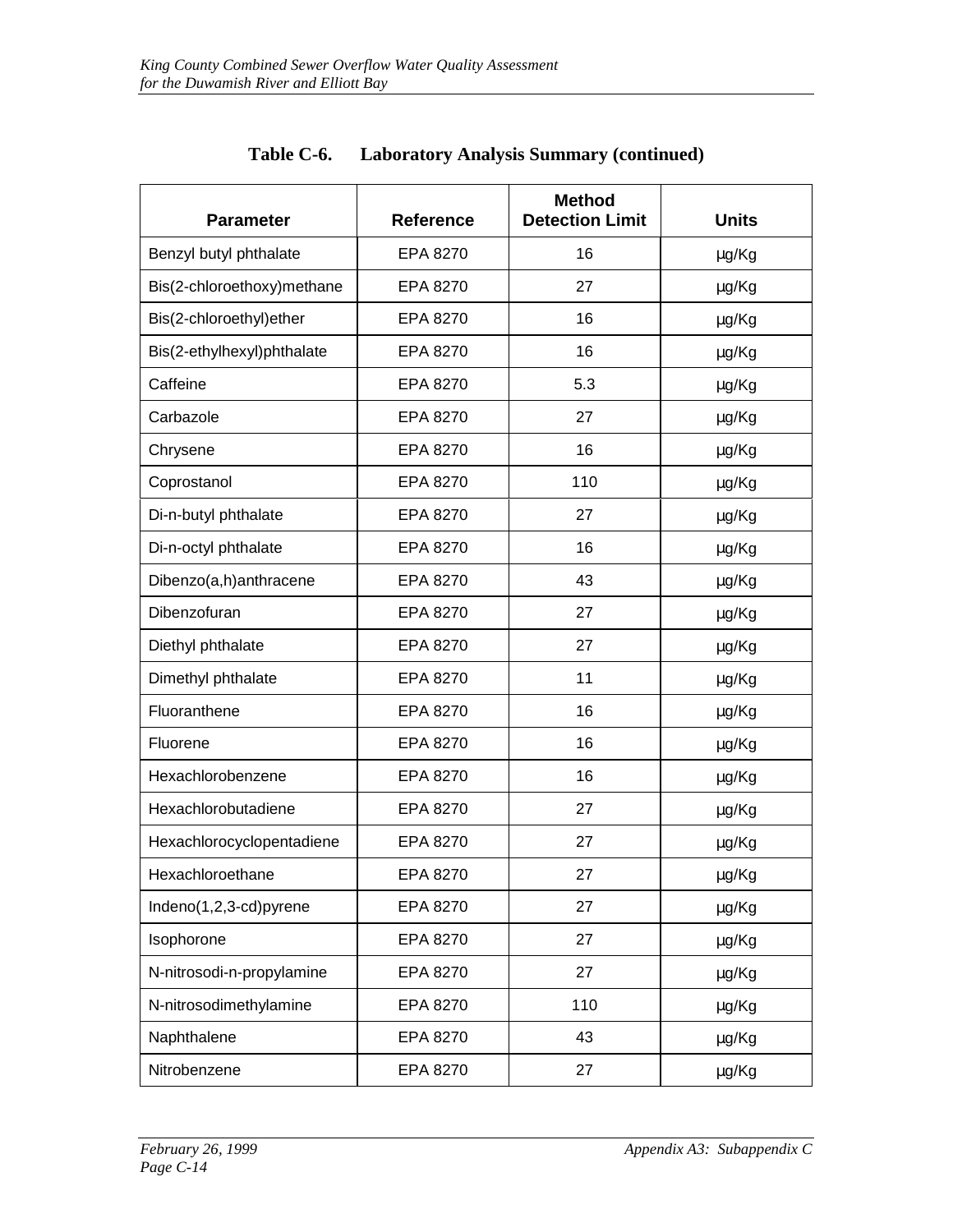| <b>Parameter</b>       | <b>Reference</b> | <b>Method</b><br><b>Detection Limit</b> | <b>Units</b> |
|------------------------|------------------|-----------------------------------------|--------------|
| Pentachlorophenol      | EPA 8270         | 27                                      | µg/Kg        |
| Phenanthrene           | EPA 8270         | 16                                      | µg/Kg        |
| Pyrene                 | EPA 8270         | 16                                      | µg/Kg        |
| <b>Pesticides/PCBs</b> |                  |                                         |              |
| $4,4'$ -DDD            | EPA 8080         | 1.3                                     | µg/Kg        |
| 4,4'-DDE               | EPA 8080         | 1.3                                     | µg/Kg        |
| $4,4'$ -DDT            | EPA 8080         | 1.3                                     | µg/Kg        |
| Aldrin                 | EPA 8080         | 1.3                                     | µg/Kg        |
| Alpha-BHC              | EPA 8080         | 1.3                                     | µg/Kg        |
| Aroclor 1016           | EPA 8080         | 13                                      | µg/Kg        |
| Aroclor 1221           | EPA 8080         | 13                                      | µg/Kg        |
| Aroclor 1232           | EPA 8080         | 13                                      | µg/Kg        |
| Aroclor 1248           | EPA 8080         | 13                                      | µg/Kg        |
| Aroclor 1260           | EPA 8080         | 13                                      | µg/Kg        |
| Beta-BHC               | EPA 8080         | 1.3                                     | µg/Kg        |
| Chlordane              | EPA 8080         | 6.7                                     | µg/Kg        |
| Delta-BHC              | EPA 8080         | 1.3                                     | µg/Kg        |
| Dieldrin               | EPA 8080         | 1.3                                     | µg/Kg        |
| Endosulfan I           | EPA 8080         | 1.3                                     | µg/Kg        |
| Endosulfan II          | EPA 8080         | 1.3                                     | μg/Kg        |
| Endosulfan sulfate     | EPA 8080         | 1.3                                     | µg/Kg        |
| Endrin aldehyde        | EPA 8080         | 1.3                                     | µg/Kg        |
| Gamma-BHC (Lindane)    | EPA 8080         | 1.3                                     | µg/Kg        |
| Heptachlor             | EPA 8080         | 1.3                                     | µg/Kg        |
| Heptachlor epoxide     | EPA 8080         | 1.3                                     | µg/Kg        |
| Methoxychlor           | EPA 8080         | 6.7                                     | µg/Kg        |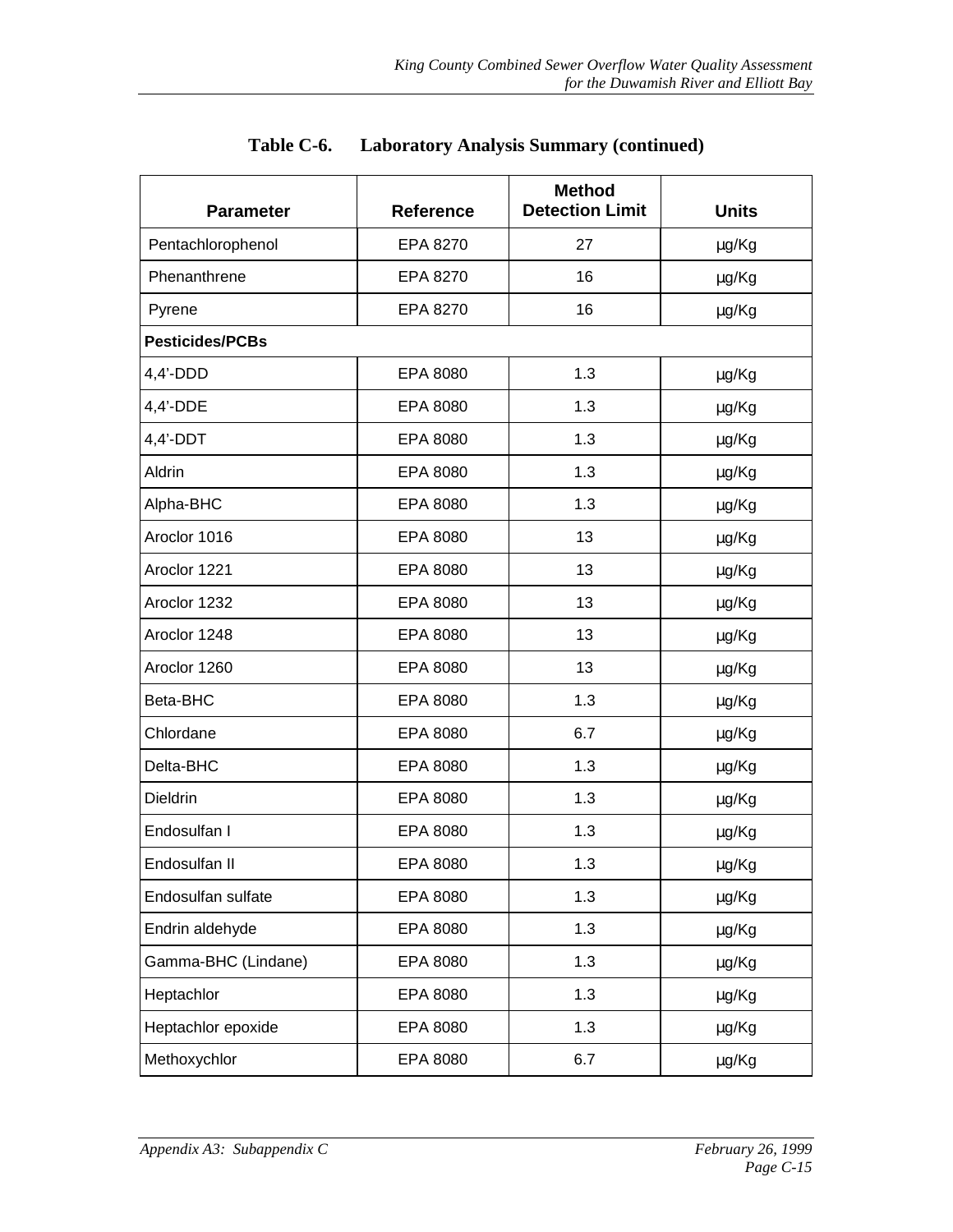| <b>Parameter</b>      | <b>Reference</b> | <b>Method</b><br><b>Detection Limit</b> | <b>Units</b> |
|-----------------------|------------------|-----------------------------------------|--------------|
| Toxaphene             | EPA 8080         | 13                                      | µg/Kg        |
| <b>Butyltin</b>       |                  |                                         |              |
| Di-n-Butyltin         | <b>NOAA 1989</b> | 1.3                                     | µg/Kg        |
| Mono-n-Butyltin       | <b>NOAA 1989</b> | 1.7                                     | µg/Kg        |
| <b>Total butyltin</b> | <b>NOAA 1989</b> | 0.35                                    | µg/Kg        |
| Tri-n-Butyltin        | <b>NOAA 1989</b> | 0.35                                    | µg/Kg        |
| <b>Metals</b>         |                  |                                         |              |
| Mercury               | <b>EPA 7471</b>  | 0.0040                                  | mg/Kg        |
| Chromium              | EPA 6010         | 0.050                                   | mg/Kg        |
| Zinc                  | EPA 6010         | 0.050                                   | mg/Kg        |
| Antimony              | EPA 6020         | 0.020                                   | mg/Kg        |
| Arsenic               | EPA 6020         | 0.020                                   | mg/Kg        |
| Cadmium               | EPA 6020         | 0.0081                                  | mg/Kg        |
| Cobalt                | EPA 6020         | 0.020                                   | mg/Kg        |
| Copper                | EPA 6020         | 0.020                                   | mg/Kg        |
| Lead                  | EPA 6020         | 0.020                                   | mg/Kg        |
| Molybdenum            | EPA 6020         | 0.020                                   | mg/Kg        |
| <b>Nickel</b>         | EPA 6020         | 0.020                                   | mg/Kg        |
| Silver                | EPA 6020         | 0.012                                   | mg/Kg        |
| Vanadium              | EPA 6020         | 0.020                                   | mg/Kg        |

#### **Quality Control Procedures**

#### **Field Quality Control Procedures**

No specific field QC samples are to be submitted for analysis. Information on field precision may be derived from the five replicate tissue samples collected at each station and individually analyzed.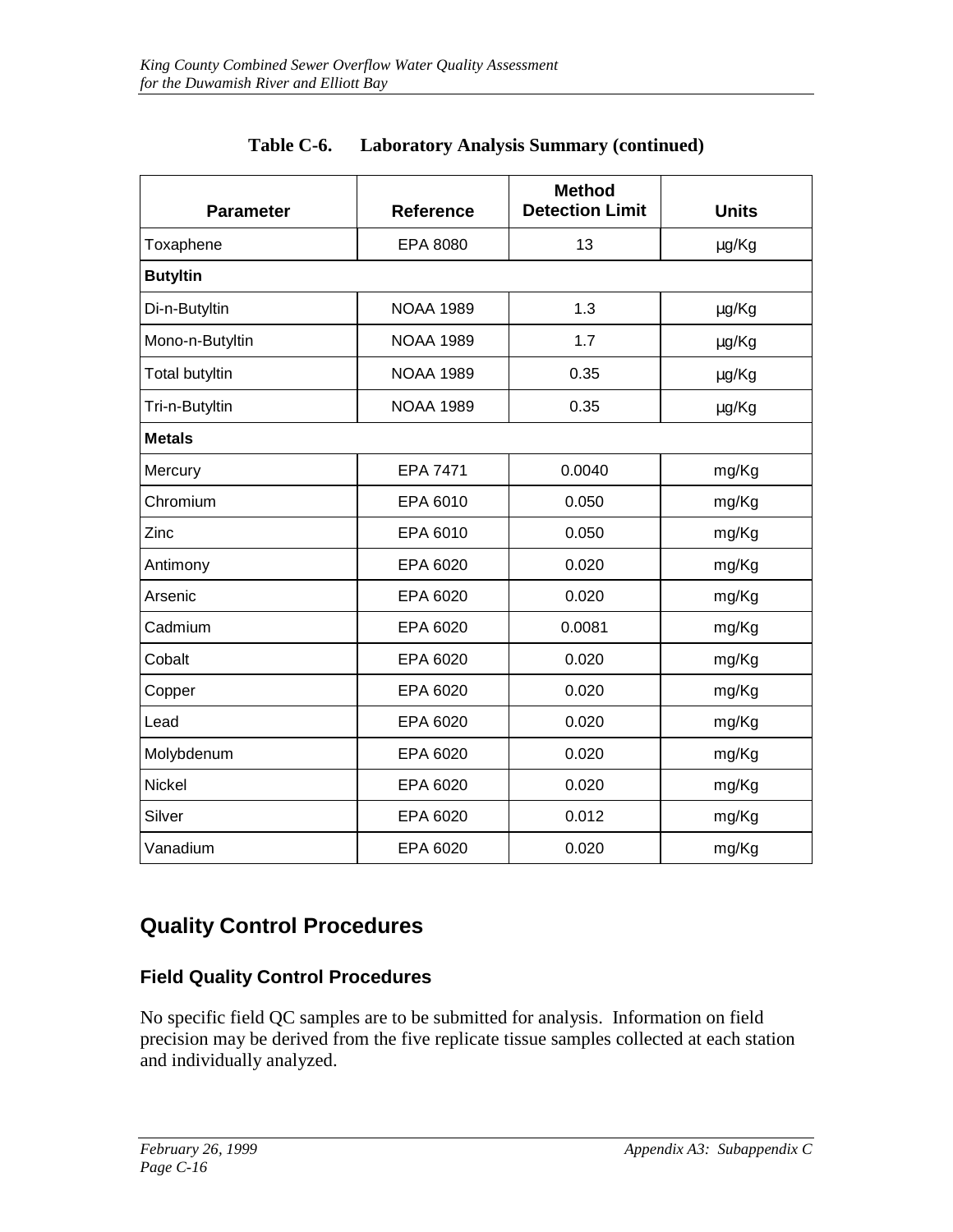#### **Laboratory Quality Control Procedures**

KCEL is accredited by the Washington State Department of Ecology (WSDOE) and participates in audits and inter-laboratory studies by WSDOE and U.S. EPA. These performance and system audits have verified the adequacy of the laboratory standard operating procedures, which include preventative maintenance and data reduction procedures. All tissue samples will be analyzed by KCEL. For samples performed at KCEL, the frequency of QC samples to be performed for this project is shown in Table C-7.

| <b>QC Sample</b>                        | <b>Description</b>                                                                                                                                                                         | <b>Frequency</b>                                                                     |
|-----------------------------------------|--------------------------------------------------------------------------------------------------------------------------------------------------------------------------------------------|--------------------------------------------------------------------------------------|
| <b>Method Blank</b>                     | An aliquot of a clean solid matrix carried<br>through the analytical process and used<br>as an indicator of contamination.                                                                 | 1 per sample batch.<br>Maximum sample batch size<br>equals 20 samples.               |
| Standard<br>Reference<br>Material (SRM) | Sample of similar matrix and of known<br>analyte concentration, processed<br>through the entire analytical procedure<br>and used as an indicator of method<br>accuracy.                    | 1 per 50 samples. SRMs may<br>not be available for all<br>analyses.                  |
| Spike Blank                             | Known concentration of target analyte(s)<br>introduced to a clean solid matrix,<br>processed through the entire analytical<br>procedure and used as an indicator or<br>method performance. | 1 per sample batch.<br>Maximum sample batch size<br>equals 20 samples.               |
| Surrogate<br>Recovery                   | Surrogate compounds are added to the<br>sample aliquot at the start of processing.<br>Recovery results indicate method<br>accuracy.                                                        | Added to all Organics<br>analyses, including all QC<br>samples.                      |
| Lab Duplicate                           | A second aliquot of a sample, processed<br>concurrently and identically with the<br>initial sample, used as an indicator of<br>method precision.                                           | Over the course of the<br>project, 1 per 20 samples.                                 |
| <b>Matrix Spike</b>                     | An aliquot of sample to which known<br>quantities of analyte(s) are added. Used<br>as an indicator of sample matrix effect on<br>recovery of target analyte(s).                            | Over the course of the<br>project, 1 per 20 samples.                                 |
| <b>Matrix Spike</b><br>duplicate        | An additional matrix spike sample used<br>as an indicator of matrix effect on sample<br>recovery and method precision.                                                                     | Over the course of the<br>project, 1 per 20 samples.<br>(For Organics analyses only) |

#### **Table C-7. Laboratory Quality Control Samples**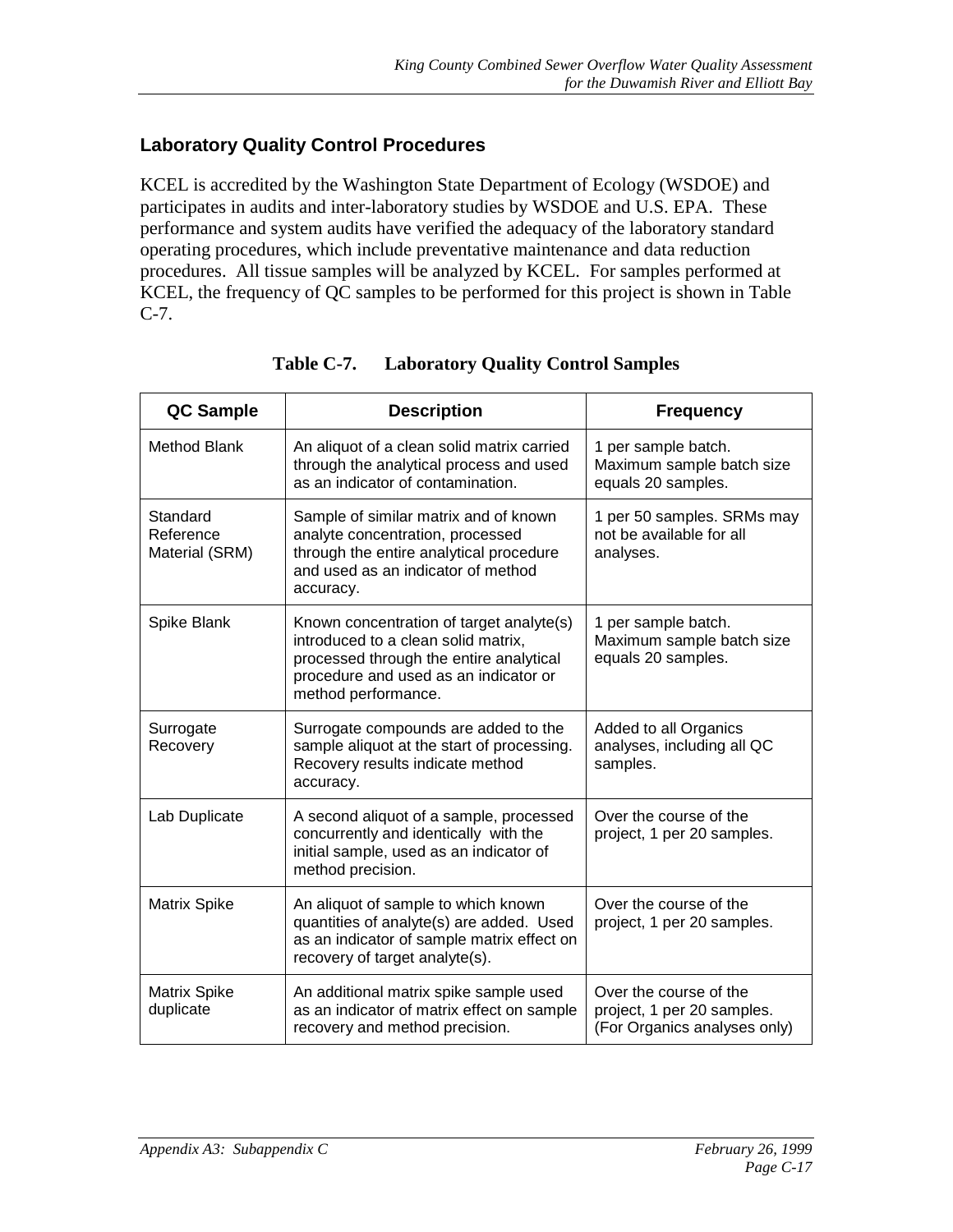# **DATA ASSESSMENT PROCEDURES**

Data assessment will be conducted by reviewing QC data supplied from the laboratory. Holding times will be compared to the date received versus when the analysis was performed. A review will be made of the detection limits obtained in relation to matrix interferences. Duplicate samples will be evaluated for their RPDs. Surrogates, spiked samples, blank spikes and SRMs will be reviewed for their percent recoveries. Method blanks will also be compared to individual MDLs. Data assessment will be summarized by the lab project manager in the format of a case narrative. Professional judgment will be used to evaluate situations where data quality objectives have not been met.

Completeness will be assured by comparing valid sample data with this QA project plan and chain-of-custody records. Completeness will be calculated by dividing the number of valid values by the total number of values.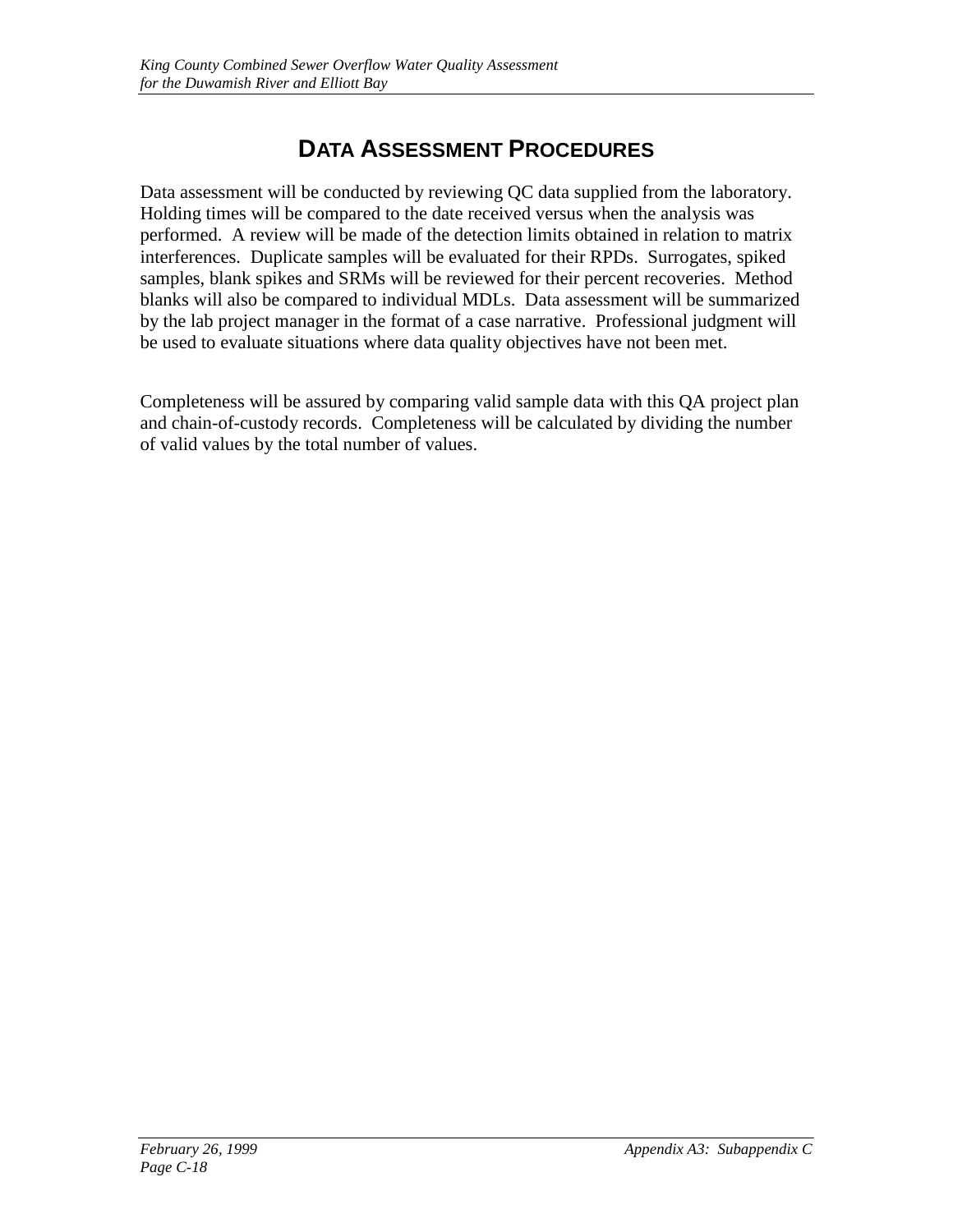## **REFERENCES**

Puget Sound Estuarine Program (PSEP). 1988. Elliott Bay action program: analysis of toxic problem areas. Prepared for U.S. EPA, Region 10, Office of Puget Sound, Seattle, Washington. Prepared by PTI Environmental Services and Tetra Tech, Inc. Bellevue, Washington.

Puget Sound Estuarine Program (PSEP). 1989. Recommended guidelines for measuring selected environmental variables. Prepared for U.S. EPA, Region 10, Office of Puget Sound, Seattle, Washington. Prepared by Tetra Tech, Inc. Bellevue, Washington.

Salazar, M.H., and S.M. Salazar. 1995. *In situ* bioassays using transplanted mussels: I. estimating chemical exposure and bioeffects with bioaccumulation and growth. *In*: environmental toxicology and risk assessment - Third Volume, ASTM STP 1218. J.S. Hughes, G.R. Biddinger, and E. Mones, Eds., American Society for Testing and Materials. Philadelphia, Pennsylvania. pp 216-241.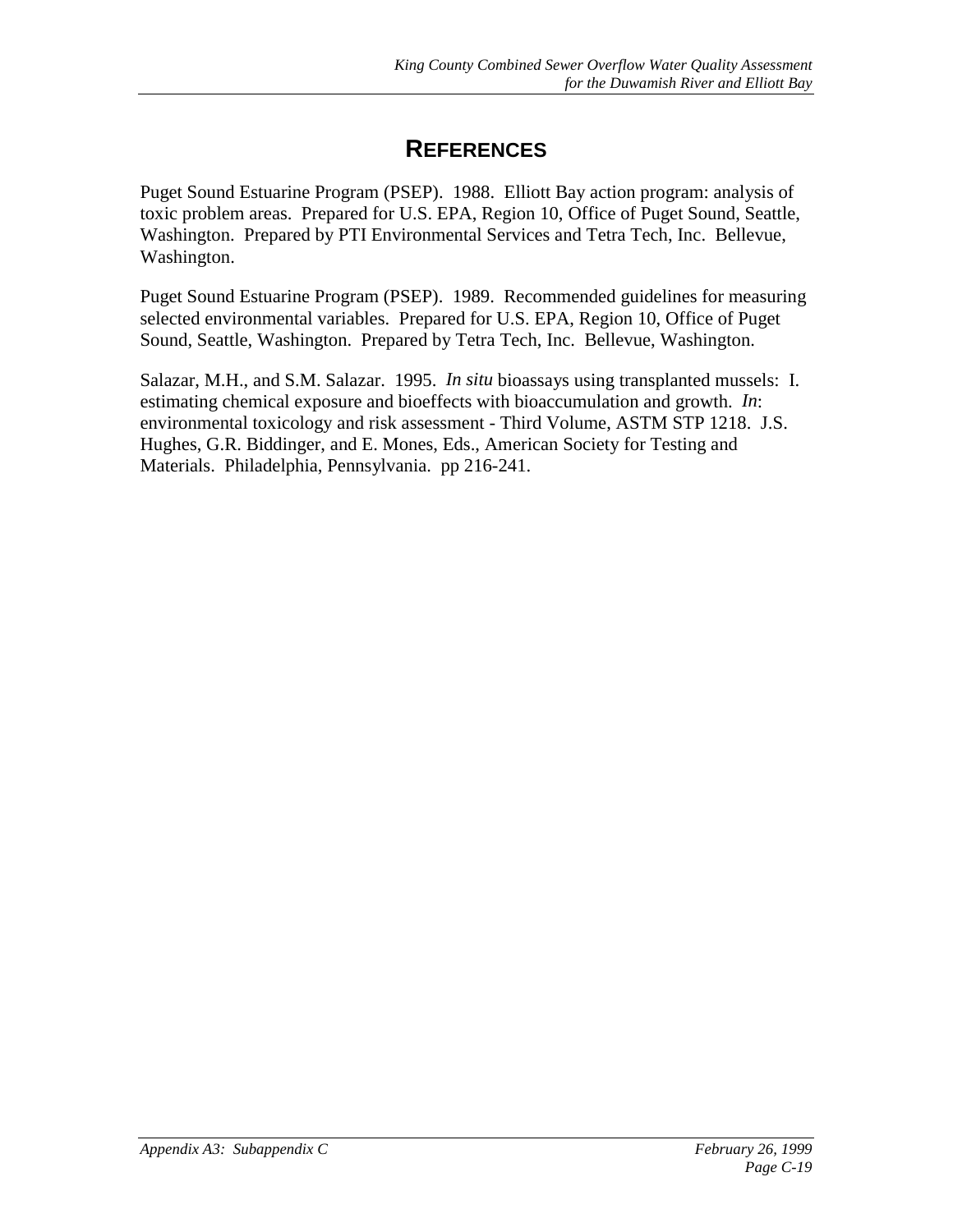**SUBAPPENDIX D**

**QUALITY ASSURANCE PROJECT PLAN TISSUE ANALYSES FOR RISK ASSESSMENT**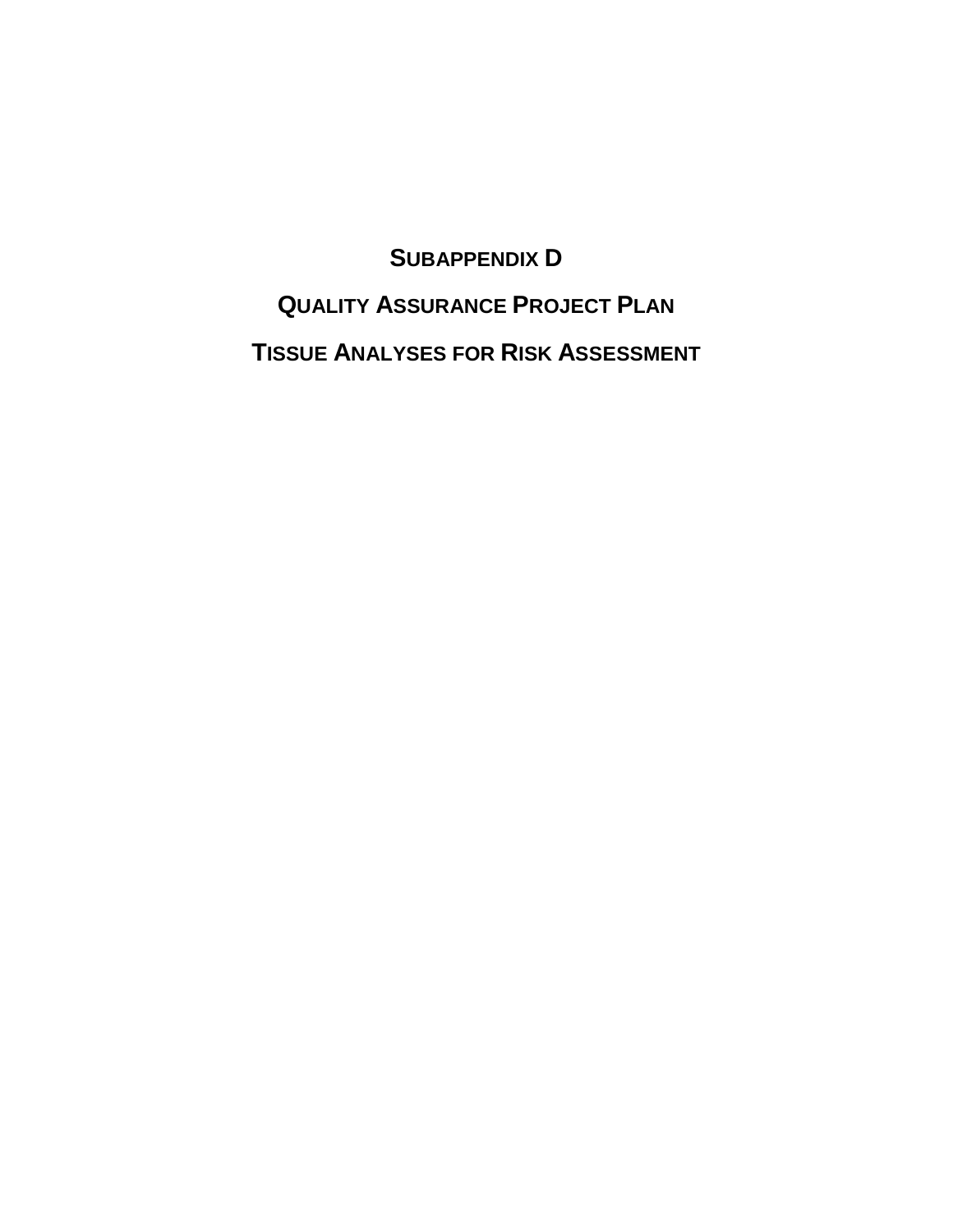# **PROJECT DESCRIPTION**

Tissue samples from the Duwamish River and Elliott Bay were collected and analyzed for metals, organics, tributyltin and lipids. In addition to the raw tissue, cooked portions of certain samples were analyzed. Results of these analyses were used in a risk assessment of the Duwamish Estuary.

## **PROJECT ORGANIZATION AND RESPONSIBILITY**

Sydney Munger directs the Water Quality Assessment (WQA). John Strand manages the tissue study portion of WQA and, assisted by Sandy O'Neill of the Washington Department of Fisheries and Wildlife (WDFW), collected the samples and performed the cooking of selected tissue. Scott Mickelson facilitated sample delivery and coordinated sample processing and analysis by the King County Environmental Laboratory (KCEL).

# **DATA QUALITY OBJECTIVES**

The procedures and practices described in this quality assurance (QA) plan are designed to generate data of sufficient quality to support decision making described in the project description section and follow the guidelines of the Puget Sound Ambient Monitoring Program (PSAMP). Procedures to attain these data quality objectives are discussed throughout this document. The QC procedures section (Section 7.0) addresses many of the procedures necessary to obtain data which meet the data quality objectives described in this section.

#### **Precision**

Laboratory precision is assessed using laboratory duplicates. One of the duplicate sample results must exceed the reporting detection limit (RDL) in order for the relative percent differences (RPDs) to be evaluated against the acceptance limits (for metals, both must exceed the RDL). Table D-1 shows the quality control (QC) objectives for lab duplicates. For organics analyses, a matrix spike/matrix spike duplicate were analyzed to assess method precision.

#### **Bias**

An indication of the bias of the analytical data is provided by standard reference materials (SRMs), surrogate spikes, blank spikes and matrix spikes. Table D-1 shows the objectives for QC samples used to assess bias. The laboratory uses professional judgment regarding interpretation of data quality and any subsequent action taken as a result of recoveries outside these limits.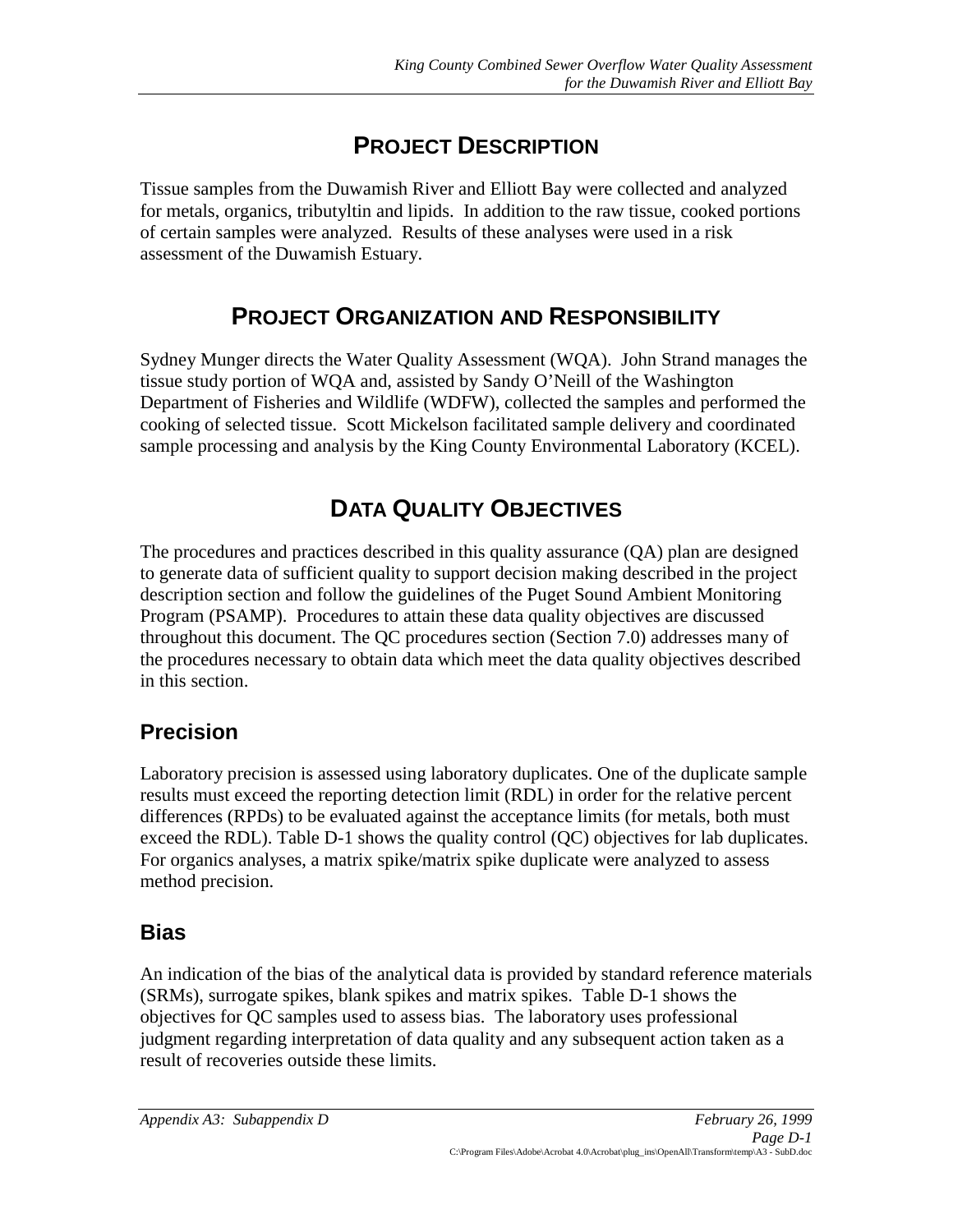| <b>Parameter</b>    | Lab Duplicate | <b>Matrix Spike / Dup</b><br><b>Matrix Spike</b> | <b>Surrogate</b> | <b>Blank Spike</b> | <b>Method</b><br><b>Blank</b> | <b>Standard</b><br><b>Reference Material</b> |
|---------------------|---------------|--------------------------------------------------|------------------|--------------------|-------------------------------|----------------------------------------------|
| BNAs <sup>a</sup>   | $RPD < 100\%$ | 50% to 150%                                      | 50% to 150%      | 50% to 150%        | $<$ MDL                       | 80% to 120%                                  |
| <b>PCBs</b>         | $RPD < 100\%$ | 50% to 150%                                      | 50% to 150%      | 50% to 150%        | $<$ MDL                       | N/A                                          |
| Metals              | $RPD < 20\%$  | 75% to 125% *                                    | N/A              | 80% to 120%        | $<$ MDL                       | ≤120%                                        |
| Mercury             | RPD < 20%     | 75% to 125% *                                    | N/A              | 80% to 120%        | $<$ MDL                       | 80% to 120%                                  |
| <b>Tributyl Tin</b> | $RPD < 100\%$ | 50% to 150%                                      | 50% to 150%      | 50% to 150%        | $<$ MDL                       | N/A                                          |
| Percent Lipids      | $RPD < 100\%$ | N/A                                              | N/A              | N/A                | N/A                           | N/A                                          |

**Table D-1. Parameters and QC Objectives for Tissue Samples**

\* Matrix spikes only (no duplicate matrix spikes) analyzed for metals and mercury.

<sup>a</sup> EPA 8270 list (may be limited to the compounds of potential concern for WQA)

BNAs = Base/neutral/acid compounds

PCBs = Polychlorinated biphenyls

RPD = Relative percent difference

 $MDL = Method detection limit$ 

 $N/A$  = Not analyzed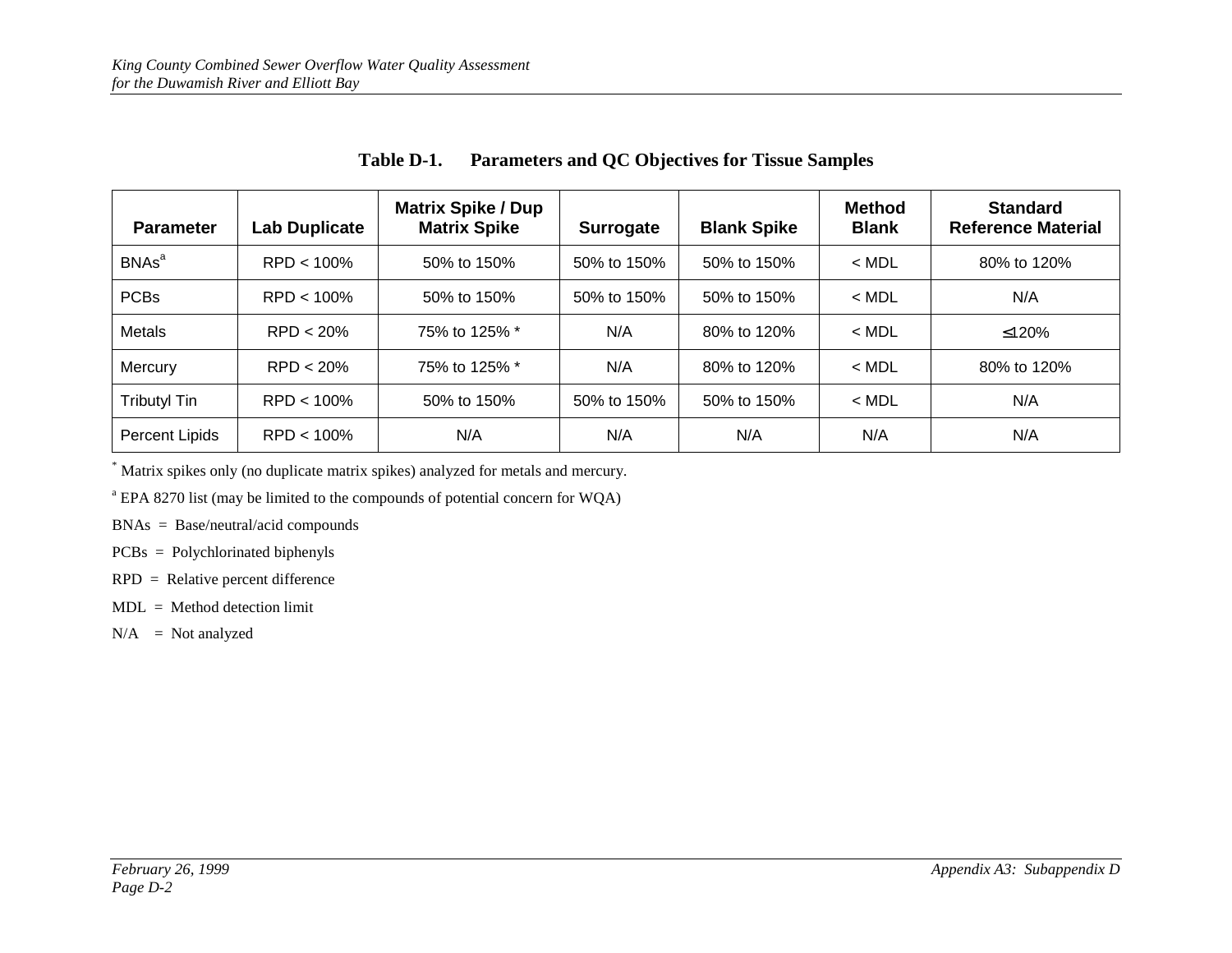Bias is also judged by the evaluation of method blank data. Analytical results for method blanks are to be less than the method detection limit (MDL). Method blanks for metals must also be greater than the negative MDL. A sample result will be flagged with the "B" qualifier if the method blank is greater than the MDL and if the sample response is less than 5 times the method blank response (10 times for metals parameters).

#### **Representativeness**

Prior to analysis within the laboratory, each individual sample was homogenized to ensure that the analytical subsample is representative of the sample container contents.

## **Comparability**

Data comparability is ensured through the application of standard sampling procedures, analytical methods, units of measurement and detection limits. Additionally, the quality control criteria based on PSAMP guidelines provides for an adequate level of analytical performance and produces comparable data.

# **Completeness**

Completeness is judged by the following criteria:

- Accounting for the projected data points as detailed in this QA plan
- Compliance with the data quality criteria as presented in this section
- Compliance with required holding times

The goal for the above criteria is 100 percent complete. However, where data are not complete, decisions regarding reanalysis will be made by a collaborative process involving both data users and data generators. These decisions take into account the project data quality objectives as presented above.

# **SAMPLING AND PREPARATION PROCEDURES**

## **Sample Collection**

With the exception of the small invertebrates and market squid, all the tissues in Table D-2 were collected jointly by the staffs at WDFW and King County Department of Natural Resources. The collections were made aboard the MV *Chasita* from April 14 through April 24, 1997. Puget Sound Estuary Program (PSEP) protocols were followed for the collection and handling of the fish and shellfish samples. A commercial otter trawl that contained a 1-1/2 inch mesh liner was employed to collect the target species at three locations: (1) the Duwamish River, (2) in Elliott Bay, and (3) at Port Susan. The latter is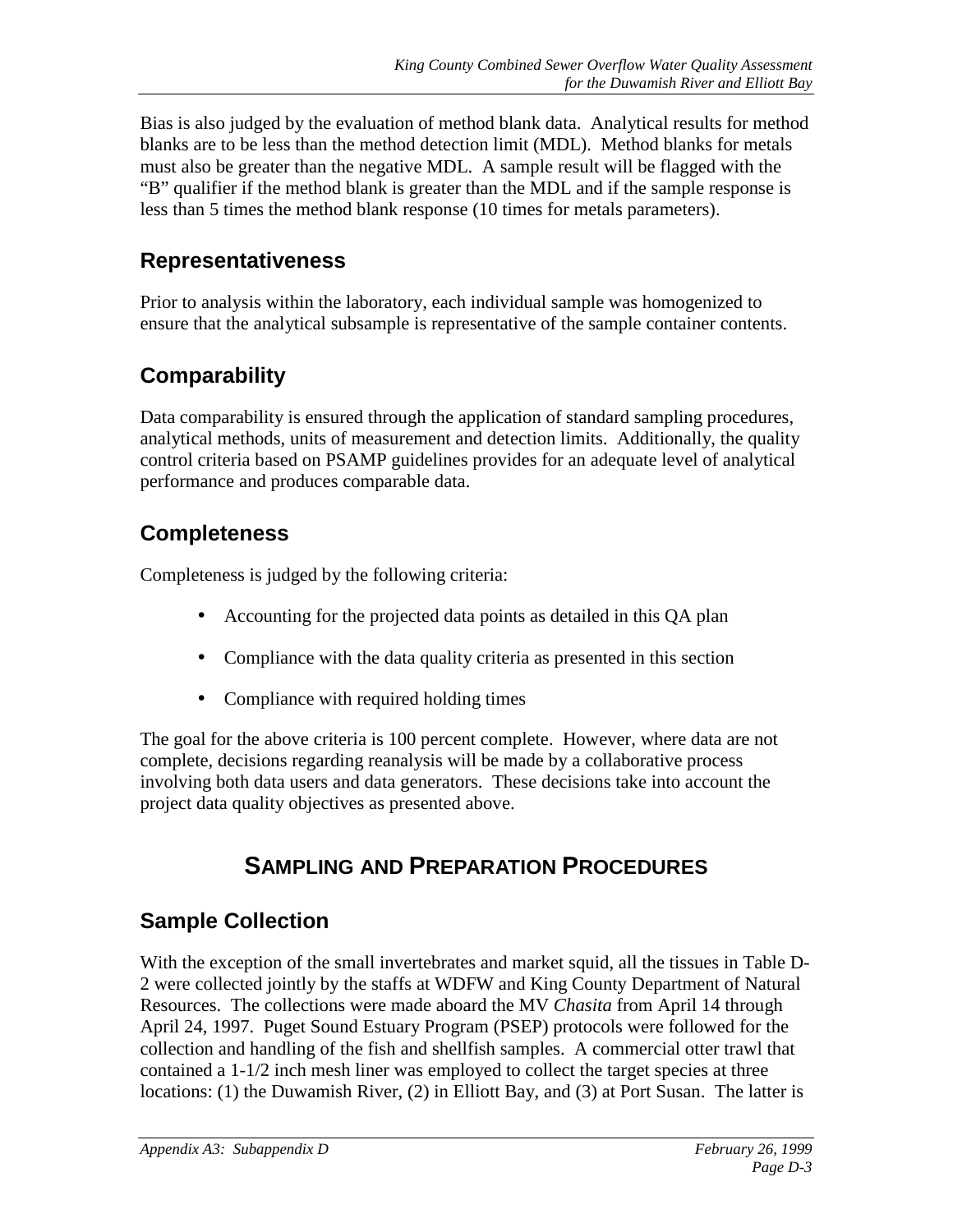a clean reference site. Each trawl was of short duration, usually five minutes. After each haul, the net was brought aboard the vessel and the contents dumped onto a sorting table. The catch was first sorted for English sole and rockfish, and then sorted for several other species of finfish including shiner perch and all juveniles under 15 cm in length. Dungeness crab, red rock crab, and spot prawn were also collected. The quantity of fish and shellfish taken was dictated by the need to provide the lab approximately 130 grams per sample for chemical analyses. We also archived some samples for possible analyses at a later date. All samples, with the exception of shiner perch, were wrapped in aluminum foil, dull side in, and placed in ice chests containing bags of ice.

| <b>Tissue Type</b>      | <b>Duwamish River</b> | <b>Elliott Bay</b> | <b>Reference Site</b> | <b>Total</b>   |
|-------------------------|-----------------------|--------------------|-----------------------|----------------|
| Dungeness Crab          | 2 uncooked            | 4 uncooked         | 3 uncooked            | 9              |
|                         | 2 cooked              | 3 cooked           | 3 cooked              | 8              |
| Crab                    | 1 uncooked            | 2 uncooked         | 1 uncooked            | $\overline{4}$ |
| Hepatopancreas          |                       | 1 cooked           | 1 cooked              | $\overline{2}$ |
| Large Sole Fillet       | 3 uncooked            | 3 uncooked         | 3 uncooked            | 9              |
|                         | 3 cooked              | 3 cooked           | 3 cooked              | 9              |
| Large Sole<br>Carcass   | 3                     | 3                  | 3                     | 9              |
| <b>Rockfish Fillets</b> |                       | 3                  | 3                     | 6              |
| <b>Small Fish</b>       | 3                     | 3                  | 3                     | 9              |
| Invertebrates           | 1                     | 1                  | $\overline{2}$        | 4              |
| Spot Prawns             |                       | 1                  | $\overline{2}$        | 3              |
| <b>Market Squid</b>     |                       | 3 cleaned          |                       | 3              |
|                         |                       | 3 whole            |                       | 3              |
| Total                   | 18                    | 33                 | 27                    | 78             |

**Table D-2. Summary of Tissues**

After collections were made on April 14th and April 17th 1997, the samples (with the exception of one half of the crabs) were brought back to the lab and frozen at -20°C. The other half of the crab samples from each site was first cooked, then frozen. All other collections (other crabs from Elliott Bay collected on April 15th and April 16th, and fish and crabs collected on April 24th from Port Susan) were frozen onboard the MV *Chasita* the day of collection. Shiner perch were placed in glass jars and frozen for whole body analysis. The additional crabs from Elliott Bay were transported to the lab in an ice chest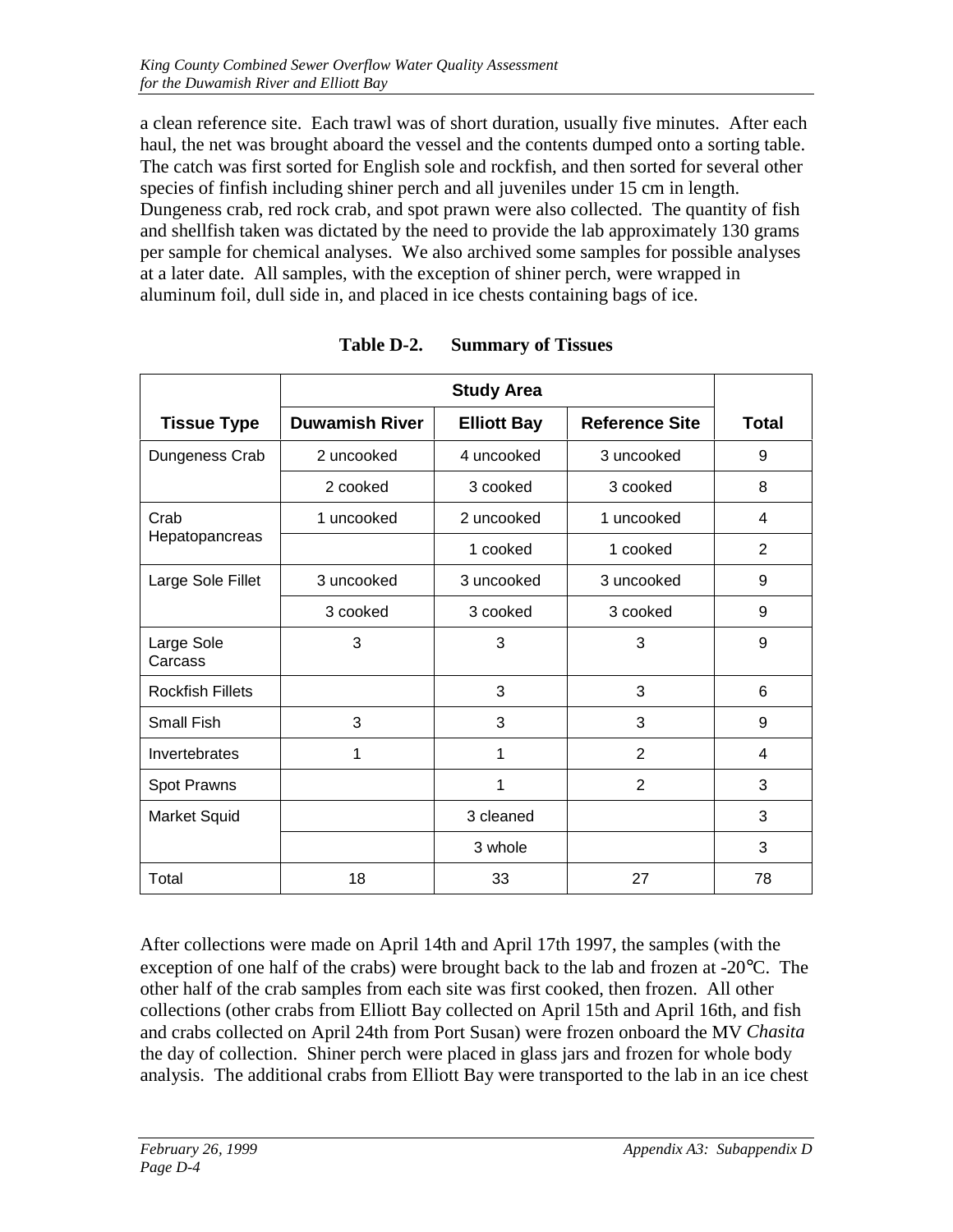containing ice on April 17th. The fish and crabs from Port Susan were transported to the lab on April 25th.

The small invertebrate samples were collected by staff from the King County Department of Natural Resources. They contained mostly amphipods screened from intertidal sediments in the Duwamish River and at a reference area (McAllister Creek on the Nisqually Delta). Collections in the Duwamish River occurred on May 8th and 9th, 1997. Collections from McAllister Creek occurred June 16 and 19 and July 3, 1997. The samples were washed and concentrated back at the lab and frozen at -20°C. Market squid were collected from Elliott Bay on December 11 and 12, 1997 employing rod and reel. Squid were placed in glass jars and frozen whole until dissection.

# **Sample Processing**

No less than 130 grams of tissue were composited for each sample. On average, composite samples consisted of an equal amount of tissue from either 20 English sole, 1 rockfish, 3 Dungeness crabs, 10 spot prawns, 10 shiner perch, 10 squid, and 2,000 intertidal invertebrates. Clean, stainless steel knives were used in the dissections. Excised tissues were placed into clean glass jars and refrozen at -20°C. Powder-free surgical gloves were worn when excising the tissues and both clean implements and gloves were used for each sample.

Composite samples of English sole contained approximately 10 grams from each of 20 fish. There were three composite samples from each sampling site, each composite sample representing a different size group (small, medium, large). The sole was filleted in a similar manner for both the raw and cooked samples using opposite sides of the same fish, except that the lateral line was retained as part of the cooked portion. The skin of each fish was carefully removed before dissection and collection of the underlying muscle tissue. Composite samples made from English sole carcasses contained equal amounts of skin, fins and tail, viscera, backbone, and head (including jaws and gills). There again were three composite samples from each site, each composite sample representing a different size group. Rockfish were filleted similarly but were not composited. A single rockfish was dissected for each sample.

Cooking of English sole fillets consisted of frying in a  $\text{Teflon} \otimes \text{pan}$  on medium heat for eight minutes. A small amount of PAM® (a commercially available cooking lubricant) was added to the pan prior to frying. The cooked fillets were returned to their respective glass jars following a 10-minute cooling period and refrozen at -20°C.

The raw samples of crab contained all soft parts with the exception of hepatopancreas, which was dissected free of the carcass and analyzed separately. Crab, cooked whole before dissection and analysis was segregated such that only edible tissue was used for analysis. The cooked hepatopancreas was dissected free of the whole cooked crab carcass and analyzed separately. Cooking, in the case of crabs, was boiling for 25 minutes in a ceramic-coated cooking pot. Crabs were cooked in their shells, cooled, then dissected.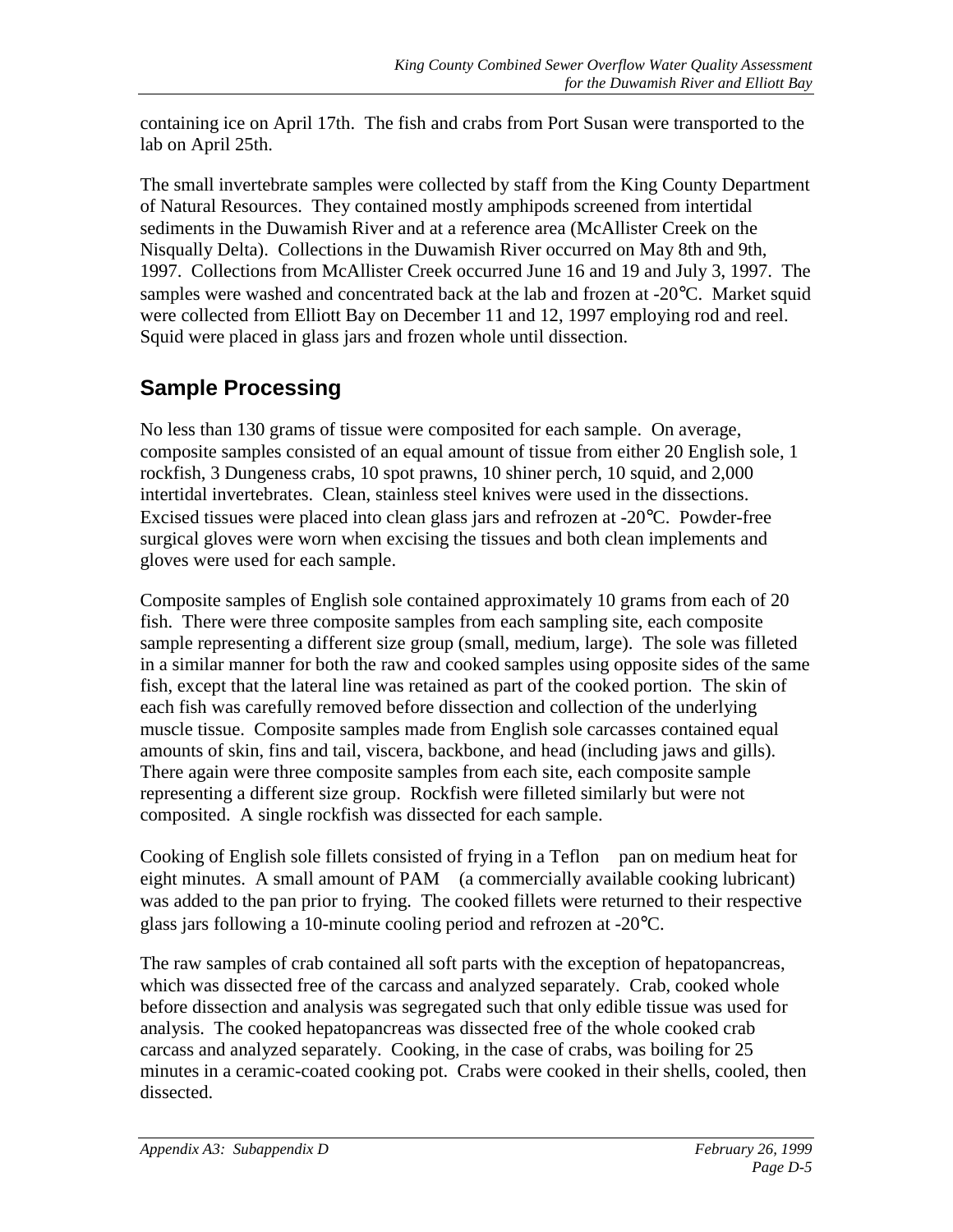Shiner perch and half of the market squid samples consisted of the whole body homogenized for analysis. The other halves of the squid samples were cleaned by removing the quill, beak, and viscera. Spot prawn samples consisted of only edible muscle tissues collected from the tail of the animal. The tails were severed from the cephalothorax and their shells, intestine, and dorsal abdominal aorta removed.

As a final step to sample preparation, each fish and shellfish sample was homogenized in a blender prior to freezing at -20°C. The homogenizer was outfitted with titanium blades. The samples were homogenized for three minutes at 6,000 rpm. The cooked samples of English sole and Dungeness crab were homogenized at a lower rpm (3,000) for the first two minutes due to less moisture remaining in the cooked sample. The rpms were then slowly increased to 6,000 and maintained at this level for two minutes. As part of the planned analyses, the percent moisture was also determined.

# **Sample Identification**

For chemical analysis, each sample is identified by a unique laboratory sample number, assigned to each sampling location and event. A single sample number is used for all parameters analyzed from the same sample. Sample numbers are assigned and sample containers labeled with these numbers prior to use. Sample labels also include information about the sampling location, sampling date, project number, sample matrix, requested analytical parameters, and preservation information.

# **Sample Containers**

All sample containers are supplied by KCEL. Sample containers will be provided in accordance with guidelines noted in Table D-3. These containers are purchased as precleaned by the manufacturer or are prewashed and prepared for sampling in accordance with standard operating practice of KCEL. These containers are typically used following the preparation of the tissues (dissection, grinding, or cooking).

| <b>Parameter</b> | <b>Matrix</b> | <b>Reference</b> | <b>Sampling</b><br><b>Container</b> | <b>Sample</b><br><b>Size</b> | <b>Preservative</b>     | <b>Hold</b><br>Time <sup>a</sup> |
|------------------|---------------|------------------|-------------------------------------|------------------------------|-------------------------|----------------------------------|
| Metals           | Tissue        | PSEP (1989)      | <b>HDPE</b>                         | 30 <sub>g</sub>              | Freeze $(-18^{\circ}C)$ | 2 years <sup>b</sup>             |
| Semivolatiles    | Tissue        | PSEP (1989)      | Glass                               | 30 <sub>g</sub>              | Freeze $(-18^{\circ}C)$ | 1 year $c$                       |
| Lipids           | Tissue        | PSEP (1989)      | Glass                               | 20 to 30 g                   | Freeze $(-18^{\circ}C)$ | 1 year                           |
| TBT              | Tissue        | PSEP (1989)      | Glass                               | 8 to 20 g                    | Freeze $(-18^{\circ}C)$ | 1 year                           |

**Table D-3. Sample Containers, Preservation, and Storage Conditions**

 Holding times are initiated upon receipt of the sample in its final form for analysis (cooked or filleted, etc.) rather than from the date collected.

a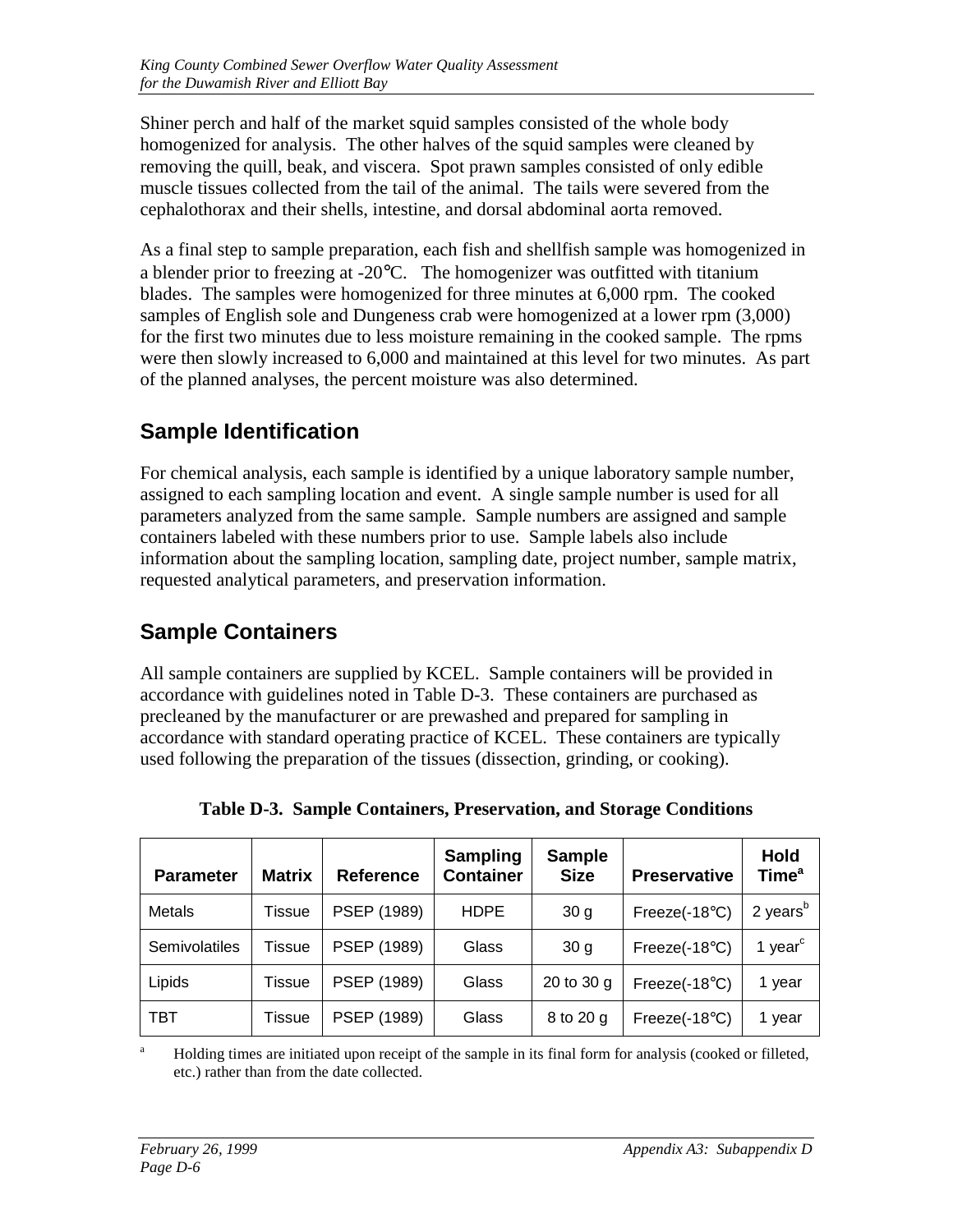- b Unpublished KCEL data indicate that mercury is stable in tissue samples for up to 6 months when frozen.
- c 1 year storage time between collection and extraction, 40 days between extraction and analysis.

 $HDPE = High density polyethylene$ 

#### **Sample Receipt and Sample Log In**

Samples are logged into the Laboratory Information Management System (LIMS) by the laboratory sample management specialist. The following are checked at that time:

- Correct use of sample ID and agreement of the sample ID with the field sheet
- Appropriate sample bottles and sample preservation have been employed
- Samples have been received within the holding times

#### **ANALYTICAL PROCEDURES**

Samples are analyzed using the analytical procedures and detection limits appropriate to PSAMP studies. These are listed in Table D-4. MDLs for individual samples may differ due to differences in sample sizes or final extract volumes.

| <b>Parameter</b>       | <b>Reference</b> | <b>Method</b><br><b>Detection Limit</b> | <b>Units</b> |
|------------------------|------------------|-----------------------------------------|--------------|
| <b>BNAs</b>            |                  |                                         |              |
| 1,2,4-trichlorobenzene | EPA 8270         | 16                                      | μg/Kg        |
| 1,2-dichlorobenzene    | EPA 8270         | 16                                      | μg/Kg        |
| 1,2-diphenylhydrazine  | EPA 8270         | 53                                      | μg/Kg        |
| 1,3-dichlorobenzene    | EPA 8270         | 16                                      | μg/Kg        |
| 1,4-dichlorobenzene    | EPA 8270         | 16                                      | μg/Kg        |
| 2,4,5-trichlorophenol  | EPA 8270         | 110                                     | μg/Kg        |
| 2,4,6-trichlorophenol  | EPA 8270         | 110                                     | μg/Kg        |
| 2,4-dimethylphenol     | EPA 8270         | 27                                      | μg/Kg        |
| 2,4-dinitrophenol      | EPA 8270         | 53                                      | μg/Kg        |
| 2,4-dinitrotoluene     | EPA 8270         | 11                                      | μg/Kg        |

**Table D-4. Laboratory Analysis Summary**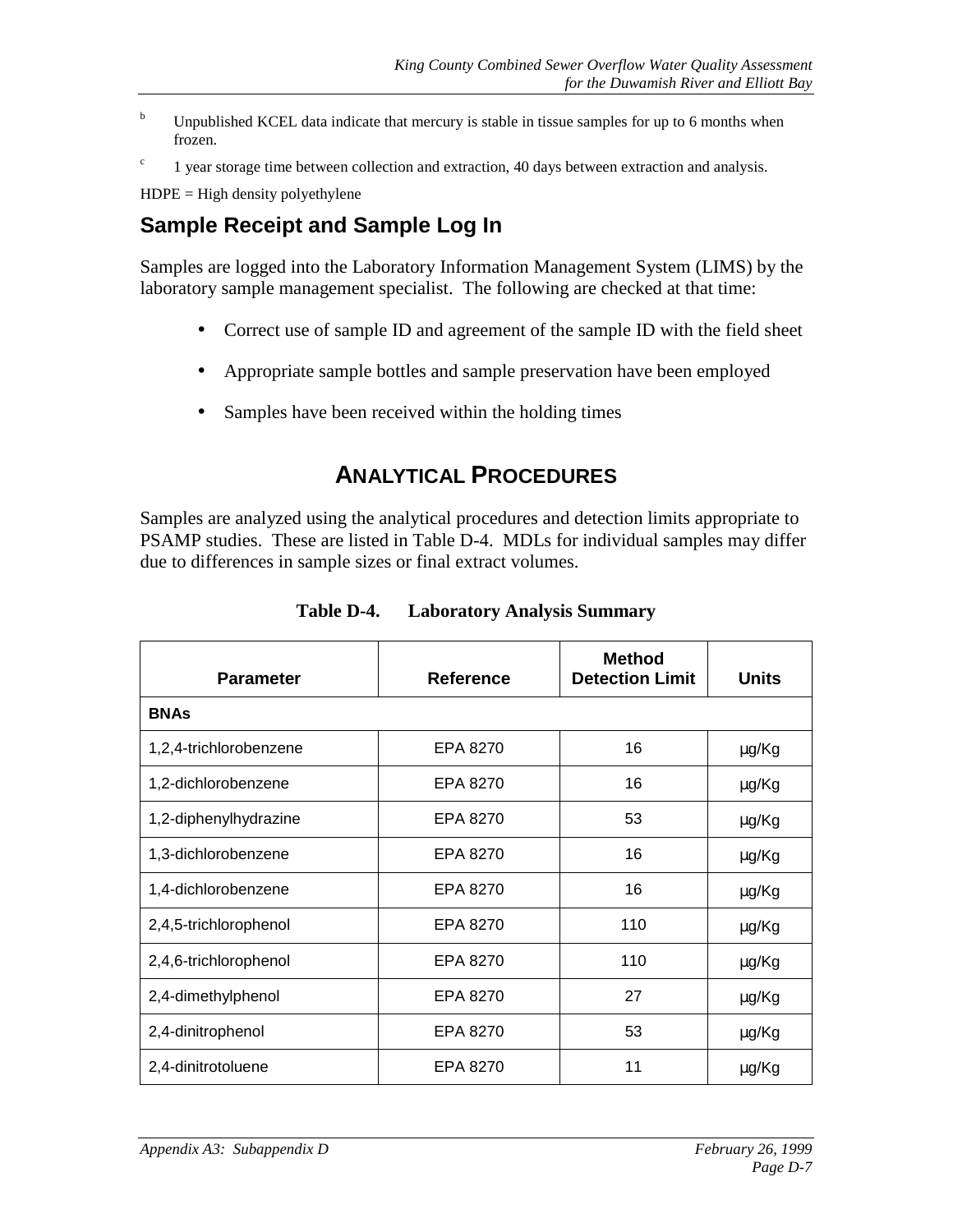| 2,6-dinitrotoluene  | EPA 8270 | 11 | μg/Kg |
|---------------------|----------|----|-------|
| 2-chloronaphthalene | EPA 8270 | 16 | μg/Kg |
| 2-chlorophenol      | EPA 8270 | 53 | μg/Kg |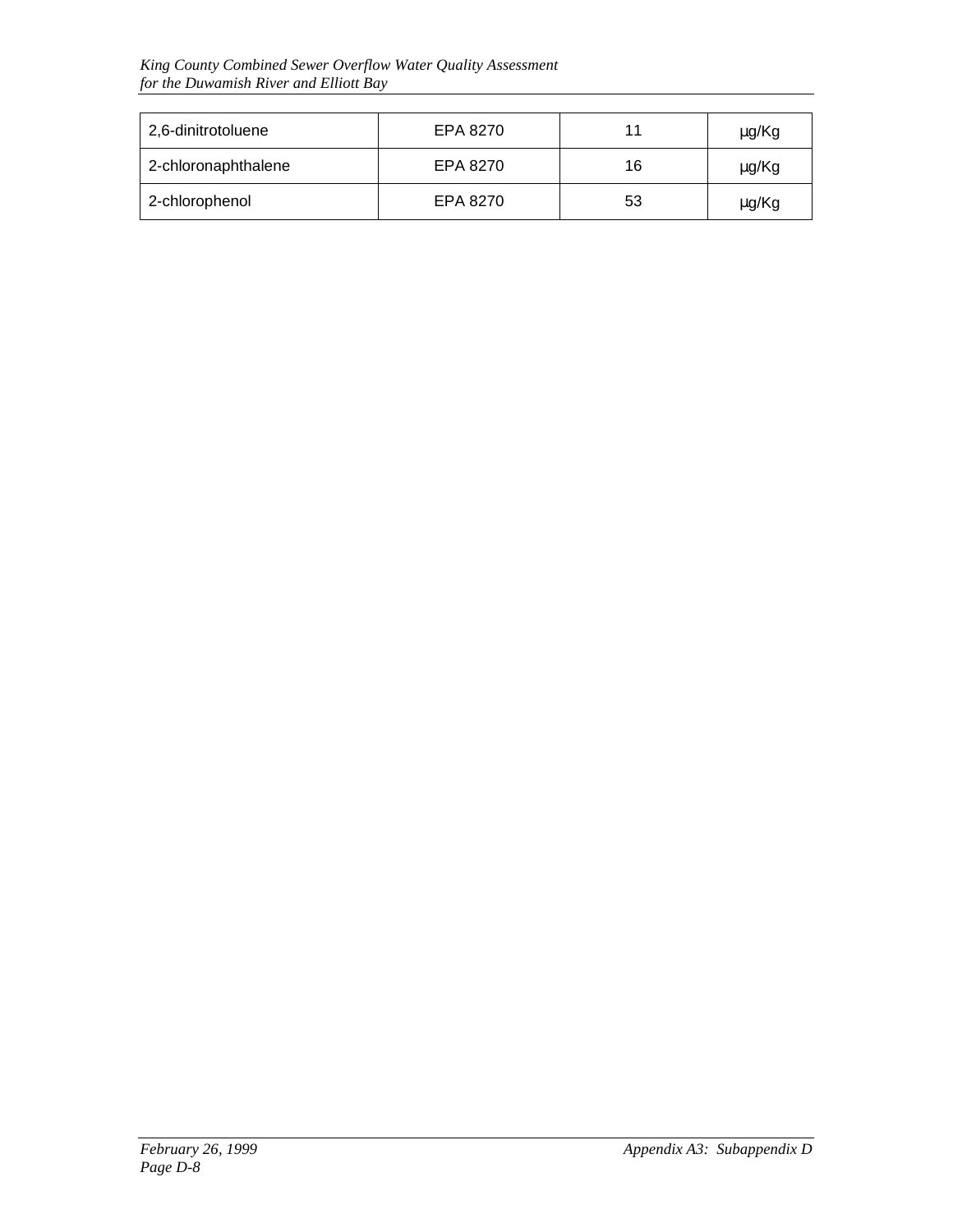| <b>Parameter</b>            | <b>Reference</b> | <b>Method</b><br><b>Detection Limit</b> | <b>Units</b> |
|-----------------------------|------------------|-----------------------------------------|--------------|
| 2-methylnaphthalene         | EPA 8270         | 43                                      | µg/Kg        |
| 2-methylphenol              | EPA 8270         | 27                                      | µg/Kg        |
| 2-nitroaniline              | EPA 8270         | 110                                     | µg/Kg        |
| 2-nitrophenol               | EPA 8270         | 27                                      | μg/Kg        |
| 3,3'-dichlorobenzidine      | EPA 8270         | 27                                      | μg/Kg        |
| 3-nitroaniline              | EPA 8270         | 110                                     | µg/Kg        |
| 4,6-dinitro-o-cresol        | EPA 8270         | 53                                      | μg/Kg        |
| 4-bromophenyl phenyl ether  | EPA 8270         | 11                                      | μg/Kg        |
| 4-chloro-3-methylphenol     | EPA 8270         | 53                                      | μg/Kg        |
| 4-chloroaniline             | EPA 8270         | 53                                      | μg/Kg        |
| 4-chlorophenyl phenyl ether | EPA 8270         | 16                                      | μg/Kg        |
| 4-methylphenol              | EPA 8270         | 27                                      | μg/Kg        |
| 4-nitroaniline              | EPA 8270         | 110                                     | µg/Kg        |
| 4-nitrophenol               | EPA 8270         | 53                                      | μg/Kg        |
| Acenaphthene                | EPA 8270         | 11                                      | µg/Kg        |
| Acenaphthylene              | EPA 8270         | 16                                      | μg/Kg        |
| Aniline                     | EPA 8270         | 53                                      | μg/Kg        |
| Anthracene                  | EPA 8270         | 16                                      | μg/Kg        |
| Benzidine                   | EPA 8270         | 640                                     | µg/Kg        |
| Benzo(a)anthracene          | EPA 8270         | 16                                      | µg/Kg        |
| Benzo(a)pyrene              | EPA 8270         | 27                                      | μg/Kg        |
| Benzo(b)fluoranthene        | EPA 8270         | 43                                      | μg/Kg        |
| Benzo(g,h,l)perylene        | EPA 8270         | 27                                      | μg/Kg        |
| Benzo(k)fluoranthene        | EPA 8270         | 43                                      | μg/Kg        |
| Benzoic acid                | EPA 8270         | 110                                     | μg/Kg        |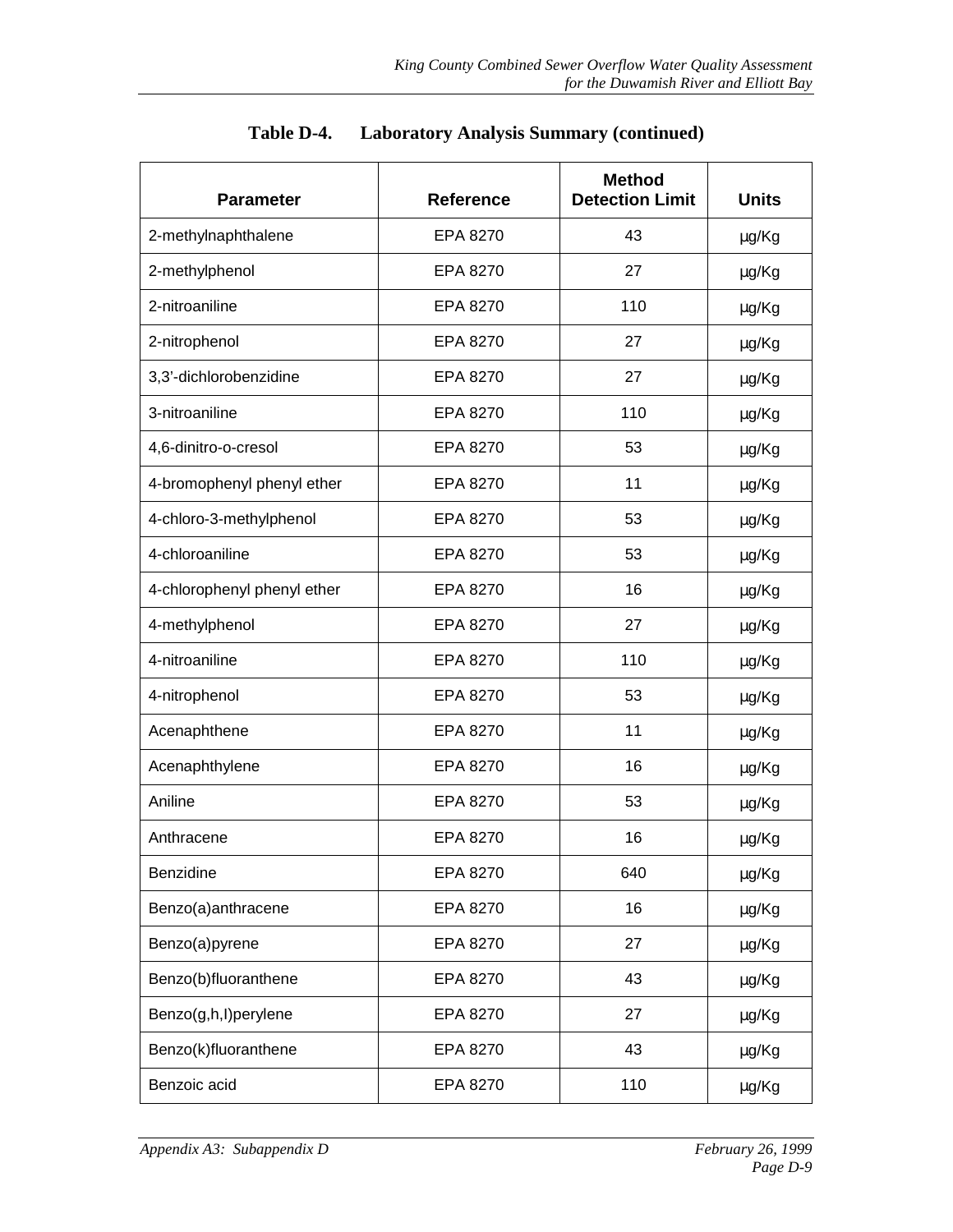| <b>Parameter</b>            | <b>Reference</b> | <b>Method</b><br><b>Detection Limit</b> | <b>Units</b> |
|-----------------------------|------------------|-----------------------------------------|--------------|
| Benzyl alcohol              | EPA 8270         | 27                                      | μg/Kg        |
| Benzyl butyl phthalate      | EPA 8270         | 16                                      | μg/Kg        |
| Bis(2-chloroethoxy)methane  | EPA 8270         | 27                                      | μg/Kg        |
| Bis(2-chloroethyl)ether     | EPA 8270         | 16                                      | µg/Kg        |
| Bis(2-chloroisopropyl)ether | EPA 8270         | 53                                      | μg/Kg        |
| Bis(2-ethylhexyl)phthalate  | EPA 8270         | 16                                      | µg/Kg        |
| Carbazole                   | EPA 8270         | 27                                      | μg/Kg        |
| Chrysene                    | EPA 8270         | 16                                      | μg/Kg        |
| Coprostanol                 | EPA 8270         | 110                                     | μg/Kg        |
| Di-n-butyl phthalate        | EPA 8270         | 27                                      | µg/Kg        |
| Di-n-octyl phthalate        | EPA 8270         | 16                                      | μg/Kg        |
| Dibenzo(a,h)anthracene      | EPA 8270         | 43                                      | μg/Kg        |
| Diethyl phthalate           | EPA 8270         | 27                                      | μg/Kg        |
| Dimethyl phthalate          | EPA 8270         | 11                                      | μg/Kg        |
| Fluoranthene                | EPA 8270         | 16                                      | μg/Kg        |
| Fluorene                    | 16<br>EPA 8270   |                                         | µg/Kg        |
| Hexachlorobenzene           | EPA 8270         | 16                                      | µg/Kg        |
| Hexachlorobutadiene         | EPA 8270         | 27                                      | μg/Kg        |
| Hexachlorocyclopentadiene   | EPA 8270         | 27                                      | µg/Kg        |
| Hexachloroethane            | EPA 8270         | 27                                      | µg/Kg        |
| Indeno(1,2,3-cd)pyrene      | EPA 8270         | 27                                      | µg/Kg        |
| Isophorone                  | EPA 8270         | 27                                      | µg/Kg        |
| N-nitrosodi-n-propylamine   | EPA 8270         | 27                                      | µg/Kg        |
| N-nitrosodimethylamine      | EPA 8270         | 110                                     | µg/Kg        |
| N-nitrosodiphenylamine      | EPA 8270         | 27                                      | µg/Kg        |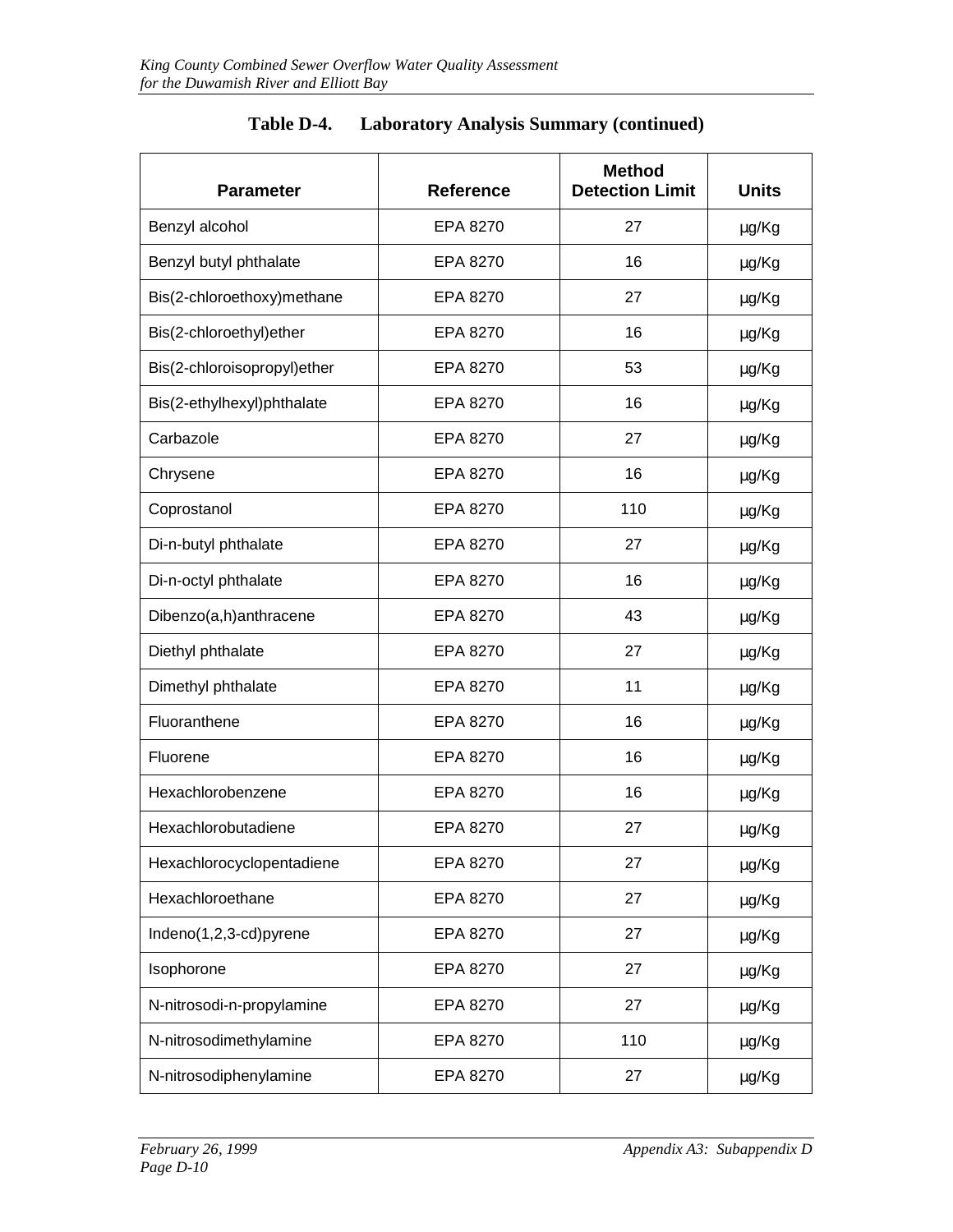| <b>Parameter</b>  | <b>Method</b><br><b>Detection Limit</b><br><b>Reference</b> |        | <b>Units</b> |  |
|-------------------|-------------------------------------------------------------|--------|--------------|--|
| Naphthalene       | 43<br>EPA 8270                                              |        | μg/Kg        |  |
| Nitrobenzene      | EPA 8270                                                    | 27     | µg/Kg        |  |
| Pentachlorophenol | EPA 8270                                                    | 27     | µg/Kg        |  |
| Phenanthrene      | EPA 8270                                                    | 16     | µg/Kg        |  |
| Phenol            | 110<br>EPA 8270                                             |        | μg/Kg        |  |
| Pyrene            | EPA 8270<br>16                                              |        | µg/Kg        |  |
| <b>PCBs</b>       |                                                             |        |              |  |
| Aroclor 1016      | 5.3<br>EPA 8080                                             |        | μg/Kg        |  |
| Aroclor 1221      | EPA 8080                                                    | 5.3    | µg/Kg        |  |
| Aroclor 1232      | EPA 8080                                                    | 5.3    | µg/Kg        |  |
| Aroclor 1242      | EPA 8080                                                    | 5.3    | µg/Kg        |  |
| Aroclor 1248      | EPA 8080                                                    | 5.3    | µg/Kg        |  |
| Aroclor 1254      | EPA 8080                                                    | 5.3    | µg/Kg        |  |
| Aroclor 1260      | 5.3<br>EPA 8080                                             |        | μg/Kg        |  |
| <b>Butyltin</b>   |                                                             |        |              |  |
| Tri-n-Butyltin    | <b>NOAA 1989</b>                                            | 0.2    | μg/Kg        |  |
| <b>Metals</b>     |                                                             |        |              |  |
| Mercury           | 0.0040<br><b>PSEP 1996 (CVAA)</b>                           |        | mg/Kg        |  |
| Chromium          | <b>PSEP 1996 (ICP)</b><br>0.050                             |        | mg/Kg        |  |
| Zinc              | <b>PSEP 1996 (ICP)</b><br>0.050                             |        | mg/Kg        |  |
| Antimony          | <b>PSEP 1996 (ICP-MS)</b><br>0.020                          |        | mg/Kg        |  |
| Arsenic           | <b>PSEP 1996 (ICP-MS)</b><br>0.020                          |        | mg/Kg        |  |
| Cadmium           | <b>PSEP 1996 (ICP-MS)</b>                                   | 0.0081 | mg/Kg        |  |
| Beryllium         | <b>PSEP 1996 (ICP-MS)</b>                                   | 0.020  | mg/Kg        |  |
| Copper            | <b>PSEP 1996 (ICP-MS)</b>                                   | 0.020  | mg/Kg        |  |

| Table D-4. | <b>Laboratory Analysis Summary (continued)</b> |  |  |  |
|------------|------------------------------------------------|--|--|--|
|------------|------------------------------------------------|--|--|--|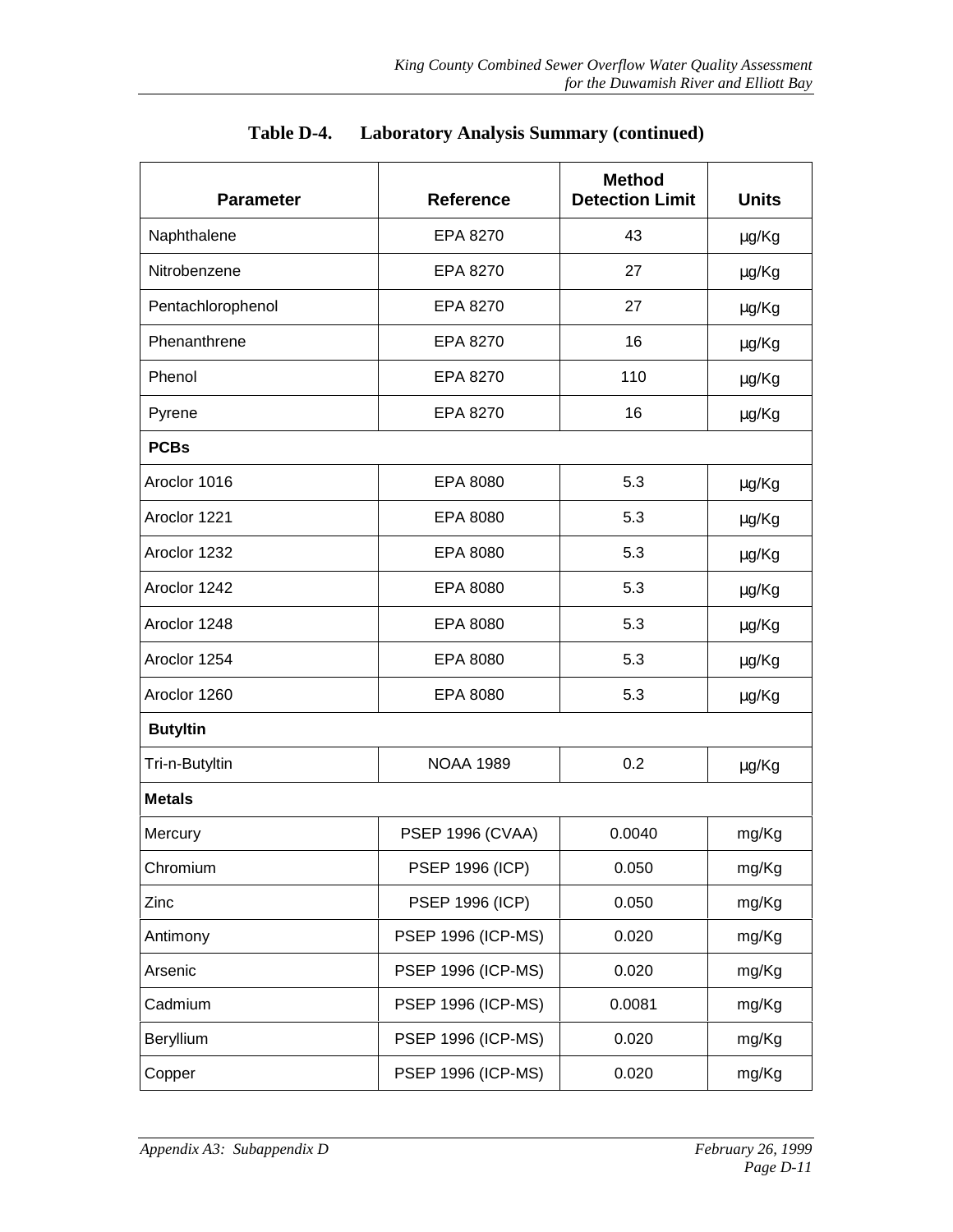| <b>Parameter</b> | <b>Reference</b>          | <b>Method</b><br><b>Detection Limit</b> | <b>Units</b> |
|------------------|---------------------------|-----------------------------------------|--------------|
| Lead             | <b>PSEP 1996 (ICP-MS)</b> | 0.020                                   | mg/Kg        |
| Selenium         | <b>PSEP 1996 (ICP-MS)</b> | 0.040                                   | mg/Kg        |
| <b>Nickel</b>    | <b>PSEP 1996 (ICP-MS)</b> | 0.020                                   | mg/Kg        |
| Silver           | <b>PSEP 1996 (ICP-MS)</b> | 0.012                                   | mg/Kg        |
| Thallium         | <b>PSEP 1996 (ICP-MS)</b> | 0.020                                   | mg/Kg        |

#### **Table D-4. Laboratory Analysis Summary (continued)**

### **DATA REDUCTION, REVIEW AND REPORTING**

Tissue results are reported on a "wet weight" basis. Lab data will be loaded into LIMS, where it will be available for authorized users. A copy of the LIMS "COMP" and "QC" reports along with a case narrative will be prepared by the lab project manager following a project level review of the results.

#### **Quality Control Procedures**

#### **Field Quality Control Procedures**

No specific field QC samples are to be submitted for analysis. Cooking blanks for both the frying and the boiling processes will be submitted for analysis. Sodium sulfate will be used as the solid medium for the cooking blank prepared by frying (for organics analyses) and tap water will be used for the boiling blank.

#### **Laboratory Quality Control Procedures**

KCEL is accredited by the Washington State Department of Ecology (WSDOE) and participates in audits and inter-laboratory studies by WSDOE and U.S. EPA. These performance and system audits have verified the adequacy of the laboratory standard operating procedures, which include preventative maintenance and data reduction procedures. All tissue samples were analyzed by KCEL. For analyses performed at KCEL, the frequency of QC samples performed for this project is shown in Table D-5.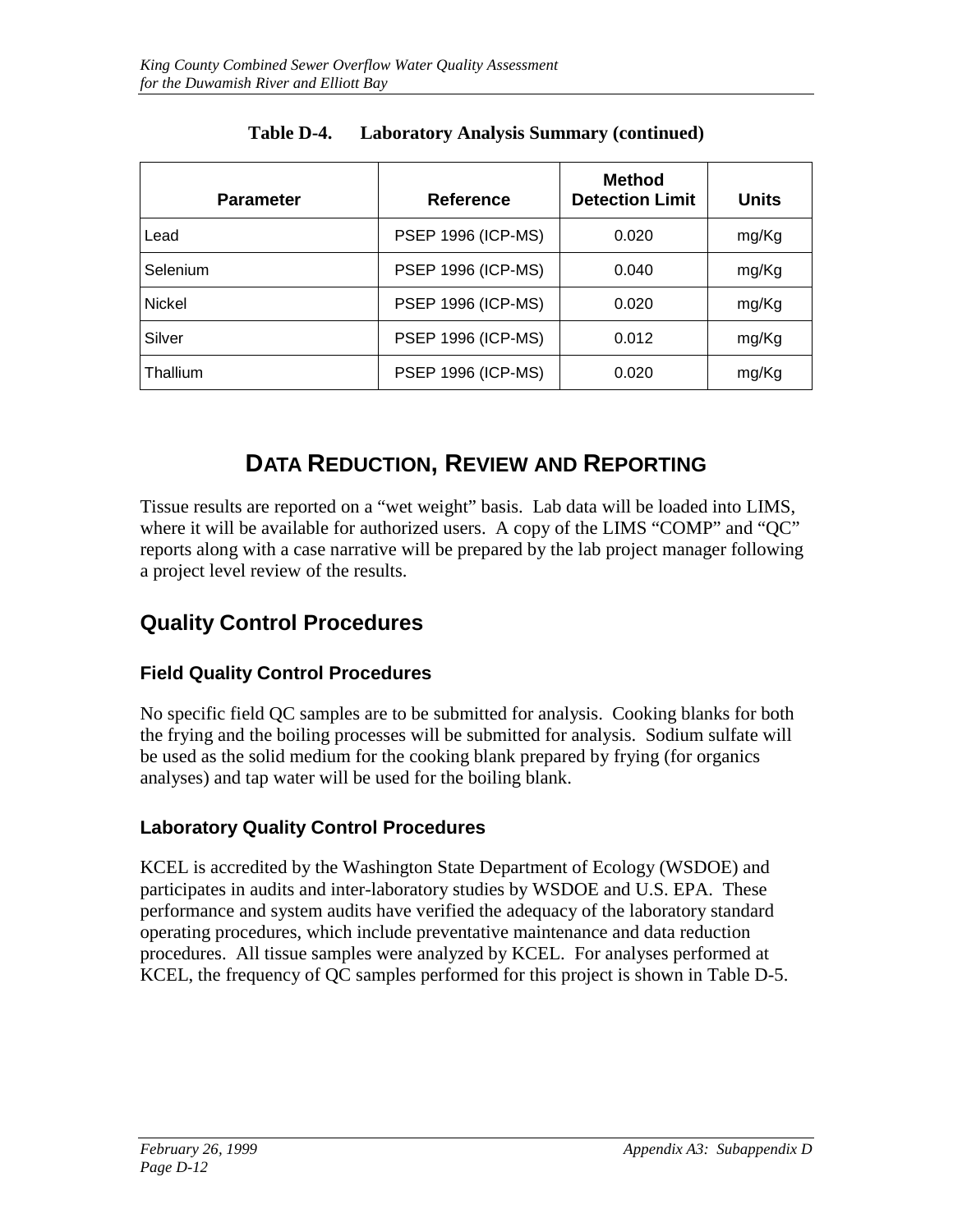| <b>QC Sample</b>                                         | <b>Description</b>                                                                                                                                                                    | <b>Frequency</b>                                                                                                                  |
|----------------------------------------------------------|---------------------------------------------------------------------------------------------------------------------------------------------------------------------------------------|-----------------------------------------------------------------------------------------------------------------------------------|
| <b>Method Blank</b>                                      | An aliquot of a clean solid matrix (if<br>available) carried through the<br>analytical process and used as an<br>indicator of contamination.                                          | 1 per sample batch. Maximum<br>sample batch size equals 20<br>samples.                                                            |
| Standard<br>Reference<br>Material (SRM)                  | Sample of similar matrix and of known<br>analyte concentration, processed<br>through the entire analytical<br>procedure and used as an indicator of<br>method accuracy.               | 1 per batch.<br>SRMs may not be available for all<br>analyses and may be a similar but<br>not identical matrix.                   |
| Spike Blank                                              | Known concentration of target<br>analyte(s) introduced to a reagent<br>blank, processed through the entire<br>analytical procedure and used as an<br>indicator or method performance. | 1 per sample batch. Maximum<br>sample batch size equals 20<br>samples.                                                            |
| Surrogate<br>Recovery                                    | Surrogate compounds are added to<br>the sample aliquot at the start of<br>processing. Recovery results indicate<br>method accuracy.                                                   | Added to all Organics analyses,<br>including all QC samples (except<br>Lipids).                                                   |
| Lab Duplicate                                            | A second aliquot of a sample,                                                                                                                                                         | 1 per matrix and batch                                                                                                            |
|                                                          | processed concurrently and<br>identically with the initial sample,<br>used as an indicator of method<br>precision.                                                                    | (each unique tissue type and<br>whether it was cooked or raw is<br>considered a separate matrix)                                  |
| Matrix Spike                                             | An aliquot of sample to which known                                                                                                                                                   | 1 per matrix and batch                                                                                                            |
|                                                          | quantities of analyte(s) are added.<br>Used as an indicator of sample matrix<br>effect on recovery of target analyte(s).                                                              | (each unique tissue type and<br>whether it was cooked or raw is<br>considered a separate matrix)                                  |
| <b>Matrix Spike</b><br>An additional matrix spike sample |                                                                                                                                                                                       | 1 per matrix and batch                                                                                                            |
| duplicate                                                | used as an indicator of matrix effect<br>on sample recovery and method<br>precision.                                                                                                  | (each unique tissue type and<br>whether it was cooked or raw is<br>considered a separate matrix).<br>(For organics analyses only) |

| Table D-5. | <b>Laboratory Quality Control Samples</b> |  |  |
|------------|-------------------------------------------|--|--|
|            |                                           |  |  |

### **DATA ASSESSMENT PROCEDURES**

Data assessment is conducted by reviewing QC data supplied from the laboratory. Holding times are evaluated and a review is made of the detection limits obtained in relation to matrix interferences. Duplicate samples are evaluated for their relative percent difference and surrogates; spiked samples, blank spikes and SRMs are reviewed against the limits defined in Table D-1. Method blanks are compared to individual MDLs shown in Table D-1. Data assessment is summarized by the lab project manager in the format of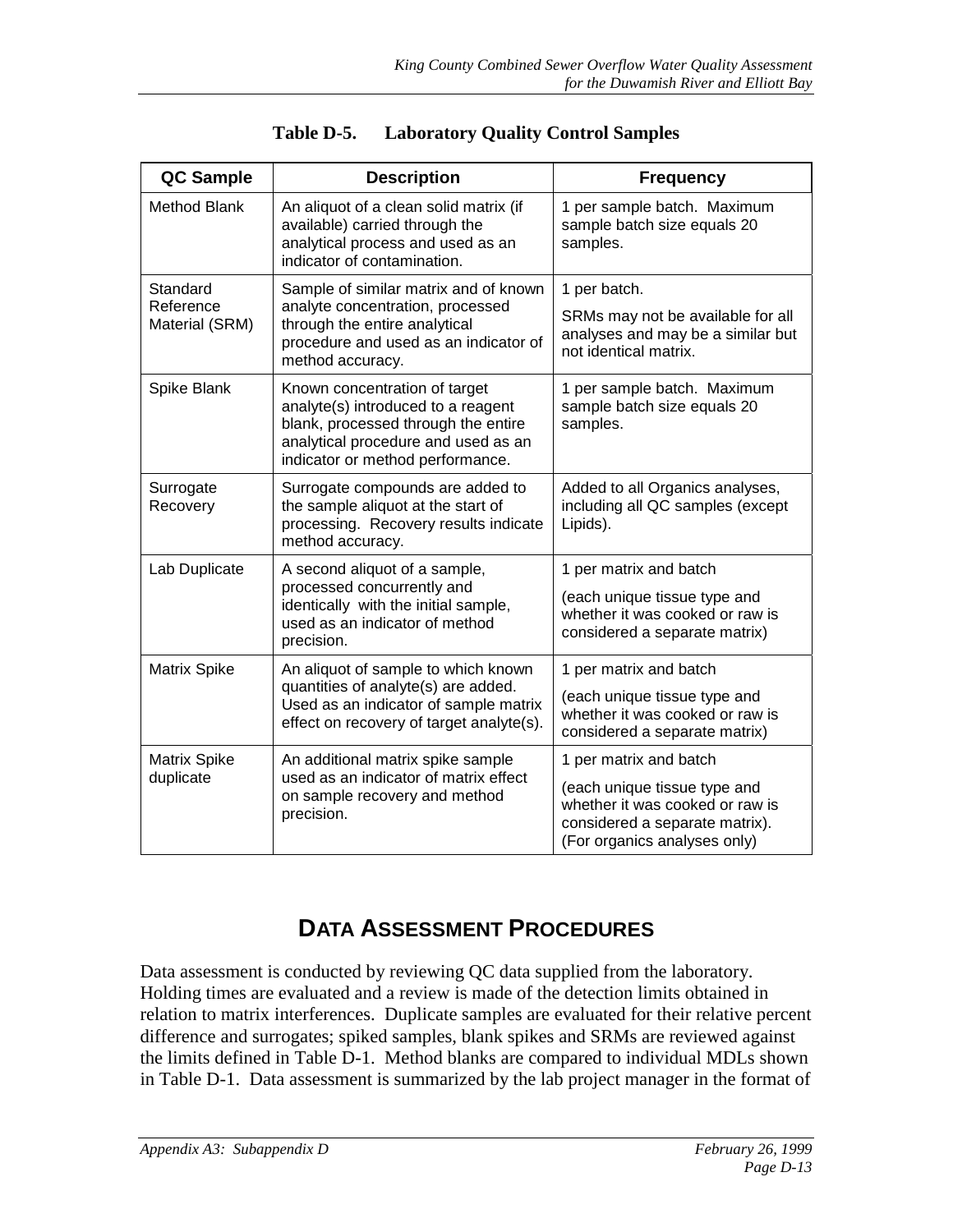a case narrative. Professional judgment is used to evaluate situations where data quality objectives have not been met.

MDLs may not be achievable due to potential interferences for some of the unique tissue types analyzed in this study. Since a separate MDL study is not practical for each tissue type, the lab project manager will review the data relative to matrix spike recoveries and chromatographic interferences (for GC methods only) in order to estimate a multiplier for the MDL for problem tissue types. A case narrative will be used to summarize this information.

BNA surrogate and matrix spike recoveries for the constituents of potential concern (COPCs) for WQA for each tissue type are used to determine if the data will need to be qualified. Samples where surrogate and matrix spike recoveries for the BNA, COPCs are less than 50 percent are flagged with a "G". For samples reported as <MDL, the "G" indicate that the MDL is higher than the reported value.

Completeness is assured by comparing valid sample data with this QA project plan and the chain-of-custody records. Completeness will be calculated by dividing the number of valid values by the total number of values.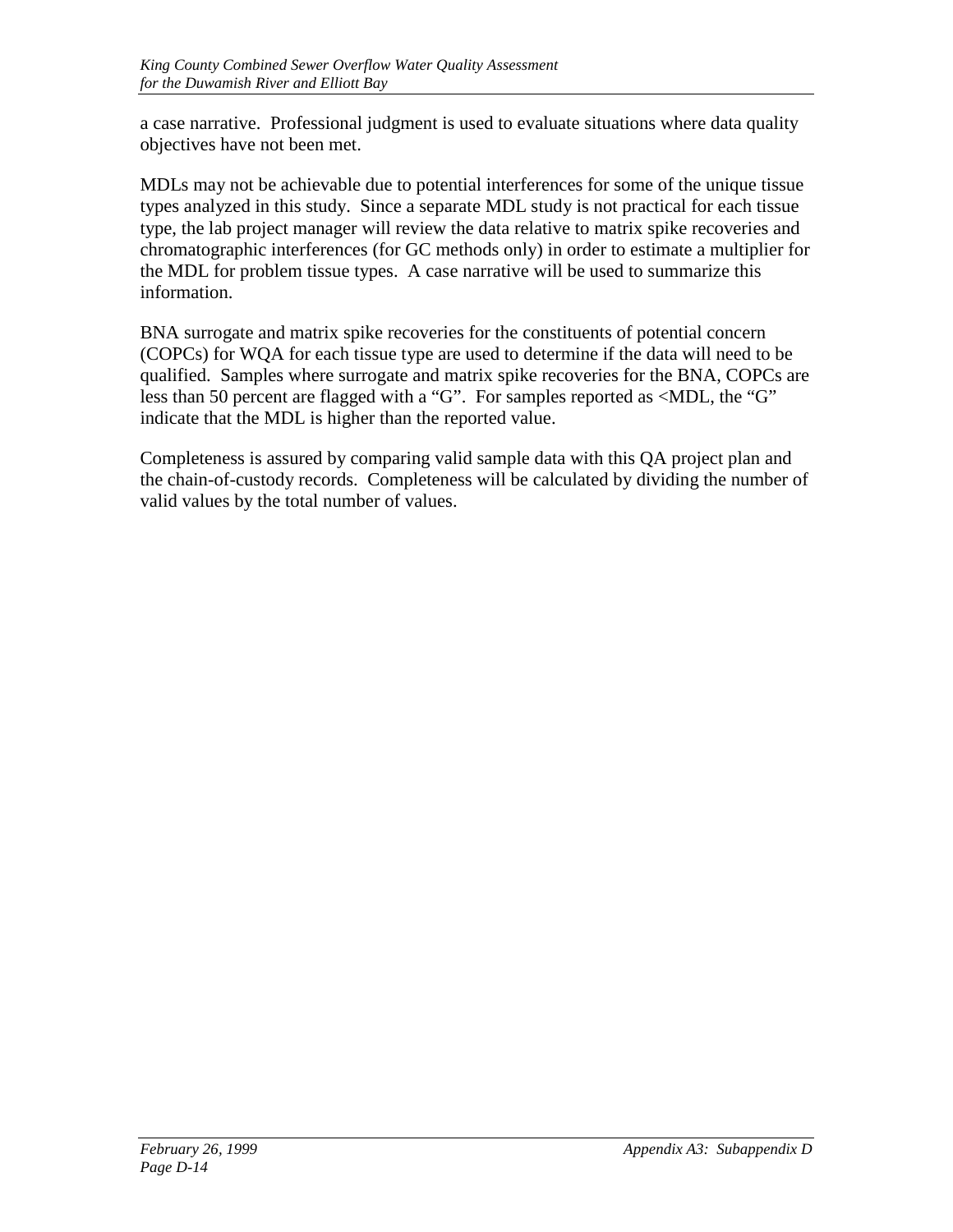### **REFERENCES**

Puget Sound Estuarine Program (PSEP). 1988. Elliott Bay action program: analysis of toxic problem areas. Prepared for U.S. EPA, Region 10, Office of Puget Sound, Seattle, Washington. Prepared by PTI Environmental Services and Tetra Tech, Inc. Bellevue, Washington.

Puget Sound Estuarine Program (PSEP). 1989. Recommended guidelines for measuring selected environmental variables. Prepared for U.S. EPA, Region 10, Office of Puget Sound, Seattle, Washington. Prepared by Tetra Tech, Inc. Bellevue, Washington.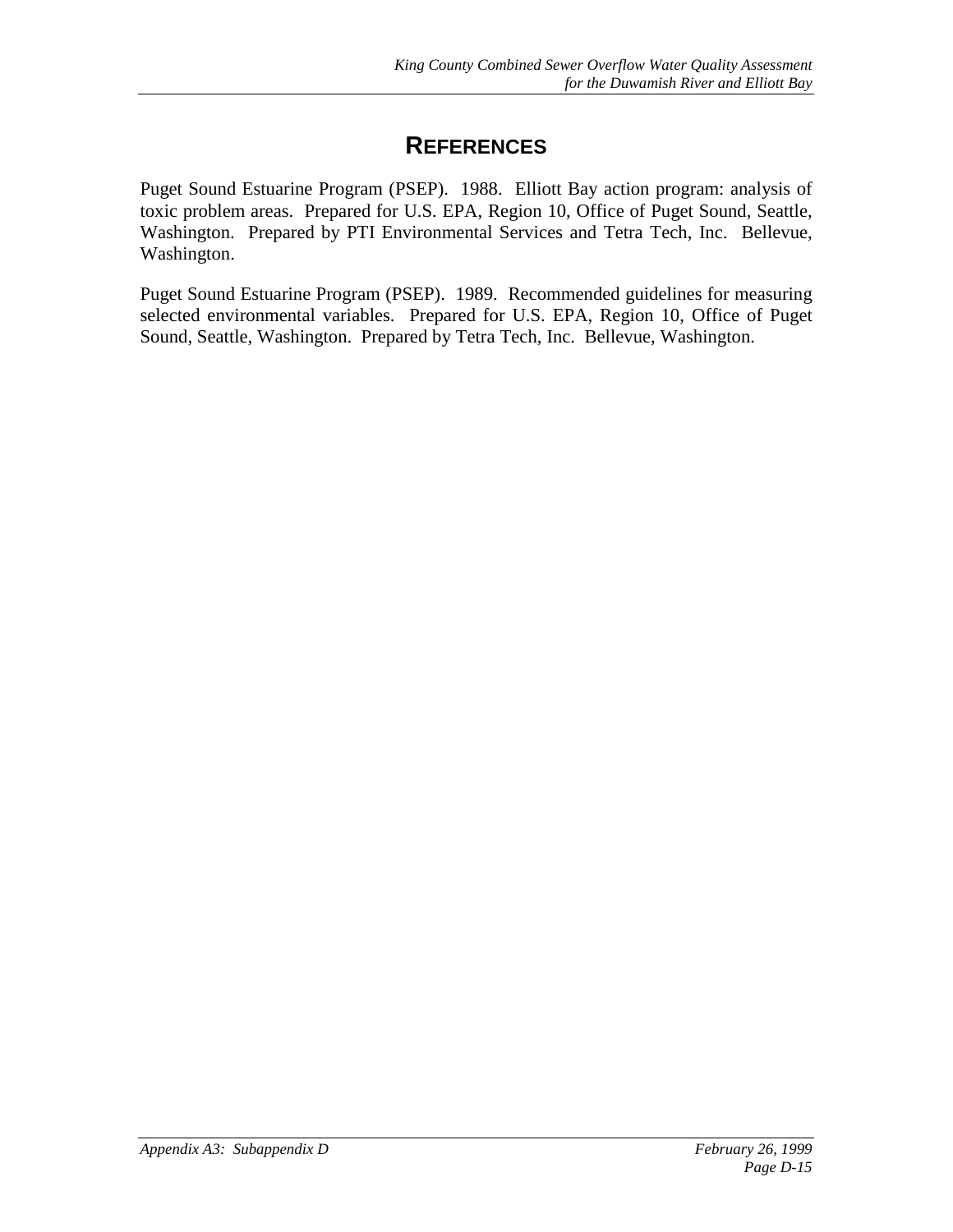**SUBAPPENDIX E QUALITY ASSURANCE PROJECT PLAN CSO BENTHIC ASSESSMENT SURVEY**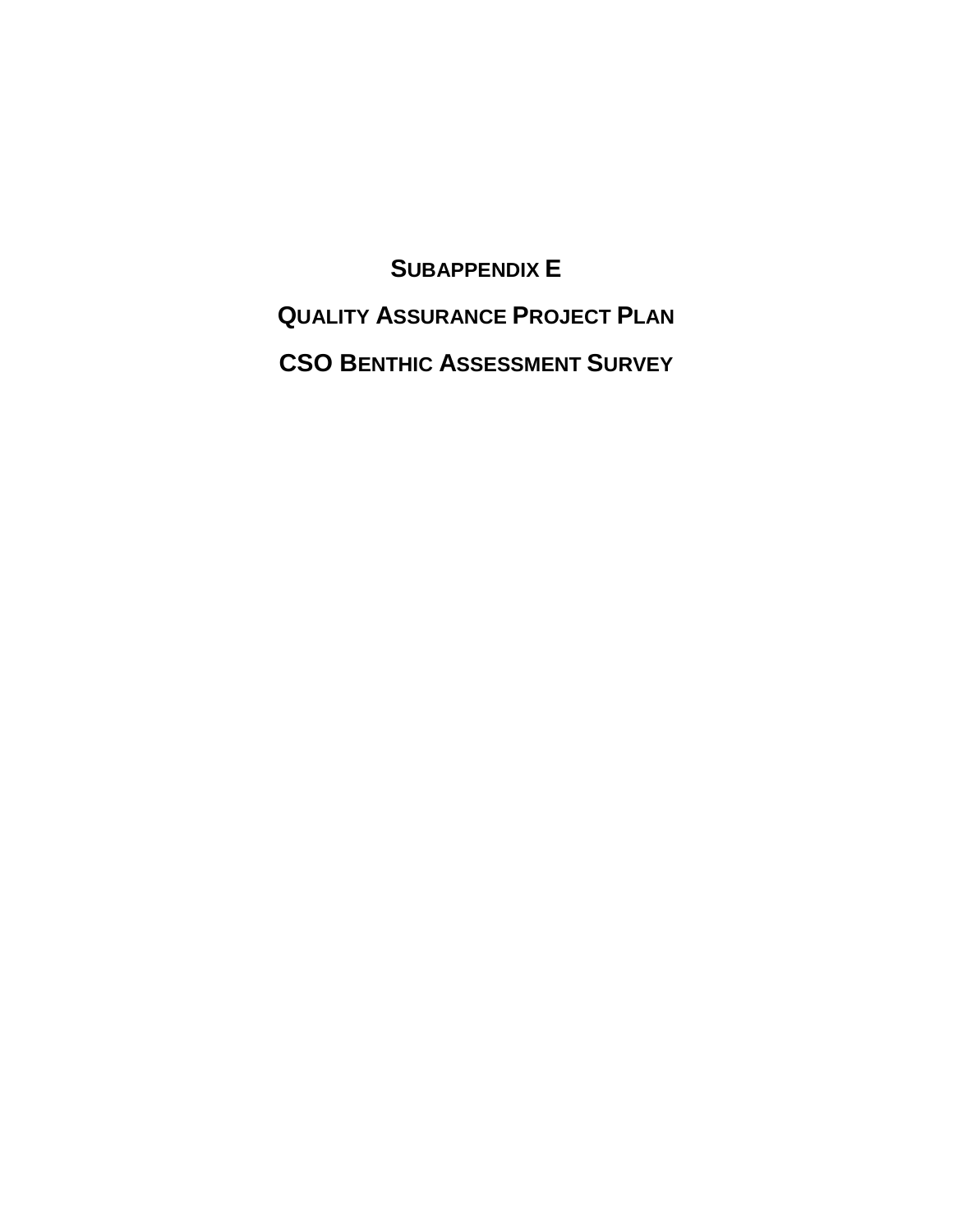## **PROJECT DESCRIPTION**

### **Objective**

The benthic assessment survey results will be used to validate aquatic life risk assessment predictions based on modeled chemical exposure/toxicity and modeled sedimentation effects (smothering).

## **Approach**

Numbers of invertebrate species present in an area influenced by a combined sewer overflow (CSO) will be compared with similar data from an in-river reference area. Additional comparisons (impacted vs. reference) will be made employing proposed standard reference species numbers and other indices developed by the Washington State Department of Ecology (WSDOE) for Puget Sound. A replicated survey design based on Puget Sound Estuary Program (PSEP) protocol requirements will be followed. This approach includes the collection of sediments for both biological and physical-chemical analyses. This quality assurance (QA) project plan defines the plans for collection and identification of the benthic organisms and chemical-physical analysis of the associated sediments.

### **Justification**

Benthic invertebrate species are recognized as sensitive indicators of chemical and physical impacts. Benthic communities inhabiting sediments in the vicinity of CSOs can be subjected to both chemical and physical stress following discharge events. Chemicals tend to accumulate and persist in depositional areas downstream from CSOs and sedimentation can smother shellfish and other benthos. Altered water quality may affect the abundance of individuals of a species as well as the numbers of species present. The benthos is an important food resource for commercially and recreationally important salmon and other fish and shellfish, which have significant societal value.

Attempting to understand how CSOs affect the many species of the benthic community and their separate populations addresses the need to include in the risk assessment an approach that goes beyond the individual level of ecological organization. Some of the most informative yet simplest measures of community structure include: numbers of species, numbers of individuals of a species, and numbers of dominant, pollution sensitive, or pollution tolerant species.

# **PROJECT ORGANIZATION AND RESPONSIBILITY**

Sydney Munger directs the water quality assessment (WQA). John Strand manages the benthic assessment phase of the WQA project and will facilitate sample collection and delivery. Scott Mickelson will coordinate sample processing and analysis by the King County Environmental Laboratory (KCEL), including data reduction and reporting.

*Appendix A3: Subappendix E February 26, 1999*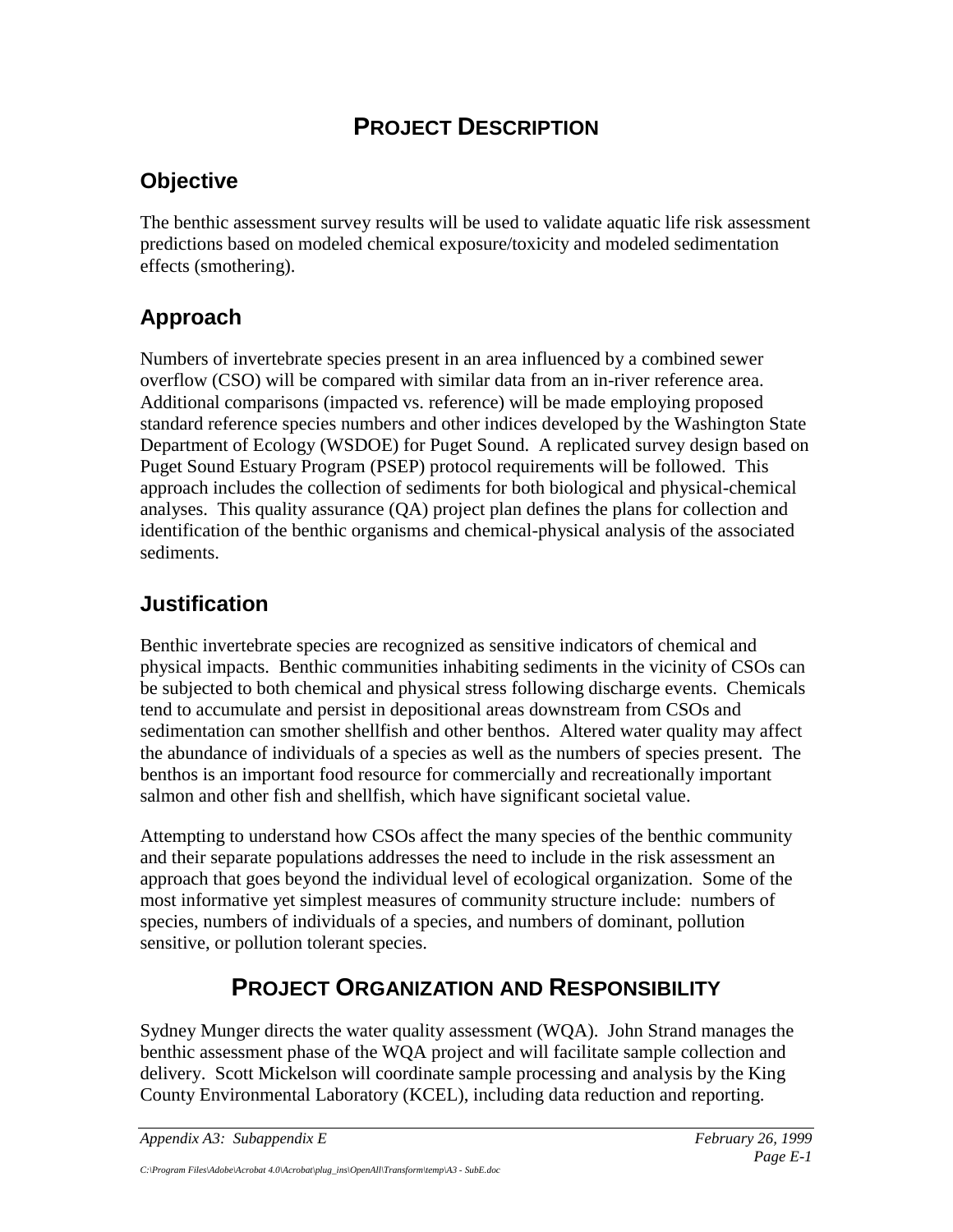# **DATA QUALITY OBJECTIVES**

The procedures and practices described in this QA plan are designed to generate data of sufficient quality to support project goals. Procedures to attain these data quality objectives are discussed throughout this document. Specific objectives for sample collection plus biological and chemical analyses are defined below.

## **Field Collection**

The sediment sample upon collection should be carefully examined before acceptance. The following data quality objectives will be satisfied:

- Sediment is not extruding from the sampler so that organisms can escape.
- Overlying water is present indicating minimum leakage.
- The sediment surface is relatively flat indicating minimum disturbance.
- The entire surface of the sample is included in the sampler.
- The following penetration depths (i.e., The maximum depth of sediment sampled) are achieved at a minimum:
	- 4 to 5 cm for medium-coarse sand
	- 6 to 7 cm for fine sand
	- >10 cm for muddy sediment

If a sediment sample does not meet these objectives, the sample is rejected and another collected.

# **Biological Analyses**

At least 20 percent of each sample will be resorted for QA/quality control (QC) purposes. Re-sorting is defined as the examination of a sample or subsample that has been sorted once and is considered free of organisms. Re-sorting will be done by an individual other than the one who sorted the original sample. A sorting efficiency of 95 percent of the total number of individuals is considered acceptable. When a subsample is found that does not meet this data quality objective, the entire sample is re-sorted

Taxonomic identifications will be verified with a reference collection. To ensure that identifications are correct and consistent, at least five percent of all samples identified by one taxonomist will be re-identified by another taxonomist. At least three specimens of each taxon will be given to the second taxonomist for verification. An identification accuracy of 95 percent is considered acceptable. When a sample is found that does not meet this data quality objective, additional verifications will be conducted. A decision to drop back to a higher taxonomic level may be required.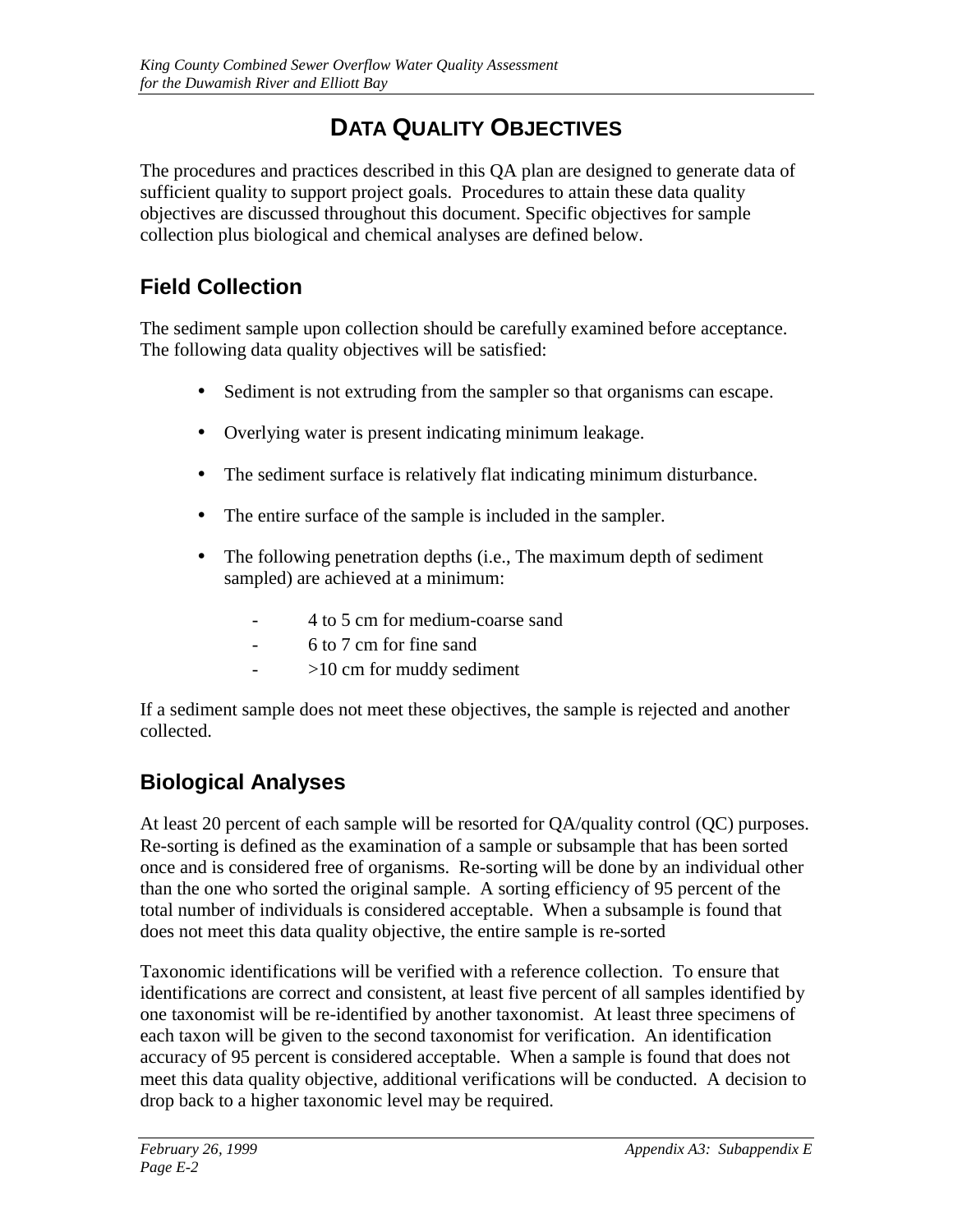#### **Chemical Analyses**

The QC procedures for sediment chemical analyses, described in Section 7.0 address many of the procedures used to verify the data are meeting the quality objectives described in this section.

#### **Precision**

Laboratory precision will be assessed using laboratory duplicates for organics and metals analyses and triplicates for conventionals parameters. Relative percent difference (RPD) will be calculated for duplicate analyses while relative standard deviation (RSD) will be calculated for triplicate results. At least one of the replicate sample results must exceed the reporting detection limit (RDL) in order for the RPDs or RSDs to be evaluated against the acceptance limits. Results of precision measurements are evaluated against the objectives defined in Table E-1 and those that exceed the acceptance limits will be qualified as specified in Table E-2.

#### **Bias**

An indication of the bias or accuracy of the analytical data is provided by method blanks, standard reference materials (SRMs) or certified reference materials (CRMs), blank spikes, and matrix spikes. Table E-1 shows the objectives for QC samples used to assess accuracy. When acceptance limits are exceeded, data will be qualified according to Table E-2. Corrective action taken when data requires qualification will be done at the discretion of the project manager and the laboratory. Analytical results for method blanks are to be less than the method detection limit (MDL). A sample result will be flagged with the "B" qualifier if the method blank concentration for that analyte is greater than the MDL.

#### **Representativeness**

Samples representative of the target site will be collected by following the guidelines in *Recommended Guidelines for Sampling Marine Sediment, Water Column, and Tissue in Puget Sound* (PSEP 1996). Proper sample storage will also insure that the sample will still be representative of the target site. Prior to analysis within the laboratory, each individual sample will be homogenized to ensure that the analytical subsample is representative of the sample container contents.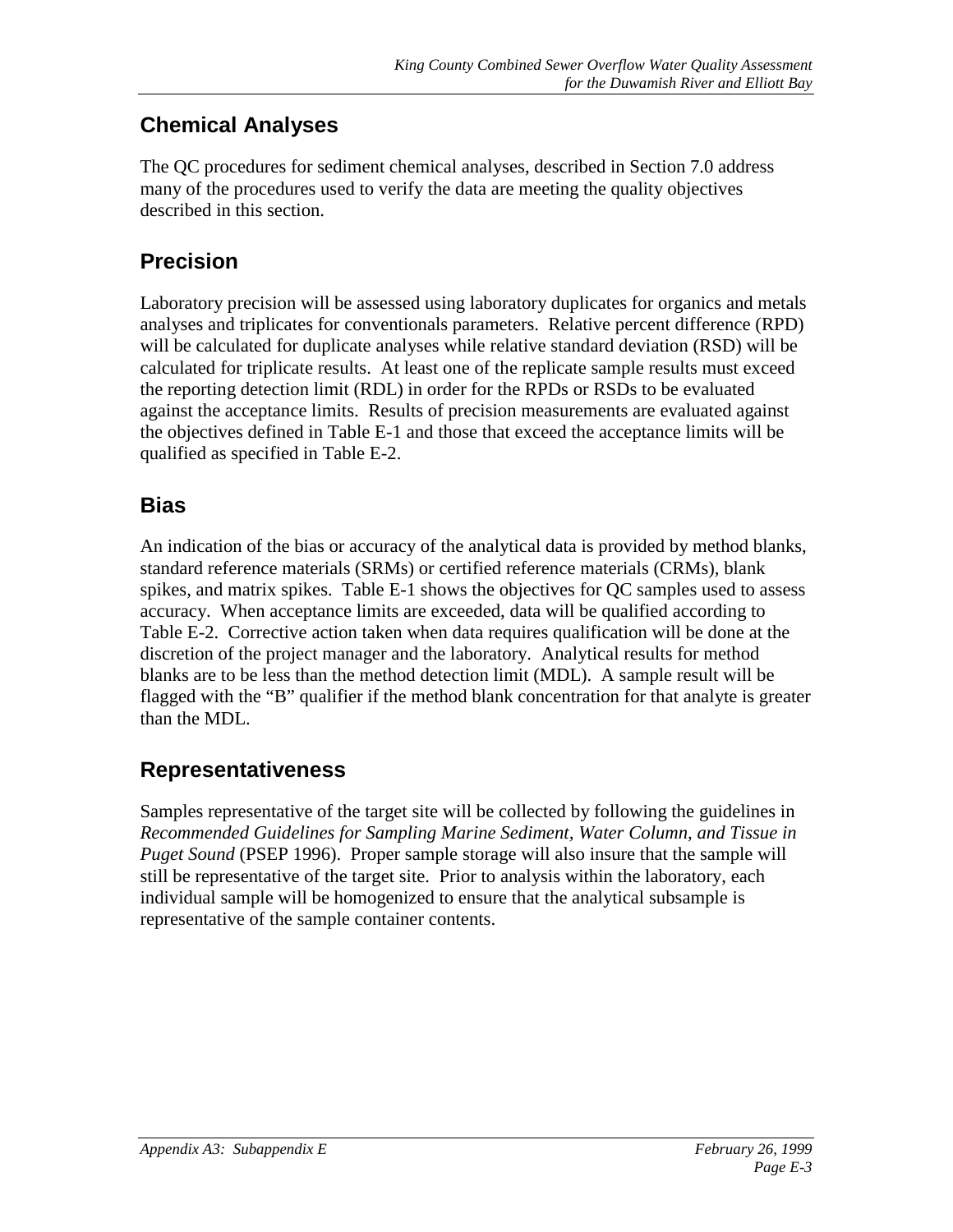| <b>Parameter</b>        | Lab<br>Replicate           | <b>Matrix</b><br><b>Spike</b> | <b>Duplicate</b><br><b>Matrix</b><br><b>Spike</b> | <b>Blank</b><br><b>Spike</b> | <b>CRM</b>        | <b>Method</b><br><b>Blank</b> |
|-------------------------|----------------------------|-------------------------------|---------------------------------------------------|------------------------------|-------------------|-------------------------------|
| Ammonia<br>Nitrogen     | $\leq 20\%$<br><b>RSD</b>  | 70% to<br>130%                | N/A                                               | $80\%$ to<br>120%            | N/A               | $<$ MDL                       |
| <b>BNAs<sup>a</sup></b> | ≤ 100%<br><b>RPD</b>       | $50%$ to<br>150%              | 100% RPD                                          | 50% to<br>150%               | 80% to<br>120%    | $<$ MDL                       |
| Metals <sup>b</sup>     | $\leq 20\%$<br><b>RPD</b>  | 75% to<br>125%                | N/A                                               | $80\%$ to<br>120%            | ≤ 120%*           | $<$ MDL                       |
| PCBs <sup>c</sup>       | ≤ 100%<br><b>RPD</b>       | $50%$ to<br>150%              | 100% RPD                                          | 50% to<br>150%               | $80\%$ to<br>120% | $<$ MDL                       |
| <b>TOC</b>              | $\leq 20\%$<br><b>RSD</b>  | 70% to<br>130%                | N/A                                               | N/A                          | $80%$ to<br>120%  | $<$ MDL                       |
| Total<br>Solids         | $\leq 20\%$<br><b>RSD</b>  | N/A                           | N/A                                               | N/A                          | N/A               | $<$ MDL                       |
| Tributyltin             | $\leq 100\%$<br><b>RPD</b> | $50\%$ to<br>150%             | 100% RPD                                          | 50% to<br>150%               | N/A               | $<$ MDL                       |

#### **Table E-1. Chemical Laboratory Parameters and QC Objectives for Sediment Samples**

a Base/neutral/acid compounds—EPA 8270 list plus caffeine and coprostanol. Surrogate recovery limits  $= 50\%$  to 150%.

b Metals = Priority pollutant metals including mercury.

 $\mathbf c$ PCB surrogate recovery limits = 50% to 150%.

\* Certified Reference Material—certified values for metals are generated using a different digestion method, therefore data are not qualified based on low recoveries.

RPD = Relative percent difference

 $RSD = Relative standard deviation$ 

MDL = Method detection limit

 $N/A$  = Not analyzed or not applicable

TOC = Total organic carbon

PCBs = Polychlorinated biphenyls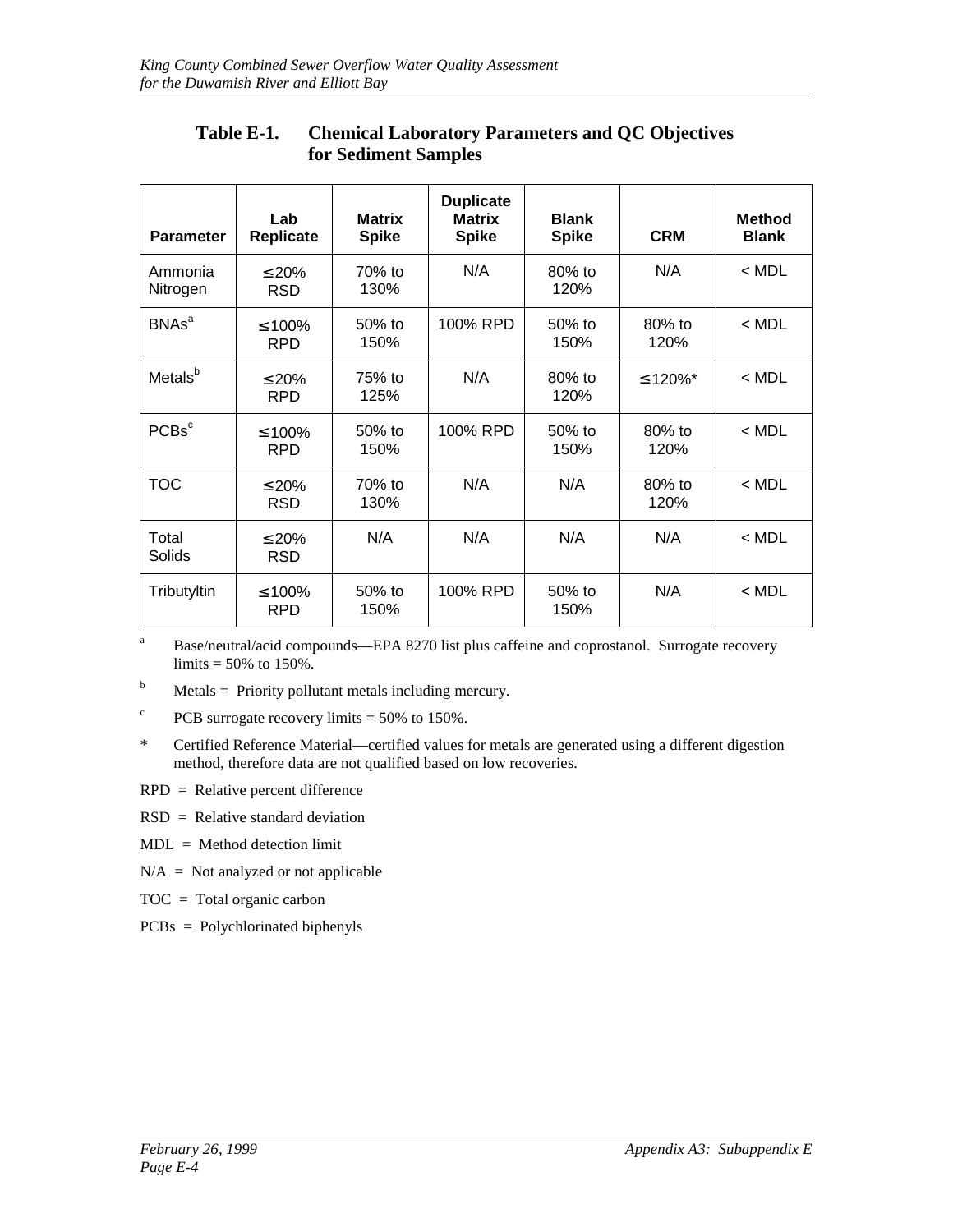| <b>Condition to</b><br>Qualify                        | Qualifier                                    | <b>KCEL Data Organics QC</b><br><b>Limits</b> | <b>Metals</b><br><b>QC Limits</b> | <b>Conventionals</b><br><b>QC Limits</b> | <b>Comment</b>                                       |
|-------------------------------------------------------|----------------------------------------------|-----------------------------------------------|-----------------------------------|------------------------------------------|------------------------------------------------------|
| Very low matrix<br>spike recovery                     | X                                            | $< 10 \%$                                     | $< 10 \%$                         | N/A                                      |                                                      |
| Low matrix spike<br>recovery                          | G                                            | < 50%                                         | < 75%                             | N/A                                      |                                                      |
| High matrix spike<br>recovery                         | L                                            | >150%                                         | >125%                             | N/A                                      |                                                      |
| Low SRM recovery                                      | G                                            | $< 80\%$ *                                    | N/A                               | $< 80\%$ *                               |                                                      |
| High SRM recovery                                     | L                                            | $>120\%$ *                                    | >120%                             | $>120\%$ *                               |                                                      |
| High duplicate RPD                                    | E                                            | >100%                                         | >20%                              | > 20%                                    | Use duplicate as<br>routine QC for<br>organics       |
| High triplicate RSD                                   | E                                            | >100%                                         | N/A                               | > 20%                                    | Use triplicate as<br>routine QC for<br>conventionals |
| Less than the<br>reporting detection<br>limit         | $<$ RDL                                      | N/A                                           | N/A                               | N/A                                      |                                                      |
| Less than the<br>method detection<br>limit            | $<$ MDL                                      | N/A                                           | N/A                               | N/A                                      |                                                      |
| Contamination<br>reported in blank                    | В                                            | $>$ MDL                                       | $>$ MDL                           | $>$ MDL                                  |                                                      |
| Very biased data,<br>based on surrogate<br>recoveries | X                                            | All fraction<br>surrogates<br>are $<$ 10%     | N/A                               | N/A                                      | Use average<br>surrogate recovery<br>for BNA         |
| Biased data, based<br>on low surrogate<br>recoveries  | G                                            | All fraction<br>surrogates<br>are $< 50%$     | N/A                               | N/A                                      | Use average<br>surrogate recovery<br>for BNA         |
| Biased data, based<br>on high surrogate<br>recoveries | L                                            | All fraction<br>surrogates<br>are >150%       | N/A                               | N/A                                      | Use average<br>surrogate recovery<br>for BNA         |
| Estimate based on<br>presumptive<br>evidence          | J#<br>indicate<br>the<br>presence<br>of TICs | N/A                                           | N/A                               | N/A                                      |                                                      |

**Table E-2. Summary of Data Qualifiers**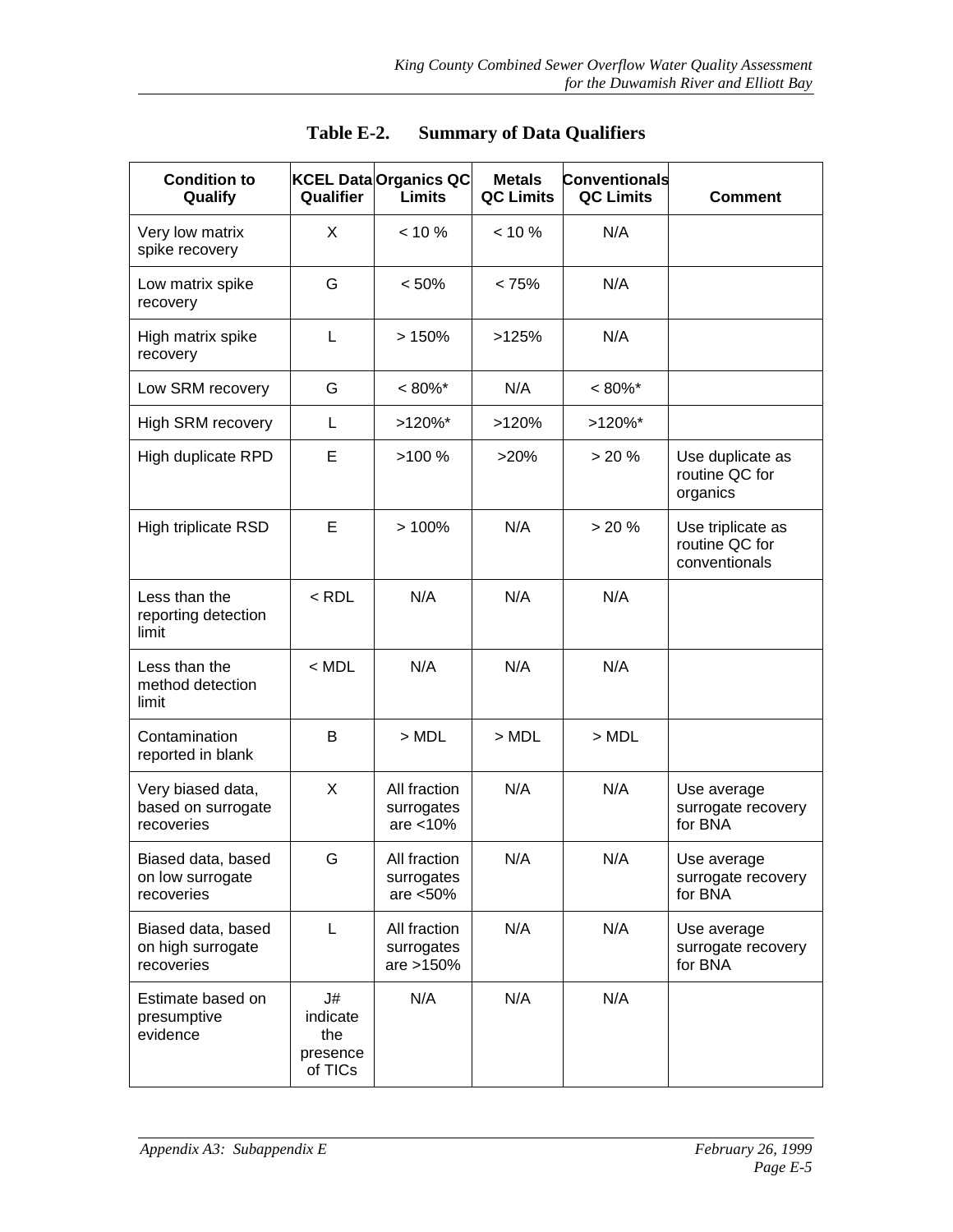| <b>Condition to</b><br>Qualify                     | Qualifier | <b>KCEL DataOrganics QC</b><br><b>Limits</b> | <b>Metals</b><br><b>QC Limits</b> | <b>Conventionals</b><br><b>QC Limits</b> | <b>Comment</b>                                                           |
|----------------------------------------------------|-----------|----------------------------------------------|-----------------------------------|------------------------------------------|--------------------------------------------------------------------------|
| Rejected, unusable<br>for all purposes             | R         | N/A                                          | N/A                               | N/A                                      |                                                                          |
| A sample handling<br>criteria has been<br>exceeded | н         | N/A                                          | N/A                               | N/A                                      | Includes container,<br>preservation, hold<br>time, sampling<br>technique |

#### **Table E-2. Summary of Data Qualifiers**

\* Note that DMMP guidance uses a 95% confidence window for this parameter/qualification.

 $N/A = Not$  applicable

SRM = Standard reference material

RPD = Relative percent difference

RSD = Relative standard deviation

 $RDL =$  Reporting detection limit

 $MDL = Method$  detection limit

BNA = Base/neutral/acid compounds

TIC = Tentatively identified compound

### **Comparability**

Data comparability will be ensured through the application of standard sampling procedures, analytical methods, units of measurement and detection limits. Additionally, the QC criteria based on dredged materials management program (DMMP) guidelines will provide for an adequate level of analytical performance and will produce comparable data.

#### **Completeness**

Completeness will be judged by the following criteria:

- Accounting for the projected data points as detailed in this QA plan
- Compliance with the data quality criteria as presented in this section
- Compliance with required holding times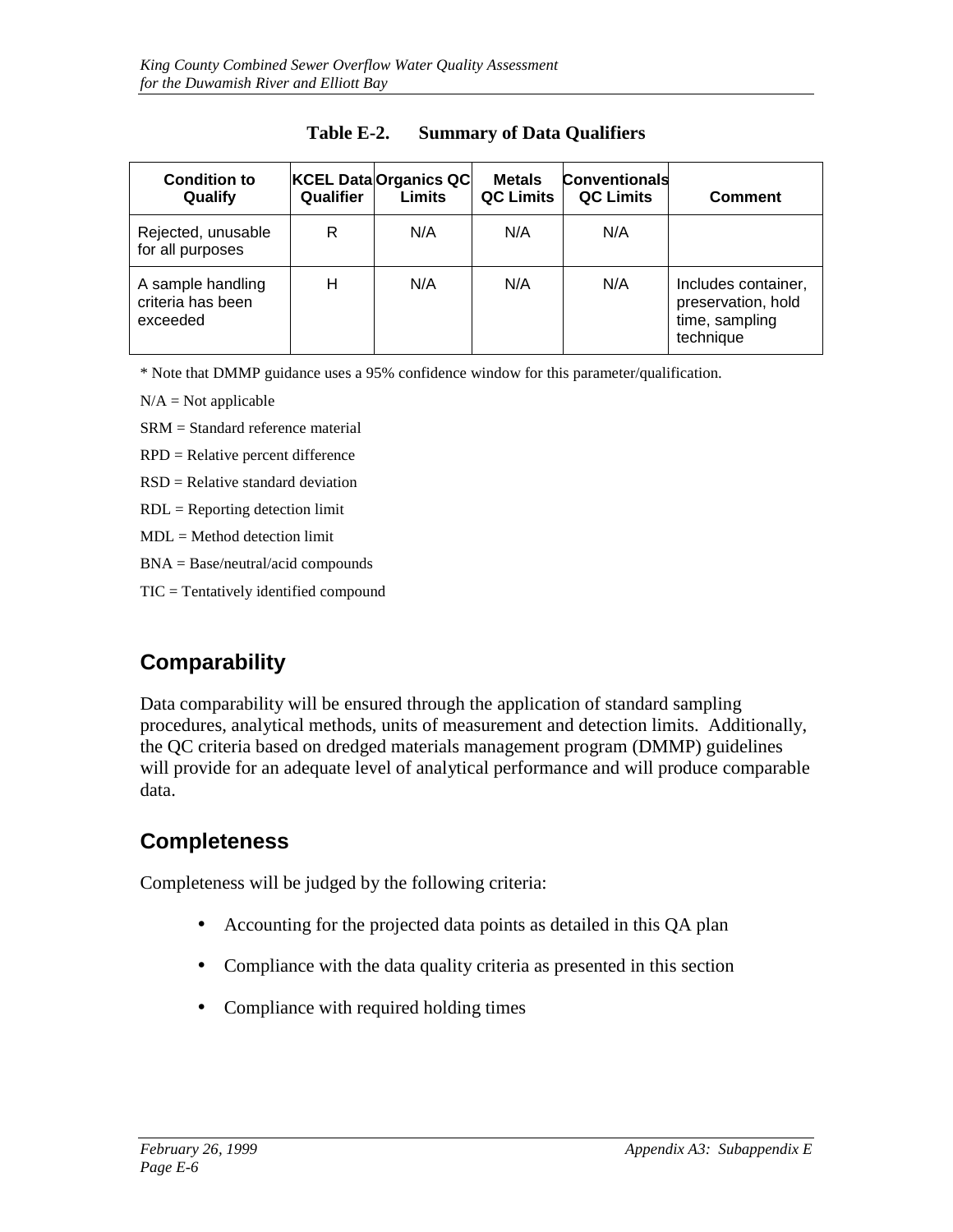The goal for the above criteria is 100 percent complete. However, where data are not complete, decisions regarding reanalysis will be made by a collaborative process involving both data users and data generators. These decisions will take into account the project data quality objectives as presented above.

## **SAMPLING PROCEDURES**

Sample collection also followed guidelines suggested in *Recommended Guidelines for Sampling Marine Sediment, Water Column, and Tissue in Puget Sound (PSEP 1996).* 

## **Station Positioning**

A differential geographic positioning system (DGPS) is to be used to position KCEL research vessel Liberty during sampling. The DGPS is a satellite-based navigation system that operates using a receiver to calculate ground position by triangulating data transmitted by a constellation of satellites operated by the Department of Defense (DOD). These signals are scrambled by the introduction of "white noise." The Coast Guard and King County operate "base stations" which are receivers/transmitters installed permanently on known points. The base stations receive the satellite information and calculate a correction, which is also broadcast. The DGPS receives both the satellite information and the correction information from the base station. It can then, in real time, provide an accurate survey position.

## **Sample Collection**

Sediment grabs are collected with a modified stainless steel  $0.1$ -m<sup>2</sup> van Veen grab sampler. Seven replicate sediment samples will be collected at each station. The grab sampler is decontaminated between sampling stations by scrubbing with a brush to remove excess sediment and rinsing on board, followed with a thorough *in-situ* rinsing.

After a sample has been obtained, the grab sampler is raised slowly off the bottom to allow it to close slowly. Care will be taken in rough conditions to ensure that minimal sample disturbance occurs when bringing the grab sampler on board. Prior to subsampling, appropriate field measurements and observations are recorded on field sheets. Sampling procedures will follow the PSEP protocols for sampling and analyzing benthic macroinvertebrate assemblages (Tetra Tech 1987).

The first five grabs will be collected for biological analyses. Each of these samples will be screened through a 1-mm sieve and the collected contents of the sample fixed and thoroughly mixed in the field using 15 percent borax-buffered formalin. Samples of sediment (150 grams for organics including TBT, 50 grams for metals, 150 grams for conventionals) from the 0 to 10 cm horizon from both the sixth and seventh replicate grabs will be archived for chemical analyses. Sediment (100 grams) from the seventh replicate grab will be analyzed in the field for grain size. Sediments for chemical analyses will be collected following the Puget Sound Ambient Monitoring Program procedures (PSAMP 1996).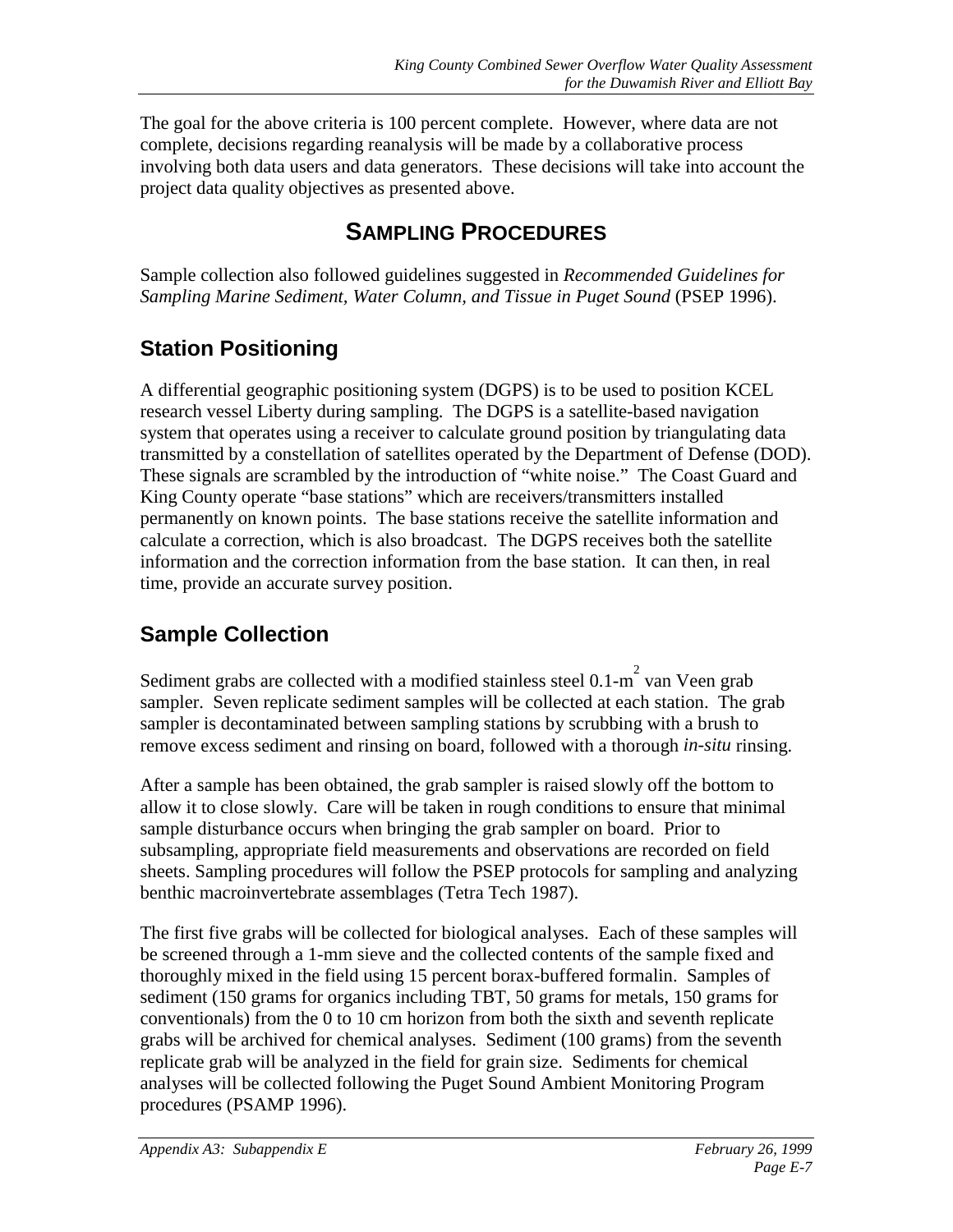### **Sample Identification**

For both biological and chemical analyses, each sample will be identified by a unique laboratory sample number, assigned to each sampling location and event. A single sample number will be used for all parameters analyzed from the same sample. Sample numbers will be assigned and sample containers labeled with these numbers prior to use. Sample labels will also include information about the sampling location, sampling date, project number, sample matrix, requested analytical parameters, and preservation information.

## **Sample Containers and Preservation**

All sample containers for chemistry parameters will be supplied by KCEL. Sample containers will be provided in accordance with guidelines noted in Table E-3. These containers will be prewashed and prepared for sampling in accordance with standard operating practice of KCEL.

Sample containers for biological samples (invertebrates retained on 1-mm screen) will be 10-liter plastic bags. These containers will be furnished by Striplin Environmental Associates. Biological samples will be preserved in the field with 15 percent boraxbuffered formalin immediately following screening.

# **Sample Delivery**

Sample containers will be placed in an insulated cooler with ice immediately after subsampling to maintain a storage temperature of approximately 4°C until delivery to the laboratory. Samples will be packed in a manner that minimizes the possibility of breakage during transport. Samples with more than one container will be grouped and placed in plastic bags to facilitate sample receipt and log-in. Samples should be delivered to the KCEL the same day they are collected. Samples for biological analyses will be delivered to Jeff Cordell at the University of Washington as soon as practical but within 72 hours of sample collection. A field sheet will be completed for each day of sampling and delivered to the KCEL laboratory at the University of Washington along with the samples.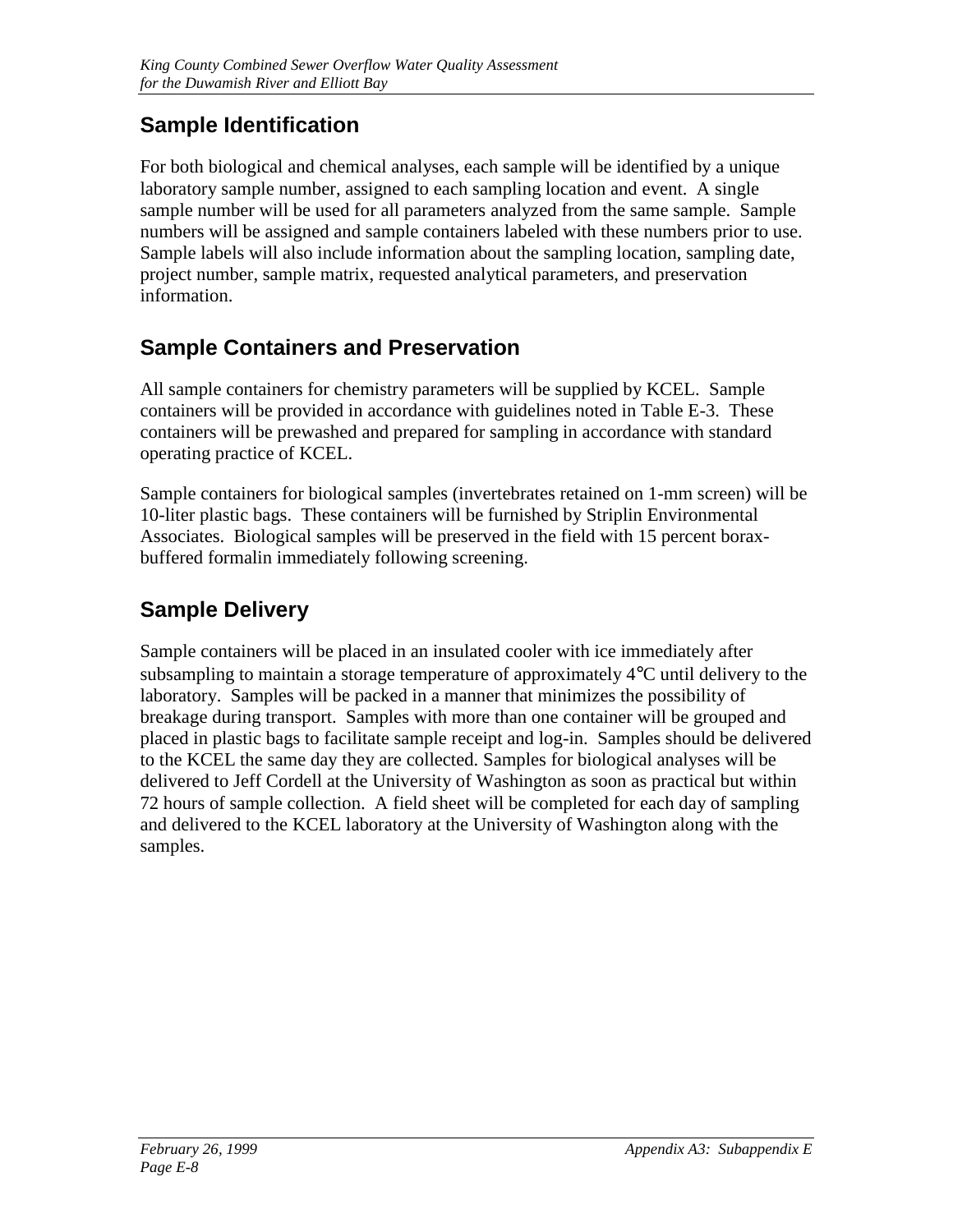| <b>Parameter</b>                     | <b>Sample</b><br><b>Container</b> | <b>Storage Conditions</b><br>to be Used    | <b>Hold Time</b>                        | <b>Source of Storage</b><br>Requirements* |
|--------------------------------------|-----------------------------------|--------------------------------------------|-----------------------------------------|-------------------------------------------|
| <b>BNAs</b>                          | G with<br><b>Teflon lid</b>       | freeze at $-18^{\circ}$ C                  | 1 year to extract<br>40 days to analyze | PSEP and PSDDA<br><b>ARM</b>              |
| <b>PCBs</b>                          | G with<br>Teflon lid              | freeze at $-18^{\circ}$ C                  | 1 year to extract<br>40 days to analyze | PSEP and PSDDA<br><b>ARM</b>              |
| <b>Metals</b>                        | P                                 | freeze at $-18^{\circ}$ C                  | 2 years to analyze                      | PSEP and PSDDA<br><b>ARM</b>              |
| Mercury                              | P                                 | freeze at -18°C                            | 28 days to analyze                      | PSEP and PSDDA<br><b>ARM</b>              |
| Methyl<br>Mercury                    | G or Teflon                       | freeze at $-18^{\circ}$ C                  | 28 days to analyze                      | No guidance available                     |
| Ammonia                              | P, G                              | refrigerate at 4°C                         | 7 days                                  | <b>PSEP and PSDDA</b><br>ARM              |
| <b>Particle Size</b><br>Distribution | G                                 | refrigerate at 4°C                         | 6 months                                | PSEP and PSDDA<br>ARM                     |
| <b>Total Solids</b>                  | G with<br>Teflon lid              | freeze at $-18^{\circ}$ C                  | 6 months to<br>analyze                  | PSEP and PSDDA<br>ARM                     |
| <b>TOC</b>                           | G with<br>Teflon lid              | freeze at $-18^{\circ}$ C                  | 6 months to<br>analyze                  | PSEP and PSDDA<br>ARM                     |
| <b>Total Sulfides</b>                | G with no<br>headspace            | refrigerate at 4°C Zn<br>acetate preserved | 7 days                                  | <b>PSEP and PSDDA</b><br><b>ARM</b>       |
| Tributyltin                          | G with<br><b>Teflon lid</b>       | freeze at $-18^{\circ}$ C                  | 1 year to extract<br>40 days to analyze | No guidance available                     |

| Table E-3. |  | <b>Sample Containers, Preservation, and Storage Conditions</b> |  |
|------------|--|----------------------------------------------------------------|--|
|            |  |                                                                |  |

Note: Samples to be refrigerated at 4°C after thawing. Mercury storage conditions have been used for methyl mercury. Recommended sample containers are based on guidance from laboratories that perform this test. Organic semivolatile storage conditions have been used for tributyltin.

\* ARM = Minutes of Third PSDDA *Annual Review Meeting.* This document summarizes many program/industry hold time standards.

BNA = Base/neutral/acid compounds

 $P =$  plastic

 $G = glass$ 

TOC = Total organic carbon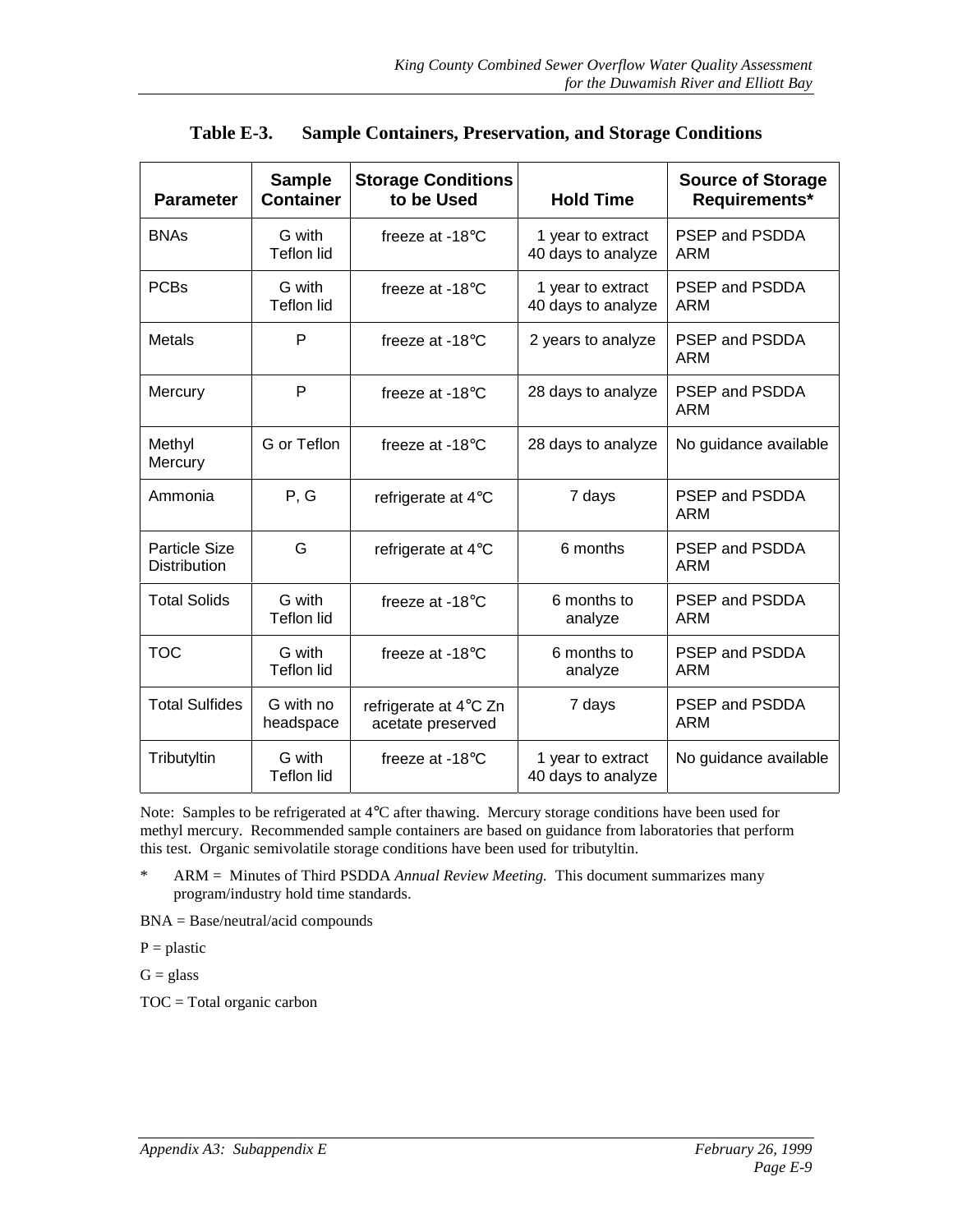# **Chain-of-Custody**

Samples delivered to a subcontracted laboratory will be accompanied by a properly completed KCEL chain-of-custody form with custody seals placed on the cooler if samples are delivered by an outside courier. Subcontracted laboratories provide a copy of the completed chain-of-custody form to the lab project manager to become a part of the analytical data package.

### **Sample Receipt and Sample Log In**

Samples will be logged into the Laboratory Information Management System (LIMS) by the laboratory sample management specialist. The following will be checked at that time:

- Correct use of sample ID and agreement with the field sheet
- Appropriate use of sample bottles and sample preservation
- Samples have been received within the holdtime

When applicable, the following will also be documented:

- Any applicable or unique safety hazards of the sample
- Subcontracted parameters are included in the requested suite of analytes

### **Field Notes**

At each sampling location, the following information will be recorded on waterproof field sheets: date and time of sample collection, sampling personnel, station location information, depth, gross characteristics of surficial sediment (texture, color, presence of biological structures, debris, oily sheen, odor), gross characteristics of vertical profile (presence of redox potential discontinuity), maximum penetration of the grab sampler, and comments (deviations from standard sampling procedures). Field sheets will be completed for each day of sampling. The field sheet(s) will be delivered to the lab along with the samples.

## **Sampling Locations**

As shown in Figure E-1, benthic sampling will be conducted along two transects. The first transect is located at the Duwamish/Diagonal CSO and tends in a southwesterly direction away from the CSO. Five stations at the Duwamish/Diagonal CSO sampled in either 1994 or 1995 will be re-occupied using the original GPS coordinates. The second transect is located near the north tip (most down river point) of Kellogg Island and again tends in a southwesterly direction. Four stations will be occupied and sampled. One of these stations, KI-2 has been repeatedly sampled in 1997 as part of the WQA. The GPS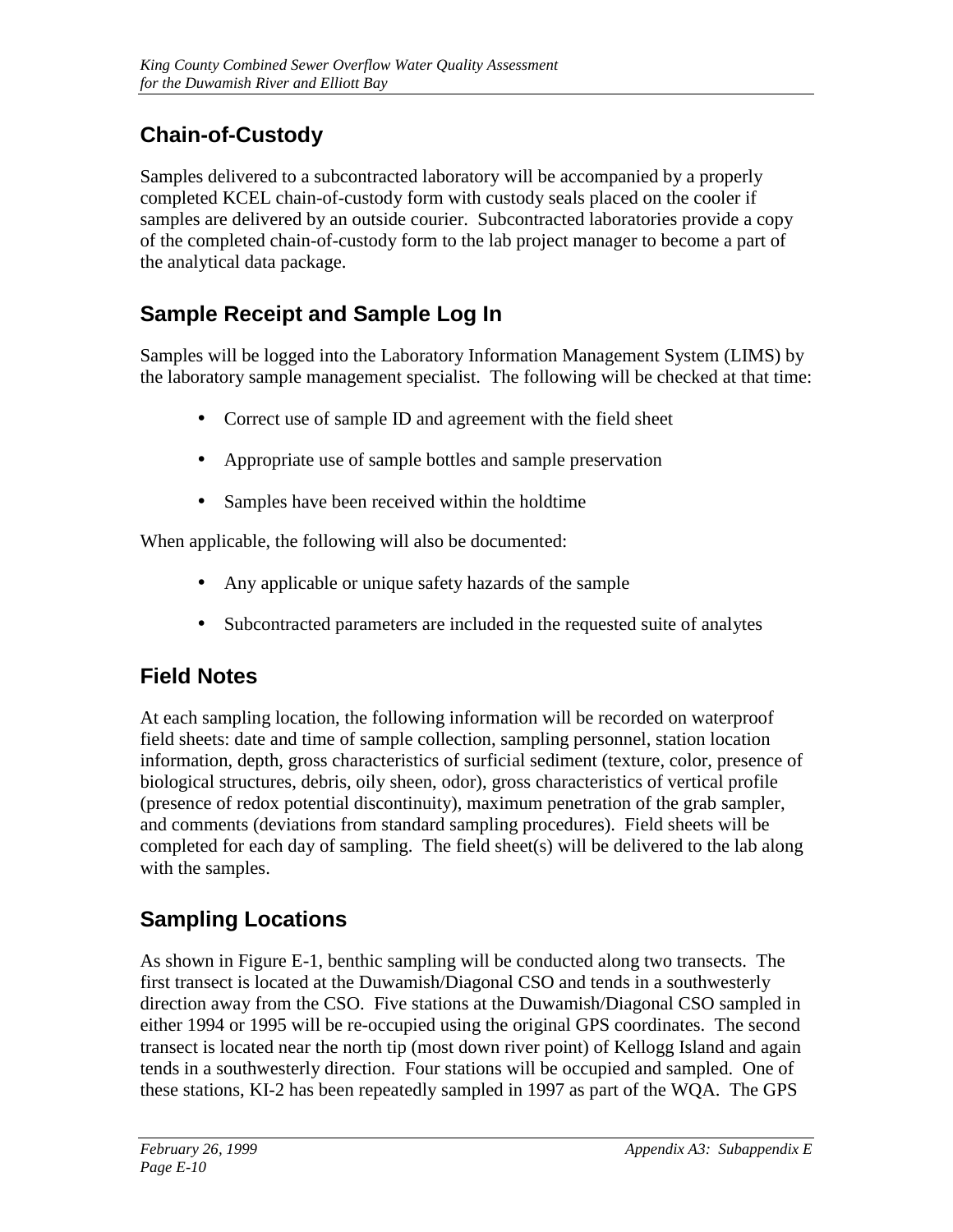coordinates of all stations are entered in Table E-4. Station locations on each transect were selected based on having similar sediment grain size and TOC levels. Sediment chemistry is also available for all stations on the Duwamish/Diagonal transect and for one station on the Kellogg Island transect.

| <b>STATION NAME</b> | <b>NORTHING</b> | <b>EASTING</b> |
|---------------------|-----------------|----------------|
| DD-1 (DUD001)       | 209120          | 1267153        |
| DD-2 (DUD006)       | 209059          | 1267092        |
| DD-3 (DUD022)       | 208929          | 1267040        |
| DD-4 (DUD034)       | 208785          | 1266933        |
| DD-5 (DUD039)       | 208606          | 1266844        |
| $KI-1$              | 208552          | 1266651        |
| $KI-2$              | 208274          | 1266665        |
| $KI-3$              | 208216          | 1266675        |
| $KI-4$              | 207755          | 1266615        |

#### **Table E-4. GPS Station Coordinates for Duwamish/Diagonal and Kellogg Island Benthic Assessment Survey**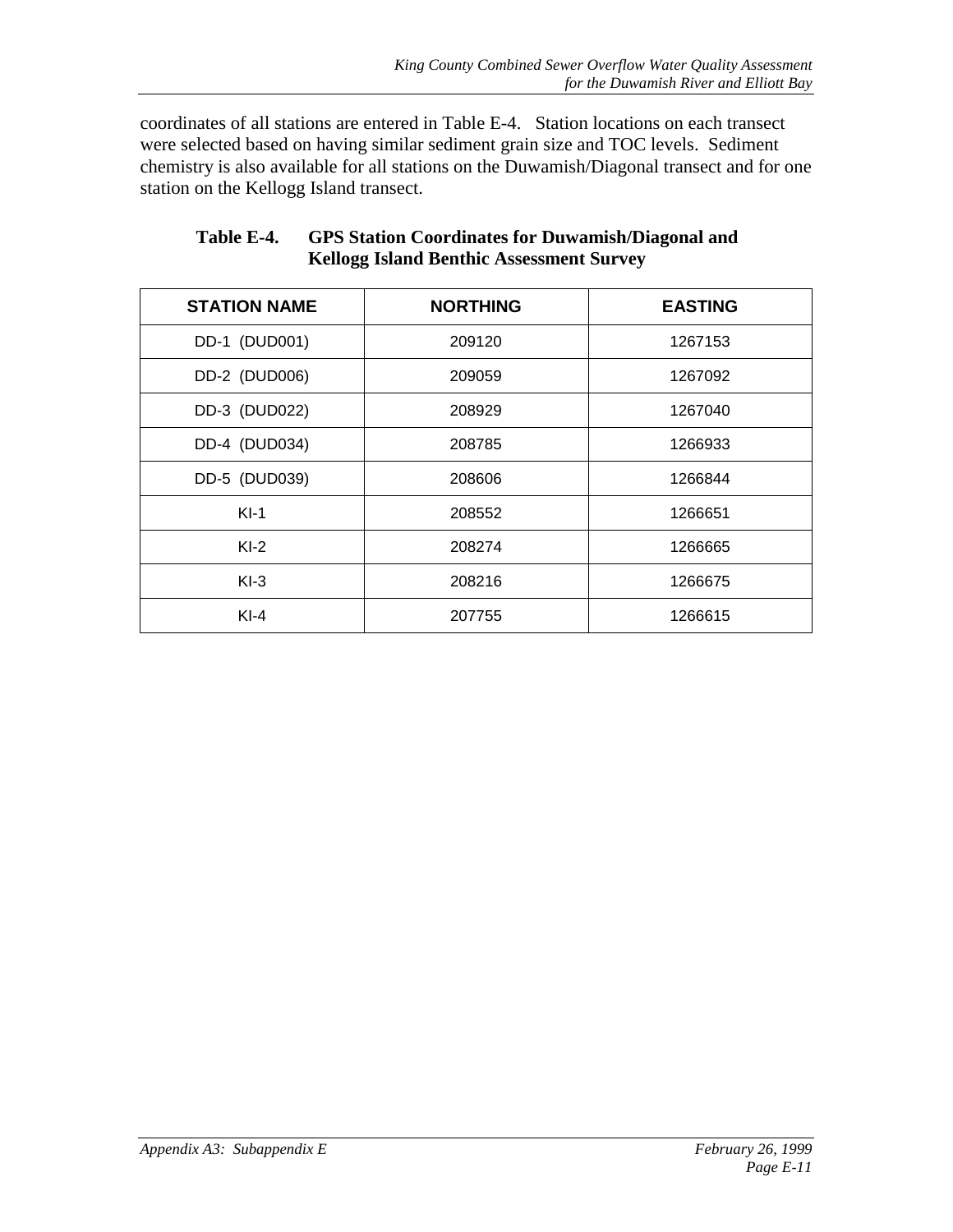

King County 66 1521 27:00 1.99

Figure E-1.<br>Benthic Assessme<br>Station Locations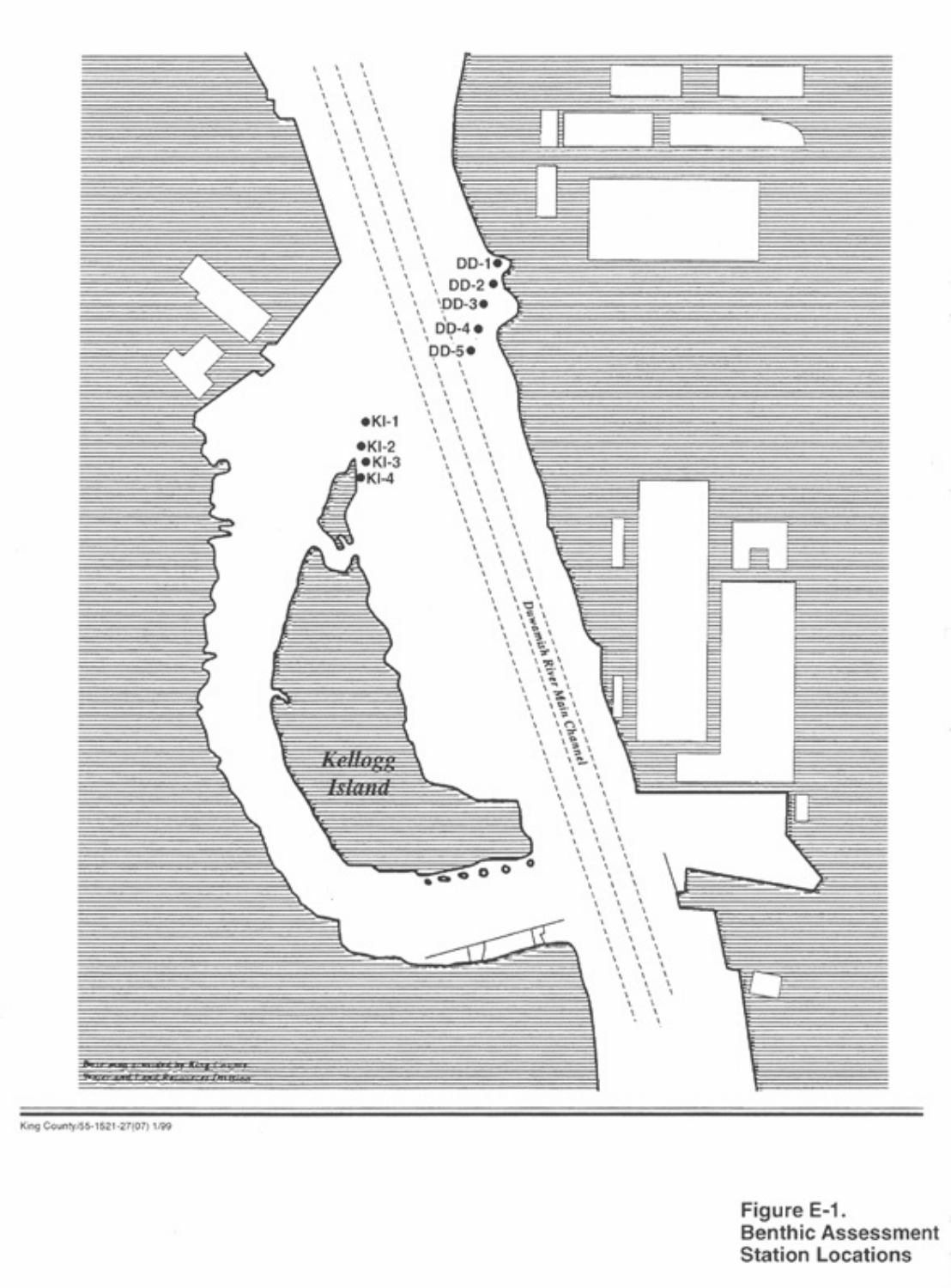### **ANALYTICAL PROCEDURES**

#### **Benthic Samples**

The University of Washington will sort, identify, and enumerate the benthic samples following the PSEP recommended protocols for sampling and analyzing benthic macroinvertebrate assemblages (Tetra Tech 1987). Benthic samples will first be sorted into major taxonomic groups (annelida, arthropoda, mollusca, echinodermata, and miscellaneous phyla), then identified to the lowest possible taxon, usually to the species level, and finally counted. After completing identifications and counting, all organisms will be placed in vials containing 70 percent alcohol. All vials from a single sample will be stored in a common jar and immersed in 70 percent alcohol. Each vial will contain an internal label with the following information: survey name, station number, replicate number, collection gear, water depth, and data of collection. All data will be recorded in a permanent notebook and on a sample data sheet. The completed data sheets will be copied and the original transferred to Peter Striplin of Striplin Environmental Associates. A copy will be retained by the University of Washington.

#### **Sediment Samples**

Sediment samples will be analyzed using the analytical procedures and detection limits appropriate to PSEP studies. These are listed in Table E-5. All results (except total solids) will be reported on a dry weight basis and non-ionizable organic compounds will be normalized using the TOC results for each sample. Particle size distribution (PSD) will be subcontracted to outside laboratories. All other parameters will be analyzed at KCEL.

| <b>Parameter</b>       | <b>Reference</b> | <b>Nominal Method</b><br><b>Detection Limit*</b> | <b>Units</b> |
|------------------------|------------------|--------------------------------------------------|--------------|
| <b>BNAs</b>            |                  |                                                  |              |
| 1,2,4-trichlorobenzene | EPA 8270 (SIM)   | 1.4                                              | $\mu$ g/Kg   |
| 1,2-dichlorobenzene    | EPA 8270 (SIM)   | 1.4                                              | $\mu$ g/Kg   |
| 1,2-diphenylhydrazine  | EPA 8270         | 110                                              | $\mu$ g/Kg   |
| 1,3-dichlorobenzene    | EPA 8270 (SIM)   | 1.4                                              | $\mu$ g/Kg   |
| 1,4-dichlorobenzene    | EPA 8270 (SIM)   | 1.4                                              | $\mu$ g/Kg   |
| 2,4,5-trichlorophenol  | EPA 8270         | 220                                              | $\mu$ g/Kg   |
| 2,4,6-trichlorophenol  | EPA 8270         | 220                                              | $\mu$ g/Kg   |

**Table E-5. Laboratory Analysis Summary**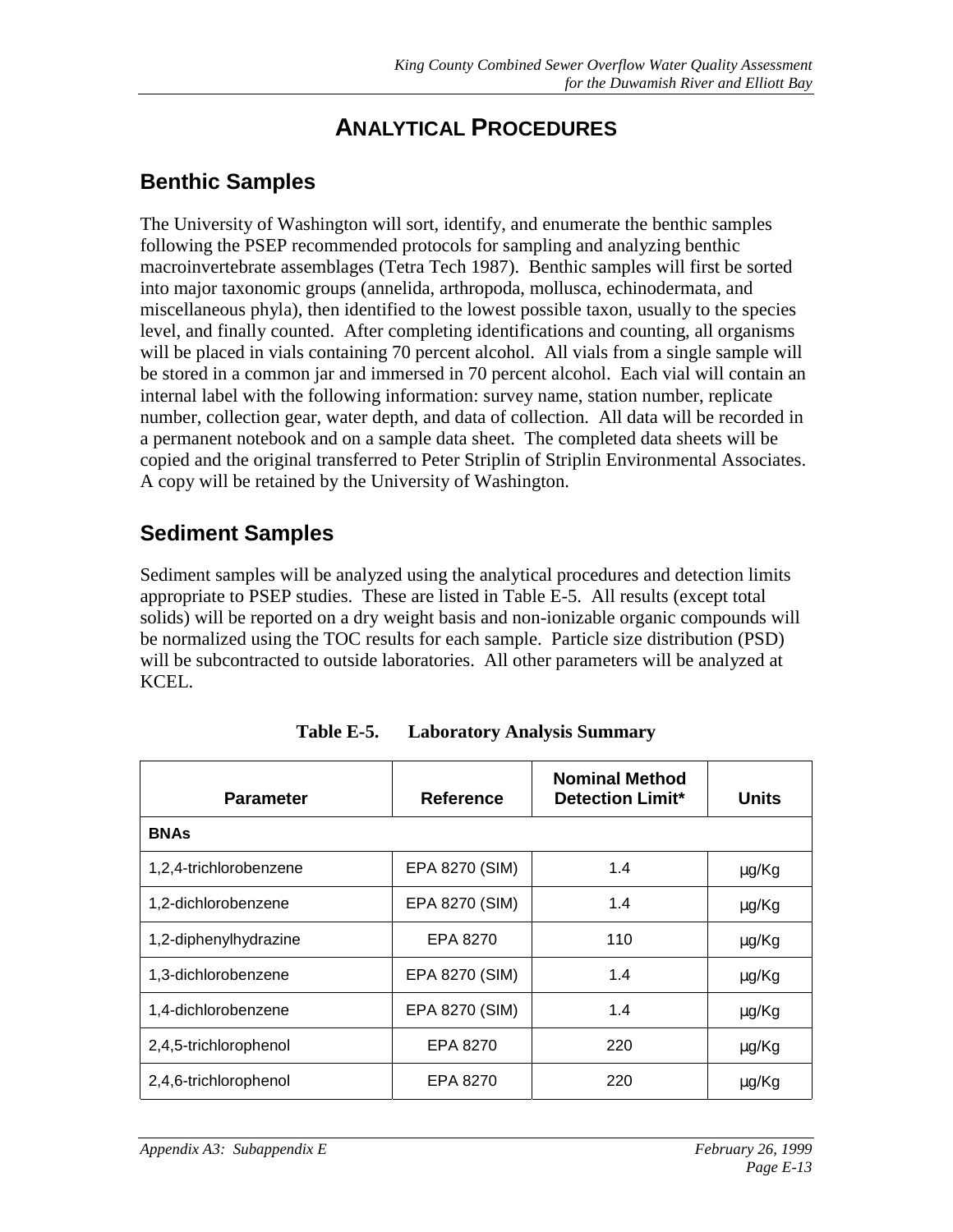| <b>Parameter</b>            | <b>Reference</b> | <b>Nominal Method</b><br><b>Detection Limit*</b> | <b>Units</b> |
|-----------------------------|------------------|--------------------------------------------------|--------------|
| 2,4-dichlorophenol          | EPA 8270         | 54                                               | μg/Kg        |
| 2,4-dimethylphenol          | EPA 8270         | 54                                               | μg/Kg        |
| 2,4-dinitrophenol           | EPA 8270         | 110                                              | μg/Kg        |
| 2,4-dinitrotoluene          | EPA 8270         | 22                                               | µg/Kg        |
| 2,6-dinitrotoluene          | EPA 8270         | 22                                               | µg/Kg        |
| 2-chloronaphthalene         | EPA 8270         | 32                                               | µg/Kg        |
| 2-chlorophenol              | EPA 8270         | 110                                              | μg/Kg        |
| 2-methylnaphthalene         | EPA 8270         | 85                                               | μg/Kg        |
| 2-methylphenol              | EPA 8270         | 54                                               | μg/Kg        |
| 2-nitroaniline              | EPA 8270         | 220                                              | µg/Kg        |
| 3,3'-dichlorobenzidine      | EPA 8270         | 54                                               | μg/Kg        |
| 3-nitroaniline              | EPA 8270         | 220                                              | μg/Kg        |
| 4,6-dinitro-o-cresol        | EPA 8270         | 110                                              | $\mu$ g/Kg   |
| 4-bromophenyl phenyl ether  | EPA 8270         | 22                                               | μg/Kg        |
| 4-chloro-3-methylphenol     | EPA 8270         | 110                                              | μg/Kg        |
| 4-chloroaniline             | EPA 8270         | 110                                              | µg/Kg        |
| 4-chlorophenyl phenyl ether | EPA 8270         | 32                                               | μg/Kg        |
| 4-methylphenol              | EPA 8270         | 54                                               | μg/Kg        |
| 4-nitroaniline              | EPA 8270         | 220                                              | µg/Kg        |
| 4-nitrophenol               | EPA 8270         | 110                                              | µg/Kg        |
| Acenaphthene                | EPA 8270         | 22                                               | µg/Kg        |
| Acenaphthylene              | EPA 8270         | 32                                               | µg/Kg        |
| Aniline                     | EPA 8270         | 110                                              | μg/Kg        |
| Anthracene                  | EPA 8270         | 32                                               | µg/Kg        |

| Table E-5. | <b>Laboratory Analysis Summary (continued)</b> |  |  |
|------------|------------------------------------------------|--|--|
|            |                                                |  |  |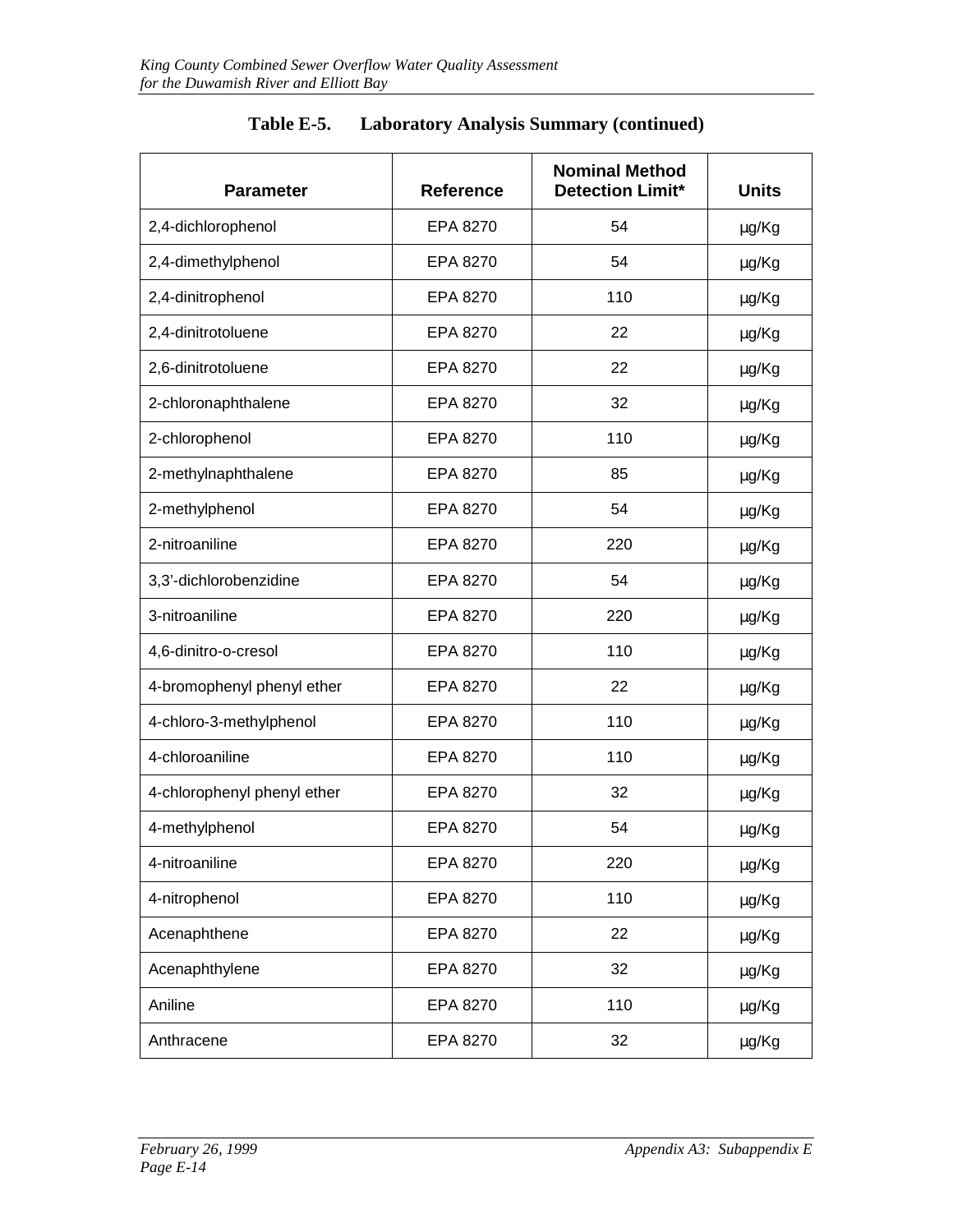| <b>Parameter</b>            | <b>Reference</b> | <b>Nominal Method</b><br><b>Detection Limit*</b> | <b>Units</b> |
|-----------------------------|------------------|--------------------------------------------------|--------------|
| Benzo(a)anthracene          | EPA 8270         | 32                                               | μg/Kg        |
| Benzo(a)pyrene              | EPA 8270         | 54                                               | μg/Kg        |
| Benzo(b)fluoranthene        | EPA 8270         | 85                                               | µg/Kg        |
| Benzo(k)fluoranthene        | EPA 8270         | 85                                               | μg/Kg        |
| Benzoic acid                | EPA 8270         | 220                                              | µg/Kg        |
| Benzyl alcohol              | EPA 8270         | 54                                               | μg/Kg        |
| Benzyl butyl phthalate      | EPA 8270         | 32                                               | μg/Kg        |
| Bis(2-chloroethoxy)methane  | EPA 8270         | 54                                               | μg/Kg        |
| Bis(2-chloroethyl)ether     | EPA 8270         | 32                                               | μg/Kg        |
| Bis(2-chloroisopropyl)ether | EPA 8270         | 110                                              | μg/Kg        |
| Bis(2-ethylhexyl)phthalate  | EPA 8270         | 32                                               | μg/Kg        |
| Caffeine                    | EPA 8270         | 11                                               | μg/Kg        |
| Carbazole                   | EPA 8270         | 54                                               | μg/Kg        |
| Chrysene                    | EPA 8270         | 32                                               | μg/Kg        |
| Coprostanol                 | EPA 8270         | 220                                              | µg/Kg        |
| Di-n-butyl phthalate        | EPA 8270         | 54                                               | μg/Kg        |
| Di-n-octyl phthalate        | EPA 8270         | 32                                               | μg/Kg        |
| Dibenzo(a,h)anthracene      | EPA 8270         | 85                                               | µg/Kg        |
| Dibenzofuran                | EPA 8270         | 54                                               | µg/Kg        |
| Diethyl phthalate           | EPA 8270         | 54                                               | µg/Kg        |
| Dimethyl phthalate          | EPA 8270         | 22                                               | μg/Kg        |
| Fluoranthene                | EPA 8270         | 32                                               | μg/Kg        |
| Fluorene                    | EPA 8270         | 32                                               | μg/Kg        |

| Table E-5. | <b>Laboratory Analysis Summary (continued)</b> |  |  |  |
|------------|------------------------------------------------|--|--|--|
|------------|------------------------------------------------|--|--|--|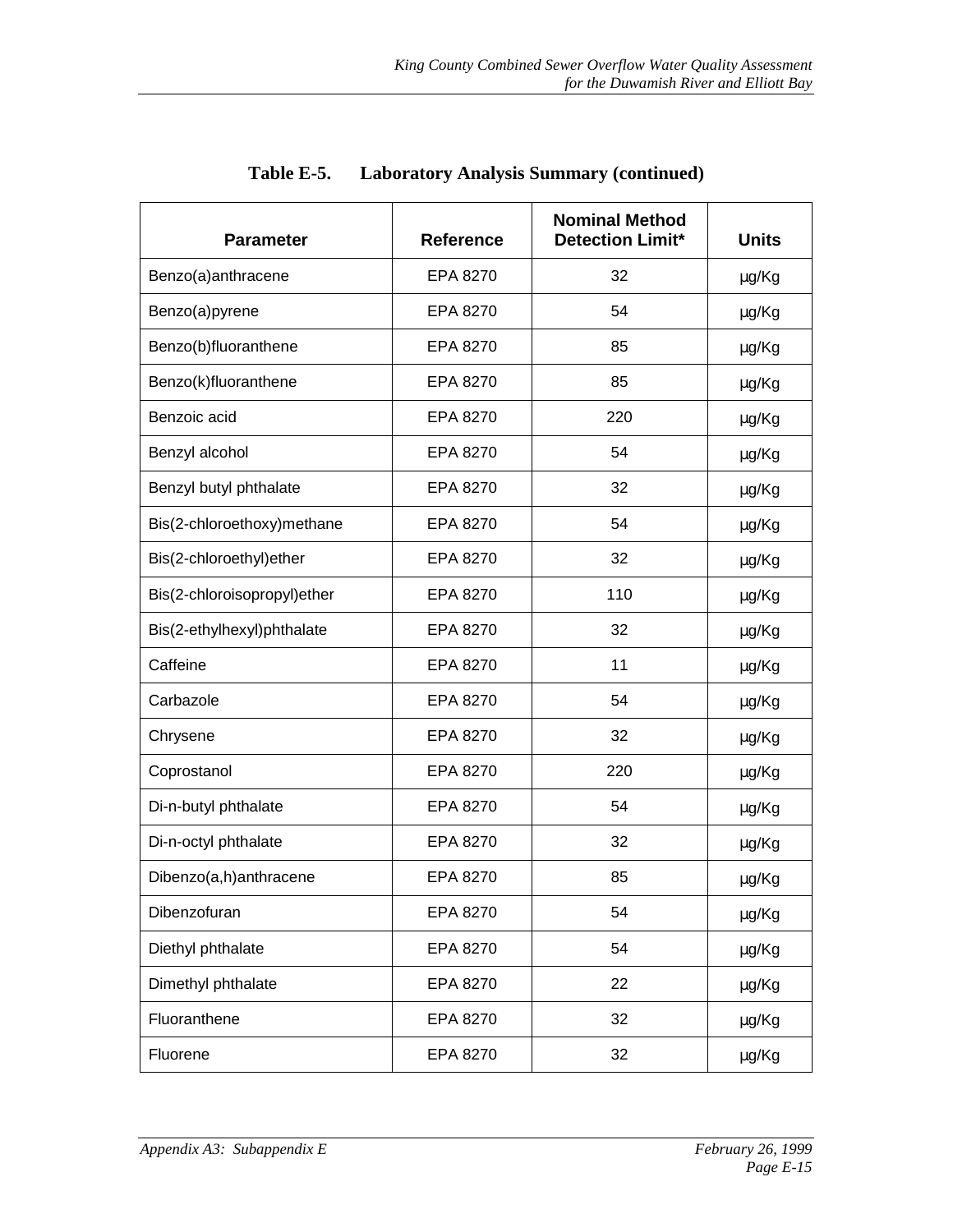| <b>Parameter</b>          | <b>Reference</b> | <b>Nominal Method</b><br><b>Detection Limit*</b> | <b>Units</b> |  |
|---------------------------|------------------|--------------------------------------------------|--------------|--|
| Hexachlorobenzene         | EPA 8270         | 1.4                                              | μg/Kg        |  |
| Hexachlorobutadiene       | EPA 8270         | 54                                               | µg/Kg        |  |
| Hexachlorocyclopentadiene | EPA 8270         | 54                                               | μg/Kg        |  |
| Hexachloroethane          | EPA 8270         | 54                                               | µg/Kg        |  |
| Indeno(1,2,3-cd)pyrene    | EPA 8270         | 54                                               | μg/Kg        |  |
| Isophorone                | EPA 8270         | 54                                               | µg/Kg        |  |
| N-nitrosodi-n-propylamine | EPA 8270         | 54                                               | μg/Kg        |  |
| N-nitrosodimethylamine    | EPA 8270         | 220                                              | µg/Kg        |  |
| N-nitrosodiphenylamine    | EPA 8270         | 54                                               | μg/Kg        |  |
| Phenanthrene              | EPA 8270         | 32                                               | µg/Kg        |  |
| Phenol                    | EPA 8270         | 220                                              | μg/Kg        |  |
| Pyrene                    | EPA 8270         | 32                                               | μg/Kg        |  |
| <b>PCBs</b>               |                  |                                                  |              |  |
| Aroclor 1016              | EPA 8080         | 26                                               | µg/Kg        |  |
| Aroclor 1221              | EPA 8080         | 26                                               | µg/Kg        |  |
| Aroclor 1232              | EPA 8080         | 26                                               | μg/Kg        |  |
| Aroclor 1242              | EPA 8080         | 26                                               | μg/Kg        |  |
| Aroclor 1248              | EPA 8080         | 26                                               | µg/Kg        |  |
| Aroclor 1254              | EPA 8080         | 26                                               | µg/Kg        |  |
| Aroclor 1260              | EPA 8080         | 26                                               | µg/Kg        |  |
| <b>Butyltin</b>           |                  |                                                  |              |  |
| Tri-n-Butyltin            | <b>NOAA 1989</b> | 0.17                                             | µg/Kg        |  |
| <b>Metals</b>             |                  |                                                  |              |  |
| Aluminum                  | EPA 6010         | 10                                               | mg/Kg        |  |
| Antimony                  | EPA 6010         | 3                                                | mg/Kg        |  |

#### **Table E-5. Laboratory Analysis Summary (continued)**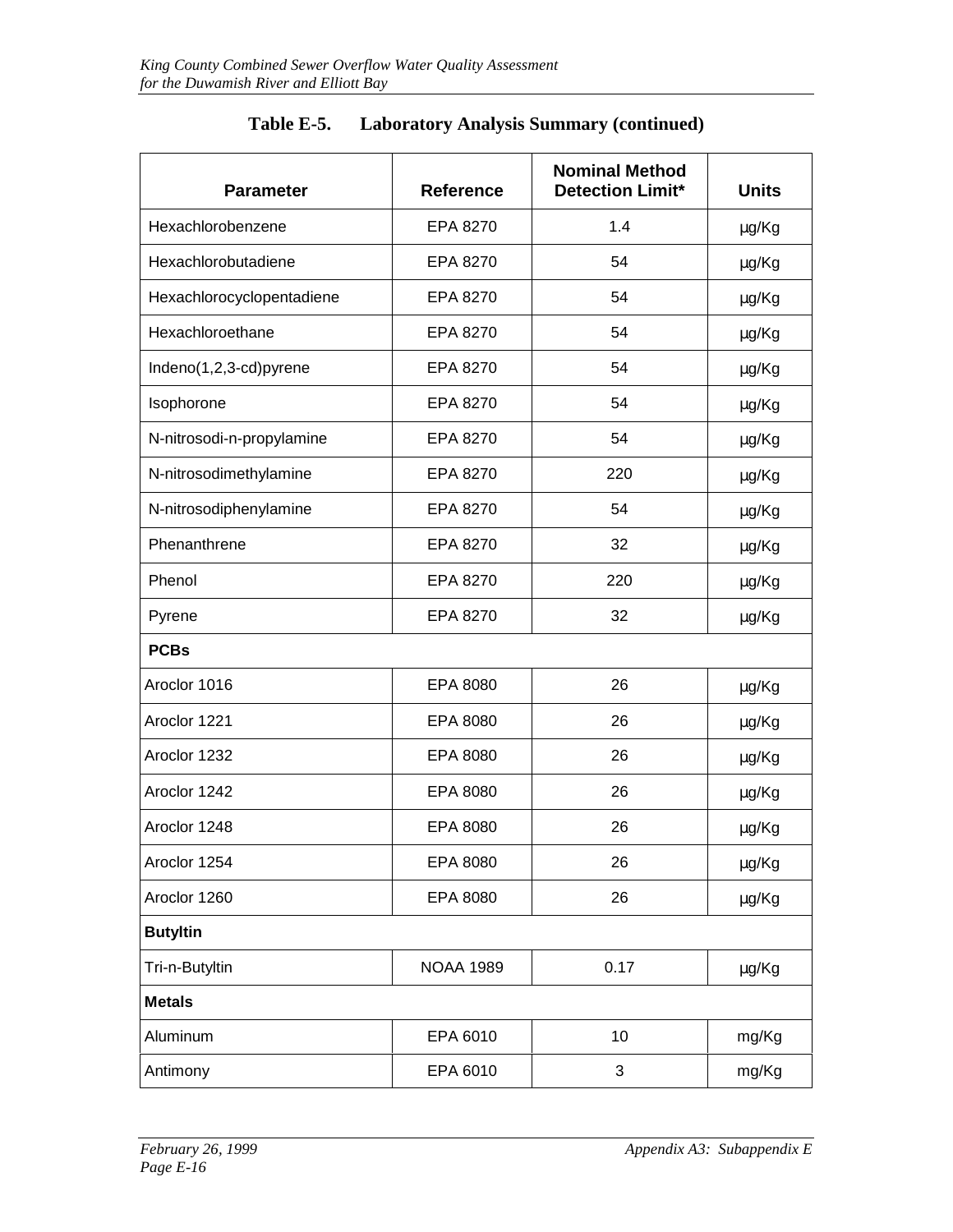| <b>Parameter</b>                  | <b>Reference</b>                        | <b>Nominal Method</b><br><b>Detection Limit*</b> | <b>Units</b> |
|-----------------------------------|-----------------------------------------|--------------------------------------------------|--------------|
| Arsenic                           | EPA 6010                                | 5                                                | mg/Kg        |
| Beryllium                         | EPA 6010                                | 0.1                                              | mg/Kg        |
| Cadmium                           | EPA 6010                                | 0.3                                              | mg/Kg        |
| Chromium                          | EPA 6010                                | 0.5                                              | mg/Kg        |
| Copper                            | EPA 6010                                | 0.4                                              | mg/Kg        |
| Iron                              | EPA 6010                                | 5                                                | mg/Kg        |
| Lead                              | EPA 6010                                | 3                                                | mg/Kg        |
| Mercury                           | EPA 7471                                | 0.04                                             | mg/Kg        |
| Nickel                            | EPA 6010                                | $\overline{2}$                                   | mg/Kg        |
| Selenium                          | EPA 6010                                | 5                                                | mg/Kg        |
| Silver                            | EPA 6010                                | 0.4                                              | mg/Kg        |
| Thallium                          | EPA 6010                                | 20                                               | mg/Kg        |
| Zinc                              | EPA 6010                                | 0.5                                              | mg/Kg        |
| <b>Conventionals</b>              |                                         |                                                  |              |
| <b>Particle Size Distribution</b> | <b>PSEP</b>                             | 0.1                                              | %            |
| <b>Total Organic Carbon</b>       | SM 5310-B                               | 10                                               | mg/Kg        |
| <b>Total Solids</b>               | SM 2540-B                               | 0.005                                            | $\%$         |
| Ammonia Nitrogen                  | <b>SM 4500-NH3</b><br>with <sup>a</sup> | 1                                                | mg/Kg        |

#### **Table E-5. Laboratory Analysis Summary (continued)**

<sup>a</sup> Sediment extraction by: Methods Manual for forest soil and plant analysis. (Y.P. Kalra and D.J. Maynard 1991). NW Region Info. Report, NOR-X-319.

\* Nominal detection limits based on estimated percent solids of 50%.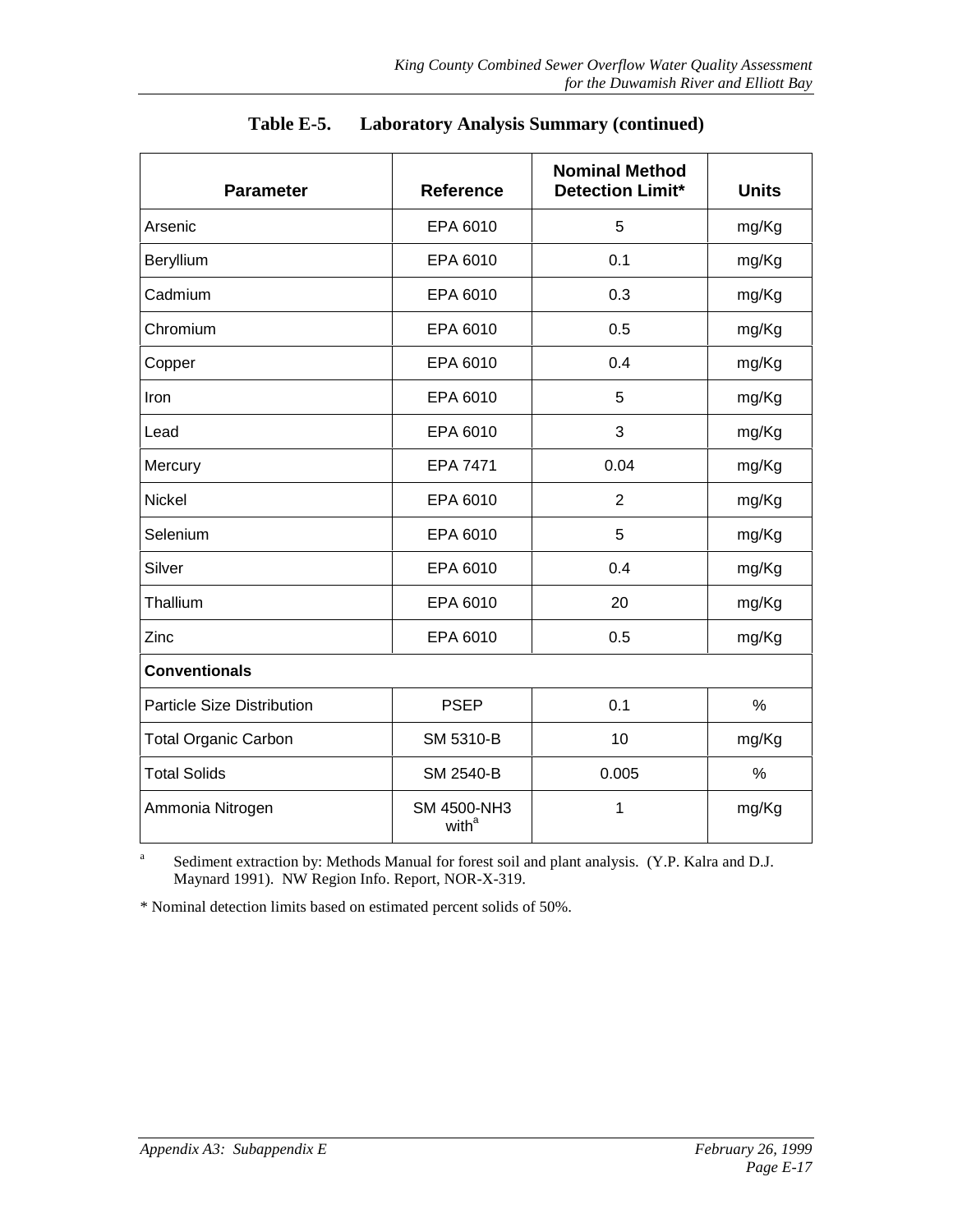# **DATA REDUCTION, REVIEW AND REPORTING**

For sediment samples data will be loaded into LIMS, where it will be available for authorized users. A copy of the LIMS "COMP" and "QC" reports will be prepared by the lab project manager along with the narrative of the QA1 data review (see Section 8).

Peter Striplin of Striplin Environmental Associates will analyze the data for benthic invertebrates. It is envisioned that the resulting data will be organized by taxonomic group (e.g. numbers of species, numbers of dominant, pollution tolerant, or pollution sensitive species). Values of each of these variables will be obtained from the list of abundances of species provided by the University of Washington. Differences between transects or stations will be analyzed statistically employing an analysis of variance and an appropriate post *a priori* test.

# **QUALITY CONTROL PROCEDURES**

## **Laboratory Quality Control Procedures**

KCEL is accredited by WSDOE and participates in audits and inter-laboratory studies by WSDOE and U.S. EPA. These performance and system audits have verified the adequacy of the laboratory standard operating procedures, which include preventative maintenance and data reduction procedures.

### **Frequency of Lab Quality Control Samples**

For samples performed at KCEL, the frequency of QC samples to be performed for this project is shown in Table E-6.

# **DATA ASSESSMENT PROCEDURES**

Data assessment will be conducted by reviewing QC data supplied from the laboratory. Data assessment using QA1 guidelines will be summarized by the lab project manager in the format of a case narrative. Professional judgment will be used to evaluate situations where data quality objectives have not been met.

Completeness will be assured by comparing valid sample data with this QA project plan and the COC records. Completeness will be calculated by dividing the number of valid values by the total number of values.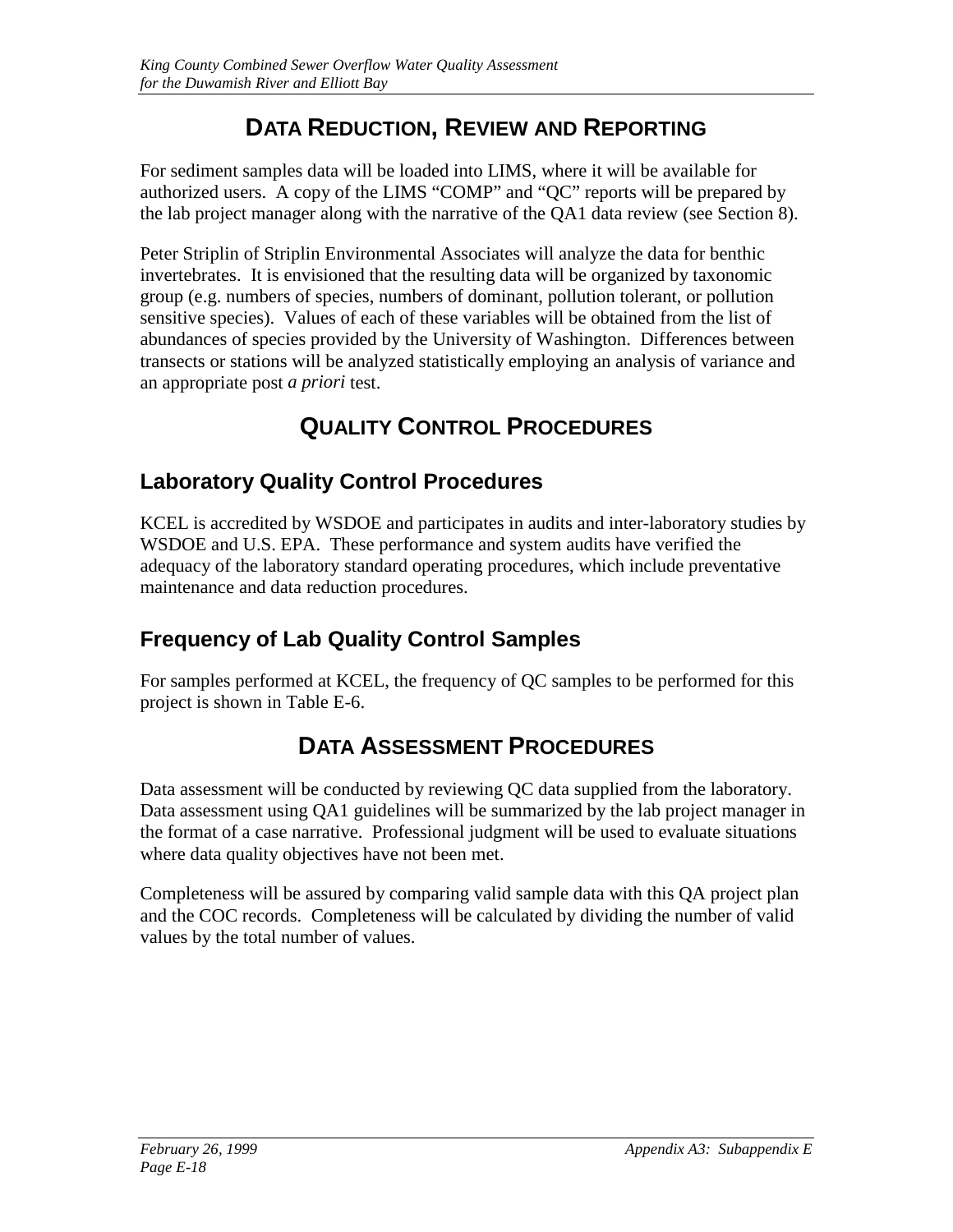| <b>Parameter</b>                            | <b>Blank</b>   | <b>Replicate</b>                     | <b>Triplicate</b>         | <b>Matrix</b><br><b>Spike</b>           | CRM*                          | <b>Surrogate</b><br>S |
|---------------------------------------------|----------------|--------------------------------------|---------------------------|-----------------------------------------|-------------------------------|-----------------------|
| Total<br>Organic<br>Carbon                  | 1 per<br>batch | 5% minimum,<br>1/batch               | 5%<br>minimum,<br>1/batch | N/A                                     | 1 per<br>batch                | N/A                   |
| <b>Total Solids</b>                         | 1 per<br>batch | N/A                                  | 5%<br>minimum,<br>1/batch | N/A                                     | N/A                           | N/A                   |
| Ammonia<br>Nitrogen                         | 1 per<br>batch | N/A                                  | 5%<br>minimum,<br>1/batch | 5%<br>minimum,<br>1/batch               | As<br>available               | N/A                   |
| <b>Particle Size</b><br><b>Distribution</b> | N/A            | N/A                                  | 5%<br>minimum,<br>1/batch | N/A                                     | N/A                           | N/A                   |
| <b>Metals</b>                               | 1 per<br>batch | 5% minimum,<br>1/batch               | N/A                       | 5%<br>minimum,<br>1/batch               | 1 per<br>batch                | N/A                   |
| Mercury                                     | 1 per<br>batch | 5% minimum,<br>1/batch               | N/A                       | 5%<br>minimum,<br>1/batch               | 1 per<br>batch                | N/A                   |
| <b>BNAs</b>                                 | 1 per<br>batch | 5% minimum,<br>1/extraction<br>batch | N/A                       | 5%<br>minimum,<br>1/extraction<br>batch | 1 per<br>extractio<br>n batch | Yes                   |
| <b>PCBs</b>                                 | 1 per<br>batch | 5% minimum,<br>1/extraction<br>batch | N/A                       | 5%<br>minimum,<br>1/extraction<br>batch | 1 per<br>extractio<br>n batch | Yes                   |
| Tributyltin                                 | 1 per<br>batch | 5% minimum,<br>1/extraction<br>batch | N/A                       | 5%<br>minimum,<br>1/extraction<br>batch | As<br>available               | Yes                   |

**Table E-6. Laboratory Quality Control Samples**

\*Certified Reference Material. Blank spike may be used if CRM not available.

Note: Batch is generally defined as a set of 20 samples or less, prepared and analyzed using the same reagents and equipment and by the same analyst(s).

 $N/A = Not applicable$ 

BNA = Base/neutral/acid compounds

PCBs = Polychlorinated biphenyls